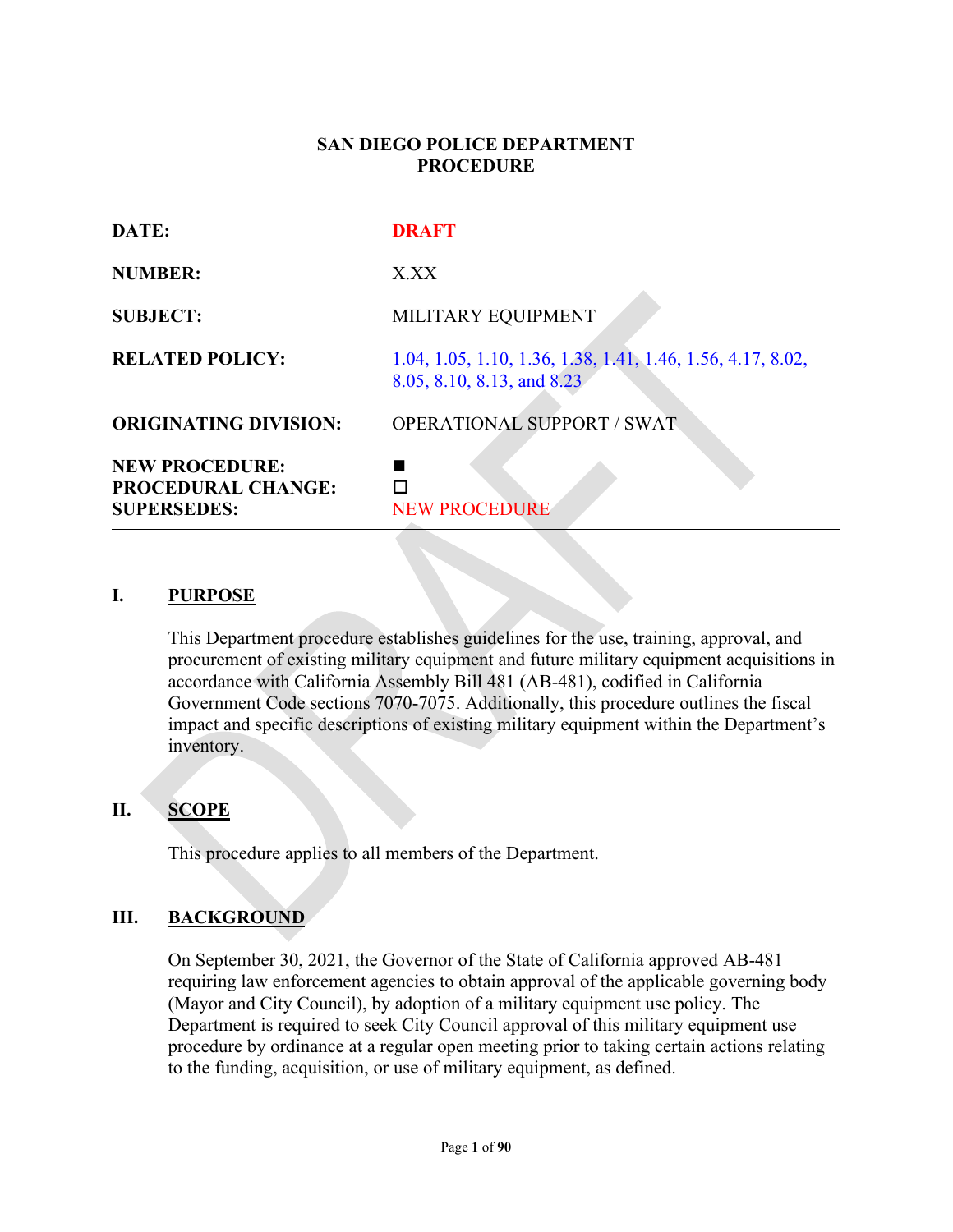The bill allows the governing body to approve the funding, acquisition, or use of military equipment within its jurisdiction only if it determines that the military equipment meets specified standards. The ordinance is subject to annual City Council review to determine whether, based on an annual military equipment report, the standards set forth in the approving ordinance have been met. The City Council may renew the authorizing ordinance, disapprove authorization for particular military equipment where standards have not been met, or require modifications to this military equipment use procedure to address any non-compliance with standards.

Finally, the bill requires publication of this military equipment use procedure and the annual military equipment report on the Department's website. The military equipment use procedure must be posted on the website at least 30 days prior to the Council meeting.

# **IV. DEFINITIONS**

Pursuant to AB-481, the following definitions are applicable **only** to the Department's current military equipment inventory and potential future military equipment acquisitions for operational needs. (For a more detailed list, refer to Government Code Section 7070, for "military equipment" as defined within the assembly bill.)

- A. "Governing body" means the San Diego City Council and Mayor.
- B. "Military equipment" means the following:
	- 1. Unmanned, remotely piloted, powered aerial or ground vehicles. This definition applies to the Department's inventory of small Unmanned Aircraft Systems (sUAS) and SWAT robots.
	- 2. Armored personnel carriers. However, police versions of standard consumer vehicles are specifically excluded from this definition. This definition applies to all of the Department's inventory of Lenco Bearcats.
	- 3. Command and control vehicles that are either built or modified to facilitate the operational control and direction of public safety units. This definition applies to all of the Department's inventory of Command and Control Vehicles, including but not limited to the following:
		- a) SWAT Special Equipment Vehicle (SEV)
		- b) Mobile 1 Command Post Vehicle
		- c) Mobile 2 Command Post Vehicle
		- d) Mobile 3 Mobile Decontamination/ Prisoner Processing Vehicle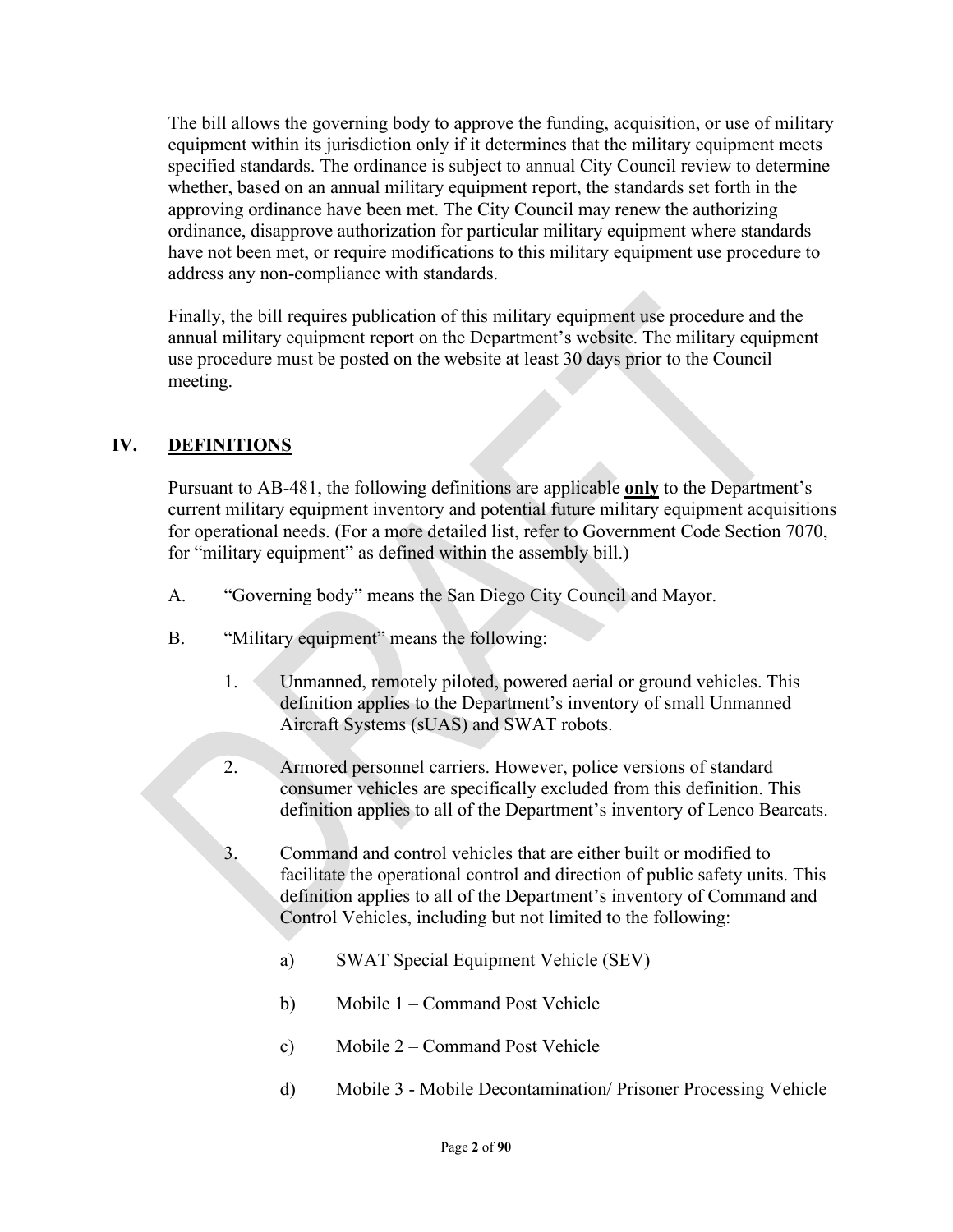- e) Mobile 4 Command Post Vehicle
- f) Emergency Negotiations Team (ENT) Command Vehicle
- 4. Battering rams, slugs, and breaching apparatuses that are explosive in nature. However, items designed to remove a lock, such as bolt cutters, or a handheld ram designed to be operated by one person, are specifically excluded from this definition. This definition applies to all of the Department's inventory of explosive breaching equipment, breaching shotguns, and breaching shotgun rounds, which are all maintained by the SWAT unit.
- 5. Firearms of .50 caliber or greater. However, standard issue shotguns are specifically excluded from this definition. This definition applies to all of the Department's inventory of .50 caliber sniper rifles, which are all maintained by the SWAT unit.
- 6. Ammunition of .50 caliber or greater. However, standard issue shotgun ammunition is specifically excluded from this definition.
- 7. Specialized firearms and ammunition of less than .50 caliber, including assault weapons as defined in Sections 30510 and 30515 of the Penal Code, with the exception of standard issue service weapons and ammunition of less than .50 caliber that are issued to sworn members. This definition applies to all of the Department's inventory of rifle caliber carbines, sniper rifles, and associated ammunition.
- 8. Any firearm or firearm accessory that is designed to launch explosive projectiles.
- 9. "Flashbang" grenades and explosive breaching tools, "tear gas," and "pepper balls," excluding standard, service-issued handheld OC. This definition applies to all of the Department's inventory of flashbangs, pepper ball launchers and related ammunition. Additionally, this definition applies to all of the Department's inventory of various chemical agents and chemical agent delivery systems maintained by the SWAT Unit. These delivery systems are capable of dispersing chemical agents via burning, expulsion, liquid, or fog.
- 10. Long Range Acoustic Device (LRAD).
- 11. The following projectile launch platforms and their associated munitions: 40mm projectile launchers, "bean bag," rubber bullet, and specialty impact munition (SIM) weapons. This definition applies to all of the Department's inventory of 40 mm projectile launchers to include 40 mm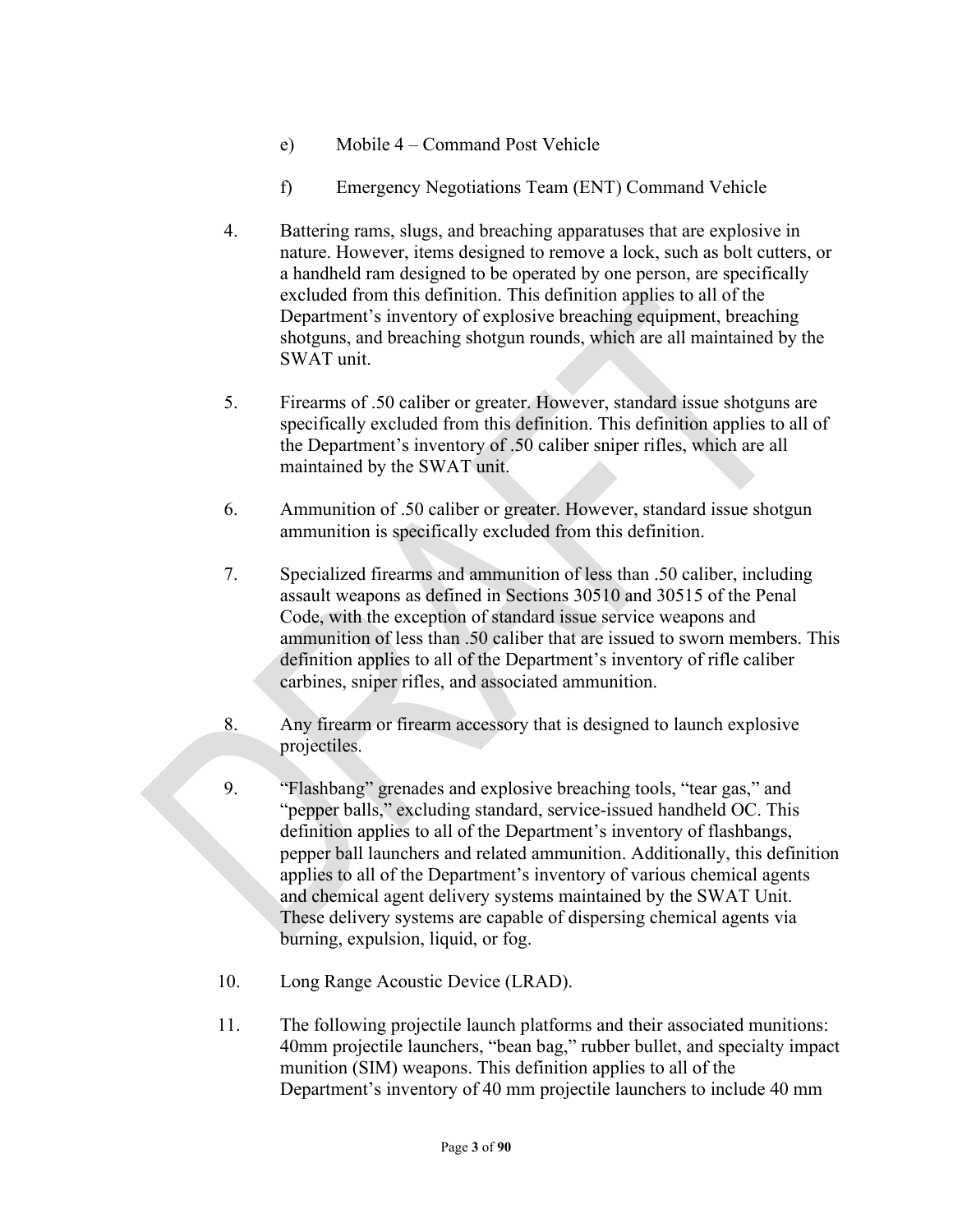multi-launchers and bean bag shotguns and associated munitions. This definition also applies to the Department's inventory of SIM ammunition and SIM modified weapons utilized by the SWAT Unit, In-Service Training Unit, and Police Academy for training.

- 12. "Military equipment" does not include general equipment not designated as prohibited or controlled by the federal Defense Logistics Agency.
- C. "Military equipment use policy" refers to this Department Procedure and means a publicly released, written document governing the use of military equipment by the Department that addresses, at a minimum, all of the following:
	- 1. A description of each type of military equipment, the quantity sought, its capabilities, expected lifespan, and product descriptions from the manufacturer of the military equipment.
	- 2. The purposes and authorized uses for which the Department proposes to use each type of military equipment.
	- 3. The fiscal impact of each type of military equipment, including the initial costs of obtaining the equipment and estimated annual costs of maintaining the equipment.
	- 4. The legal and procedural rules that govern each authorized use.
	- 5. The training, including any course required by the Commission on Peace Officer Standards and Training, that must be completed before any sworn member is allowed to use each specific type of military equipment to ensure the full protection of the public's welfare, safety, civil rights, and civil liberties and full adherence to the military equipment use policy.
	- 6. The mechanisms to ensure compliance with the military equipment use policy, including which independent persons or entities have oversight authority, and, if applicable, what legally enforceable sanctions are put in place for violations of the policy.
	- 7. The procedures by which members of the public may register complaints or concerns or submit questions about the use of each specific type of military equipment, and how the Department will ensure that each complaint, concern, or question receives a response in a timely manner.
- D. "Law enforcement agency" means any of the following:
	- 1. A police department, including the police department of a transit agency, school district, or any campus of the University of California, the California State University, or California Community Colleges.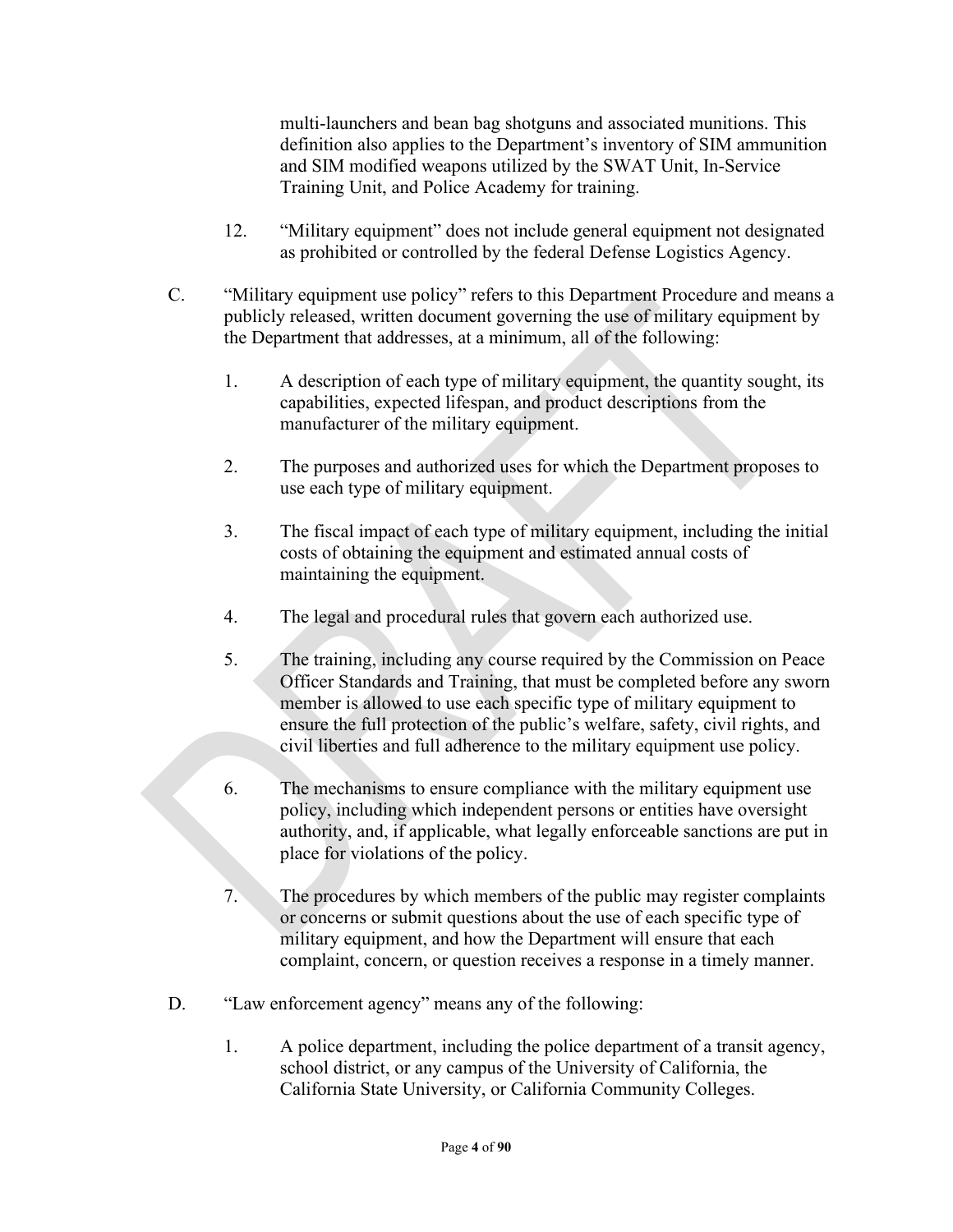- 2. A sheriff's department.
- 3. A district attorney's office.
- 4. A county probation department.

# **V. MILITARY EQUPIMENT TYPES AND USAGE GUIDELINES**

The San Diego Police Department retains and employs a wide variety of military equipment to assist in safely achieving the furtherance of its mission statement to "maintain public safety by providing the highest quality police services to all of our communities." While the inventory of military equipment is varied, the mere possession of the equipment does not warrant its use for every incident.

The San Diego Police Department recognizes that critical incidents are unpredictable and can be very dynamic in nature. A variety of military equipment options can greatly assist incident commanders, officers, and specific units in bringing those incidents to a swift resolution in a safe manner. The use of military equipment is restricted for use only in certain instances and in some cases only by certain units. While this procedure is wideranging, it is not all inclusive. There may be instances wherein unpredictable critical incidents demand the need for incident commanders to authorize military equipment to be used in a manner not outlined within this procedure. In scrutinizing those particular instances, the judgment of the incident commander influenced by the totality of the circumstances, public safety, officer safety, civil rights, and information available at the time will be used.

It is incumbent upon incident commanders, supervisors, individual officers, and specific units to recognize the particular circumstances wherein military equipment should be employed to enhance the safety of the public and officers, and to bring a critical incident to a safe resolution.

The following are the various types, descriptions, and guidelines for usage of military equipment currently employed by the San Diego Police Department. (\*NOTE: The manufacturer descriptions contained within are referenced via publicly accessible website source citations. The website source citations utilized in this procedure are for military equipment descriptive purposes only and are *not* an endorsement by the City of San Diego or the San Diego Police Department of a particular product or vendor.)

This list is organized in sequential order as outlined in section IV., B., "military equipment" definitions listed above:

- A. Unmanned remotely piloted, powered aerial or ground vehicles
	- 1. **Small Unmanned Aircraft Systems (sUAS):** An unmanned aircraft of any type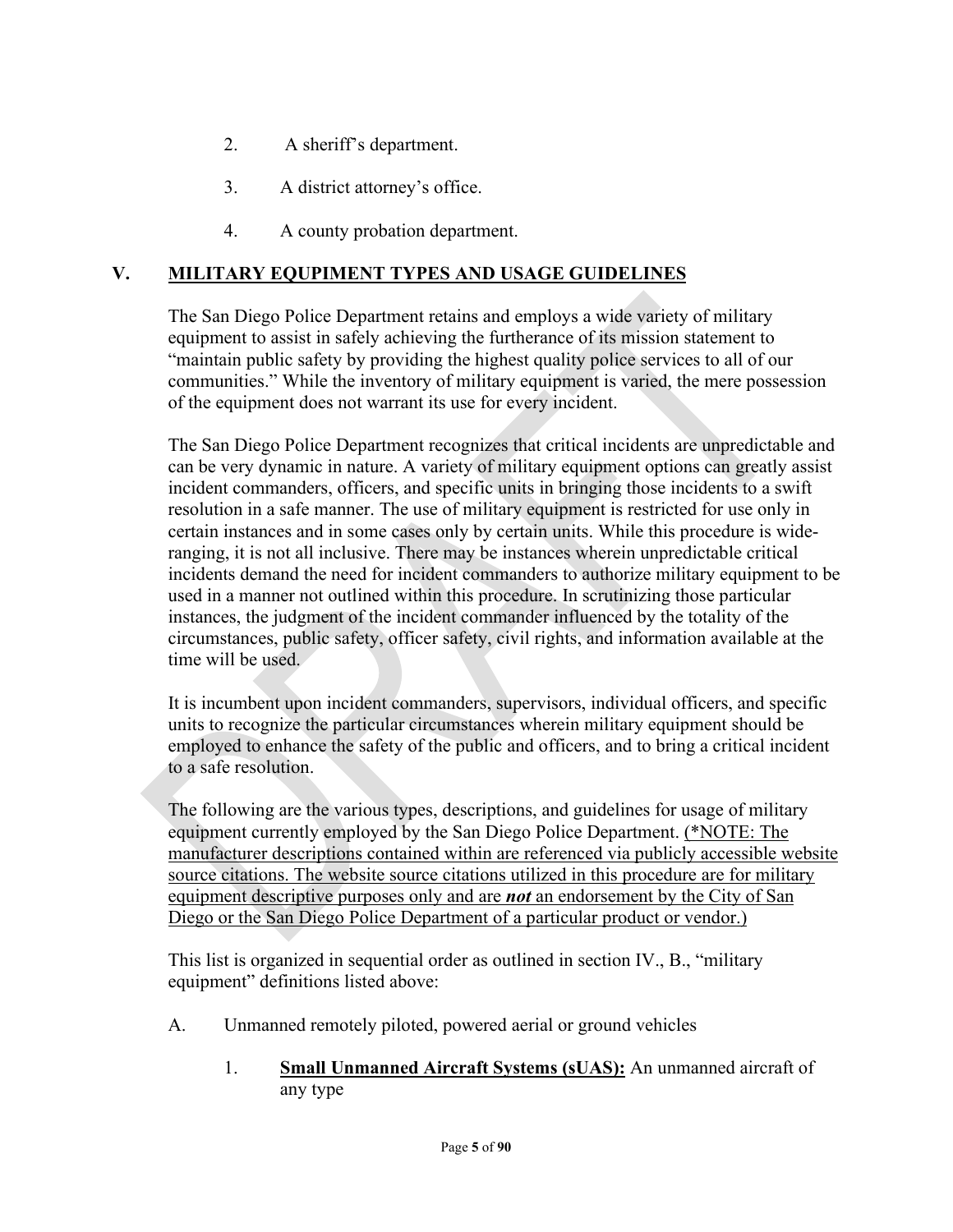that is capable of sustaining directed flight, whether pre-programmed or remotely controlled, and all of the supporting or attached systems designed for gathering information through imaging, recording or by any other means.

**Capability:** sUAS can support first responders in any hazardous incident which would benefit from an aerial perspective. These uses could include search and rescue, barricaded suspects or high-risk tactical operations, disaster response, and video and photographic documentation of crime scenes.

**Usage:** The guidelines for the use of sUAS are outlined in DP 8.23 – Use of Small Unmanned Aircraft System.

**Training Requirements:** The training requirements for the operation of sUAS are outlined in DP 8.23 – Use of Small Unmanned Aircraft System.

**Fiscal Impact:** See Appendix B

**Lifespan:** Approximately five (5) years.

The Department currently possesses the following types of sUAS:

a. **DJI Phantom 4 Pro** (Quantity: See Appendix A)

Manufacturer: DJI

Manufacturer Description: An uprated camera is equipped with a 1-inch 20-megapixel sensor capable of shooting 4K/60fps video and Burst Mode stills at 14 fps. The adoption of titanium alloy and magnesium alloy construction increases the rigidity of the airframe and reduces weight, making the Phantom 4 Pro similar in weight to the Phantom 4. The Flight Autonomy system adds dual rear vision sensors and infrared sensing systems for a total of 5-direction of obstacle sensing and 4-direction of obstacle avoidance.

(Description source: https://www.dji.com/phantom-4-pro?from=p4p-orp4a)

b. **DJI Phantom 4 Pro V2.0** (Quantity: See Appendix A)

Manufacturer: DJI

Manufacturer Description: Featuring a 1-inch CMOS sensor that can shoot 4K/60fps videos and 20MP photos, the Phantom 4 Pro V2.0 grants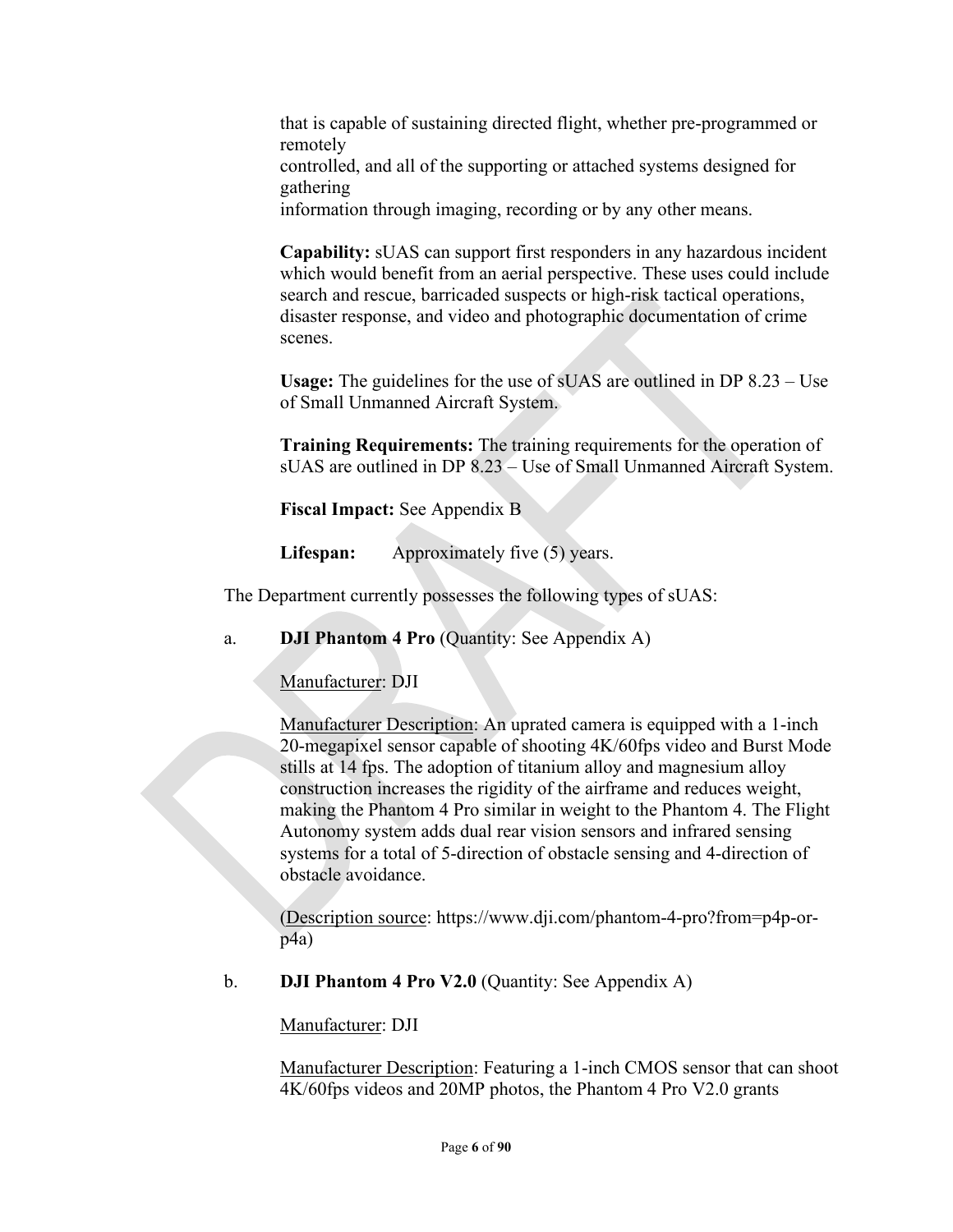filmmakers' absolute creative freedom. The OcuSync 2.0 HD transmission system ensures stable connectivity and reliability, five directions of obstacle sensing ensures additional safety, and a dedicated remote controller with a built-in screen grants even greater precision and control. A wide array of intelligent features makes flying that much easier. The Phantom 4 Pro V2.0 is a complete aerial imaging solution, designed for the professional creator.

(Description source: https://www.dji.com/phantom-4-pro-v2)

c. **DJI Matrice 210** (Quantity: See Appendix A)

Manufacturer: DJI

Manufacturer Description: The ultimate platform for aerial productivity combines a rugged design and simple configurability to work as a solution for a variety of industrial applications. Improvements to the M200 Series V2 enhance intelligent control systems, flight performance, and add flight safety and data security features.

(Description source: https://www.dji.com/matrice-200-seriesv2?site=brandsite&from=nav)

## d. **DJI Mavic Air** (Quantity: See Appendix A)

Manufacturer: DJI

Manufacturer Description: Mavic Air 2 takes power and portability to the next level, offering advanced features in a compact form factor. Intelligent shooting functions and excellent image quality put aerial masterpieces within reach. Safer, smarter flight enables you to up your game while fully enjoying the creative process.

(Description source: https://www.dji.com/mavic-air-2?site=brandsite&from=nav)

e. **DJI Mavic 2 Enterprise Dual** (Quantity: See Appendix A)

Manufacturer: DJI

Manufacturer Description: Designed to empower a new generation of workers, the Mavic 2 Enterprise is the ultimate expression of a tool that delivers beyond expectation to meet current workplace challenges and future demands. Featuring:

1) Visible & Thermal Imagery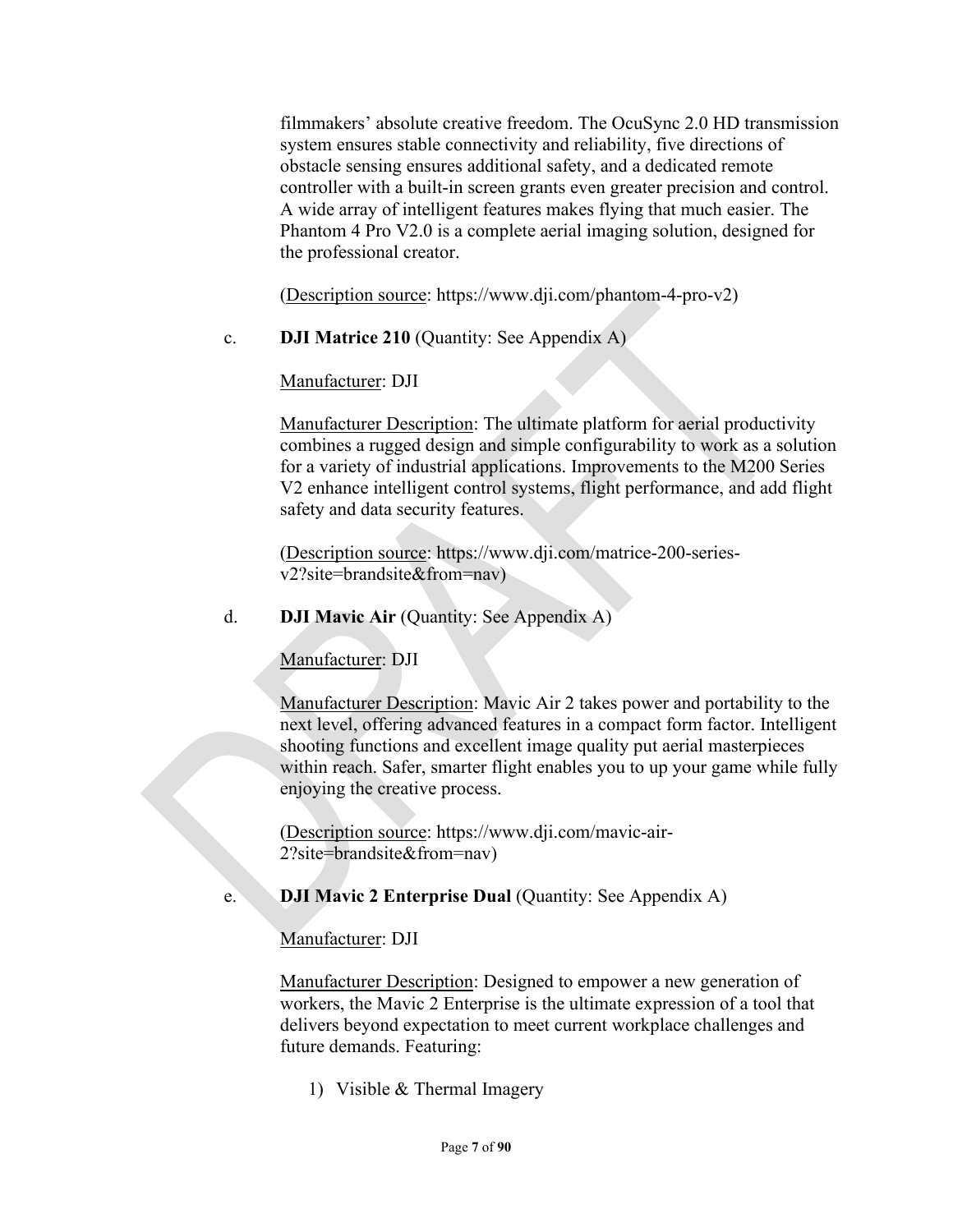- 2) Integrated Radiometric FLIR Thermal Sensor
- 3) Adjustable Parameters for Emissivity & Reflective Surfaces
- 4) Multiple Display Modes: FLIR MSX, Infrared & Visible

(Description source: https://www.dji.com/mavic-2 enterprise?site=brandsite&from=nav)

f. **Shield A.I. Nova** (Quantity: See Appendix A)

Manufacturer: Shield AI

Manufacturer Description: Nothing else like it. Level 5 self-driving autonomy - no GPS, no comms, no pilot. Built for the future fight, Nova 2 packs cutting-edge AI into the most advanced sUAS ever built. (Description source: https://shield.ai/products/nova-class)

g. **Parrot Anafi Thermal** (Quantity: See Appendix A)

Manufacturer: Parrot

Manufacturer Description: To balance the resolutions of the thermal image and visible image, and therefore benefit from information not visible in thermal, the displayed image is a fusion of the information from the two cameras.

Stabilized on three axes, the optical unit of ANAFI Thermal combines an infra-red sensor to the electro-optics, making it possible to identify temperatures between -10 $^{\circ}$  and +400 $^{\circ}$ . Thanks to the FLIR Lepton 3.5 module, it is possible to set the absolute temperature of each pixel.

(Description source: https://www.parrot.com/us/drones/anafi-thermal)

h. **Acecore Zoe** (Quantity: See Appendix A)

Manufacturer: Acecore Technologies

Manufacturer Description: Zoe's aerodynamic dutch-design carbon fiber frame puts it in a class of its own. The way it doesn't hang, but rather stand in the air makes it highly weatherproof. The Acecore Zoe is both wind and rain resistant which means it can operate at continuous wind speeds of 7 Beaufort/ 30 knots with rain up to 9mm/h.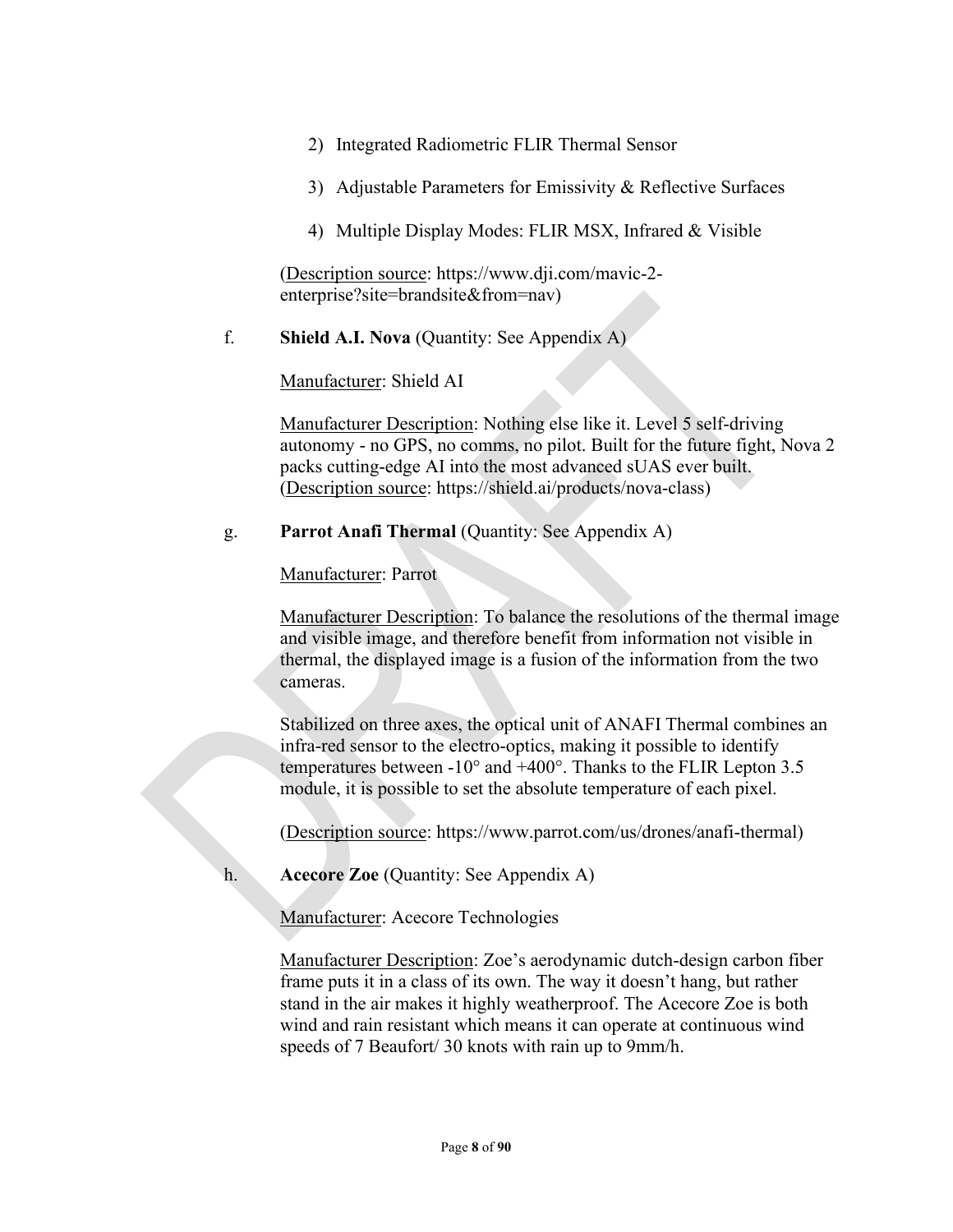The hollow arms generate an active airflow through the entire system and pulls hot air out of the motor mounts, away from the critical components. As a result Zoe will operate at temperatures up to 50 degrees Celsius.

(Description source: https://acecoretechnologies.com/zoe/)

2. **Small Unmanned Tracked Robots:** An unmanned tracked robot of any type that is capable of being remotely controlled as well as all of the supporting or attached systems designed for gathering information through imaging, recording or by any other means.

**Capability:** Small Unmanned Tracked Robots can support first responders in any hazardous incident which would benefit from a ground level perspective. These uses could include barricaded suspects or high-risk tactical operations, disaster response, and use in crawl spaces or confined isolated areas to assist in searches for suspects or evidence.

**Usage:** Small Unmanned Tracked Robots are to be used exclusively by the SWAT unit during high risk operations.

**Training Requirements:** SWAT Officers authorized to operate tracked robots are required to successfully complete a month-long SWAT Academy and are subject to extensive classroom and practical application training in the use of the robots. Additionally, SWAT Officers regularly train on safe robot deployment in a variety of operational settings.

**Fiscal Impact:** See Appendix B

Lifespan: Mini-CALIBER – Two (2) year limited warranty. Lifespan varies on operational usage and wear.

 $FirstLook - One (1)$  year warranty from date of delivery. Lifespan varies on operational usage and wear.

The Department currently possesses the following types of Small Unmanned Tracked Robots:

a. **Mini-CALIBER** (Quantity: See Appendix A)

Manufacturer: ICOR Technology

Manufacturer Description: Lightweight, modular and one-man portable, the Mini-CALIBER SWAT and EOD Robot is tested and recommended by the National Tactical Officers Association (NTOA).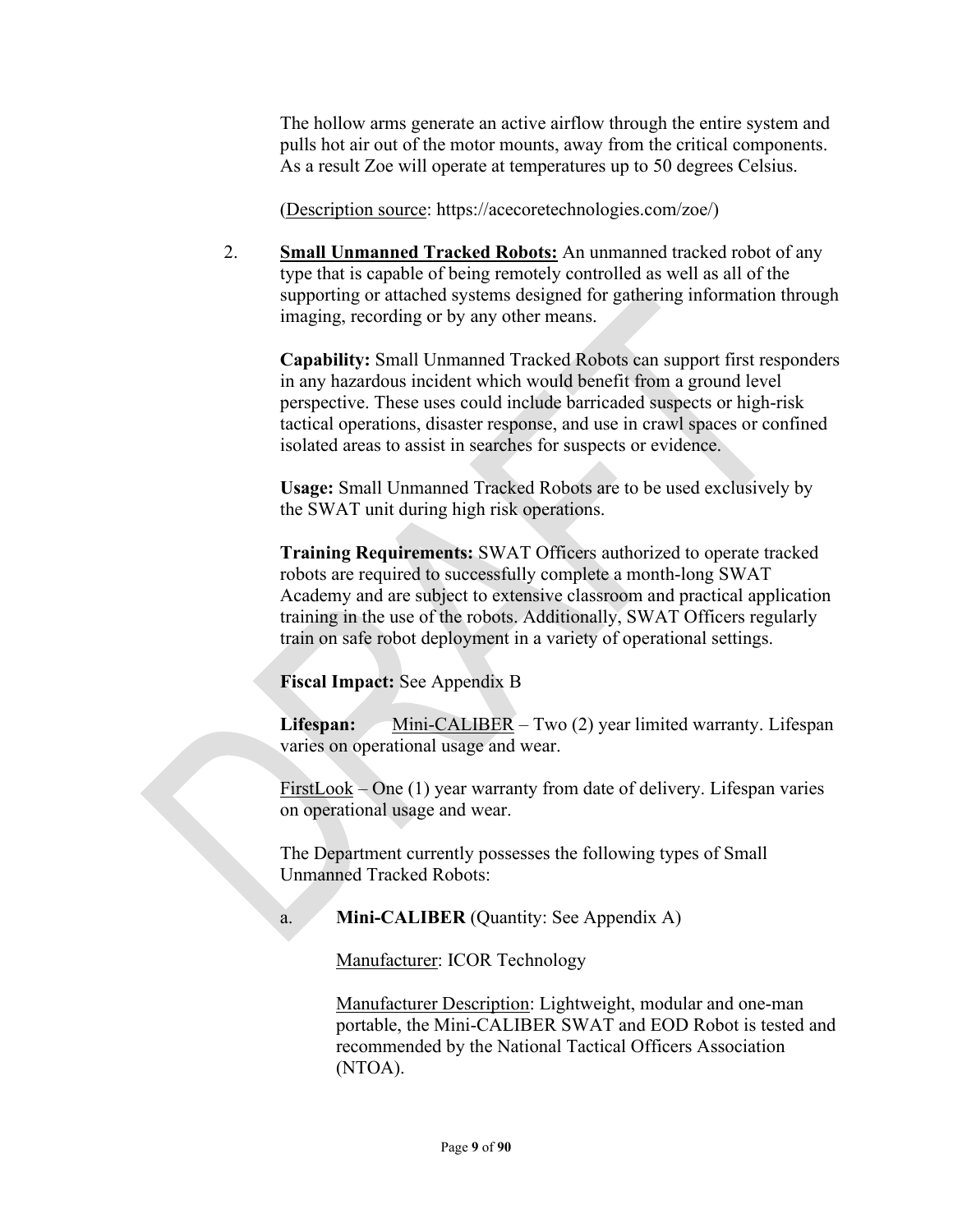Designed for rapid tactical missions, the robot is simple to operate and quick to deploy for searching rooms, hallways, stairwells and confined spaces. With rubber tracks and articulating front and rear flippers, the Mini-CALIBER effortlessly climbs stairs. It also includes an extendible rotating claw arm that simplifies opening door handles.

(Description source: https://icortechnology.com/robots/minicaliber/)

b. **FirstLook** (Quantity: See Appendix A)

Manufacturer: Teledyne FLIR

Manufacturer Description: FirstLook is a throwable, rugged, and expandable robot that provides immediate situational awareness, performs persistent observation and investigates dangerous and hazardous material while keeping its operator out of harm's way. FirstLook allows operations where other robots can't fit or maneuver. This rugged, lightweight robot can be inserted into structures and provides operators with visual, audio, and sensor feedback before entry. The robot climbs small obstacles, overcomes curbs, turns in place and self-rights when flipped over.

(Description source: https://www.flir.com/products/firstlook/)

- B. Armored Personnel Carriers
	- 1. **BearCat:** A 4X4, wheeled, armored personnel carrier capable of providing high ballistic protection, cover, limited breaching capability, and transport of officers and/or civilians at critical incidents and high-risk tactical operations.
	- **Capability:** BearCats can support first responders in any hazardous, high risk, or critical incident which would benefit from having a vehicle that provides a high level of ballistic protection.
	- **Usage:** The BearCat is to be used exclusively by the SWAT unit. These uses could include active shooters, armed barricaded suspects, hostage situations, high-risk tactical operations, disaster response, officer/citizen rescues, and CBRNE (Chemical, Biological, Radiological, Nuclear, and Explosive) attacks and detection.
	- **Training Requirements:** SWAT Officers authorized to operate the BearCat are required to successfully complete month-long SWAT Academy. Additionally, SWAT Officers undergo a period of classroom instruction,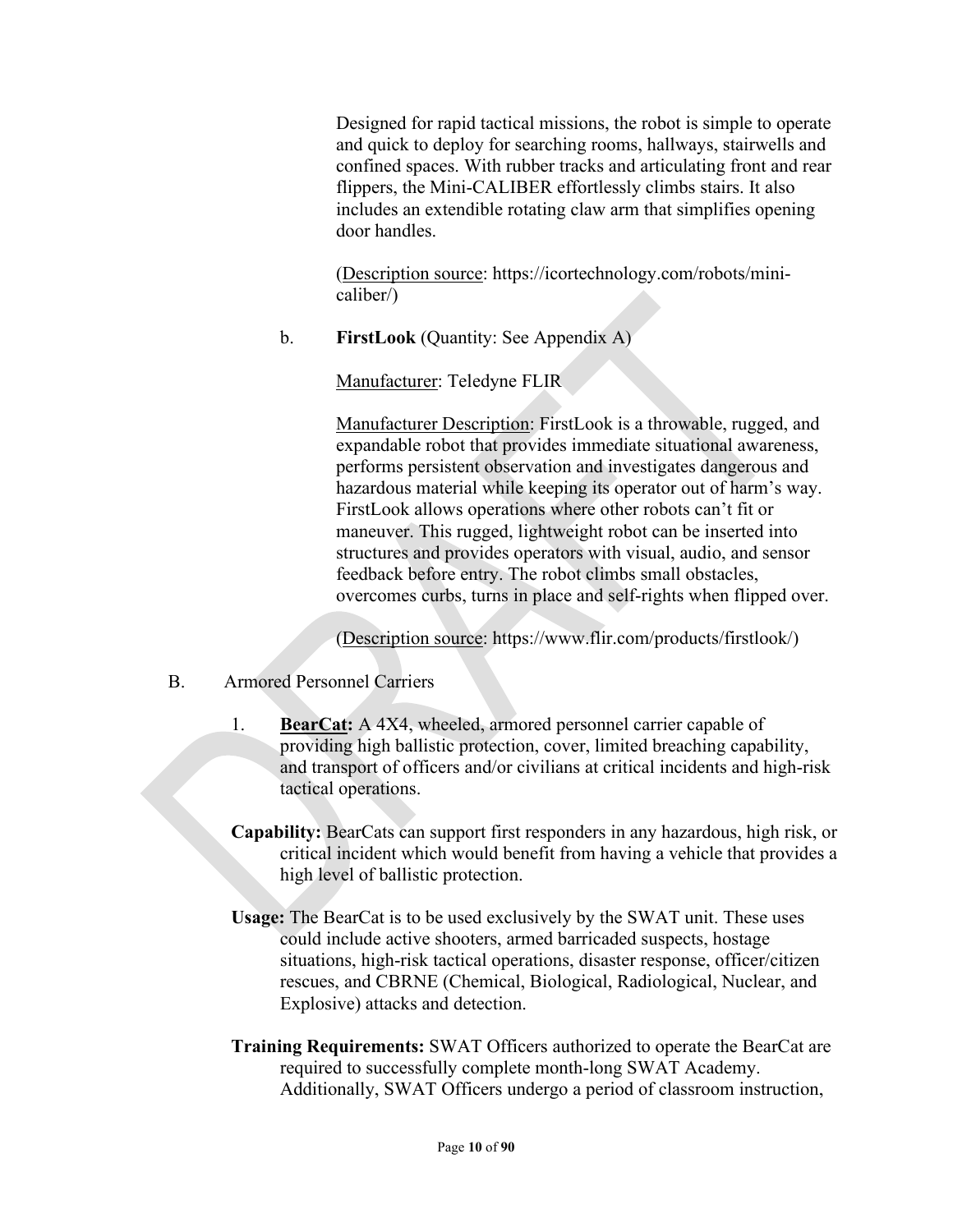driving assessment, and city licensing requirements for specialty vehicles as set forth in the SDPD SWAT Academy. The usage of the Bearcat is outlined in DP 8.13 – SWAT Armory, Special Equipment Vehicle, and BearCat.

**Fiscal Impact:** See Appendix B

**Lifespan:** Approximately 20 years depending on operational usage and wear.

The Department currently possesses the following types of BearCats:

a. **BearCat G2** – 2 Door Model (Quantity: See Appendix A)

Manufacturer: Lenco

Manufacturer Description: The Lenco BearCat G2 is the standard tactical armored vehicle for special operations units within the US Law Enforcement community. The G2 has excellent on-road driving characteristics and maneuverability in tight urban settings. The large floor plan seats 10–12 fully equipped officers with a long list of tactical features only found on the Lenco BearCat line of armored SWAT vehicles for Police and Government.

(Description source: https://www.lencoarmor.com/model/bearcat-g2 police-government/)

b. **BearCat G3** – 4 Door Model with CBRNE capability (Quantity: See Appendix A)

Manufacturer: Lenco

Manufacturer Description: The BearCat G3 provides Lenco's proven armor system in a ruggedized off-road platform. The G3 utilizes the same body design, interior features and tactical options as the G2, but it comes standard with a heavier duty upgraded suspension and off-road tires, rims & run flats to provide enhanced off-road performance. The increased ground clearance and robust suspension allows for emergency response in rural regions and natural disaster scenarios where standard armored SWAT vehicles would experience challenges.

(Description source: https://www.lencoarmor.com/model/bearcat-g3 police-government/)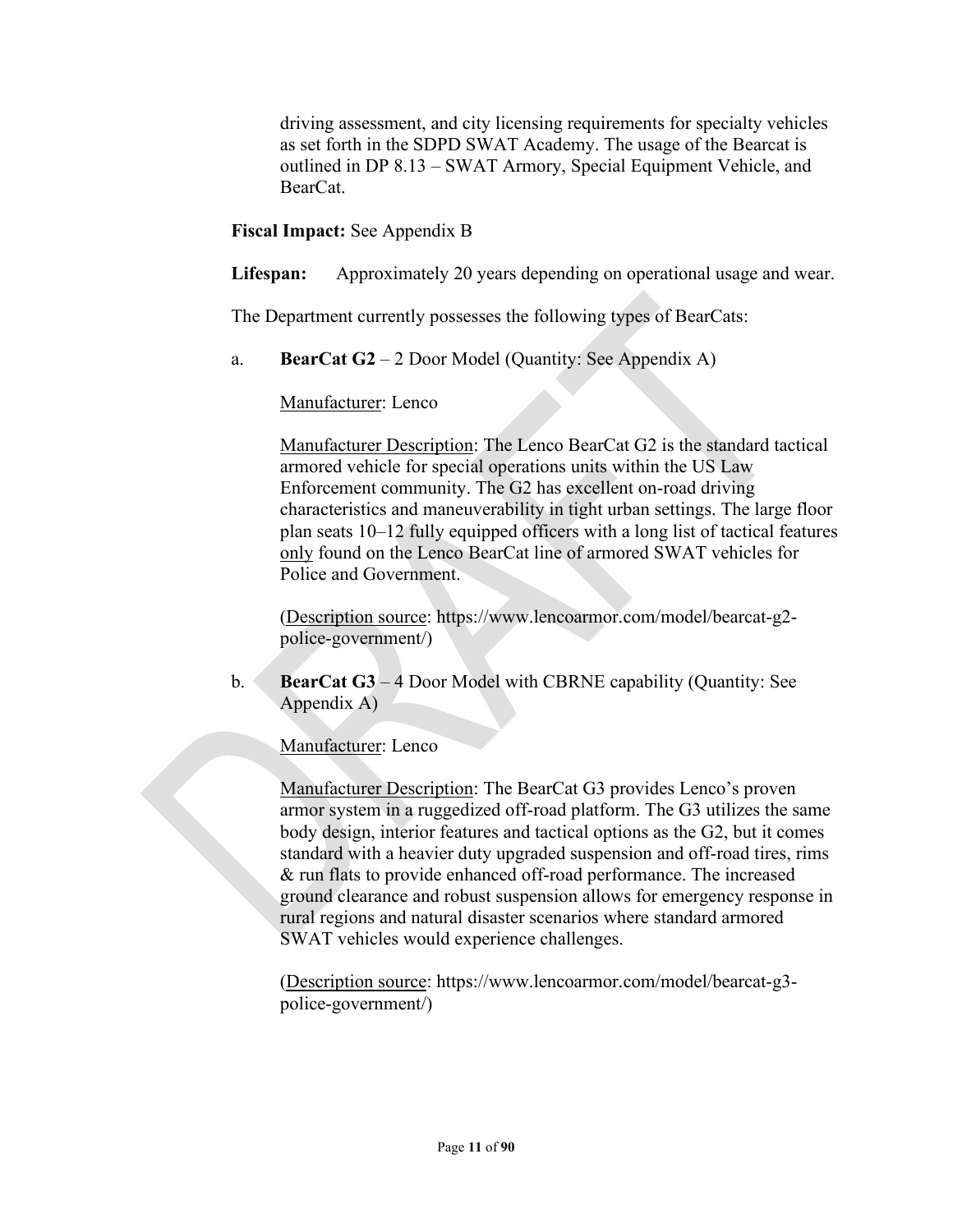- C. Command and Control Vehicles
	- 1. **Mobile Command Vehicles:** Completely self-contained command posts designed to provide the Incident Commander with a mobile base of operation.

**Capability:** As a mobile base of operation, these vehicles contain specialized command, control, and communications equipment to assist with this mission.

**Usage:** Mobile Command Vehicles are to be utilized as an Incident Command Post for planned or unplanned events. The usage guidelines for Mobile Command Vehicles are outlined in DP 8.03 - Incident Command Post and DP 8. 13 – SWAT Armory, Special Equipment Vehicle, and BearCat.

**Training Requirements:** The training requirements for Mobile Command Vehicles are outlined in DP 8.03 - Incident Command Post and DP 8. 13 – SWAT Armory, Special Equipment Vehicle, and BearCat.

**Fiscal Impact:** See Appendix B

**Lifespan:** No lifespan indicated by manufacturer. Dependent on operational usage and wear.

The Department currently possesses the following types of Mobile Command Vehicles:

a. **SWAT Special Equipment Vehicle** (Quantity: See Appendix A)

The SWAT Special Equipment Vehicle (SEV) is a non-armored vehicle used by SWAT personnel to transport special weapons and equipment to the scene of critical incidents. Once at an incident, it is also used as a SWAT and Tactical Operations Center (TOC).

Manufacturer: Mattman Global Specialty Vehicles

Manufacturer Description: No manufacturer description. (Custom build)

b. **Mobile 1 – Command Post Vehicle** (Quantity: See Appendix A)

Mobile 1 is a 40-foot Mobile Command Post Vehicle.

Manufacturer: Matthews Specialty Vehicles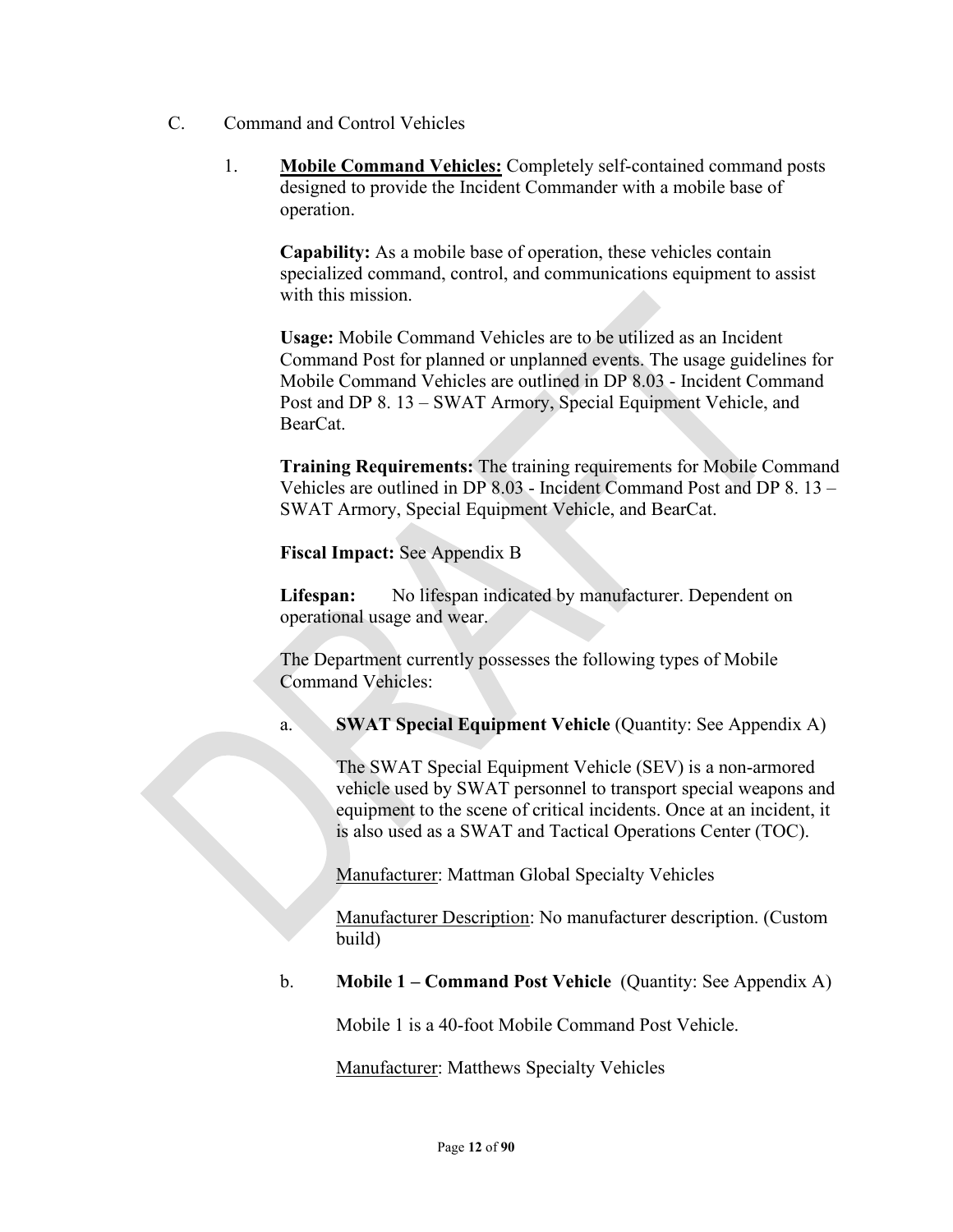Manufacturer Description: No manufacturer description. (Custom build)

c. **Mobile 2 – Command Post Vehicle** (Quantity: See Appendix A)

Mobile 2 is a 24-foot Mobile Command Post Vehicle.

Manufacturer: LDV Custom Specialty Vehicles

Manufacturer Description: No manufacturer description. (Custom build)

d. **Mobile 3 –** Mobile Decontamination/ Prisoner Processing Vehicle (Quantity: See Appendix A)

Mobile 3 is a custom-built 44-foot vehicle designed for Decontamination and Prisoner Processing. This vehicle is typically deployed during pre-planned events and staffed by the requesting command.

Manufacturer: Mathews Specialty Vehicles

Manufacturer Description: No manufacturer description. (Custom build)

e. **Mobile 4 –** Command Post Vehicle (Quantity: See Appendix A)

Mobile 4 is a custom-built mobile command post vehicle with multiple forms of communications ability as well as Computer Aided Dispatch (CAD) capabilities.

Manufacturer: Nomad

Manufacturer Description: No manufacturer description. (Custom build)

f. **Emergency Negotiations Team (ENT) Command Vehicle** (Quantity: See Appendix A)

> The ENT Command Vehicle is a mobile command vehicle that houses the Command and Control element for Emergency Negotiators during a critical incident. The vehicle is equipped with communications equipment to assist with the mission.

Manufacturer: Quality Vans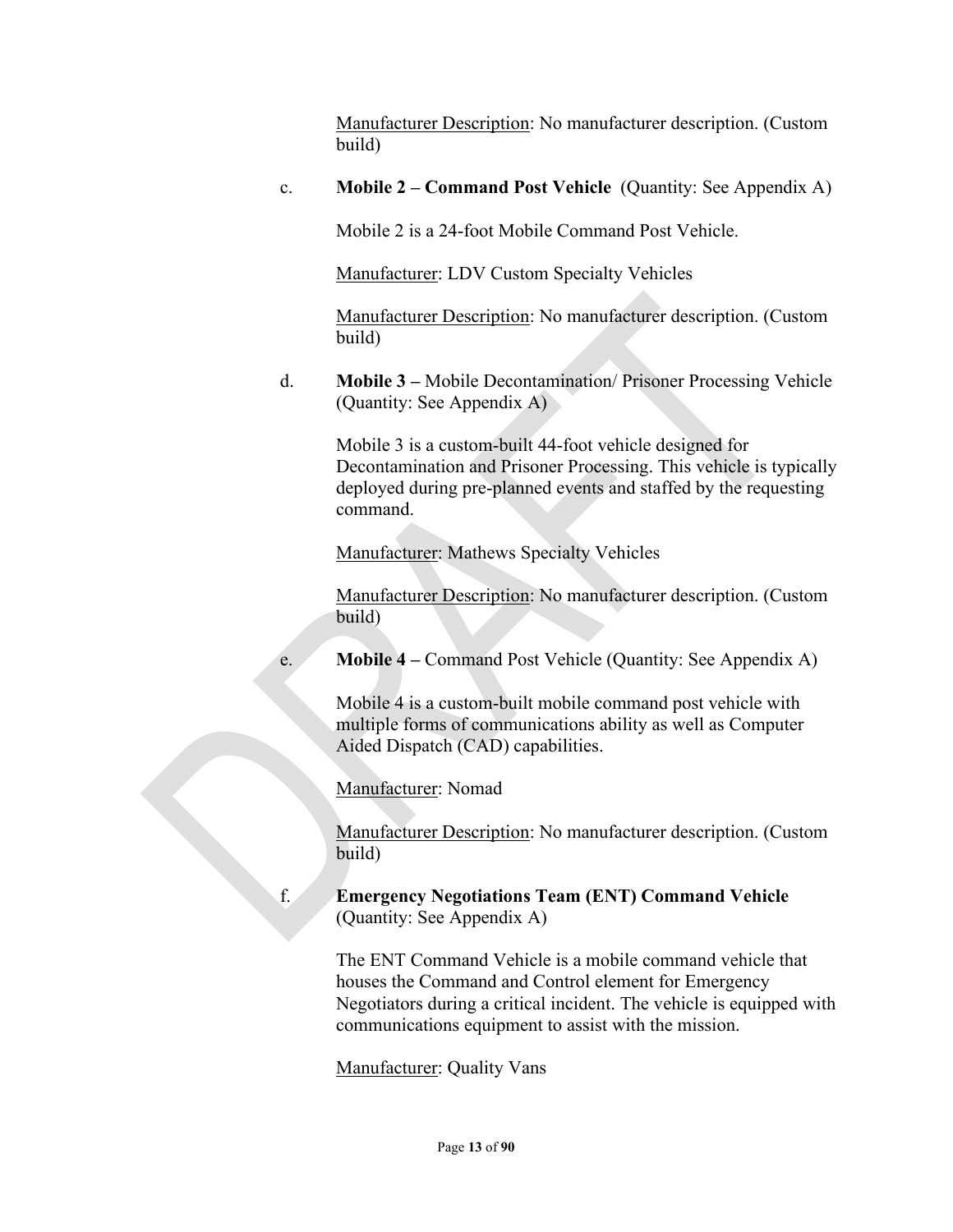Manufacturer Description: No manufacturer description. (Custom build)

- D. Explosive Breaching Equipment
	- 1. **Explosive Breaching Equipment:** During crisis situations, it may become necessary for a SWAT team to facilitate an entry into a target location. It is critical the point of entry is breached quickly and as safely as possible. A quick and effective breach is one key to a successful tactical mission. In some instances, an explosive breach may be required to provide an added degree of safety and tactical advantage in order to accomplish a mission.

A variety of specialized breaching equipment consisting of explosive materials are possessed by the Department. Explosive Breaching Equipment can only be used exclusively by the SWAT Unit's dedicated breaching personnel.

**Capability:** Explosive breaching, the use of explosive materials to affect a breach, can be an effective option in SWAT Unit tactics. An explosive breach should be viewed as a cutting tool. An effective breach is a design where the least amount of explosive material is used and still accomplishes its goal. An effective Explosive Breach can defeat fortified doors, walls, and barriers. Effective breaching techniques allow tactical officers immediate entry with minimal risk to victims, officers, and suspects.

**Usage:** An Explosive Breach should only be utilized after taking into consideration the overall mission, officer and citizen safety, the overall construction of the structure, the presence of unstable chemicals, explosives or incendiary materials, and whether other means of mechanical breaching would be effective and safe to use. The option to use an explosive breach shall be at the discretion of the SWAT Commanding Officer with the approval of the Incident Commander.

**Training Requirements:** Only SWAT Officers that are certified Explosive Breachers are authorized to utilize explosive breaches. SWAT Explosive Breachers must successfully complete a month-long SWAT Academy **and** must attend extensive POST certified Explosive Breaching Courses. Additionally SWAT Explosive Breachers must maintain a county Explosive Handler's Permit and maintain certification and proficiency with the use and handling of explosives and explosive breaching techniques.

**Fiscal Impact:** See Appendix B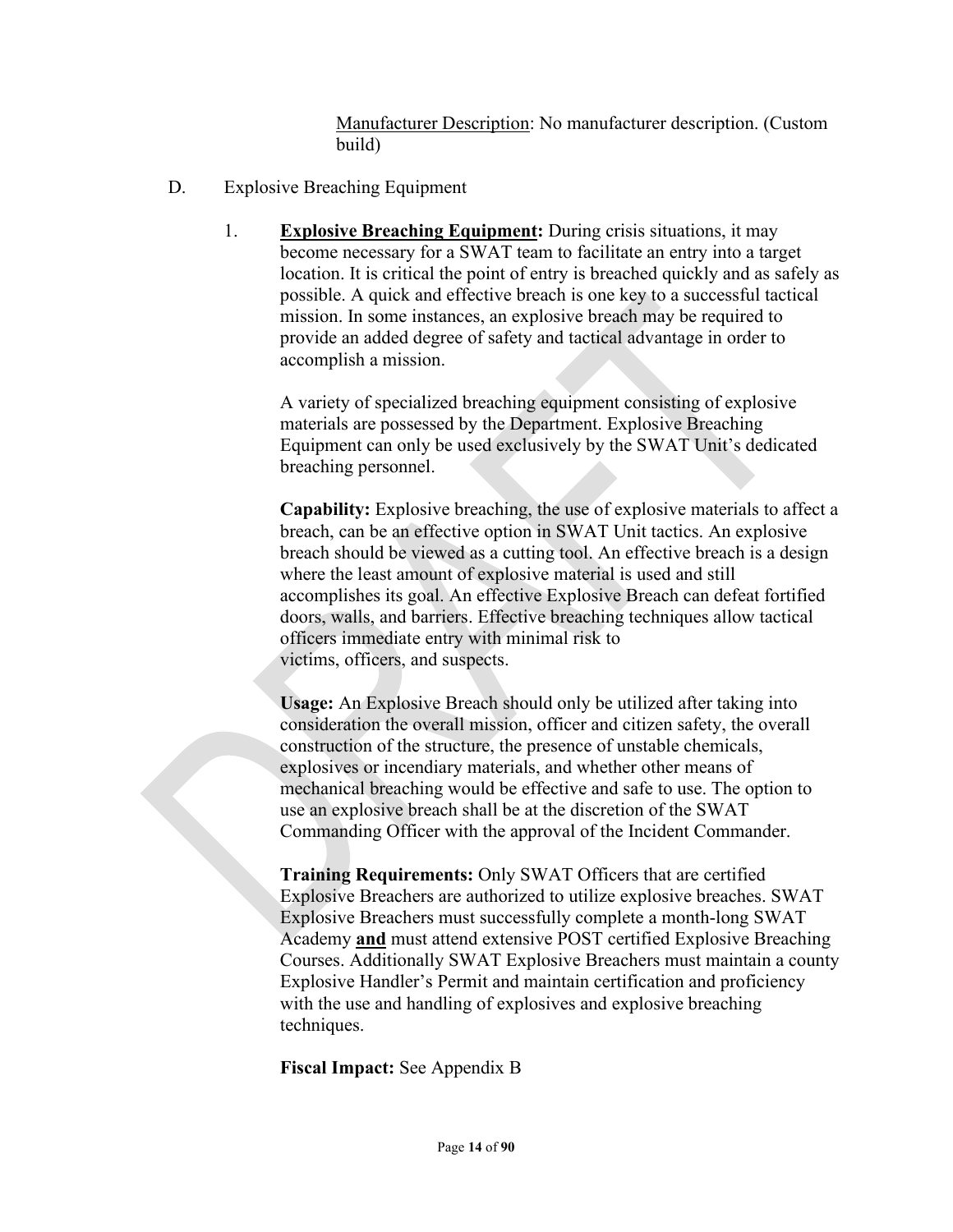**Lifespan:** Approximately five (5) years.

The Department currently possesses the following types of Explosive Breaching Equipment:

#### a. **Explosive Breaching Equipment Kit** – (Quantity: See Appendix A)

Explosive Breaching Equipment Kits consist of:

- 1) 50 grain detonation cord
- 2) 25 grain detonation cord
- 3) 250 grain Flex Linear 16"
- 4) 125 grain Flex Linear 16"
- 5) 20 grain boosters
- 6) C1 sheets
- 7) C2 sheets
- 8) Detonators

Manufacturer: Southwest Explosives

Manufacturer Description: No manufacturer description.

2. **Breaching Shotguns and Breaching Ammunition:** During crisis situations, it may become necessary for a SWAT team to facilitate an entry into a target location. It is critical the point of entry is breached quickly and as safely as possible. A quick and effective breach is one key to a successful tactical mission**.** In some instances, a breach initiated by a breaching shotgun loaded with specialized breaching rounds may be required to provide an added degree of safety and tactical advantage in order to accomplish a mission.

Specialized Breaching Rounds, also referred to as "AVON" rounds, are frangible and are designed break into a powder form upon impact with a solid object (i.e. dead bolt lock, door frame, etc.)

The Department possesses a limited inventory of Breaching Shotguns and Breaching Shotgun Ammunition. Breaching Shotguns are to be used exclusively by trained members of the SWAT Unit.

**Capability:** Shotgun breaching, the use of a breaching shotgun to affect a breach, can be an effective option in SWAT Unit tactics. An effective breach is a design where the least amount of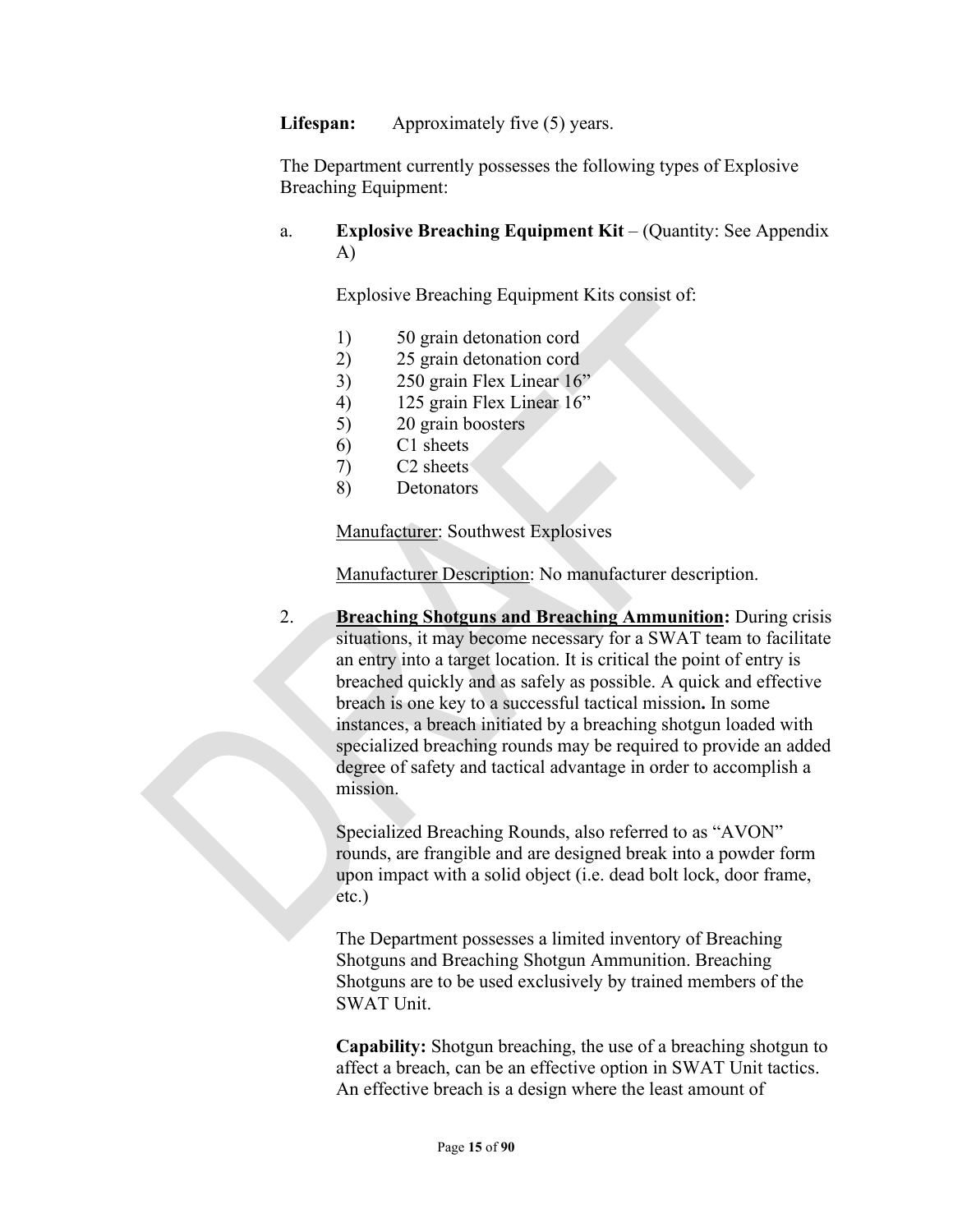breaching shotgun rounds are used and still accomplishes its goal. An effective shotgun breach can defeat fortified doors and locks. Effective breaching techniques allow tactical officers immediate entry with minimal risk to victims, officers, and suspects.

**Usage:** Breaching shotguns are to be exclusively used by the SWAT Unit. Breaching shotguns are used to breach doors expeditiously and can be used in response to barricaded suspects, hostage rescue incidents, and active shooters. Breaching shotguns are considered firearms and can be utilized as such when operated in accordance with  $DP - 1.04$  Use of Force and  $DP - 1.05$ Firearms.

**Training Requirements:** SWAT Officers that are trained in the use of breaching shotguns must successfully complete a monthlong SWAT Academy. Furthermore, SWAT Officers must undergo regular extensive classroom and live fire proficiency training in its application.

#### **Fiscal Impact:** See Appendix B

**Lifespan:** Remington 870 Police Magnum – Limited lifetime warranty. Lifespan varies on operational usage and wear

> Serbu Super Shorty - No lifespan indicated by manufacturer. Lifespan varies on operational usage and wear.

Breaching Shotgun Ammunition – Five (5) year limited warranty. Five (5) year shelf life.

The Department currently possesses the following types of breaching shotguns and breaching shotgun ammunition:

#### a. **Remington 870 Police Magnum –** modified 12-gauge breaching shotgun

(Quantity: See Appendix A)

#### Manufacturer: Remington

Manufacturer Description: The Remington 870 Police Magnum pump-action shotgun is a rugged 12-gauge with a short, tactical 18" barrel backed by a stout 3" chamber. The all-matte black gun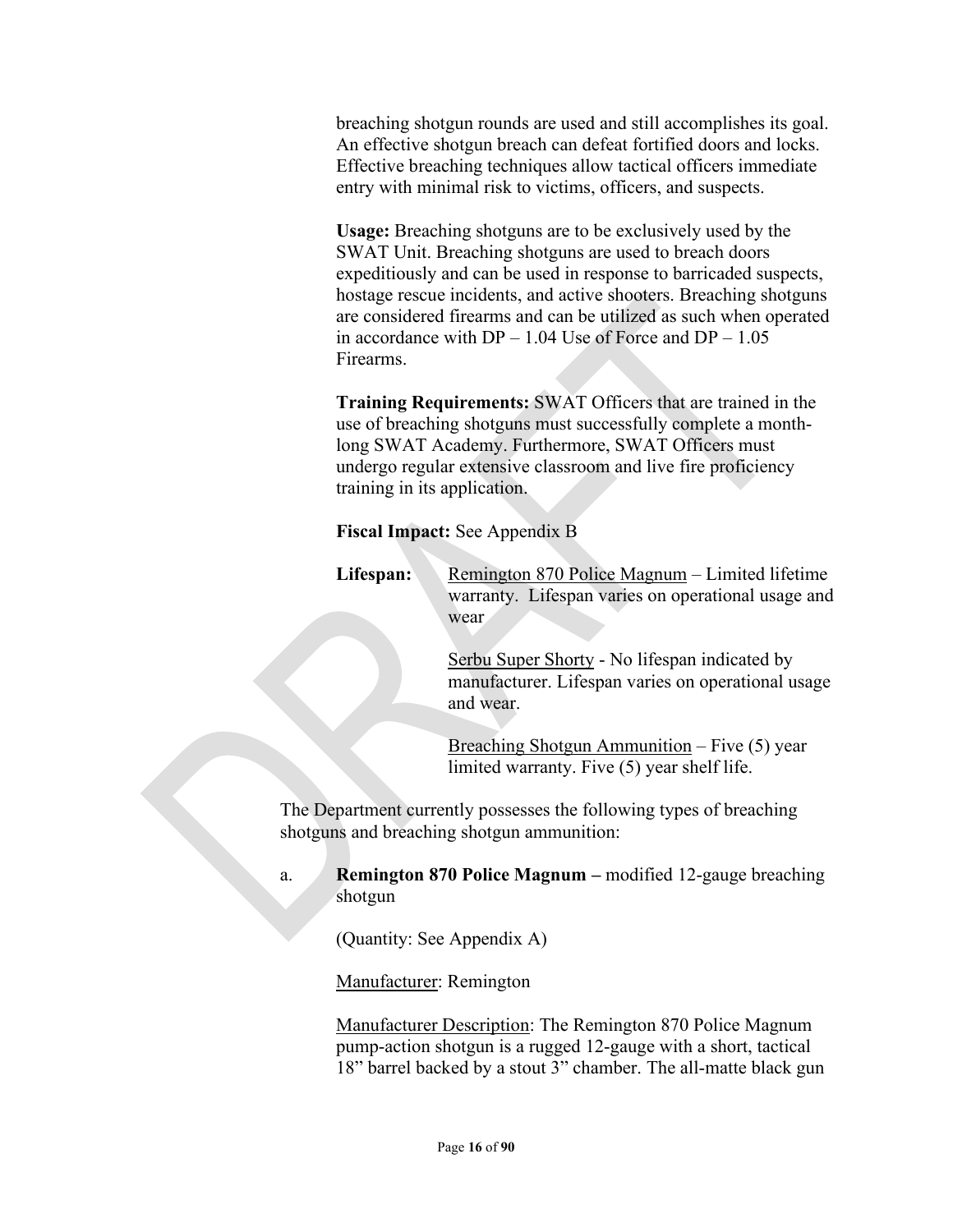is Parkerized for generalized durability and rust-resistance. Both the pump action forend and stock are robust and tough synthetic.

(Description source: https://www.gunbroker.com/Remington-870- Police/search?Keywords=Remington%20870%20Police&s=f)

b. **Serbu Super Shorty** – modified 12-gauge breaching shotgun (Quantity: See Appendix A)

Manufacturer: Serbu Firearms

Manufacturer Description: No manufacturer description.

c. **CTS Model 2570 Breaching Shotgun Rounds** – 12 gauge (Quantity: See Appendix A)

Manufacturer: Combined Tactical Systems (CTS)

Manufacturer Description: 12-gauge frangible slug to disrupt locking mechanisms and hinges, defeat and breach external and internal doors.

(Description source:

https://www.combinedsystems.com/product/2570-12ga-breachingmunition/)

d. **TKO 12-Gauge Breaching Shotgun Rounds** (Quantity: See Appendix A)

Manufacturer: Defense Technology

Manufacturer Description: The 12-Gauge TKO Breaching Round is a 12-Gauge shell loaded with a compressed zinc slug, utilizing smokeless powder as a propellant. This is a widely used method to breach door locks or hinges for entry during tactical operations. When properly deployed, the TKO is capable of defeating door lock mechanisms, doorknobs, hinges, dead bolts, safety chains, and pad locks on both wooden or hollow core doors. Upon impact with the target, the zinc slug disintegrates into a fine powder eliminating fragmentation.

(Description source: https://www.defensetechnology.com/product/tko-12-gauge-breaching-round/)

e. **TESAR-1 Breaching Shotgun Rounds - Model FE182** (Quantity: See Appendix A)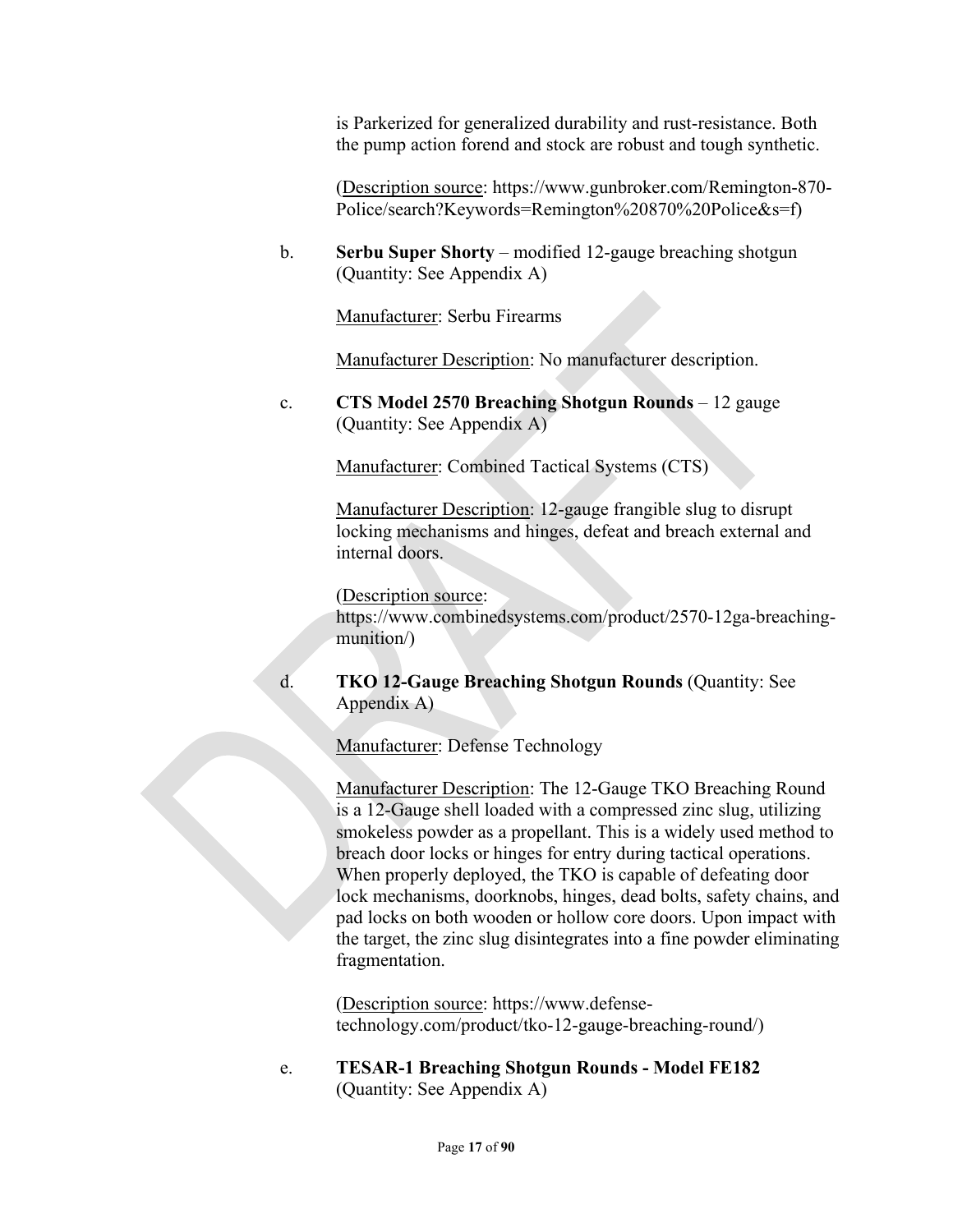Manufacturer: Royal Arms International

Manufacturer Description: Orange Cap 2-3/4" 275 Grain Compressed Copper Frangible 12 Ga Shotgun Slug.

- 1) Slug Material: Copper Powder
- 2) Velocity: 1,750 Ft p/sec -18" Barrel
- 3) Use: For Wood Doors, Solid & Hollow
- 4) Defeats: Solid Wood Doors, Locks & Hinges

(Description source: https://royalarms.com/shop/orange-cap-275 gr-copper-frangible-12-round-box/)

#### f. **TESAR-2 Breaching Shotgun Rounds - Model FE183**  (Quantity: See Appendix A)

Manufacturer: Royal Arms International

Manufacturer Description: Black Cap 2-3/4" 425 Grain Compressed Copper Frangible 12 Ga Shotgun Slug.

- 1) Slug Material: Copper Powder
- 2) Velocity: 1,525 Ft p/sec -18" Barrel
- 3) Use: For Metal Doors, Locks & Hinges
- 4) Defeats: Heavy Locks, Dead-bolts and Hinges (Solid Oak Steel Doors)

(Description source: https://royalarms.com/shop/black-cap-420-grcopper-frangible-12-round-box/)

# g. **TESAR-4 Breaching Shotgun Rounds - Model FE185**

(Quantity: See Appendix A)

Manufacturer: Royal Arms International

Manufacturer Description: Yellow Cap 2-3/4" 750 Grain Copper/S-70 Steel Frangible 12 Ga Shotgun Slug.

- 1) Slug Material: Copper with S-70 Steel Shot
- 2) Velocity: 1,285 Ft p/sec -18" Barrel
- 3) Use: For Class 3 Heavy Steel Doors
- 4) Defeats: Class 3 Doors, Locks & Hinges

(Description source: https://royalarms.com/shop/coppers70-steel-750-grain-12-round-box/)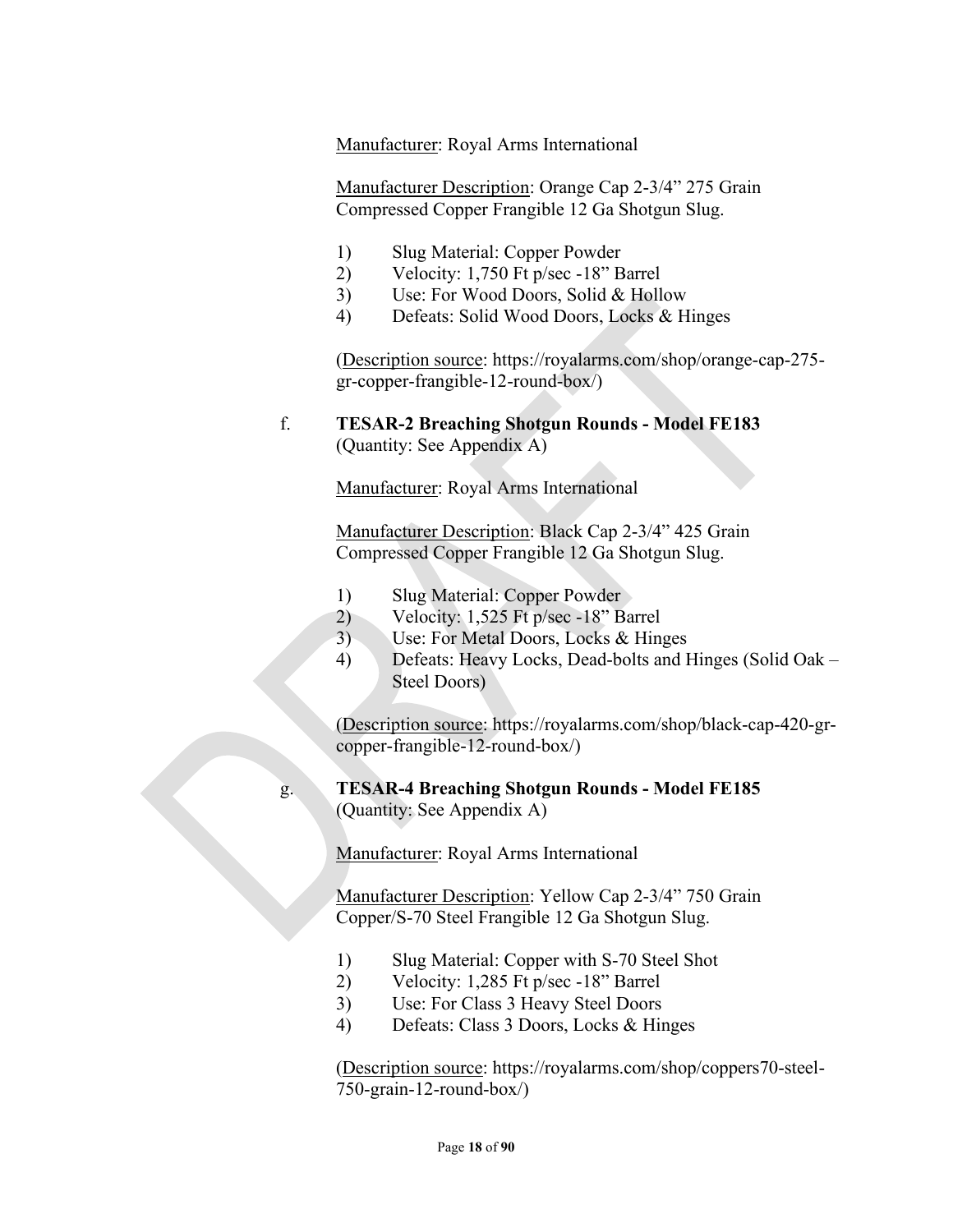## h. **TESAR-5 Breaching Shotgun Rounds - Model FE189**  (Quantity: See Appendix A)

Manufacturer: Royal Arms International

Manufacturer Description: Blue Cap 2-3/4" 500 Grain Compressed Copper Frangible 12 Ga Shotgun Slug.

- 1) Slug Material: Copper Powder
- 2) Velocity: 1,450 Ft p/sec -18" Barrel
- 3) Use: For Metal Doors, Locks & Hinges
- 4) Defeats: Heavy Locks, Cross-bolts and Hinges (Steel Doors / Steel Frames)

(Description source: https://royalarms.com/shop/tesar-5-blue-cap-500-gr-copper-frangible/)

- E. Firearms of .50 Caliber or greater
	- 1. **.50 Caliber Rifles:** A heavy duty, bolt action rifle rated for .50 caliber ammunition that is capable for delivering precision rifle fire at great distances with effective results.

Due to the ever increasing number of deadly incidents involving vehicle borne attacks and fortified structures both in Southern California and around the country, the SWAT Sniper Team currently employs the use of a .50 caliber Special Application Rifle Program (SAR) to address the unique operational needs presented by these threats.

The requirement and implementation of SAR programs are now the standard for many SWAT Teams both in the US and abroad to combat vehicular threats that may arise out of conventional SWAT operations or domestic and international terror attacks.

**Capability:** These weapons provide the capability to pierce hard armor, multiple layers of mild steel, or substantial brick, concrete and other materials that may give hard cover to potential suspects. In limited circumstances, these weapons can also be used to disable the engine block of a vehicle posing a clear and present threat to the public (i.e. a vehicle laden with explosives).

**Usage:** Only officers assigned to the SWAT Sniper Team are authorized to operate the .50 caliber rifles. These weapons would only be authorized for use during very select high risk operations and only with authorization from the SWAT Commanding Officer.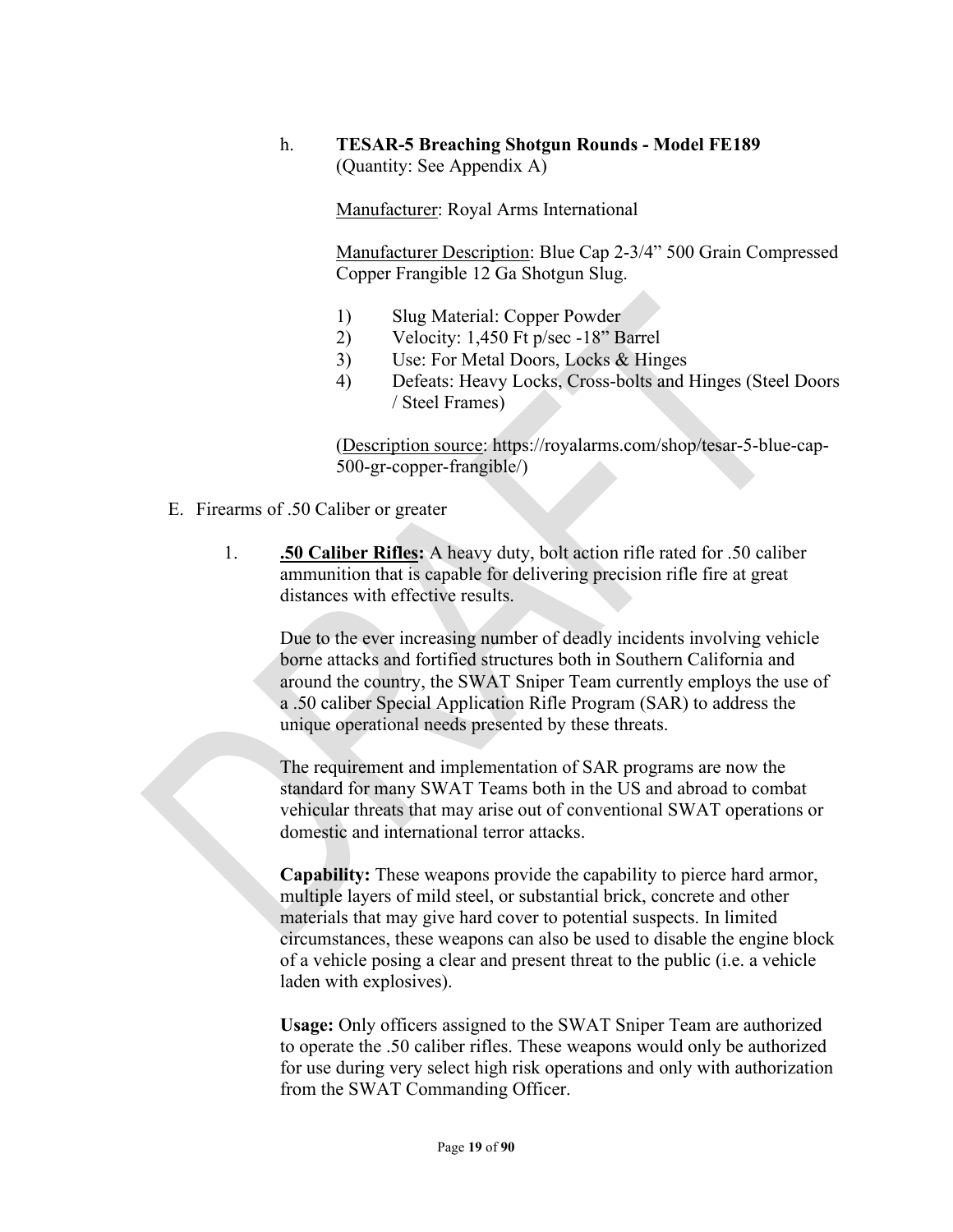The use of this weapons system is also governed under DP 1.04 - Use of Force, and DP 1.05 – Firearms.

**Training Requirements:** SWAT Snipers must successfully complete a month-long SWAT Academy and have at least two years' experience on the SWAT Team prior to being eligible for Sniper selection. SWAT Snipers must complete a rigorous SDPD SWAT Sniper Academy, attend a 40-hour POST approved Basic Sniper School, and regularly train and qualify with various weapons systems to maintain proficiency. Additionally, SWAT Snipers receive specific .50 caliber rifle training and must undergo regular training and weapons qualifications to be able to deploy the Special Application Rifle.

**Fiscal Impact:** See Appendix B

Lifespan: Bushmaster BA50 – Limited lifetime warranty. Barrel life rated to approximately 20,000 rounds.

> Barrett Model 99 – One (1) year limited warranty. Barrel life rated to approximately 20,000 rounds.

Armalite AR-50 – Limited lifetime warranty. Barrel life rated to approximately 5,000 rounds.

The Department currently possesses the following types of .50 Caliber Rifles however the current inventory will be replaced in order to resume operational readiness:

a. **Bushmaster BA50** (Quantity: See Appendix A) [\*NOTE: Currently non-operational]

Manufacturer: Bushmaster Firearms

Manufacturer Description: The Bushmaster BA50 Black Bolt Action Rifle – 50 BMG is built to outshine all previous standards for long-range accuracy. With a free-floated barrel with 1 in 15" twist and 8-groove rifling, the Bushmaster BA50 is ideally designed to harness optimal sub-MOA accuracy from the .50 BMG.

(Description source: https://www.sportsmans.com/bushmasterba50-bolt-action-rifle-50-bmg)

b. **Barrett Model 99** (Quantity: See Appendix A) [\*NOTE: Currently non-operational]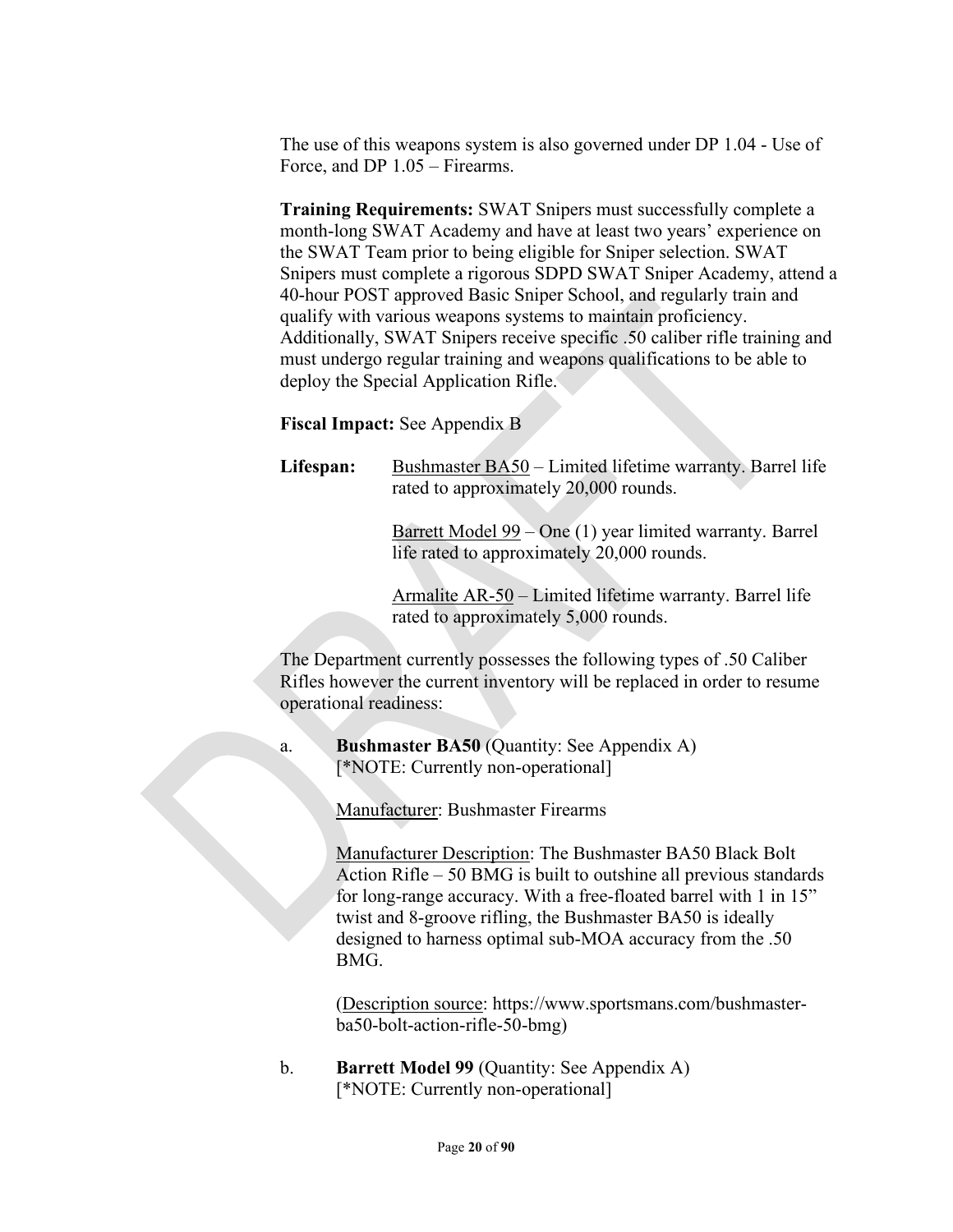#### Manufacturer: Barrett Firearms

Manufacturer Description: The Model 99 is designed for one thing only: to get the job done. With its brilliantly simple design, hardcore construction and surprisingly few moving parts, it offers match-winning accuracy time and time again. Available in both 50 BMG and 416 Barrett, the Model 99 brings new levels of longrange precision shooting. Known as much for its dependability as its versatility, the Model 99 has unfailing accuracy you can rely on.

(Description source: https://barrett.net/products/firearms/model-99/)

## c. **Armalite AR-50** (Quantity: See Appendix A) [\*NOTE: Currently non-operational]

Manufacturer: Armalite

Manufacturer Description: This rifle is the newest incarnation of the wildly popular AR-50 chambered for the powerful .50 BMG cartridge – a single-shot, bolt-action rifle featuring a unique octagonal receiver bedded down into a V-shaped stock. Designed to be an economical answer for the challenges of long-range shooting, the AR-50A1 is amazingly accurate and with its massive muzzle brake, it has a very manageable recoil. The AR-50A1 is a highly refined rifle which is a stark and refreshing difference that maintains its superiority over the competition. The buttstock is removable, allowing for increased portability when traveling. Includes the extremely rugged and versatile GG&G bipod.

(Description source: https://www.armalite.com/SACItem.aspx?Item=50A1BGGG)

- F. Ammunition of .50 caliber or greater
	- 1. **.50 Caliber Rifle Ammunition:** Rifle ammunition manufactured specifically for .50 caliber Special Application Rifles (SAR's). This caliber is also referred to as .50 BMG. Currently there are three types of .50 caliber rifle ammunition that are authorized for use with the SAR program. These are frangible ammunition, match ammunition, and armor piercing ammunition.

**Capability:** There are five types of .50 caliber rifle ammunition within the Department's inventory. Of these five types, only three are authorized for operational use. The other two types are utilized solely for training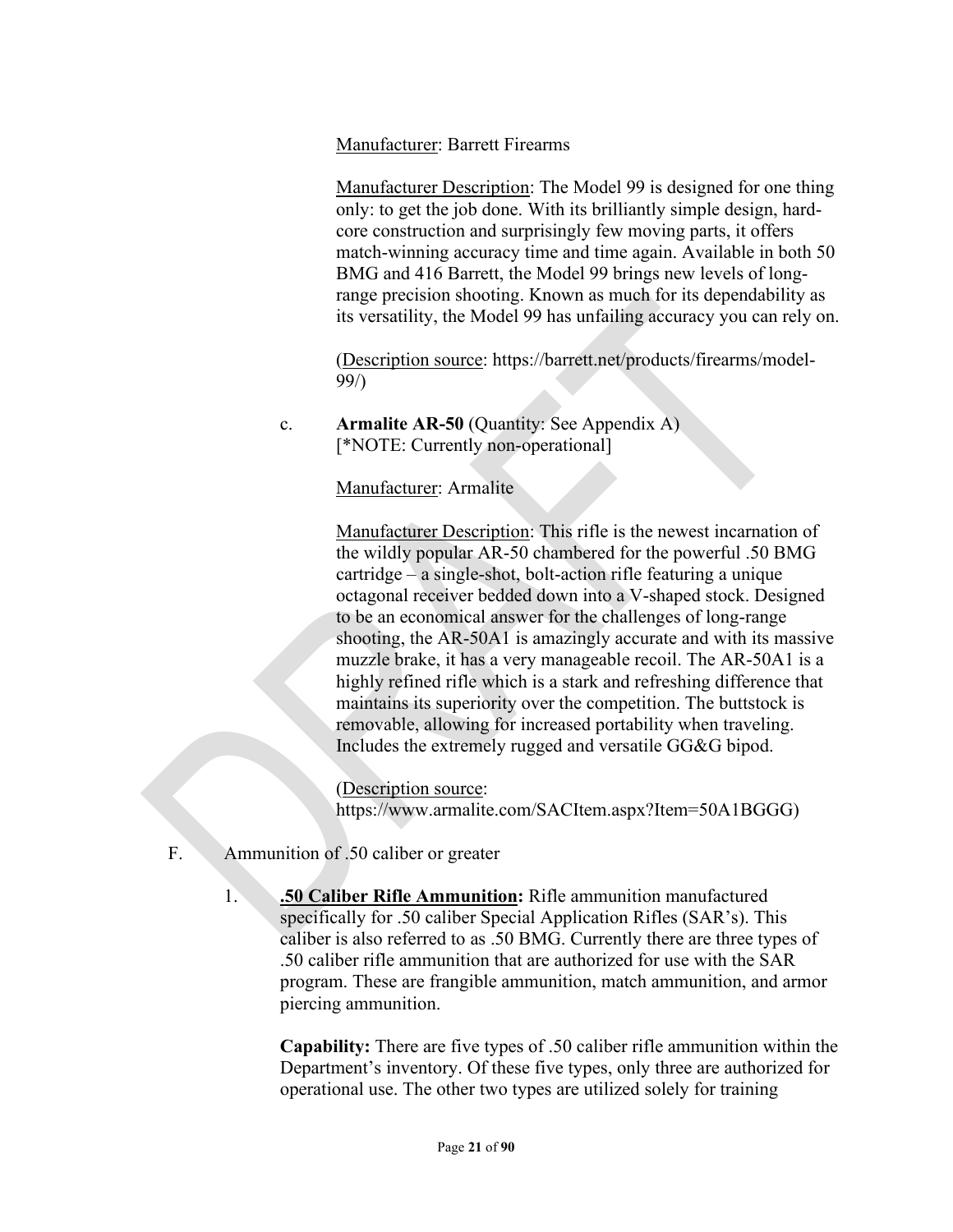purposes only. All of the variants of .50 caliber rifle ammunition authorized by the Department are capable of delivering precision rifle fire at great distances with effective results. The ammunition variants have different capabilities and uses which are as follows:

- 1. **Frangible Ammunition:** Designed specifically for urban environments. Frangible ammunition is constructed of compressed copper/tin matrix that is designed to break apart and expand on contact with hard surfaces, significantly reducing the chance of ricochet or over-penetration while still delivering its kinetic energy. The frangible round is for use when there is concern for over-penetration and the safety of the public and/or officers.
- 2. **Match Ammunition:** Designed for when greater distance from a target is encountered and accuracy is needed. Match ammunition rounds excel against heavy barriers and penetrating thick glass.
- 3. **Armor Piercing Ammunition:** Designed to penetrate hardened steel mediums and continue through with maximum retained weight of the projectile. These rounds can penetrate one inch of steel.
- 4. **Military Grade Ball:** (Non-operational round) Designed as enhanced performance round for real world and training environments. This round features a full metal jacket and delivers increased penetration of armor and hard targets.
- 5. **Military Grade Tracer:** (Non-operational round) Designed with the same characteristics as military grade ball ammo, this round also features a small pyro-technic charge at its base. When fired, the pyrotechnic material burns intensely, making the round's trajectory visible to the naked eye, especially during nighttime. This allows the shooter to visually track the trajectory of the round and make any necessary ballistic corrections.

**Usage:** The operational ammunition is only authorized for use in conjunction with a Special Application Rifle during very select high risk operations and only with authorization from the SWAT Commanding Officer. The non-operational ammunition is to be utilized in training environments only.

**Training Requirements:** The training requirements are the same as outlined for .50 Caliber Special Application Rifles (SAR's).

**Fiscal Impact:** See Appendix B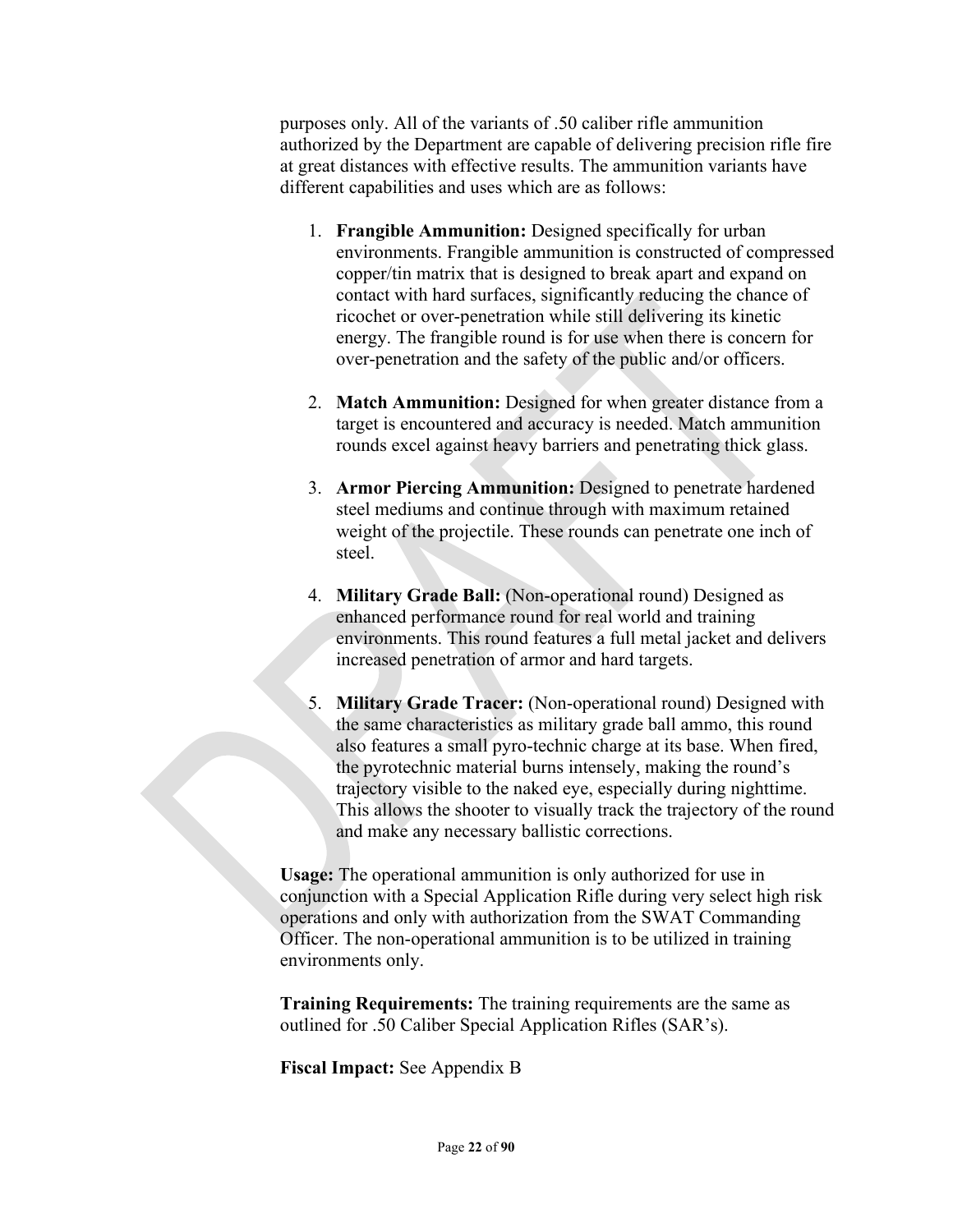**Lifespan:** Approximately 10-year shelf life.

The Department currently possesses or has authorized the following types of .50 caliber rifle ammunition:

a. **Frangible Ammunition - .50 BMG 600 grain Engel Ballistic Research** (Quantity: See Appendix A)

Manufacturer: Engel Ballistic Research

Manufacturer Description: The Lead-Free EBR Frangible .50 line is designed specifically to allow the shooter to utilize the incredible power of a .50 caliber weapon system in environments and ranges that normally do not permit the use of .50 caliber weapons. EBR frangible ammunition provides an extra measure of accuracy and safety for those training or performing job-related duties in urban areas. The projectile is designed to break apart and expand on contact with hard surfaces, significantly reducing the chance of ricochet or over-penetration.

(Description source: https://www.ebrammo.com/EBR-50-BMG-Frangible-RN-600gr-p/50frn.htm)

b. **Match Ammunition - .50 caliber .510" 750 grain Hornady A-MAX** (Quantity: See Appendix A)

Manufacturer: Hornady Ammunition

Manufacturer Description: We carefully select every component to ensure uniformity, then load to exacting specifications to provide pinpoint accuracy. Each cartridge is loaded with either Hornady A-MAX bullets, our highperformance boattail hollow points, or the new, radically superior ELD Match bullets. Stringent quality control ensures proper bullet seating, consistent charges and pressures, optimal velocity, consistent overall length and repeatable accuracy.

(Description source: https://www.hornady.com/ammunition/rifle/50-bmg-750 gr-a-max-match#!/)

c. **Armor Piercing Ammunition - .50 BMG (Non-Tungsten core)** (Quantity: See Appendix A)

Manufacturer: Military

Manufacturer Description: Military grade .50 BMG armor piercing ammunition.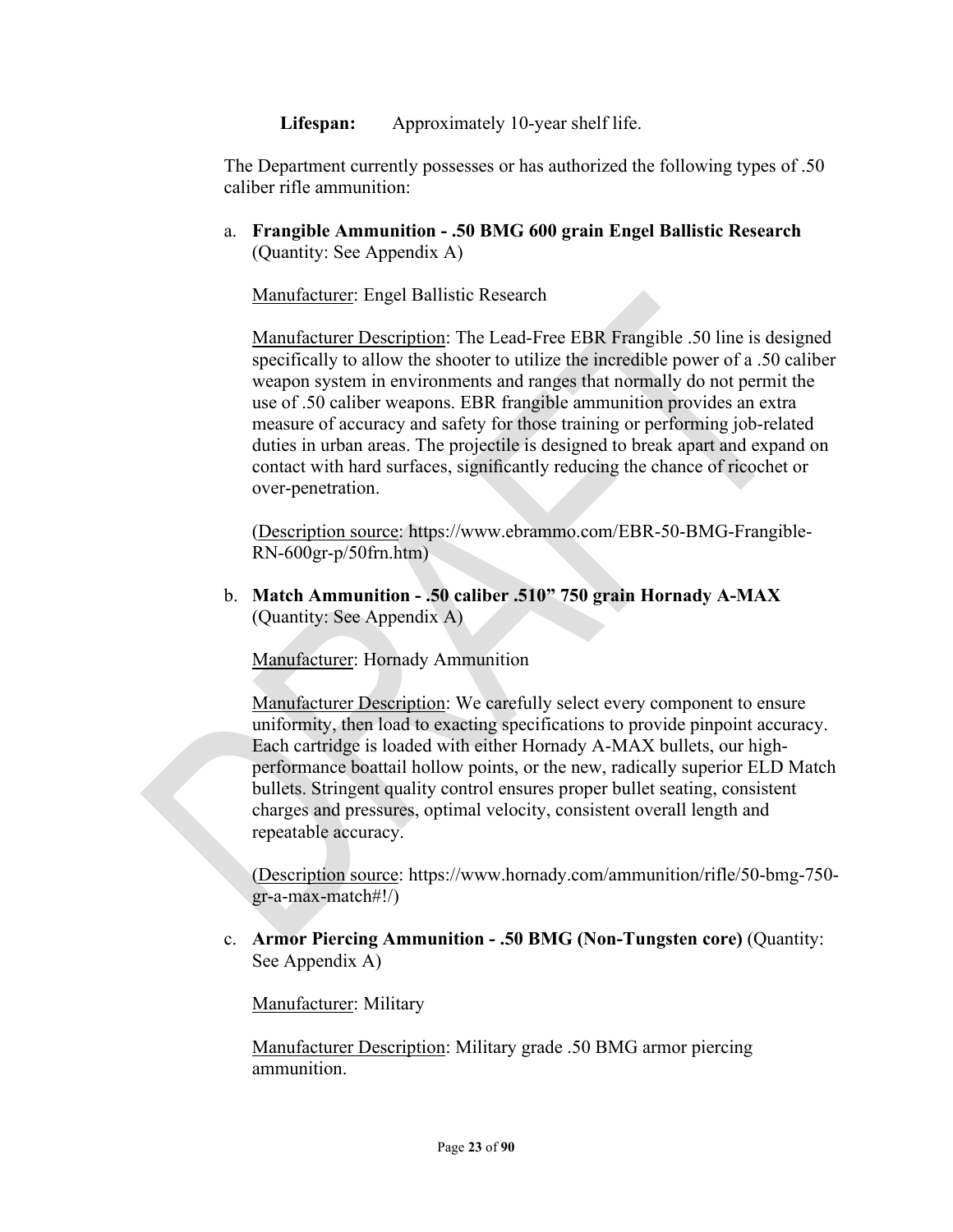d. **Military Grade Ball Ammunition - .50 BMG (full metal jacket)** (Quantity: See Appendix A) [\*NOTE: Non-operational ammo. Used for training purposes only.]

Manufacturer: Military Manufacturer Description: Military grade .50 BMG ball ammunition.

e. **Military Grade Tracer Ammunition - .50 BMG (full metal jacket)** (Quantity: See Appendix A) [\*NOTE: Non-operational ammo. Used for training purposes only.]

Manufacturer: Military

Manufacturer Description: Military grade .50 BMG tracer ammunition.

- G. Specialized firearms and ammunition of less than .50 caliber, including assault weapons
	- 1. **AR-15 Rifles:** A semi-automatic shoulder-fired long gun that fires a rifle caliber cartridge. The Department-approved AR-15 style weapon system is designed to fire a .223/5.56 caliber projectile.

**Capability:** The rifle caliber carbine provides officers the ability to engage hostile suspects at distances generally greater than the effective distance of their handguns. Additionally, AR-15 rifles offer advantages over handguns, such as increased accuracy potential and the ability to defeat soft body armor but are not appropriate for every situation.

**Usage:** The usage guidelines for AR-15 rifles are outlined in DP 1.41 – Rifle Caliber Carbine, DP 1.04 - Use of Force, and DP 1.05 – Firearms.

**Training Requirements:** The training requirements for AR-15 rifles are outlined in DP 1.41 – Rifle Caliber Carbine, DP 1.04 - Use of Force, and DP 1.05 – Firearms.

For the SWAT Unit, the AR-15 is the primary weapons system utilized by the team. SWAT Officers are required to successfully complete a monthlong SWAT Academy consisting of extensive firearms training including the AR-15. While assigned to the SWAT Team, SWAT Officers are required to participate in regular rifle training, entry and movement training, and consistent weapons qualifications to maintain proficiency with the AR-15.

**Fiscal Impact:** See Appendix B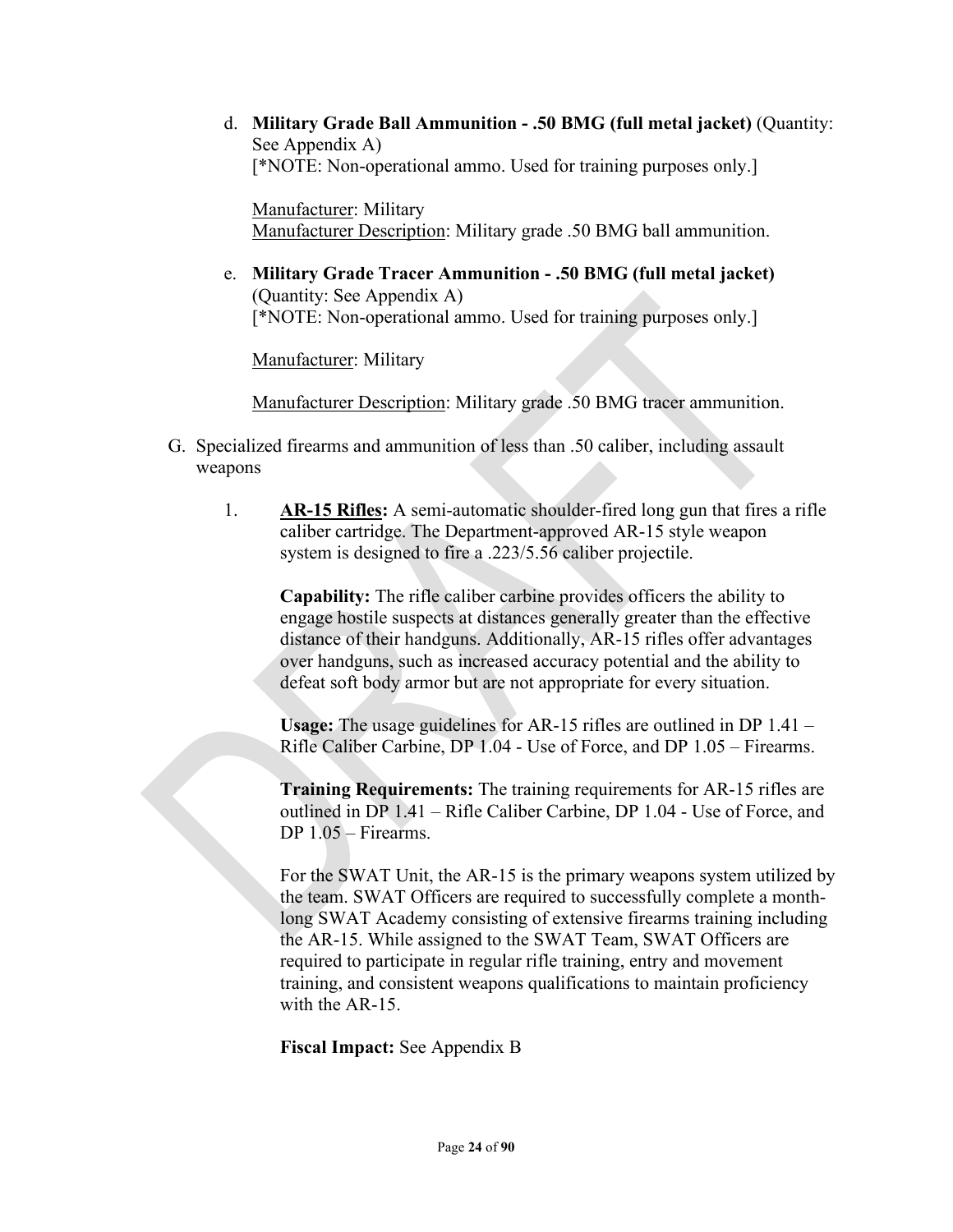Lifespan: Colt M4 Carbine LE 6920 Series – One (1) year warranty. Barrel life rated to approximately 12,000 rounds.

> Colt Carbine LE 6933 Series – One (1) year warranty. Barrel life rated to approximately 15,000 rounds.

Daniel Defense DDM4 V4SBR – Limited warranty. Barrel life rated to approximately 28,000 rounds.

DPMS 5.56 AR-15 - No lifespan indicated by manufacturer. Lifespan varies on operational usage and wear.

Olympic Arms 5.56 AR-15 - No lifespan indicated by manufacturer. Lifespan varies on operational usage and wear.

The Department currently possesses the following types of AR-15 rifles:

a. **Colt M4 Carbine LE 6920 Series** (Quantity: See Appendix A)

Manufacturer: Colt Manufacturing LLC

Manufacturer Description: Throughout the world today, Colt's reliability, performance, and accuracy provide our Armed Forces the confidence required to accomplish any mission. Colt's LE6920 series shares many features of its combat-proven brother, the Colt M4.

(Description source: https://www.colt.com/detail-page/colt-le6920-carbine-223556-161-301-pmag-mbus-4-pos-stk-blk)

# b. **Colt Carbine LE 6933 Series** (Quantity: See Appendix A)

## Manufacturer: Colt Manufacturing LLC

Manufacturer Description: Built for the demanding use of those who protect our communities every day, the Colt Enhanced Patrol Rifle (EPR) is the next evolution in the world's most dependable, thoroughly field-tested patrol rifle. Featuring an extended handguard that accepts modular rail segments for mounting a wide variety of pro-grade optics, lighting, and ergonomicsenhancing accessories, as well as the highly durable Magpul MBUS Pro Series front and rear back up sights and B5 Bravo buttstock. The Colt EPR reestablishes the Colt AR-15 as the finest tool for local, regional, and national law enforcement agencies.

(Description source: https://www.colt.com/detail-page/enh-patrol-rif-556-115- 301)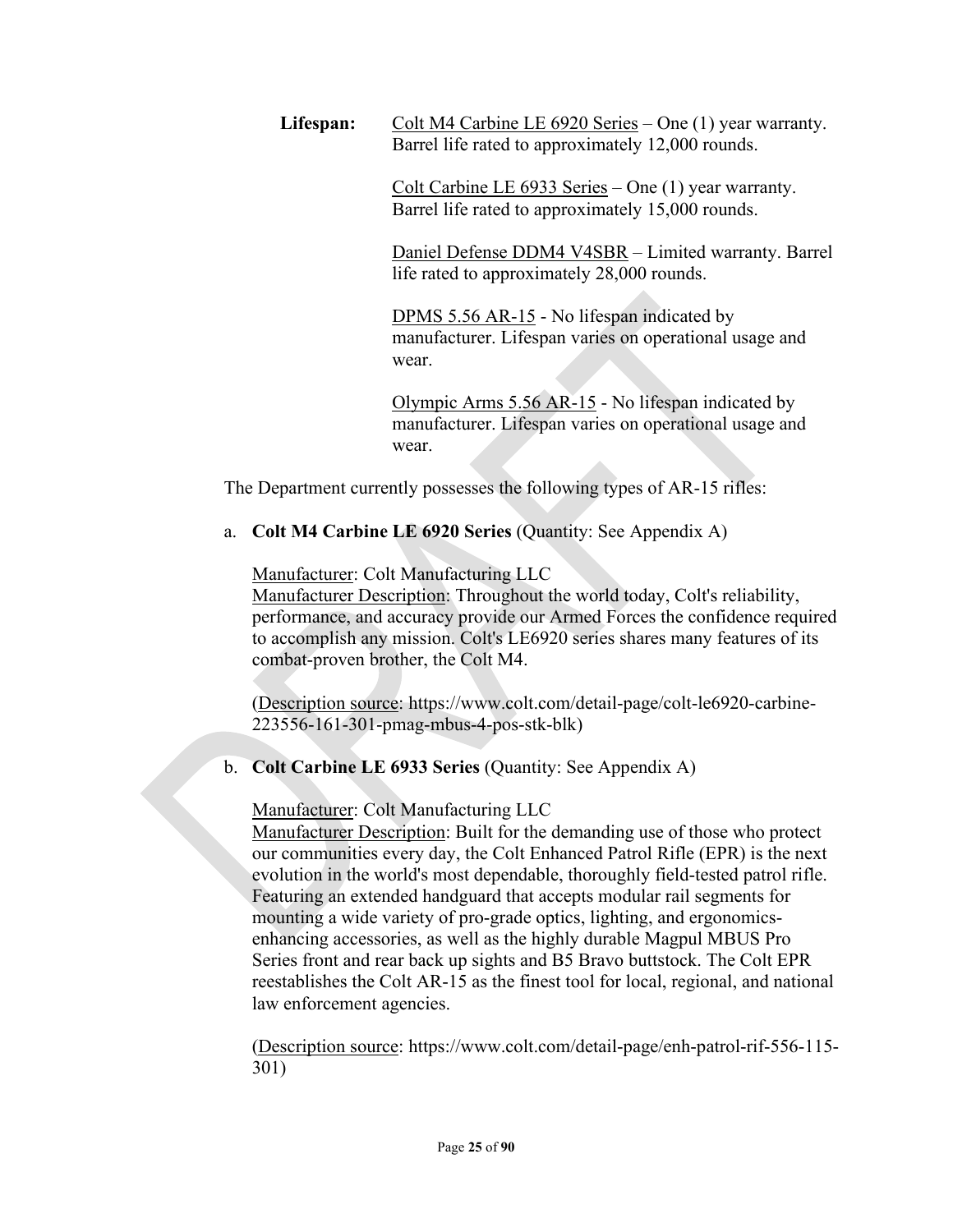#### c. **Daniel Defense DDM4 V4SBR** (Quantity: See Appendix A)

Manufacturer: Daniel Defense

Manufacturer Description: The DDM4 V4S AR15 style firearm is based on a configuration that we've been providing to law enforcement as well as civilian users who demand a lightweight, durable, and dependable short barreled rifle (SBR). Built around a free-floating, Cold Hammer Forged 11.5-inch barrel, the V4 S delivers optimal maneuverability, reliability, accuracy, and terminal ballistics using a wide variety of ammunition. The 10.0 inch picatinny quad rail shields the rifle's barrel and carbine length, low profile gas block. Pairing an 11.5-inch barrel and a DDM4 Rail also ensures compatibility with a wide variety of muzzle devices and sound suppressors. The independently ambi GRIP-N-RIP Charging Handle accommodates left- and right-handed shooters. This rifle also comes with the ergonomic Daniel Defense Buttstock and Pistol Grip.

(Description source: https://danieldefense.com/ddm4-v4s.html)

d. **DPMS 5.56 AR-15** (Quantity: See Appendix A) [\*NOTE: This is a non-operational rifle and only used by Police Range Staff for instructional purposes only.]

Manufacturer: DPMS Manufacturer Description: No manufacturer description.

e. **Olympic Arms 5.56 AR-15** (Quantity: See Appendix A) [\*NOTE: This is a non-operational rifle and only used by Police Range Staff for instructional purposes only.]

Manufacturer: Olympic Arms Manufacturer Description: No manufacturer description.

2. **.308 Semi-Automatic Rifles:** A semi-automatic shoulder-fired rifle with precision optics that fires a .308 Winchester cartridge.

**Capability:** The .308 semi-automatic rifle provides SWAT Snipers the ability to engage hostile suspects at great distances with accuracy. The .308 semi-automatic rifle platform allows for precision rifle fire to be delivered at a faster rate than a bolt action Sniper Rifle.

**Usage:** .308 semi-automatic rifles are to be used exclusively by officers assigned to the SWAT Sniper Team. These rifles are typically deployed with the SWAT Sniper Team during high risk SWAT operations and special events or instances wherein Sniper Over Watch Teams are needed.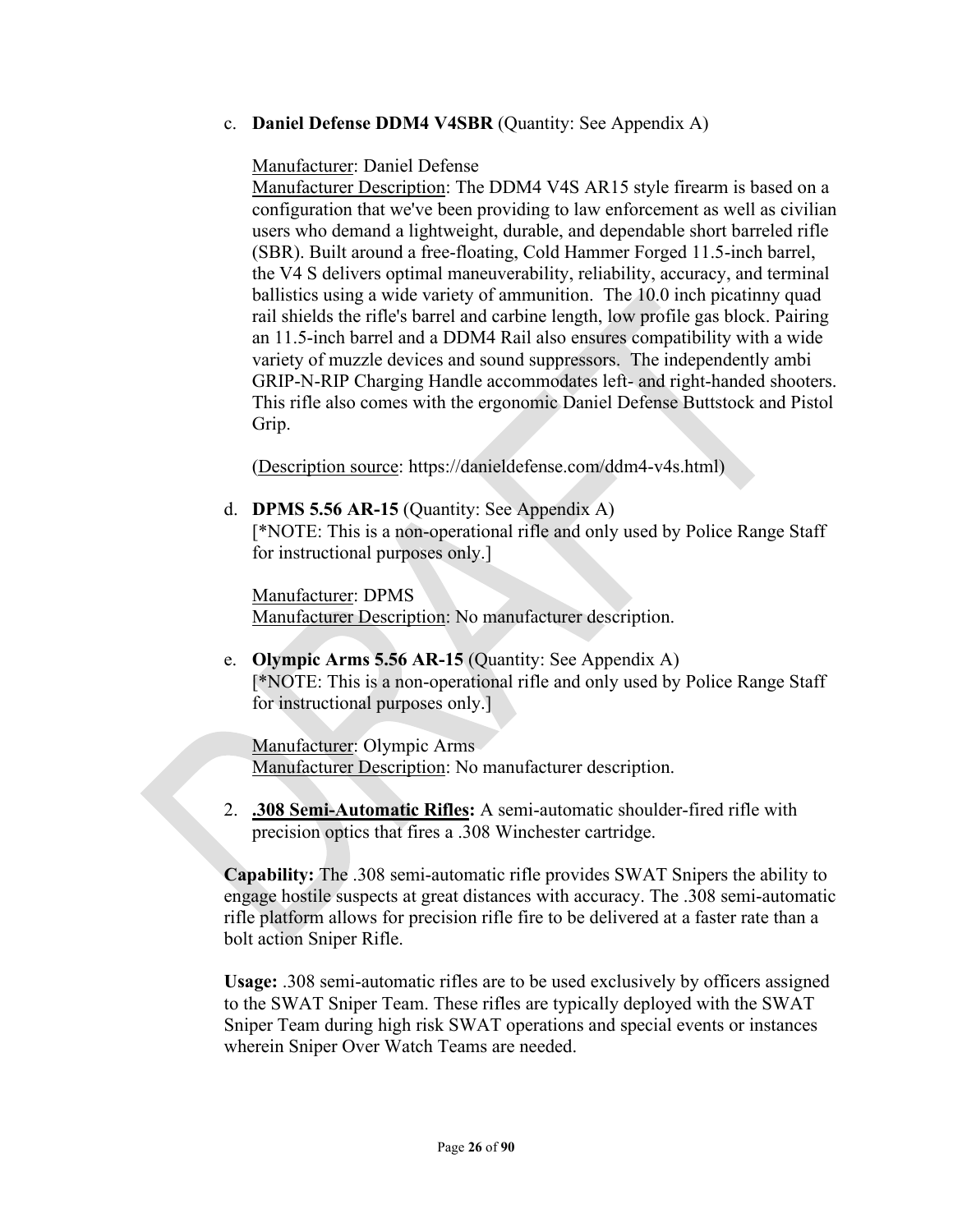The use of this weapons system is also governed under DP 1.04 - Use of Force, and DP 1.05 – Firearms.

**Training Requirements:** SWAT Snipers must successfully complete a monthlong SWAT Academy and have at least two years' experience on the SWAT Team prior to being eligible for Sniper selection. SWAT Snipers must complete a rigorous SDPD SWAT Sniper Academy, attend a 40-hour POST approved Basic Sniper School, and regularly train and qualify with various weapons systems including the .308 semi-automatic rifle to maintain proficiency.

## **Fiscal Impact:** See Appendix B

Lifespan: JP Enterprises LRP-07 – Barrel life rated to approximately 3,000 to 6,000 rounds.

> M&P  $10 - One$  (1) year limited warranty. No lifespan indicated by manufacturer. Lifespan varies on operational usage and wear.

The Department currently possesses the following types of .308 semi-automatic rifles:

a. **JP Enterprises LRP-07 - .308 Semi-Automatic Rifle** (Quantity: See Appendix A)

Manufacturer: JP Enterprises

Manufacturer Description: The LRP-07 Designated Marksman Rifle is ready to take anything you can throw at it. Built on our new top-charge billet receiver set, this .308 Winchester platform performs with a wide variety of, ensuring that there's a load to fit your need. With the right ammo, this rifle will reliably offer you 1000-yard reach. It offers a good all-round package for the shooters looking for a step up in energy and horsepower from their AR-15. It's a great entry rifle for guys shooting long-range precision rifle matches in the Tactical Divisions.

(Description source: https://www.jprifles.com/buy.php?item=RR-LRP07/LTC19DM)

b. **M&P 10 - .308 Semi-Automatic Rifle** (Quantity: See Appendix A) [\*NOTE: This is a non-operational rifle and only used by Police Range Staff for instructional purposes only.]

## Manufacturer: Smith & Wesson

Manufacturer Description: M&P10 Rifles are versatile, easily accessorized, and suitable for a wide variety of recreational, sport shooting and professional applications. Engineered with 5R Rifling and 1/10 Twist, the M&P10 is as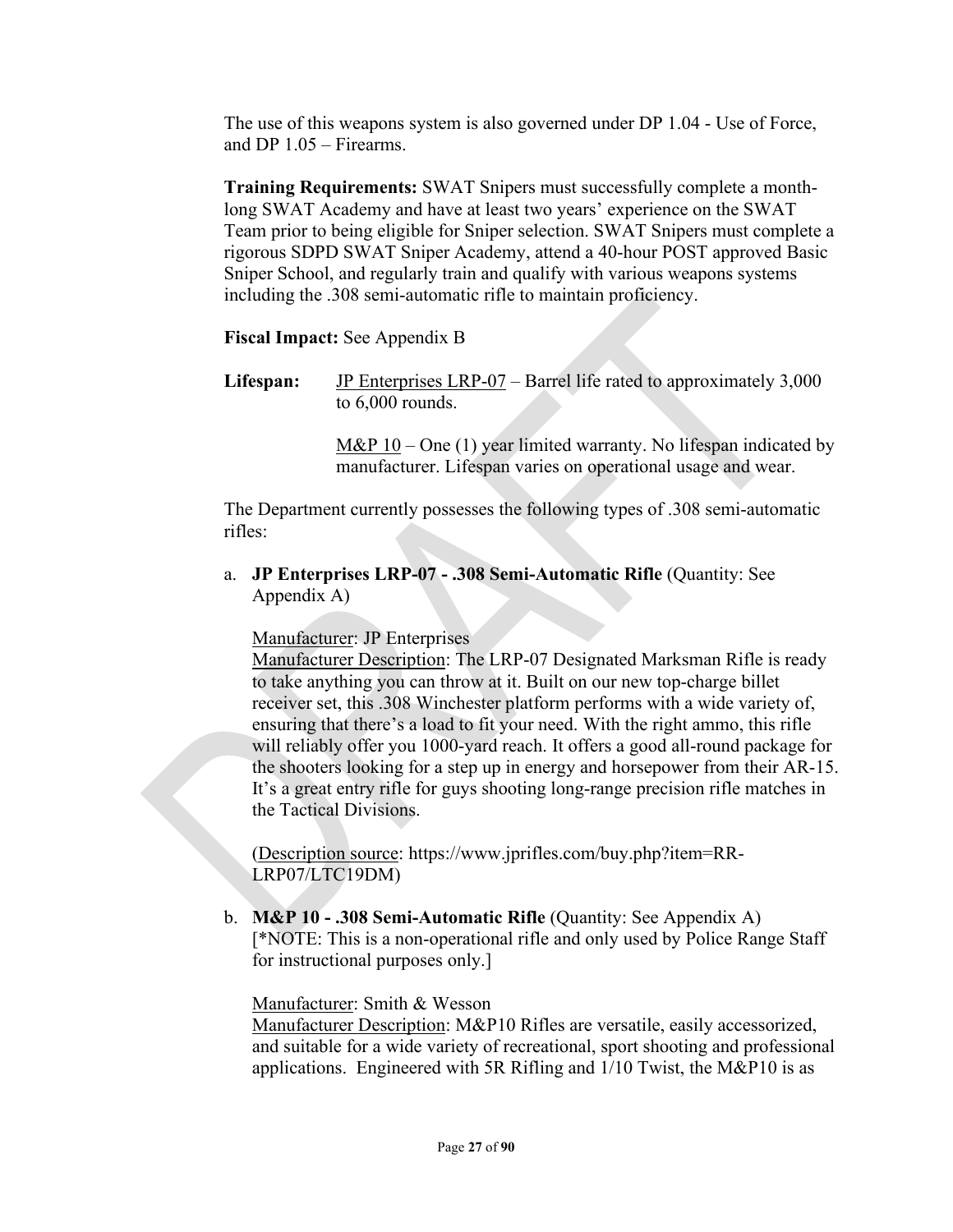accurate as it is powerful. Making short work of long range, M&P10 Rifles keep you at the ready.

(Source description: https://www.smith-wesson.com/product/mp-10-0)

3. **.308 Bolt Action Sniper Rifles:** A bolt-action shoulder-fired rifle with precision optics that fires a .308 Winchester cartridge. **Capability:** The .308 bolt action Sniper Rifle provides SWAT Snipers the ability to engage hostile suspects at great distances with precision rifle fire.

**Usage:** .308 bolt action Sniper Rifles are to be used exclusively by officers assigned to the SWAT Sniper Team. These rifles are typically deployed with the SWAT Sniper Team during high risk SWAT operations and special events or instances wherein Sniper Over Watch Teams are needed.

The use of this weapons system is also governed under DP 1.04 - Use of Force, and DP 1.05 – Firearms.

**Training Requirements:** SWAT Snipers must successfully complete a monthlong SWAT Academy and have at least two years' experience on the SWAT Team prior to being eligible for Sniper selection. SWAT Snipers must complete a rigorous SDPD SWAT Sniper Academy, attend a 40-hour POST approved Basic Sniper School, and regularly train and qualify with various weapons systems including the .308 bolt action Sniper Rifle to maintain proficiency.

# **Fiscal Impact:** See Appendix B

Lifespan: **Accuracy International AX .308 Bolt Action Rifle – One (1) year** limited warranty. Barrel life rated for approximately 5,000 rounds.

The Department currently possesses the following types of .308 bolt action Sniper Rifles:

a. **Accuracy International AX .308 Bolt Action Rifle** (Quantity: See Appendix A)

Manufacturer: Accuracy International

Manufacturer Description: The short action AX308 (.308 Winchester) is a worthy successor to the battle hardened AW308, boasting a raft of new features including the patented Quickloc system which allows the barrel to be changed or removed for transit in minutes using the hex key stored in the cheek piece.

(Description source: https://www.accuracyinternational.com/ax308.html)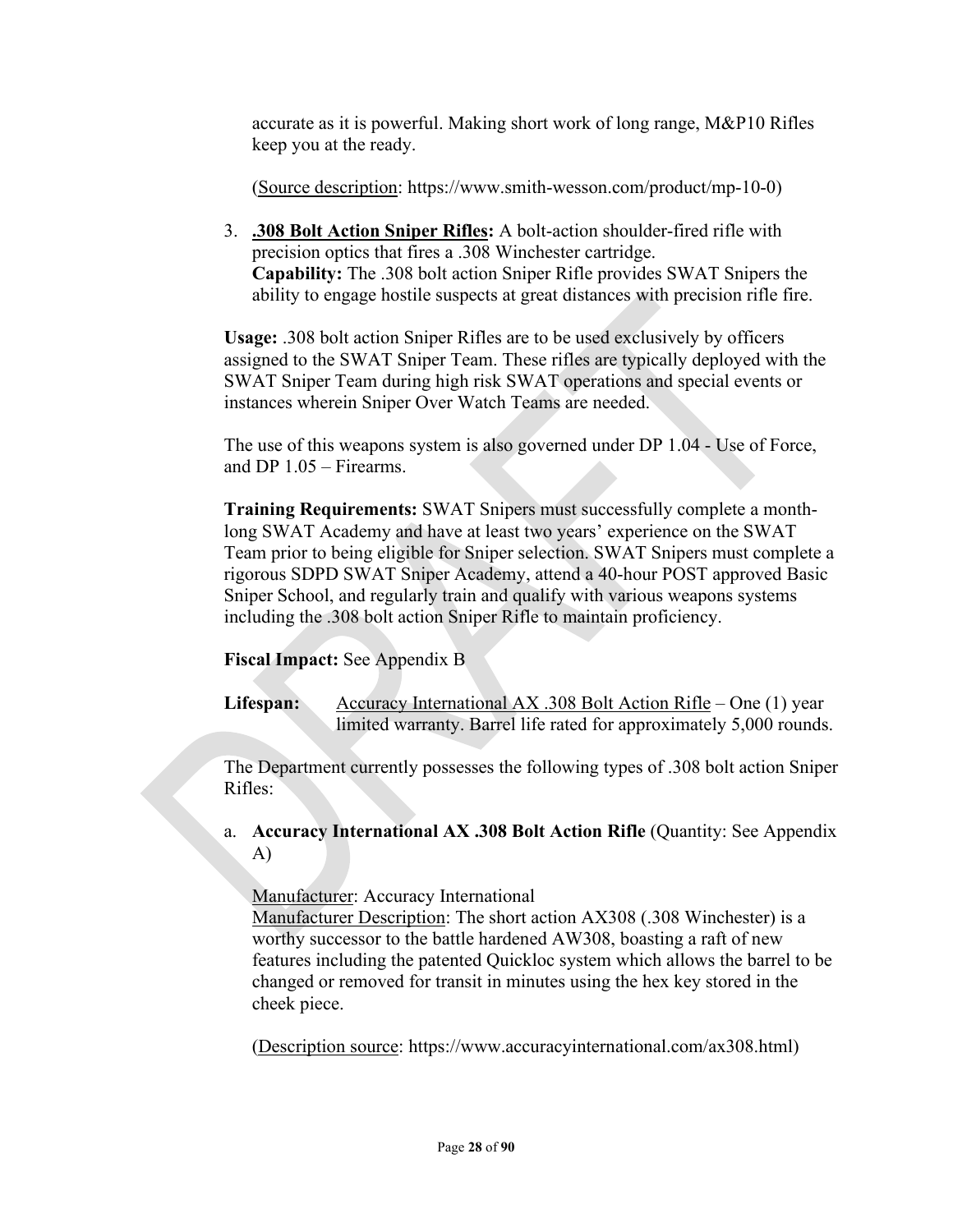4. **MP-5 Submachine Guns:** A compact, modular, lightweight, shoulder fired, submachine gun capable of semi-automatic or automatic fire chambered in 9mm.

**Capability:** The MP-5 submachine gun provides the ability to deliver precision gun fire with a shoulder fired weapons system that is accurate, reliable, and safe. Its compact design allows for ease of maneuverability when operating in the open or within interior environments.

**Usage:** The use of the MP-5 submachine gun is relegated to officers assigned to the Special Response Team (SRT) within the SWAT Unit. Additionally, a select number of officers and detectives assigned to the Narcotics Unit have been trained and authorized in its use. This weapons system is currently being phased out as most of the current inventory of MP-5's are over 20 years old. The extended length of service and lack of replacement components makes this weapons system difficult to maintain.

The use of this weapons system is also governed under DP 1.04 - Use of Force, and DP 1.05 – Firearms.

**Training Requirements:** Officers authorized to carry the MP-5 have completed numerous hours of live fire and movement training. Additionally, officers authorized to use the MP-5 must complete weapons qualifications on a regular basis to maintain proficiency. Currently, SWAT SRT Officers utilize MP-5's when deployed in low visibility security details or crowded operational settings.

**Fiscal Impact:** See Appendix B

Lifespan: One (1) year limited warranty. Barrel life rated for approximately 50,000+ rounds.

The Department currently possesses the following types of MP-5 submachine guns:

a. **HK MP5 Submachine Gun** (Quantity: See Appendix A) [\*NOTE: Currently being phased out of operational usage.]

Manufacturer: Heckler & Koch

Manufacturer Description: Probably the most popular series of submachine guns in the world, it functions according to the proven roller-delayed blowback principle. Tremendously reliable, with maximum safety for the user, easy to handle, modular, extremely accurate and extraordinarily easy to control when firing – HK features that are particularly appreciated by security forces and military users worldwide.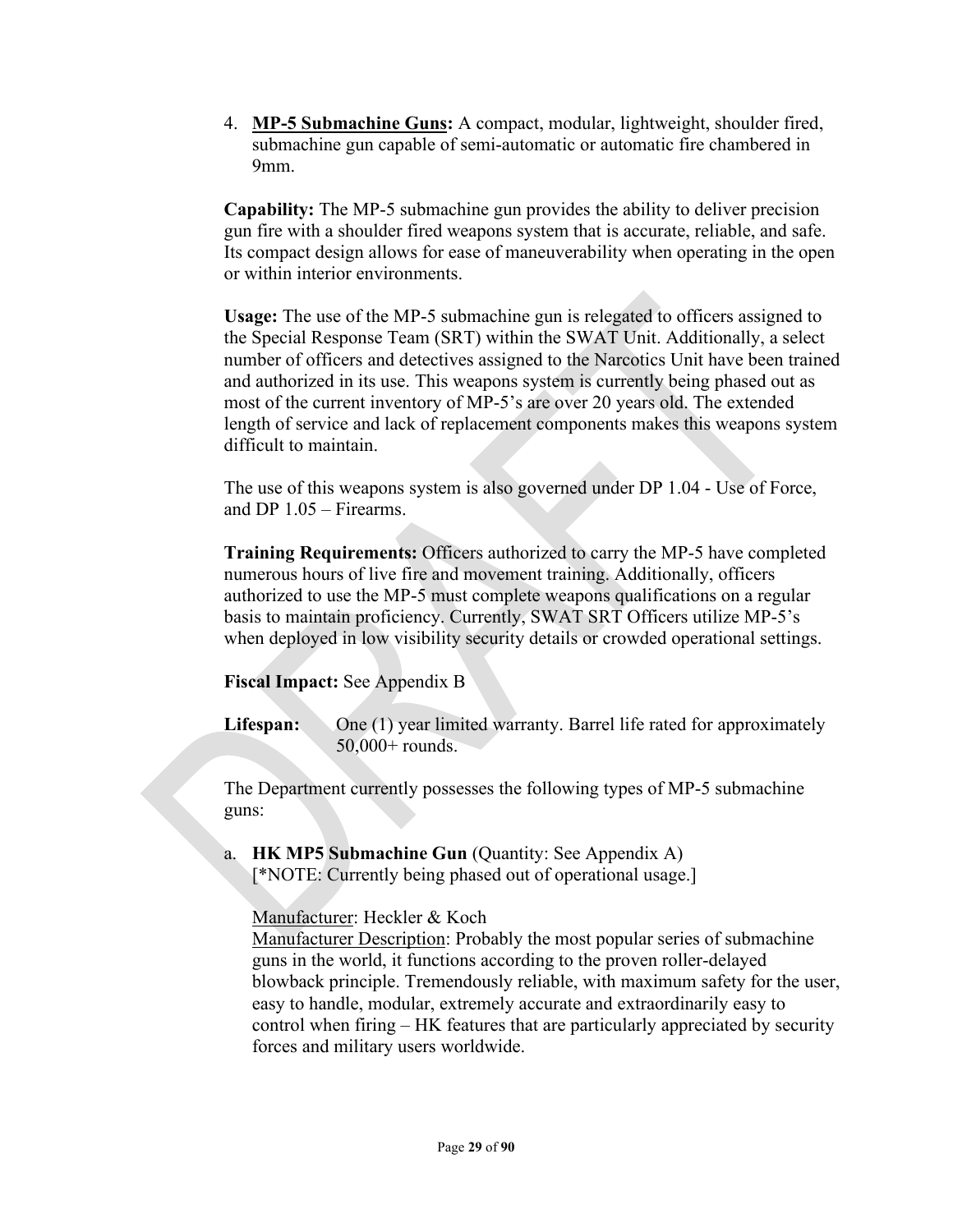(Description source: https://www.hecklerkoch.com/en/products/military/submachine-guns/mp5/mp5/overview.html)

5. **Crime Laboratory Forensic and Comparative Assault Weapons Inventory:** The SDPD Crime Lab has a vast and diverse inventory of assault weapons ranging from semi-automatic firearms to an assortment of fully automatic weapons of various calibers, makes, and models.

**Capability:** This wide range of assault weapons allows Crime Lab personnel to conduct important forensic and ballistic analyses to solve crimes and acquire necessary evidence for the successful prosecution of offenders. The large catalog of assault weapons also provides Firearms Examiners assigned to the unit a vast firearms reference library to enhance their overall firearms knowledge and expertise to assist with evidentiary analysis and court testimony.

**Usage:** Firearms and assault weapons within the Crime Lab inventory are used exclusively for forensic analysis and comparisons and for forensic firearms education, training, and court testimony. The catalog of firearms within the Crime Lab are prohibited from being used by officers in the field or in an operational setting.

Only personnel assigned to the Crime Lab Firearms Unit and Supervising Criminalists have access to the firearms, which are housed in a secured facility. On occasion, firearms may be temporarily loaned to the Police Academy or Training Division for firearms instruction demonstrations. Additionally, firearms may be temporarily loaned to allied agencies or the District Attorney's Office for forensic firearms education or evidentiary purposes. Any loan of Crime Lab assault weapons follows strict tracking and inventory protocols.

**Training Requirements:** Firearms Examiners who have access to the Crime Lab assault weapons for forensic analysis are required to undergo extensive weapons safety and weapons handling courses. Crime Lab personnel assigned to the unit must have a four-year science degree with emphasis in the hard sciences (chemistry, biology, physics, etc.). Once assigned to the unit, Crime Lab personnel undergo a minimum of two years of forensic firearms specific courses related to their field, in addition to continuous training and professional forensic firearms education.

**Fiscal Impact:** See Appendix B

**Lifespan:** Various manufacturers. Various calibers, models, and types. Lifespan varies on usage and wear.

The Department Crime Lab Firearms Division currently possesses over 3000 firearms, including approximately 142 various assault weapons. The overwhelming majority of assault weapons within the Crime Lab inventory are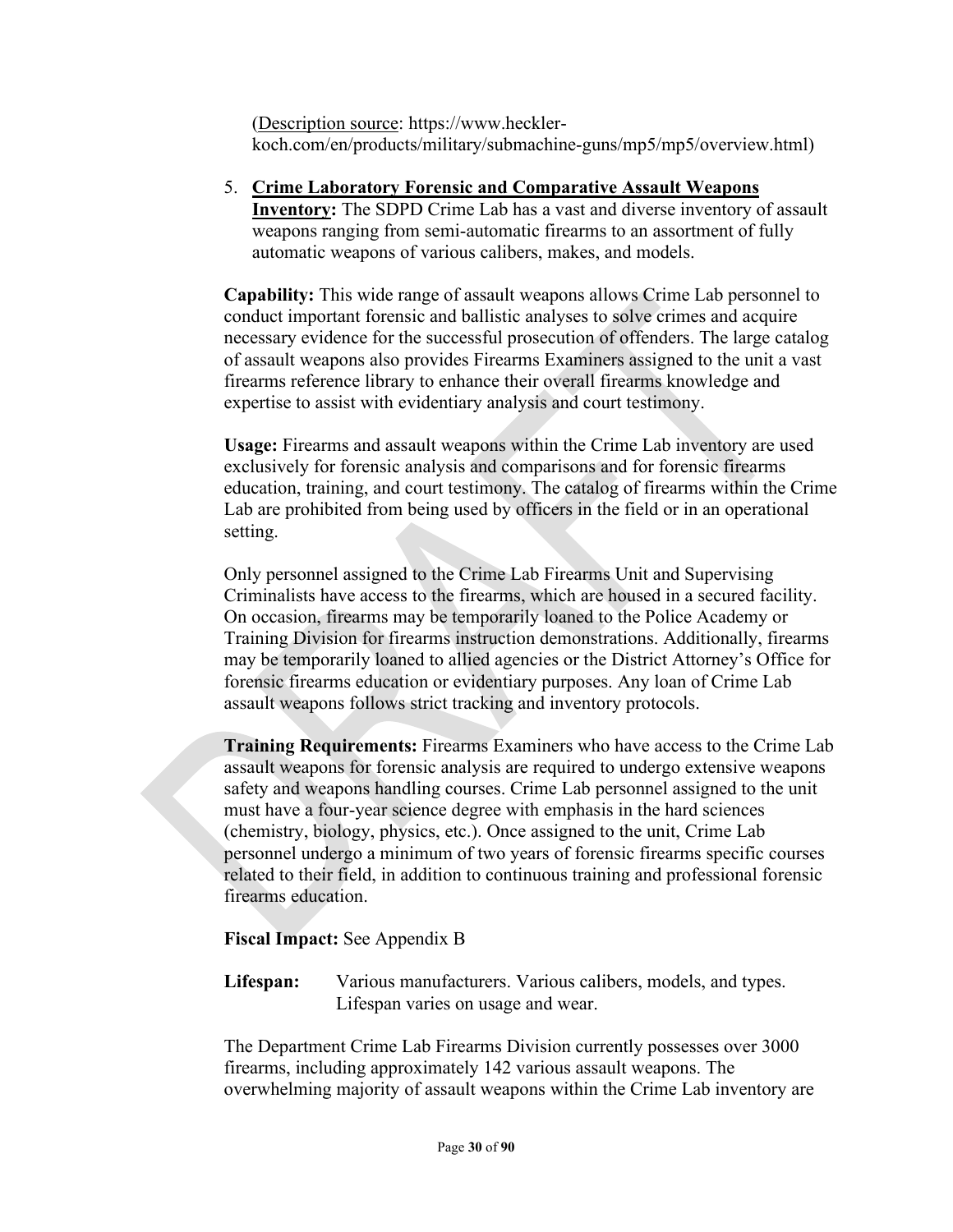obtained through asset seizure, forfeiture, or public donation. (Quantity - See Appendix A)

6. **.223 Caliber or 5.56mm Rifle Ammunition:** Rifle ammunition manufactured specifically for rifles chambered in 5.56mm or .223 Remington. Currently there are two types of .223/5.56mm caliber rifle ammunition in use operationally by the Department.

**Capability:** .223 caliber or 5.56mm rifle ammunition used in conjunction with an AR-15 type rifle provides officers the ability to engage hostile suspects at distances generally greater than the effective distance of their handguns. Rifle ammunition fired from AR-15 rifles offer advantages over handguns, such as increased accuracy potential and the ability to defeat soft body armor but are not appropriate for every situation.

**Usage:** The usage guidelines for .223 caliber or 5.56mm ammunition used in conjunction with AR-15 rifles are outlined in DP 1.41 – Rifle Caliber Carbine, DP 1.04 - Use of Force, and DP 1.05 – Firearms.

For the SWAT Unit, the AR-15 is the primary weapons system utilized by the team. SWAT Officers regularly utilize the AR-15 as their primary weapons system on tactical operations.

**Training Requirements:** The training requirements for .223 and 5.56mm ammunition used in conjunction with AR-15 rifles are outlined in DP 1.41 – Rifle Caliber Carbine, DP 1.04 - Use of Force, and DP 1.05 – Firearms.

For the SWAT Unit, the AR-15 is the primary weapons system utilized by the team. SWAT Officers are required to successfully complete a month-long SWAT Academy consisting of extensive firearms training including the AR-15. While assigned to the SWAT Team, SWAT Officers are required to participate in regular rifle training, entry and movement training, and consistent weapons qualifications to maintain proficiency with the AR-15.

**Fiscal Impact:** See Appendix B

**Lifespan:** Approximately 10-year shelf life.

The Department currently possesses the following types of .223 caliber or 5.56mm rifle ammunition:

a. **Federal – XM 193 American Eagle Rifle Ammunition 5.56 X 45mm 55 grain full metal jacket** (Quantity: See Appendix A)

Manufacturer: Federal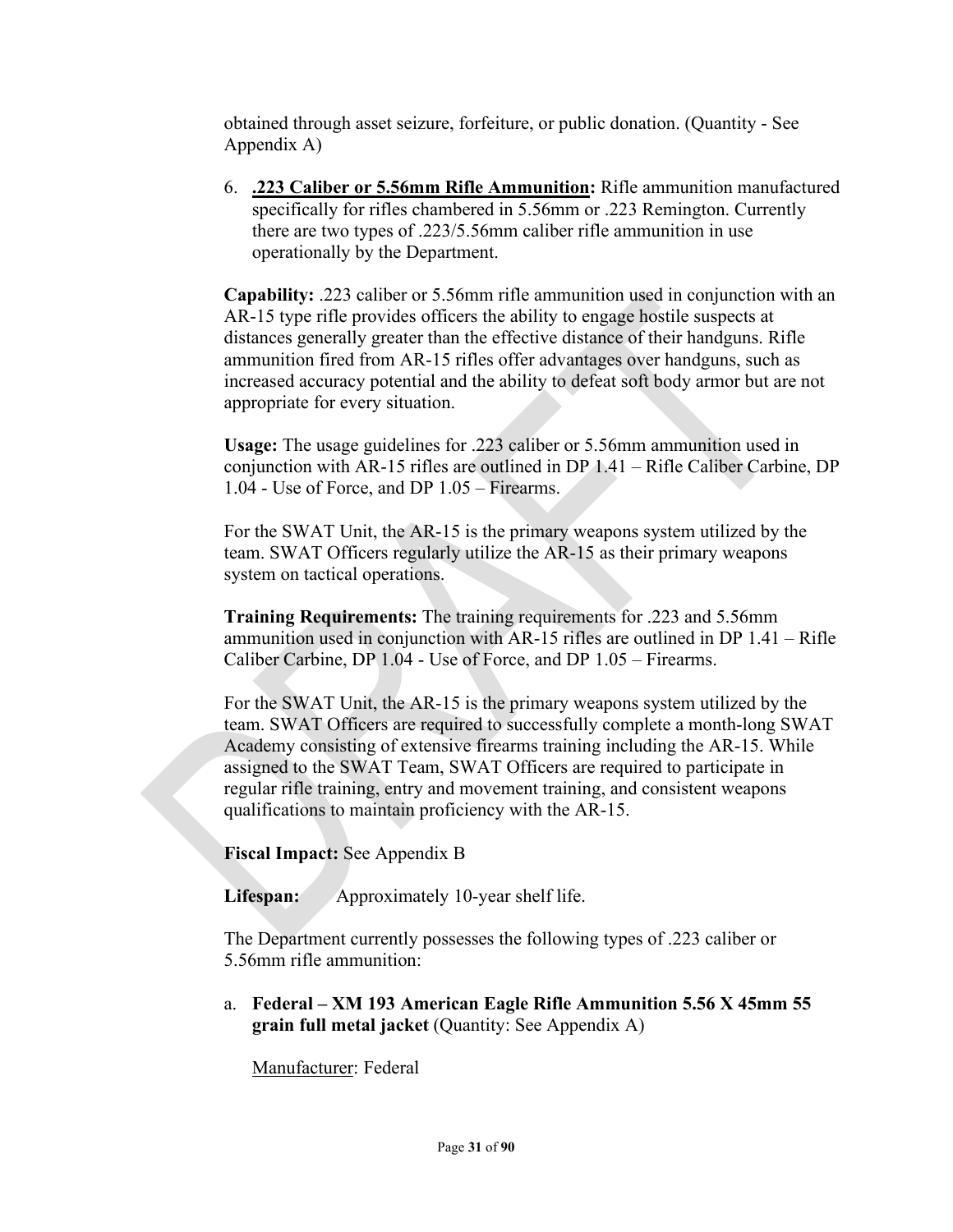Manufacturer Description: American Eagle rifle ammunition offers consistent, accurate performance at a price that's perfect for high-volume shooting. The loads feature quality bullets, reloadable brass cases and dependable primers.

(Description source: https://www.federalpremium.com/rifle/americaneagle/american-eagle-rifle/11-XM193X.html)

b. **Speer LE Gold Dot .223 Remington 62 grain Rifle Ammunition** (Quantity: See Appendix A)

## Manufacturer: Speer

Manufacturer Description: SPEER LE Gold Dot Duty Rifle brings proven bullet technology to rifle platform. The Gold Dot bullet was the first high performance, bonded-core bullet available in handgun ammunition, and has since set the bar for duty ammunition. The nation's number one law enforcement option is now available in rifle ammunition for agencies everywhere. These specially designed loads bring law enforcement rifle ammunition to the next level. Gold Dot rifle bullets are optimized to ensure expansion out of barrels down to 10" at a wide variety of velocities out to 200 yards. This kind of performance greatly increases the capabilities of duty rifles and gives law enforcement personnel a distinct advantage when it matters most. In addition, these new loads boast outstanding feeding in short, very short and standard length AR platforms.

## (Description source:

http://le.vistaoutdoor.com/ammunition/speer/rifle/details.aspx?id=24445SP)

# c. **Black Hills Ammunition 5.56mm 62 grain Reduced Ricochet Limited Penetration (RRLP LF-FBI) Shoot House Training Ammunition**

(Quantity: See Appendix A)

[\*NOTE: This ammunition is only used by the SWAT Unit for live fire shoot house training only. Shoot house live fire training is conducted on ranges constructed to mimic interior residential or commercial settings within an urban environment. This is a non-operational round*.*]

Manufacturer: Black Hills Ammunition Manufacturer Description: No manufacturer description

7. **.308 Caliber Rifle Ammunition:** Rifle ammunition manufactured specifically for rifles chambered in .308 Winchester. Currently there are various types of .308 Winchester caliber rifle ammunition in use by the Department.

**Capability:** .308 Winchester rifle ammunition used in conjunction with a rifle chambered in .308 Winchester provides SWAT Snipers the ability to engage hostile suspects at great distances with precision rifle fire.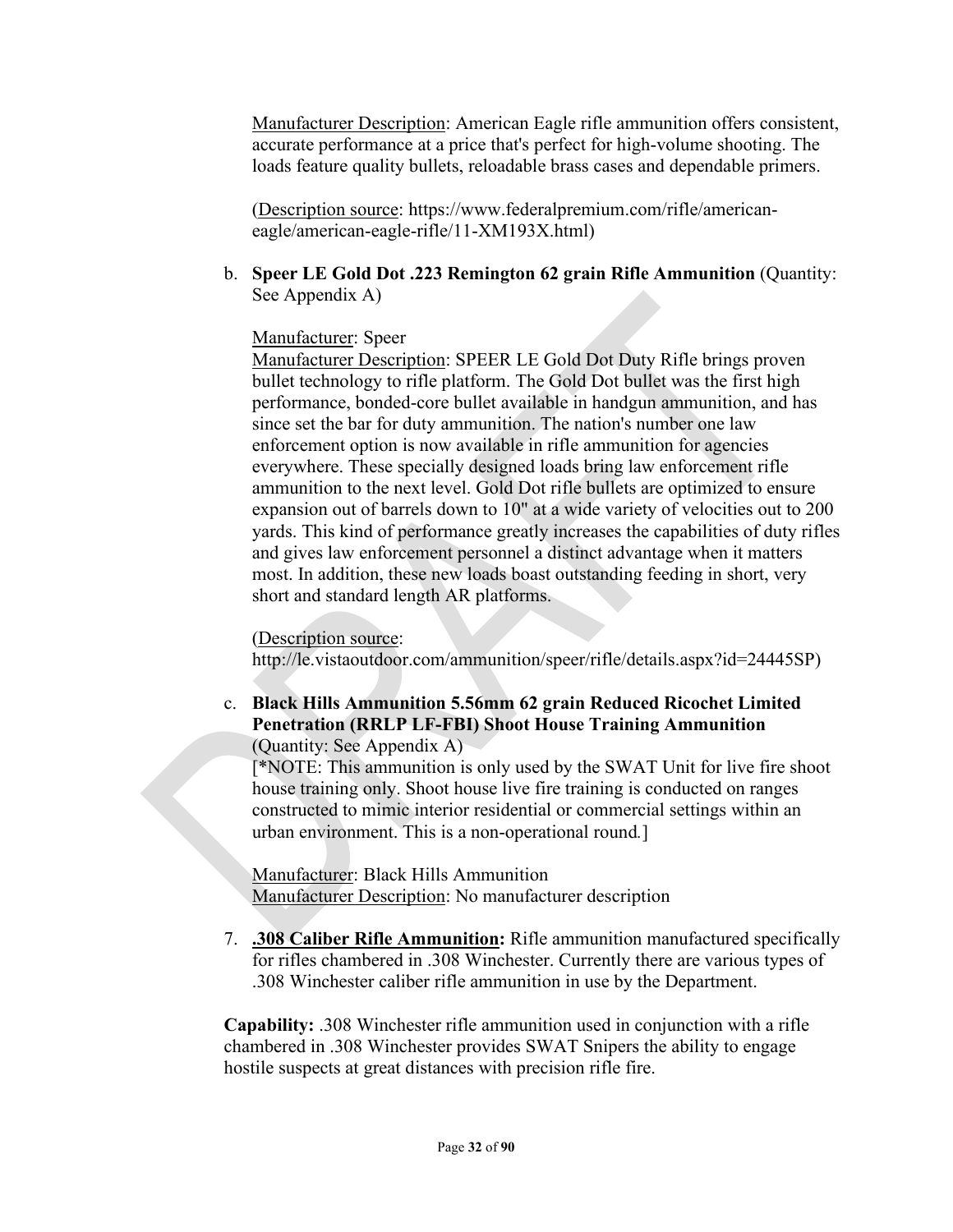**Usage:** .308 Winchester ammunition in conjunction with rifles chambered in .308 Winchester is to be used exclusively by officers assigned to the SWAT Sniper Team. This ammunition and .308 rifles are typically deployed with the SWAT Sniper Team during high risk SWAT operations and special events or instances wherein Sniper Over Watch Teams are needed.

The usage guidelines for .308 Winchester ammunition used in conjunction with rifles chambered in .308 Winchester are outlined in DP 1.04 - Use of Force, and DP 1.05 – Firearms.

**Training Requirements:** SWAT Snipers must successfully complete a monthlong SWAT Academy and have at least two years' experience on the SWAT Team prior to being eligible for Sniper selection. SWAT Snipers must complete a rigorous SDPD SWAT Sniper Academy, attend a 40-hour POST approved Basic Sniper School, and regularly train and qualify with various weapons systems chambered in .308 Winchester including the .308 bolt action Sniper rifle and .308 semi-automatic rifle to maintain proficiency.

**Fiscal Impact:** See Appendix B

**Lifespan:** Approximately 10-year shelf life.

The Department currently possesses the following types of .308 Winchester ammunition:

a. **Federal Premium Tactical TRU .308 Winchester Ammunition (T308T)** (Quantity: See Appendix A)

Manufacturer: Federal

Manufacturer Description: Custom made for your Urban Rifle, Tactical TRU was specifically designed for use in semi-automatic rifles or "Urban Rifles," such as variants of the M-16 or AR-15. TRU bullets are specifically engineered, ranging from fragmenting designs for tactical entry to deeper penetrating bullets for patrol. This is particularly important in today's urban settings.

#### (Description source:

https://le.vistaoutdoor.com/ammunition/federal/rifle/details.aspx?id=1017)

b. **Federal Premium Tactical Bonded Tip .308 Winchester Ammunition (LE308TT2)** (Quantity: See Appendix A)

## Manufacturer: Federal

Manufacturer Description: Designed to defeat the toughest barriers with minimal deflection, Tactical Bonded Tip has quickly become the choice for some of the most intense conditions. The .308 Win. Tactical Bonded Tip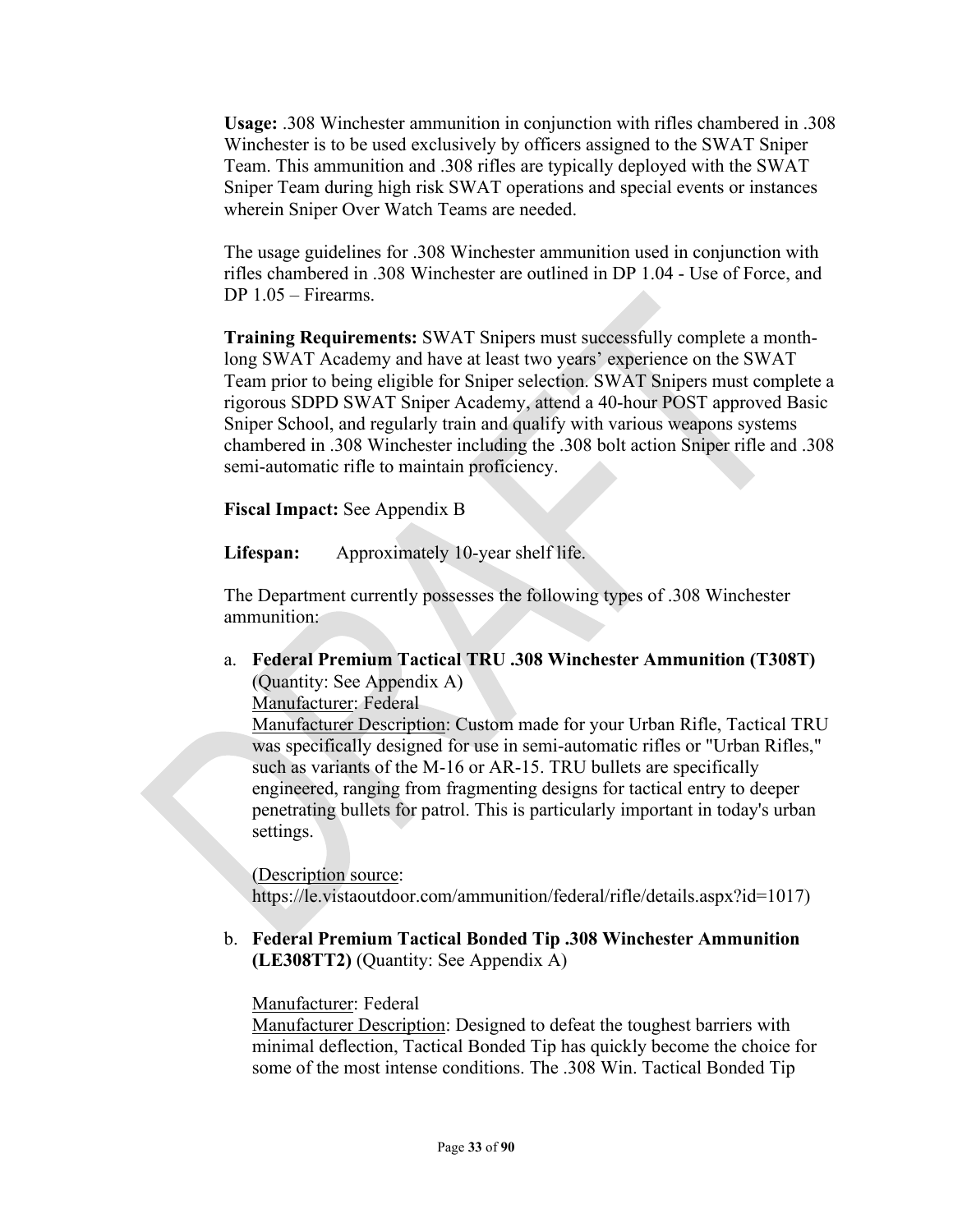achieves accuracy and terminal performance unmatched by other ammunitions.

(Description source:

https://le.vistaoutdoor.com/ammunition/federal/rifle/details.aspx?id=680)

c. **Swiss P Armor Piercing .308 Winchester 196 Grain** (Quantity: See Appendix A)

Manufacturer: Swiss P

Manufacturer Description: The tungsten carbide core is much harder and more ductile than most targets which makes it unstoppable for light armor. Because the core does not break apart during penetration it transfers outstanding residual energy to the target. Using only high-quality raw materials and producing within tight tolerances ensure an identical point of impact from batch to batch. A wide range of special purpose bullets provide the desired terminal effect on hard and soft targets on every mission. All .308 Win. SWISS P rounds have an identical point of impact at 100 m which allows the shooter to instantly change the bullet type.

(Description source: https://www.swiss-p.com/en/Products/308-Win-SWISS-P-Armour-Piercing-127-g-196-gr)

- H. Flashbangs, Chemical Agents, Chemical Agent Delivery Devices, and Pepper Ball Launchers
	- 1. **Diversionary Devices aka Flashbangs:** Canisters that emit a loud noise and bright light.

**Capability:** Diversionary Devices are capable of releasing large amounts of stored energy in the form of heat, light, pressure, and noise. They are intended to temporarily distract, confuse, and disorient subjects. They can also be used as "attention-getting" devices.

**Usage:** Diversionary Devices are to be used exclusively by the SWAT Unit. Diversionary Devices can be used in high risk tactical operations as an attention getting device. They can also be used during high risk warrants, hostage rescue incidents, and some mobile field force incidents to provide an added degree of officer safety by disorienting subjects.

The usage of Diversionary Devices is also governed under DP 1.36 – Use of Specialty Munitions.

**Training Requirements:** SWAT Officers must successfully complete a monthlong SWAT Academy and are subject to ongoing extensive classroom and practical application training in the use of the Diversionary Devices.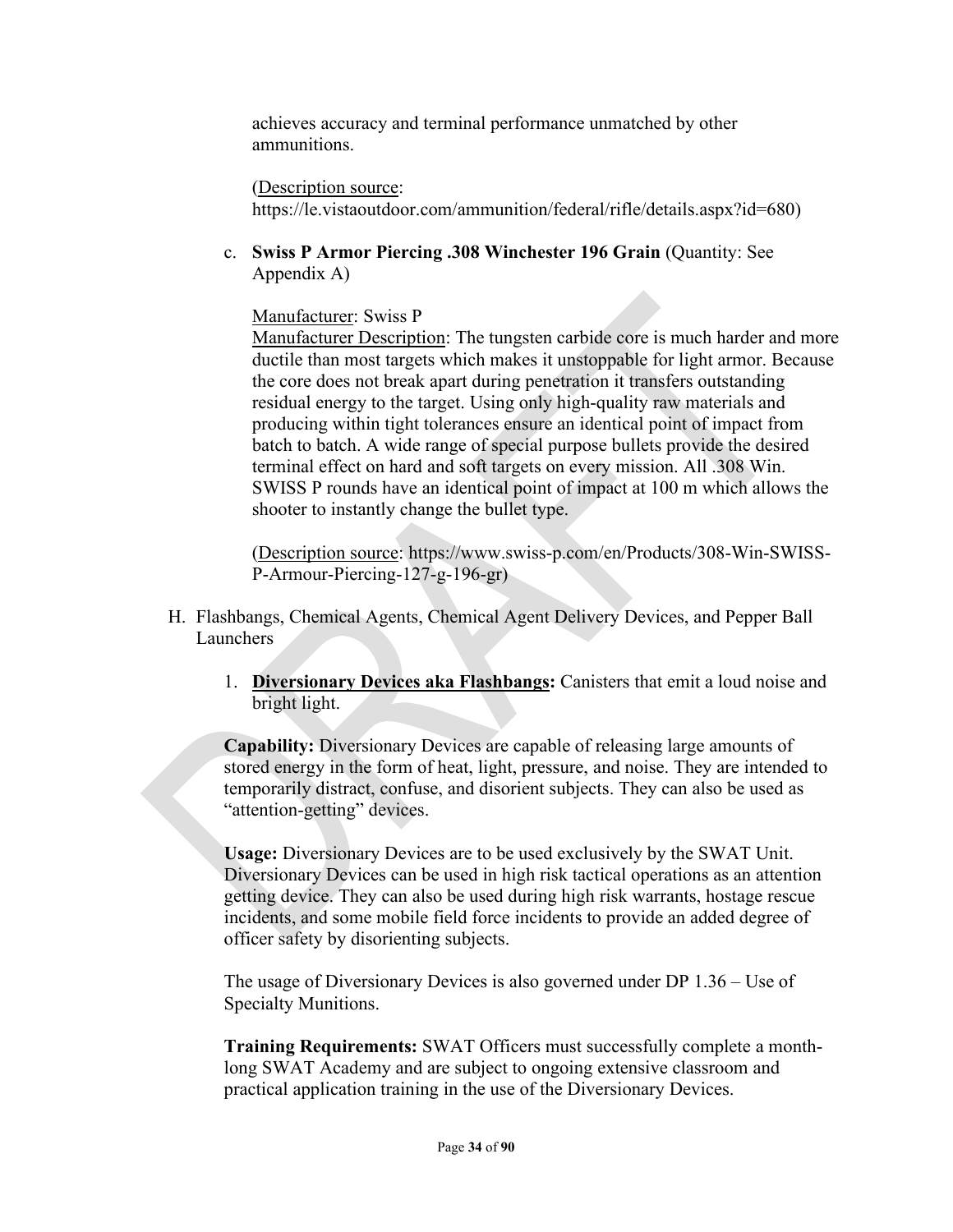Additionally, SWAT Officers regularly train on safe device deployment in a variety of operational settings.

## **Fiscal Impact:** See Appendix B

Lifespan: Rheinmetall Diversionary Devices – Five (5) year limited warranty. Five (5) year shelf life.

> ALS Diversionary Devices - Five (5) year limited warranty. Five (5) year shelf life.

The Department currently possesses the following types of Diversionary Devices:

a. **Rheinmetall 1 Bang Vanguard BTV-EL (Flashbang)** (Quantity: See Appendix A)

Manufacturer: Rheinmetall

Manufacturer Description: These new Sound & Flash Grenades have a highly reliable functionality and very precise delay times. The new design is now based on Bottom Top Venting (BTV) System as well as an Extended Length (EL) body. This ensures a superior hand safety and reduces the risk for the user during grenade functioning. Due to the elimination of the side venting system, no venting holes are covered when the grenade is lying directly on the ground or other flat surface.

Eliminating the side vents – combined with the pressure balance generated by the 2 venting directions leads to a reduced movement of the grenade after it functions. This increases the safety for the user and ensures a defined area of engagement. Another feature is the improved exceptional water tightness of up to  $20 \text{ m}$  /  $2 \text{ bar}$ .

(Description source:

https://www.valleyassociates.com/products/energetic/distractiondevices/rheinmetall-nico-sound-flash-grenade-new-design/)

b. **Rheinmetall 6 Bang Vanguard BTV-EL (Multi-bang Flashbang)** (Quantity: See Appendix A)

Manufacturer: Rheinmetall Manufacturer Description: Same description as Rheinmetall 1 Bang Vanguard BTV-EL (Flashbang)

c. **Rheinmetall 9 Bang Vanguard BTV-EL (Multi-bang Flashbang)** (Quantity: See Appendix A)

Manufacturer: Rheinmetall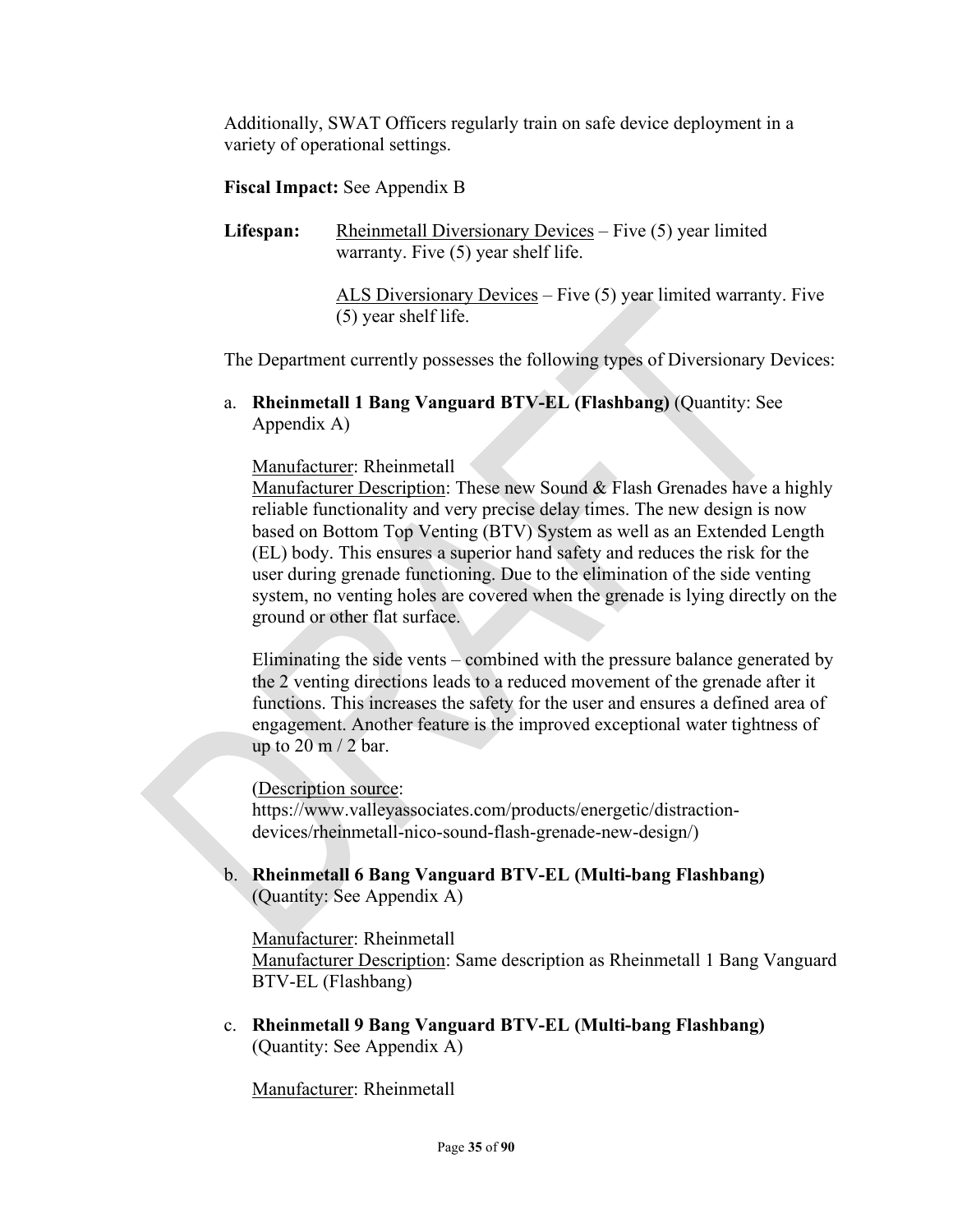Manufacturer Description: Same description as Rheinmetall 1 Bang Vanguard BTV-EL (Flashbang)

d. **Rheinmetall 1 Bang (Training Device)** (Quantity: See Appendix A)

## Manufacturer: Rheinmetall

Manufacturer Description: Training device to use with the full range of effect charges produced by RWM Branch Nico Trittau.

## (Description source:

https://www.valleyassociates.com/products/energetic/distractiondevices/rheinmetall-nico-sound-flash-grenade-new-design/)

## e. **ALS09NR (Flashbang)** (Quantity: See Appendix A)

[\*NOTE: This model is being phased out for use by the SWAT Unit and has been relegated for training use only. This is non-operational diversionary device.]

## Manufacturer: ALS Defense

Manufacturer Description: The ALS09NR is a single use tactical diversionary device that produces 174 dB at 5 feet and emits 2-4 million candelas. In addition to the light and sound, the ALS09NR produces a significant pressure wave that adds to the disorienting physiological effects. The ALS09NR is non-reloadable.

(Description source: https://www.lesslethal.com/products/distractiondiversion/als09nr-detail)

# f. **ALS4140B (Training Device)** (Quantity: See Appendix A)

# Manufacturer: ALS Defense

Manufacturer Description: The ALS4140B is a reloadable training diversionary device body that can be reloaded up to 100 times when used in conjunction with the M201T and 40 times with an ALS09. The body has the same configuration and physical characteristics as the operational 4140, but in an easily recognizable UN Blue for training identification.

(Description source: https://www.lesslethal.com/products/als4140b-detail)

2. **Chemical Agents and Chemical Agent Delivery Devices**: Compounds, devices, and delivery systems utilized by SWAT and not covered by DP - 1.06 Use of Liquid Chemical Agent. Compounds can include irritants such as Chlorobenzalmalononitrile (CS) or an inflammatory agent such as Oleoresin Capsicum (OC) or Pava (synthetic OC). Chemical agents can be liquid, powder, or gaseous. Delivery systems can be pyrotechnic, blast dispersion, OC Fogger, or aerosol.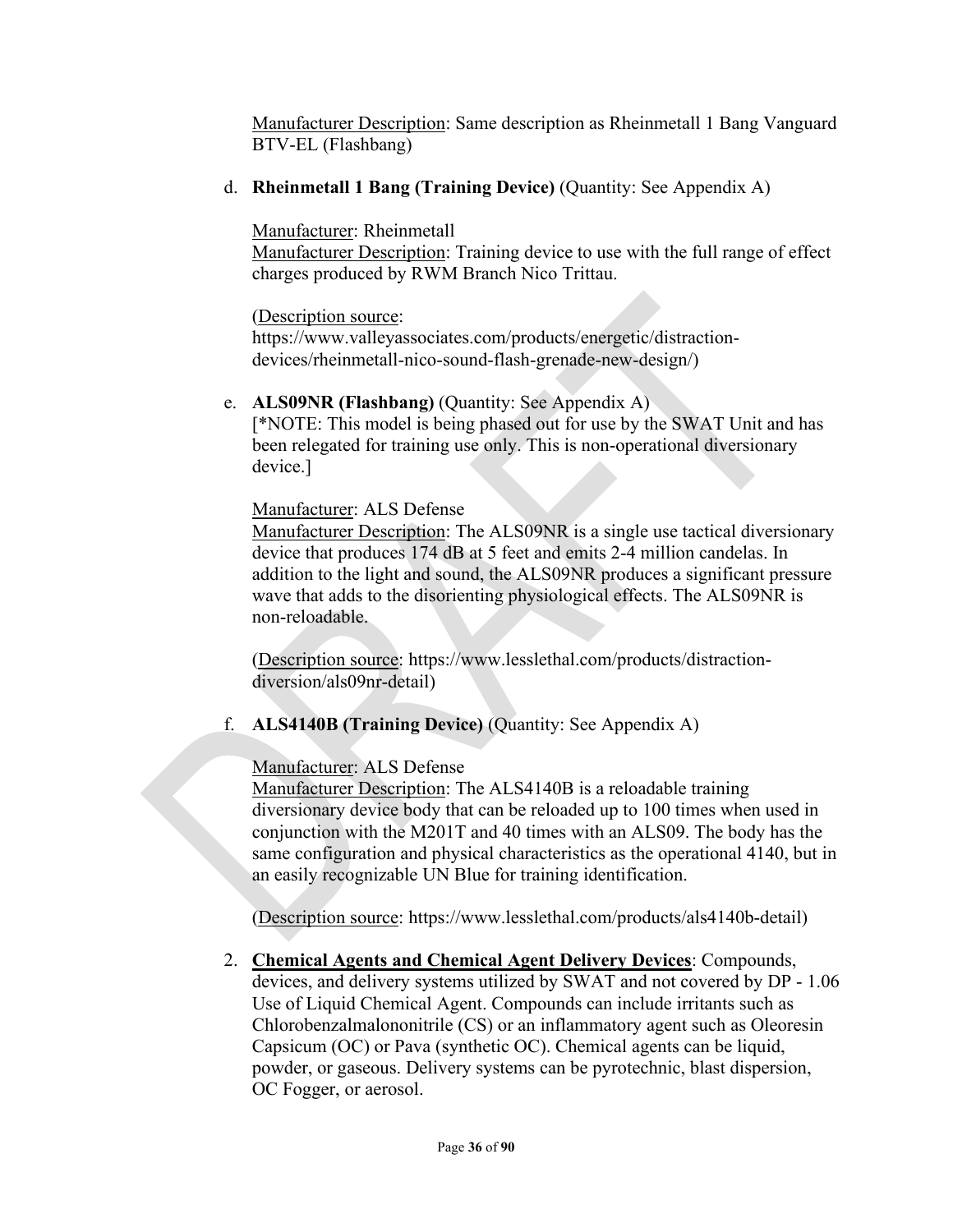Chemical agent delivery devices consist of the following:

**Gas Ram:** A metal device resembling a handheld pointed battering ram that can be loaded with a chemical agent canister. The gas ram can be used to introduce chemical agents into a location by piercing the wall, door, or roof of a structure.

**Burn Safe:** A metal cylindrical container designed to contain a pyrotechnic chemical agent canister and reduce fire hazard upon deployment into a structure.

**Capability:** Depending on the delivery method, chemical agents are capable of being introduced in close proximity or from a distance. Depending on the type of delivery system and/or quantity, chemical agents can be used to saturate individual suspects, violent crowds, or areas of varied size.

**Usage:** Chemical agents are to be used exclusively by the SWAT Unit. Generally, during high risk tactical incidents chemical agents can be used to dislodge a suspect from a stronghold location with the least possible danger to citizens, police, and the suspect. Chemical agents can also be used to prevent an armed suspect from accurately firing at citizens and/or officers. They can also be used in limited instances during civil unrest when objectively reasonable to defend against a threat to life or serious bodily injury to any individual, including the officer, or to bring an objectively dangerous and unlawful situation safely and effectively under control. See Penal Code 13652.

Chemical agents are classified as specialty munitions and specific uses are governed under DP 1.35 – Use of Specialty Munitions, DP 1.04 – Use of Force, and 4.17 First Amendment Activity Facilitation and Management.

**Training Requirements:** SWAT Officers authorized in the use of chemical agents have completed extensive chemical agent training upon successfully completing a month-long SWAT academy. SWAT Officers receive regular training on the deployment and use of chemical agents. SWAT Officers are required to pass annual qualifications with the use of chemical agents and chemical agent delivery systems in order to maintain proficiency.

**Fiscal Impact:** See Appendix B

| Lifespan: | Combined Tactical Systems (CTS) Chemical Agent Canisters and              |
|-----------|---------------------------------------------------------------------------|
|           | Munitions – Five $(5)$ year limited warranty. Five $(5)$ year shelf life. |
|           |                                                                           |

Defense Technology Chemical Agent Canisters and Munitions - Five (5) year limited warranty. Five (5) year shelf life.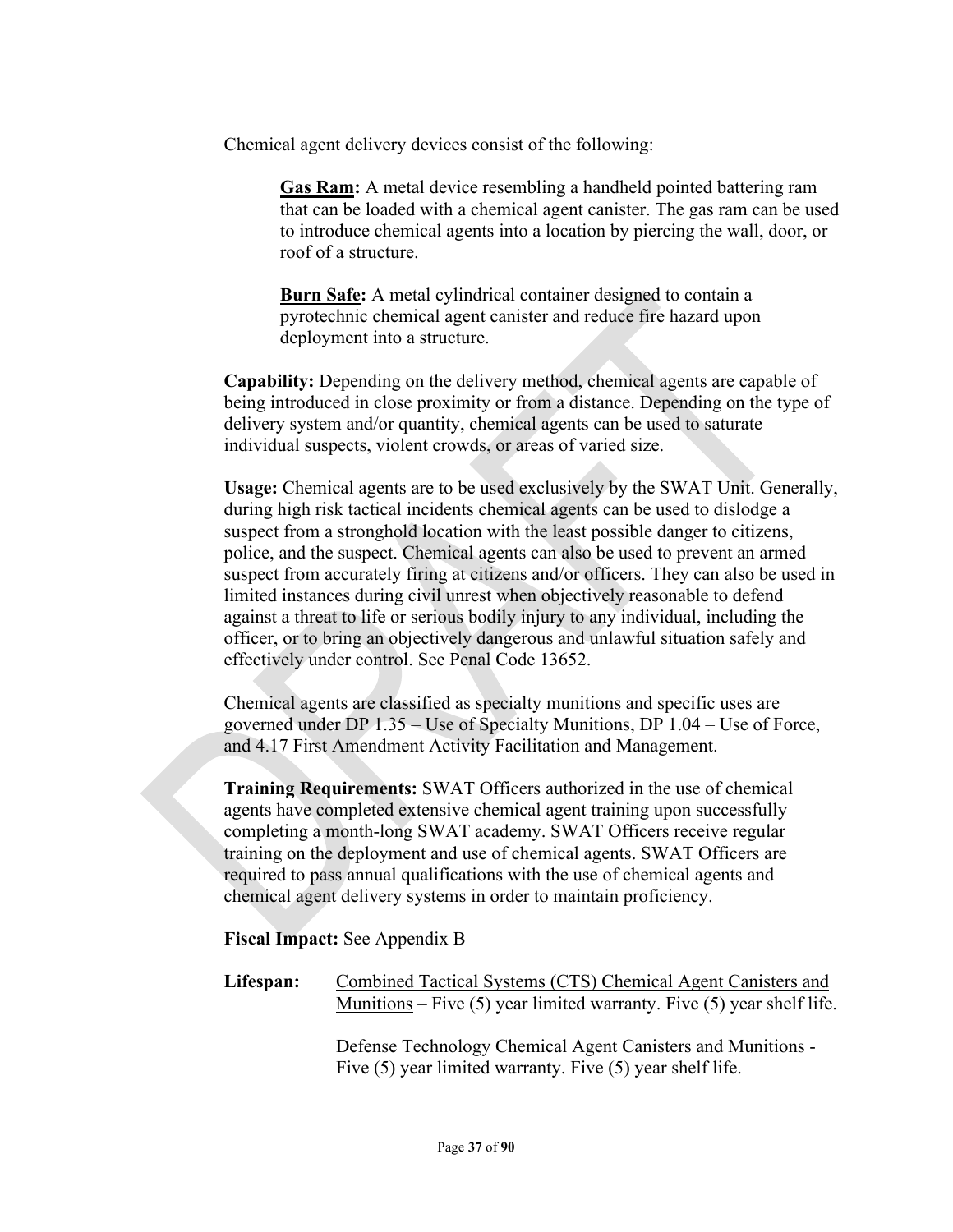First Defense 1.3% MK-46H Stream OC Aerosol – Two (2) year limited warranty. Two (2) year shelf life.

Chemical Agent Delivery Devices - No lifespan indicated by manufacturer. Lifespan varies on operational usage and wear.

The Department currently possesses the following types of chemical agents:

a. **CTS #6343- OC-CS Vapor Grenade** (Quantity: See Appendix A)

Manufacturer: Combined Tactical Systems (CTS) Manufacturer Description: A unique grenade delivering an invisible vapor and rendering an intense respiratory effect. Provides best results when used indoors and requires no personal decontamination.

(Description source: https://www.combinedsystems.com/product/6343-oc-csvapor-grenade/)

b. **CTS #5230B – CS Baffled Canister Grenade, Pyro, Low Flame Potential** (Quantity: See Appendix A)

Manufacturer: Combined Tactical Systems (CTS) Manufacturer Description: Pyrotechnic grenade designed for indoor use delivering a maximum amount of irritant smoke throughout multiple rooms with minimal risk of fire.

(Description source: https://www.combinedsystems.com/product/5230b-csbaffled-canister-grenade-pyro-low-flame-potential-2/)

c. **Chemical Agent CS Canister #2 – Model 1072 SPEDE-HEAT Continuous Discharge Chemical Grenade CS** (Quantity: See Appendix A)

Manufacturer: Defense Technology

Manufacturer Description: The Spede-Heat CS Grenade is a high volume, continuous burn it expels its payload in approximately 20-40 seconds. The payload is discharged through four gas ports on top of the canister, three on the side and one on the bottom. This launchable grenade is 6.12 in. by 2.62 in. and holds approximately 2.9 oz. of active agent.

(Description source: https://www.defense-technology.com/product/spedeheat-continuous-discharge-chemical-grenade-cs/)

d. **Chemical Agent CS Canister #3 – Model 1082 Riot Control Continuous Discharge Grenade CS** (Quantity: See Appendix A)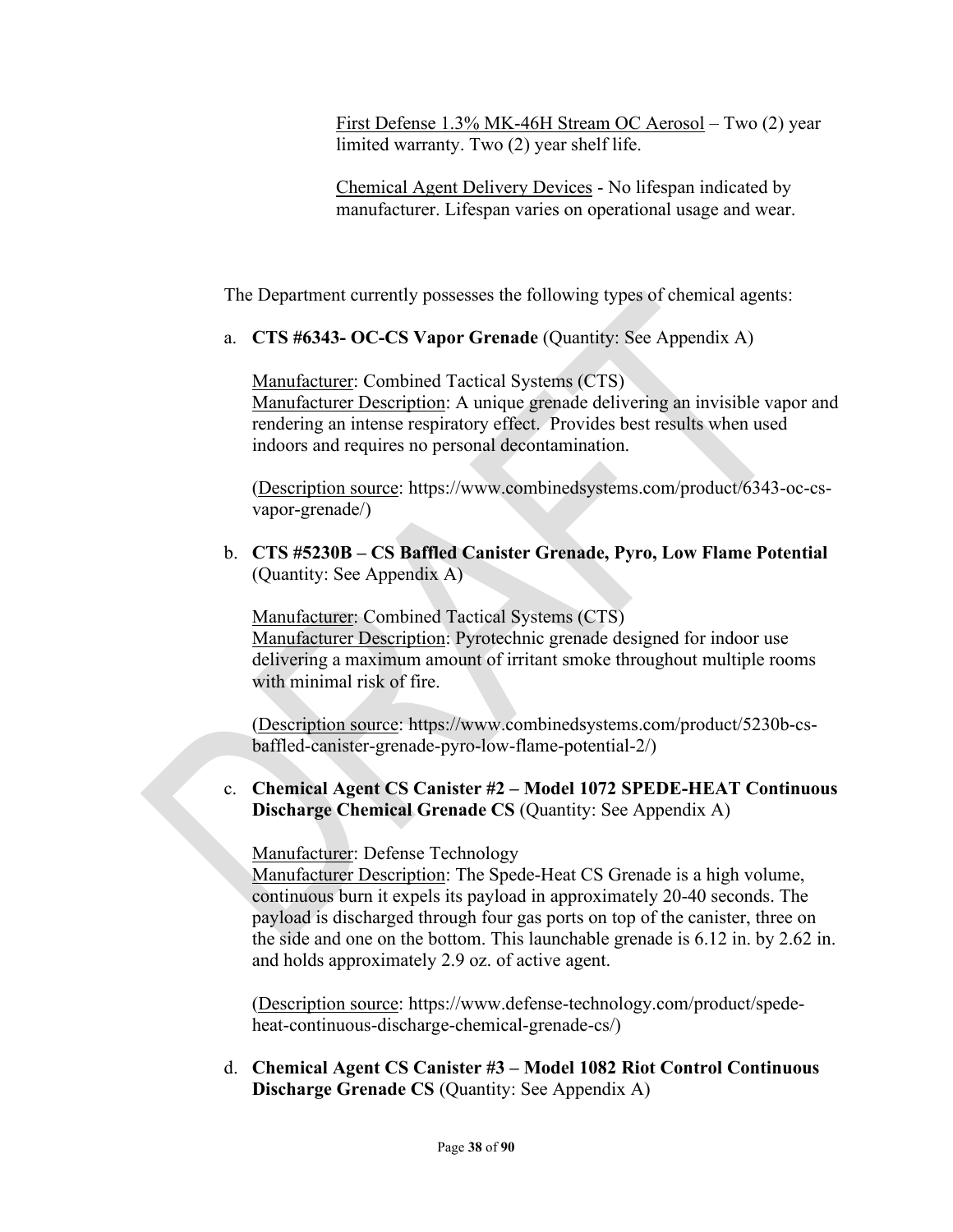Manufacturer: Defense Technology

Manufacturer Description: The Riot Control CS Grenade is designed specifically for outdoor use in crowd control situations with a high-volume continuous burn that expels its payload in approximately 20-40 seconds through four gas ports located on the top of the canister. This grenade can be used to conceal tactical movement or to route a crowd. The volume of smoke and agent is vast and obtrusive. This launchable grenade is 6.0 in. by 2.35 in. and holds approximately 2.7 oz. of active agent.

(Description source: https://www.defense-technology.com/product/riotcontrol-continuous-discharge-grenade-cs/)

e. **Chemical Agent CS Canister #98 – Model 1016 Pocket Tactical Grenade CS** (Quantity: See Appendix A)

Manufacturer: Defense Technology

Manufacturer Description: The Pocket Tactical CS Grenade is small, and lightweight. The 0.9 oz. of active agent will burn approximately 20-40 seconds. At 4.75 in. by 1.4 inches in size, it easily fits in most tactical pouches. This is a launchable grenade; however it is normally used as a signaling or covering device. Though this device is slightly over four inches in length, it produces a smoke cloud so fast it appears to be an enveloping screen produced by a full-size tactical grenade.

(Description source: https://www.defense-technology.com/product/pockettactical-grenade-cs/)

#### f. **CTS #5210 – White Smoke Canister Grenade** (Quantity: See Appendix A)

Manufacturer: Combined Tactical Systems (CTS) Manufacturer Description: Pyrotechnic smoke grenade used for concealment or as a signaling device.

(Description source: https://www.combinedsystems.com/product/5210-whitesmoke-canister-grenade/)

g. **Ferret 40mm Powder Barricade Round CS – Model 2292** (Quantity: See Appendix A)

Manufacturer: Defense Technology

Manufacturer Description: The Ferret 40 mm Barricade Penetrating Round is filled with a CS powder chemical agent. It is a frangible projectile that is spin stabilized utilizing barrel rifling. It is non-burning and designed to penetrate barriers. Primarily used to dislodge barricaded subjects, it can also be used for area denial. Primarily used by tactical teams, it is designed to penetrate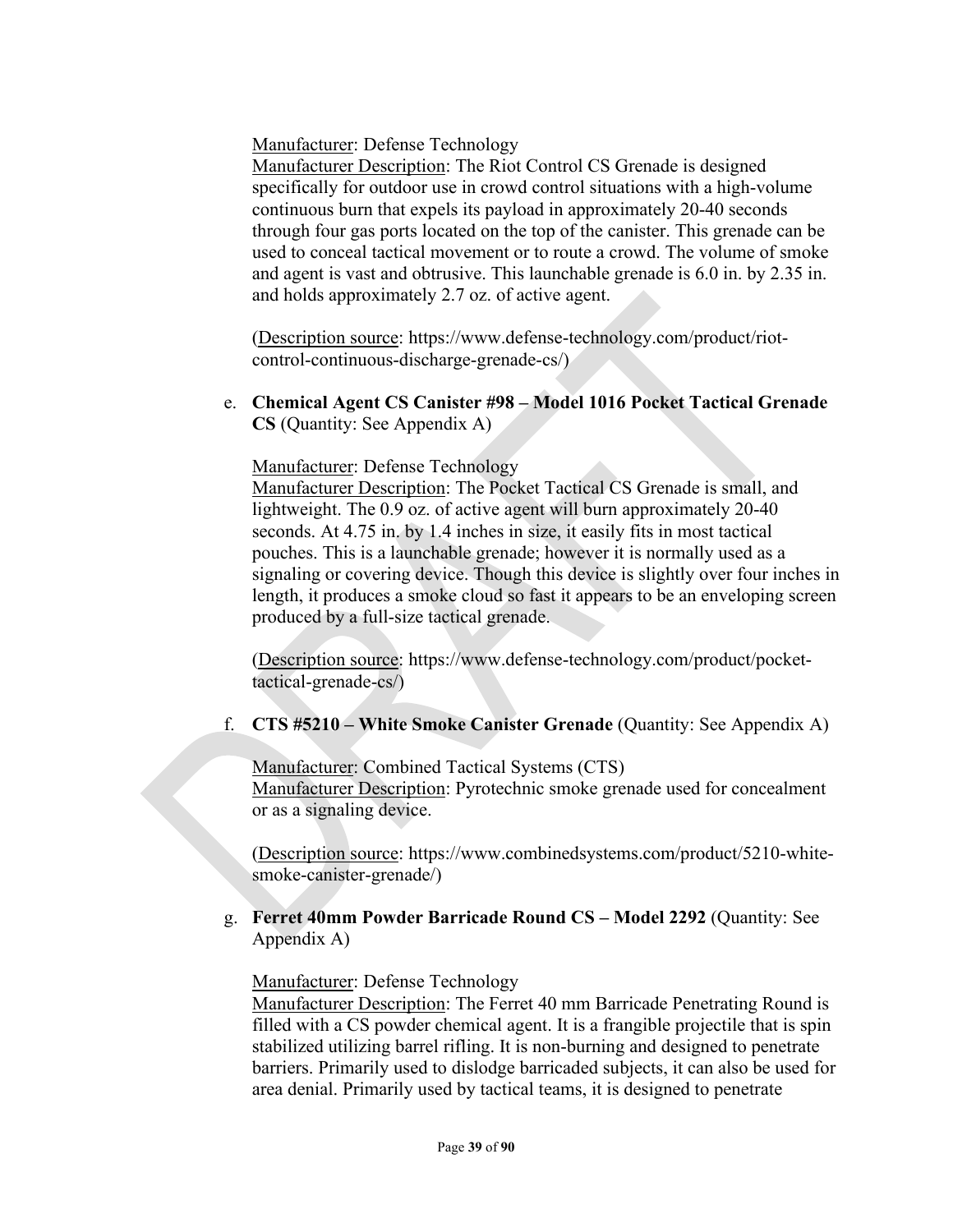barriers, such as windows, hollow core doors, wallboard and thin plywood. Upon impact the nose ruptures and instantaneously delivers the agent payload inside a structure or vehicle.

(Description source: https://www.defense-technology.com/product/ferret-40 mm-powder-barricade-round-cs/)

h. **Ferret 40mm Liquid Barricade Penetrator Round, OC – Model 2260**  (Quantity: See Appendix A)

Manufacturer: Defense Technology

Manufacturer Description: The Ferret 40mm Round is non-burning and suitable for indoor use. Used primarily by tactical teams, it is designed to penetrate barriers, such as windows, hollow core doors, wallboard and thin plywood. Upon impacting the barrier, the nose cone ruptures and instantaneously delivers a small chemical payload inside of a structure or vehicle.

In a tactical deployment situation, the 40mm Ferret is primarily used to dislodge barricaded subjects from confined areas. Its purpose is to minimize the risks to all parties through pain compliance, temporary discomfort and/or incapacitation of potentially violent or dangerous subjects.

(Description source: https://www.defense-technology.com/product/ferret-40mm-liquid-barricade-penetrator-round-oc/)

i. **Ferret 40mm Powder Barricade Penetrator Round, CS – Model 1292**  (Quantity: See Appendix A)

Manufacturer: Defense Technology

Manufacturer Description: The Ferret 40mm Barricade Penetrating Round uses a powder chemical agent to primarily dislodge barricaded subject and to deny areas of refuge. The nose ruptures upon impact and instantaneously delivers its payload. It is a frangible projectile that utilizes fins and barrel rifling to offer spin stabilization. It is designed to penetrate barriers, such as windows, particleboard, doors and interior walls and is primarily used by tactical teams.

(Description source: https://www.aardvarktactical.com/products/ferret-40 mm-powder-round)

j. **Direct Impact 40mm OC Crushable Foam Round – Model 6320** (Quantity: See Appendix A)

Manufacturer: Defense Technology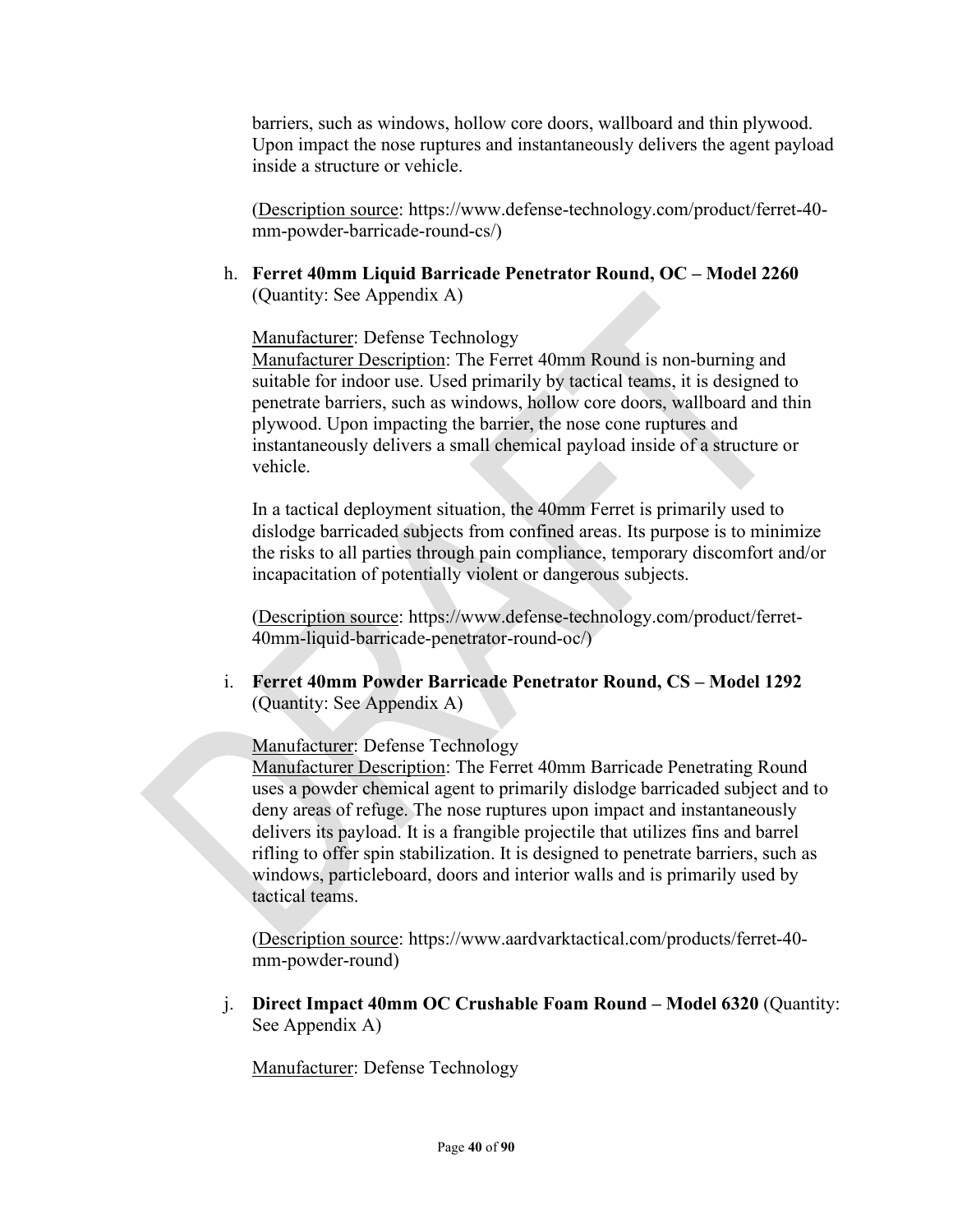Manufacturer Description: The 40mm Direct Impact munition is a point-ofaim, point-of-impact direct-fire round. An excellent solution whether you need to incapacitate a single subject or control a crowd.

(Description source: https://www.defense-technology.com/product/directimpact-40-mm-oc-crushable-foam-round/)

k. **Direct Impact 40mm CS Crushable Foam Round – Model 6322** (Quantity: See Appendix A)

[\*NOTE: This is a non-operational munition.]

Manufacturer: Defense Technology

Manufacturer Description: The 40mm Direct Impact munition is a point-ofaim, point-of-impact direct-fire round. An excellent solution whether you need to incapacitate a single subject or control a crowd.

(Description source: https://www.defense-technology.com/product/directimpact-40mm-cs-crushable-foam-round/)

l. **37mm Heavy Duty Barricade CS – Model 1152** (Quantity: See Appendix A)

[\*NOTE: This is a non-operational munition. The current inventory is expired and is being phased out for operational use.]

Manufacturer: Defense Technology Manufacturer Description: No manufacturer description.

#### m. **37mm Spede-Heat Short-Range Round, CS – Model 2002** (Quantity – See Appendix A)

Manufacturer: Defense Technology

Manufacturer Description: The Spede-Heat 37 mm CS Short-Range Round is designed to deliver down range 75 yards. This 37 mm shell casing is 4.75 in. by 1.5 in. and delivers approximately .94 oz. of active agent during its 20-40 second of burn time. These chemical and smoke projectiles are designed for outdoor use and have fire-producing capability. This round is designed specifically for outdoor use in crowd control situations with a high-volume continuous burn. Regardless, the volume of smoke and agent is vast and obtrusive. The Spede-Heat chemical and smoke projectiles are designed for outdoor use and have fire-producing capability.

(Description source: https://www.defense-technology.com/product/spedeheat-37-mm-short-range-round-cs/)

n. **First Defense 1.3% MK-46H Stream OC Aerosol (Handheld OC Canister) – Model 56046H** (Quantity: See Appendix A)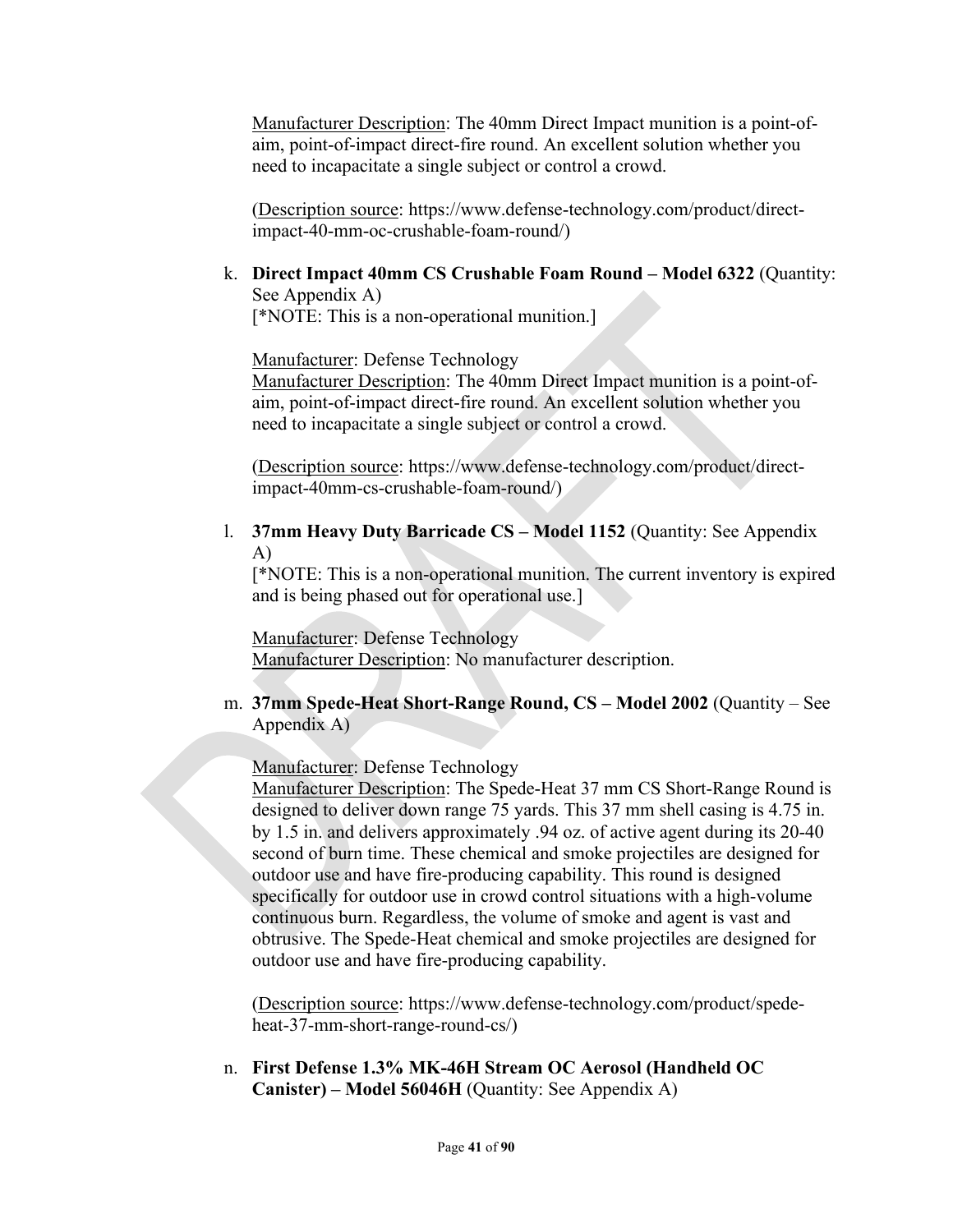Manufacturer: Defense Technology

Manufacturer Description: The MK-46 features a trigger handle, is intended for use in crowd management and will deliver 26 short bursts of OC at an effective range of 25-30 ft. This 1.3% MC OC aerosol product utilizes a stream delivery method providing a target-specific, strong concentrated stream for greater standoff. Non-flammable / Electronic Discharge Weapon (EDW) safe.

(Description source: https://www.defense-technology.com/product/firstdefense-1-3-mk-46h-stream-oc-aerosol/)

o. **OC Aerosol Grenade 1.3% Fogger 6 oz – Model 56854** (Quantity: See Appendix A)

[\*NOTE: This is a non-operational canister. The current inventory is expired and is phased out for operational use.]

#### Manufacturer: Defense Technology

Manufacturer Description: The 6 oz. OC Aerosol Grenade will deliver its payload of 1.3% MC% OC in 20-25 seconds. This is an atomized mist which enhances the pungent 1.3% OC formulation. Ideal for area denial areas like attics, garages, etc. This device has minimum clean up. The canister may also be handheld to direct the spray pattern. This product is designed to provide room clearing ability with minimum clear up requirements.

(Description source: https://www.defense-technology.com/product/oc-aerosolgrenade-1-3-fogger-6-ounce/)

#### p. **OC Aerosol Grenade 1.3% Fogger 1 oz – Model 56814** (Quantity: See Appendix A)

[\*NOTE: This is a non-operational canister. The current inventory is expired and is phased out for operational use.]

#### Manufacturer: Defense Technology

Manufacturer Description: The 1 oz. OC Aerosol Grenade will deliver its payload of 1.3% MC% OC in 15-20 seconds. This is an atomized mist which enhances the pungent 1.3% OC formulation. Ideal for area denial areas like attics, garages, etc. This device has minimum clean up. The canister may also be handheld to direct the spray pattern. This product is designed to provide room clearing ability with minimum clear up requirements.

(Description source: https://www.defense-technology.com/product/oc-aerosolgrenade-1-3-fogger-1-ounce/)

q. **Gas Ram – Chemical Agent Delivery Device** (Quantity: See Appendix A)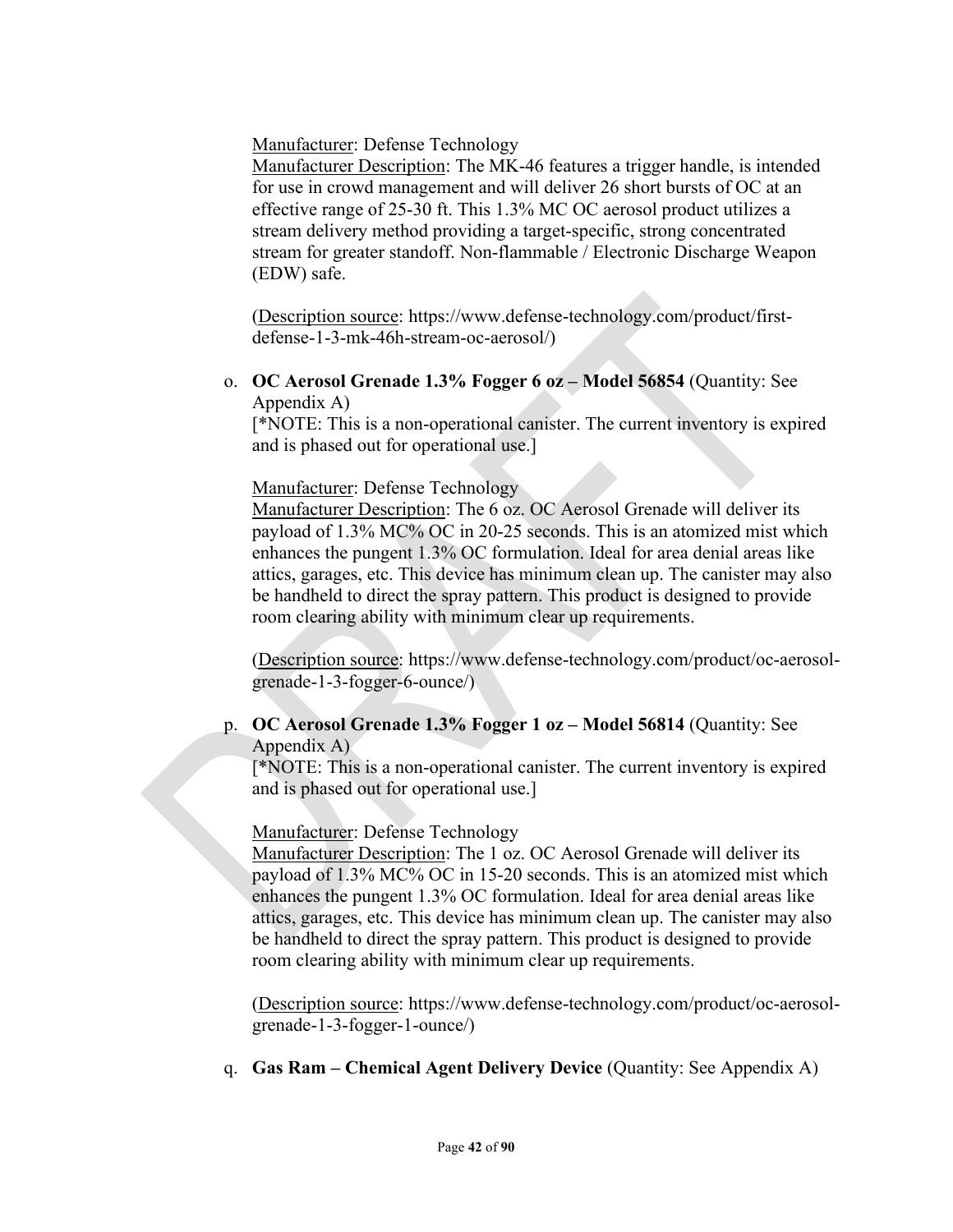Manufacturer: Custom Metal Concepts Inc. Manufacturer Description: No manufacturer description. (Custom build)

r. **Burn Safe – Chemical Agent Delivery Device (Containment Canister)** (Quantity: See Appendix A)

## Manufacturer: Burn Safe

Manufacturer Description: The Burn Safe is a double walled container constructed of aluminum. It is designed to contain the flames inside the inner chamber thereby reducing the probability of starting a fire. The Burn Safe weighs approximately 8 pounds and can easily be deployed by one tactical officer. The weight allows the user to successfully penetrate windows, screens, and glass doors. The Burn Safe allows the introduction of significant amounts of pyrotechnic non-lethal chemical agent into the target, which increases the probability of a successful resolution. The use of pyrotechnic agents has been proven to be a more effective non-lethal method of penetrating a fortified structure. The use of the Burn Safe will increase your team's effectiveness and provide you with an alternative delivery system.

(Description source:

http://www.teargasresource.com/ProductSheets/BurnSafe.html)

3. **Pepper Ball Launchers and Pepper Ball Munitions:** A non-lethal munitions system that employs paint ball launchers to fire "pepper balls" that contain powdered OC in place of the paint. The pepper ball delivery system combines chemical agent exposure with kinetic energy impact to aid in its effectiveness in addressing armed and/or violent individuals or crowds. Pepper ball munitions also include glass breaking rounds and marking rounds.

**Capability:** Pepper ball launchers give officers the ability to address an armed and/or violent suspect(s) with a non-lethal munition that delivers both chemical agent and kinetic energy impact. This combination can be extremely effective in gaining compliance or reducing threat potential with an armed and/or violent suspect(s). Due to its design, pepper balls can be delivered from a larger standoff distance allowing for an added degree of officer safety. Its high round capability and accuracy allow for its use in a wide variety of operational environments.

**Usage:** Pepper ball launchers and pepper ball munitions are to be used exclusively by the SWAT unit. Pepper ball launchers and pepper ball munitions can be used to address armed and/or violent individuals or crowds, limited instances of violent civil unrest consistent with Penal Code section 13652, suicidal individuals, and individuals believed to possess or have immediate access to a deadly weapon. Pepper ball munitions can be effective in driving suspects from confined spaces or vehicles. The use of pepper ball munitions is only authorized under certain circumstances and is contingent on the approval of a SWAT supervisor absent exigent circumstances.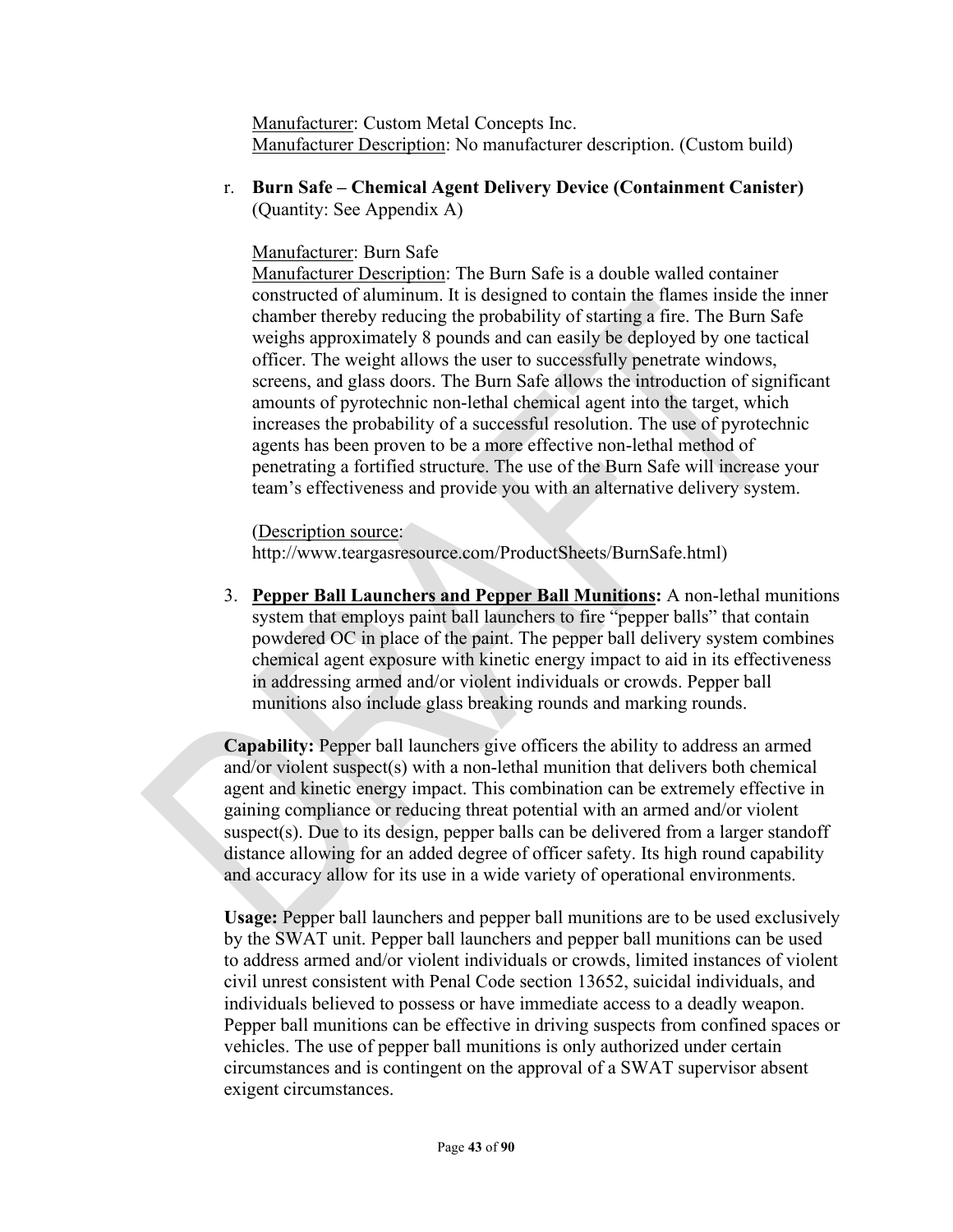Pepper ball launchers and pepper ball munitions are classified as specialty munitions and specific uses are governed under DP 1.36 – Use of Specialty Munitions, DP 1.04 – Use of Force, and 4.17 First Amendment Activity Facilitation and Management.

**Training Requirements:** SWAT Officers must successfully complete a monthlong SWAT Academy to be certified in the use of pepper ball launchers and pepper ball munitions. SWAT Officers undergo regular extensive classroom and live fire proficiency training. Additionally, SWAT Officers are required to qualify with pepper ball launchers on a regular basis to maintain proficiency.

## **Fiscal Impact:** See Appendix B

**Lifespan:** Pepper Ball Launcher – No manufacturer life span indicated by manufacturer. Two (2) year limited manufacturer warranty.

Pepper Ball Munitions – Approximately three (3) year shelf life.

The Department currently possesses the following types of pepper ball launchers and pepper ball munitions:

a. **Tippman FT-12 Pepper Ball Launcher** (Quantity: See Appendix A)

Manufacturer: Tippman

Manufacturer Description: The Tippmann FT-12 paintball marker incorporates modular internals to help reduce maintenance time by 75 percent. The FT-12 is a groundbreaking rental marker for field owners that can be serviced in less than 60 seconds without tools. The FT-12 is a compact marker with an ergonomically positioned front vertical grip, which is ideal for a wide range of players. The marker's patent-pending design makes gaining access to internals significantly easier – simply degas the marker, unscrew the barrel, push the unlock button on the collar, remove the barrel nut and flip the top half of the receiver off. Once inside, the modular layout of the FT-12 allows for incredibly fast and worry-free access to all key parts.

(Description source: https://www.discountpaintball.com/Tippmann-FT-12- LITE-Rental-Paintball-Marker-5-Pack\_p\_11754.html)

### b. **PepperBall Live-X – Projectile Pepper Ball Munition** (Quantity: See Appendix A)

### Manufacturer: PepperBall

Manufacturer Description: Our most potent and powerful concentration of PAVA pepper powder. One round of LIVE-X contains the equivalent to 10 regular PepperBall rounds.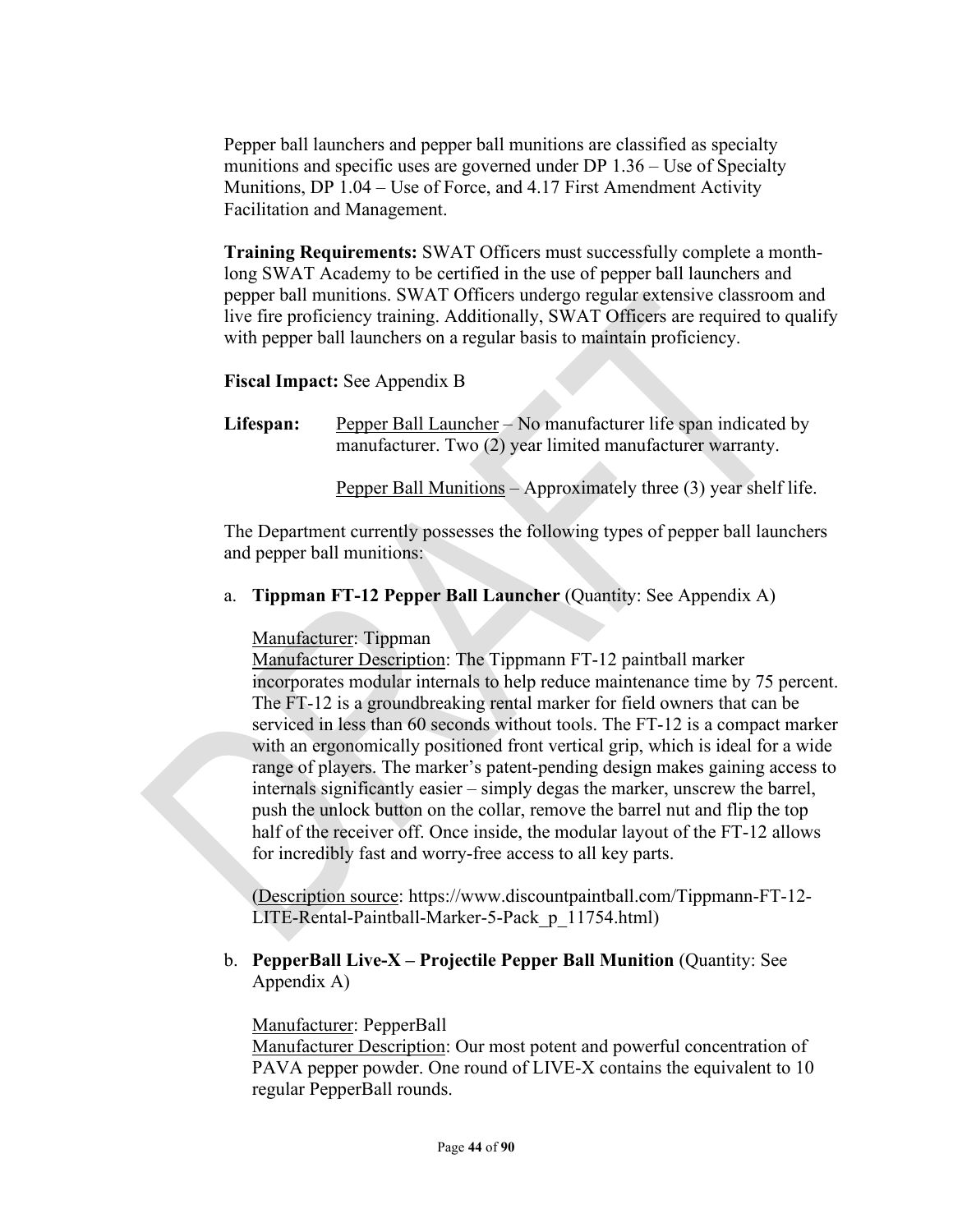(Description source: https://www.pepperball.com/products/live-x/)

c. **Safe Munitions OC2 – Projectile Pepper Ball Munition** (Quantity: See Appendix A)

Manufacturer: Mission Less Lethal Technologies Manufacturer Description: Safe Munitions close a critical gap between limited stand-off devices like batons, pepper spray, or a conducted energy weapon (CEW), and high kinetic devices like 12-gauge, rubber bullets, and 37/40mm. In a time of unprecedented social unrest, our truly less-lethal platforms help agencies mitigate threats using minimal force.

(Description source: https://botach.com/mission-technologies-level-2-oc2-68 cal-munitions/)

d. **Mission 1.1% OC – Projectile Pepper Ball Munition** (Quantity: See Appendix A)

Manufacturer: Mission Less Lethal Technologies

Manufacturer Description: The PAVA Max Payload Less Lethal Live Rounds are ideally suited for riot situations where officers need to create an intense barrier cloud of extremely hot pepper irritant. They are highly effective for safely dislodging barricaded suspects by filling enclosed spaces with an insufferable cloud of irritant powder and fill many other less-lethal roles as well.

(Description source: https://www.jpxpolicesupply.com/Mission-OC-1-Law-Enforcement-Grade-Mission-Live-Agent-Less-Lethal-Rounds-OC-Jar-of-100  $p\,365.html)$ 

e. **PepperBall Glass Breaker – Projectile Pepper Ball Munition** (Quantity: See Appendix A).

[\*NOTE: This projectile is utilized for glass breaking applications only.]

Manufacturer: PepperBall

Manufacturer Description: Used to break side glass of vehicles and residential glass windows.

(Description source: https://www.pepperball.com/products/glass-breaker/)

f. **PepperBall Inert – Projectile Pepper Ball Munition** (Quantity: See Appendix A)

[\*NOTE: This projectile is utilized for training purposes only and contains no chemical agent.]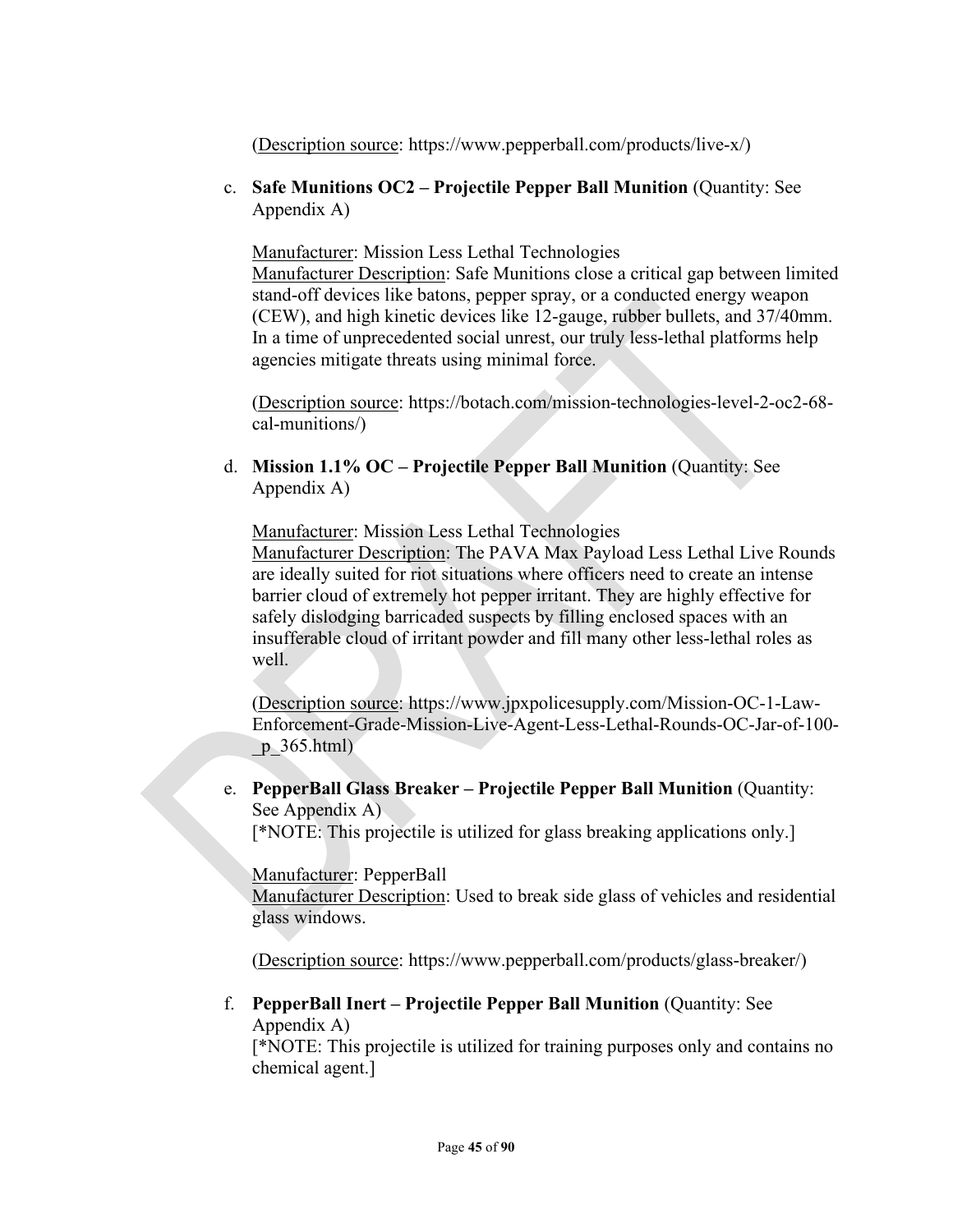Manufacturer: PepperBall

Manufacturer Description: Containing a harmless, scented powder, this projectile is best suited for training, qualifications, and direct impact when chemical exposure is not desired.

(Description source: https://www.pepperball.com/products/inert/)

g. **Safe Munitions Inert – Projectile Pepper Ball Munition** (Quantity: See Appendix A)

[\*NOTE: This projectile is utilized for training purposes only and contains no chemical agent.]

Manufacturer: Mission Less Lethal Technologies Manufacturer Description: No manufacturer description.

h. **Duke Defense OC2 – Projectile Pepper Ball Munition** (Quantity: See Appendix A)

Manufacturer: Duke Defense

Manufacturer Description: Hazard rounds contain an Oleoresin Capsicum OC and Pava Mixture and are one of the most powerful pepper rounds on the market. When shot from a launcher and once impacted upon the target, the bursting of the round and the release of our irritant will affect the olfactory, optic, and respiratory senses.

(Description source: https://supplyleader.com/product/Duke-Hazard-68cal-Pepper-projectiles-25-Count-Duke-Hazard-self-Defense-Balls-Ammo-HD-Pepper-oc-BYRNA-HD/B09943NFD2)

## i. **Duke Defense Inert – Projectile Pepper Ball Munition** (Quantity: See Appendix A)

[\*NOTE: This projectile is utilized for training purposes only and contains no chemical agent.]

Manufacturer: Duke Defense

Manufacturer Description: Our inert rounds are filled with talc powder. Talc or talcum, is a clay mineral, composed of hydrated magnesium silicate with the chemical formula Mg3Si4O10(OH)2. Talc in powdered form, often combined with corn starch, is used as baby powder, burst upon impact to simulate our irritant cloud dispersal.

(Description source: https://supplyleader.com/product/Duke-Hazard-68cal-Pepper-projectiles-25-Count-Duke-Hazard-self-Defense-Balls-Ammo-HD-Pepper-oc-BYRNA-HD/B09943NFD2)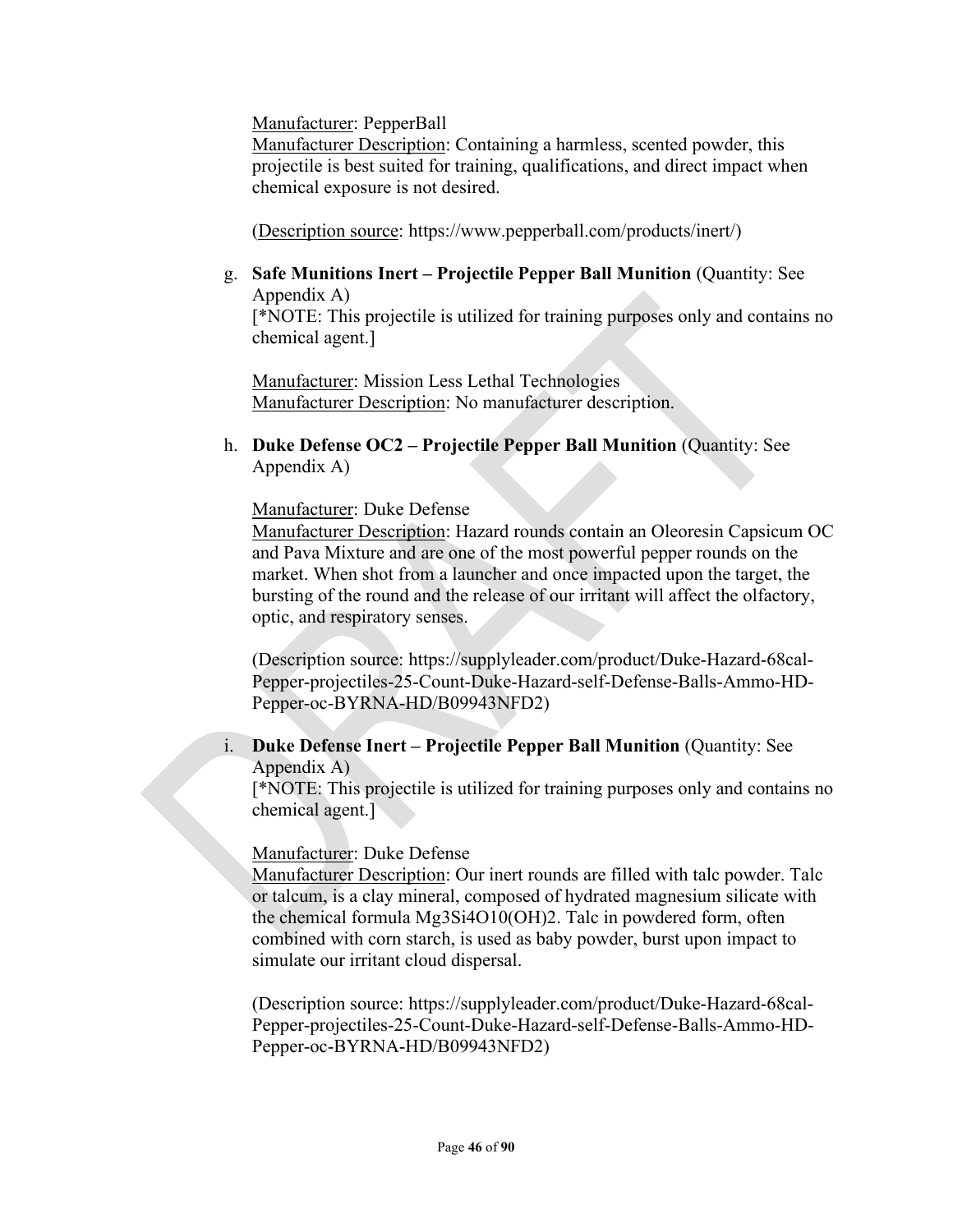4. **Sting Ball Munitions:** Canisters that are designed to emit loud noise, bright light,

and rubber projectiles.

**Capability:** Sting Ball Munitions are capable of releasing large amounts of stored energy in the form of heat, light, pressure, and noise. Additionally upon deflagration, Sting Ball Munitions release numerous rubber pellets to impact a suspect(s) in close proximity to the placement area. Currently two variants are possessed by the Department, one with CS chemical agent and one without. They are intended to temporarily distract, confuse, disorient, and impact suspects that are potentially armed, knowingly armed, and/or violent. They are also effective as a crowd management tool in limited circumstances when confronting violent crowds during civil unrest consistent with Penal Code section 13652.

**Usage:** Sting Ball Munitions are to be used exclusively by the SWAT Unit. Sting Ball Munitions can be used in high risk tactical operations when confronting potentially armed, knowingly armed, or violent suspects. They can also be used during high risk warrants, hostage rescue incidents, and in limited instances during mobile field force incidents to provide an added degree of officer safety when being confronted by violent and/or armed subjects.

The usage of Sting Balls is also governed under DP 1.36 – Use of Specialty Munitions, DP 1.04 – Use of Force, and 4.17 First Amendment Activity Facilitation and Management.

**Training Requirements:** SWAT Officers must successfully complete a monthlong SWAT Academy and are subject to ongoing extensive classroom and practical application training in the use of the Sting Balls. Additionally, SWAT Officers regularly train on safe device Sting Ball deployment in a variety of operational settings.

**Fiscal Impact:** See Appendix B

**Lifespan:** Five (5) year limited warranty. Five (5) year shelf life.

The Department currently possesses the following types of Sting Ball Munitions:

a. **Stinger CS Rubber Ball Grenade – Model 1088** (Quantity: See Appendix A)

Manufacturer: Defense Technology

Manufacturer Description: The Stinger CS Rubber Ball Grenade is a maximum effect device that delivers four stimuli for psychological and physiological effects: rubber pellets, light, sound, and CS. The Stinger Grenade is most widely used as a crowd management tool by Law Enforcement and Corrections. The Stinger Grenade has an initial 1.5 second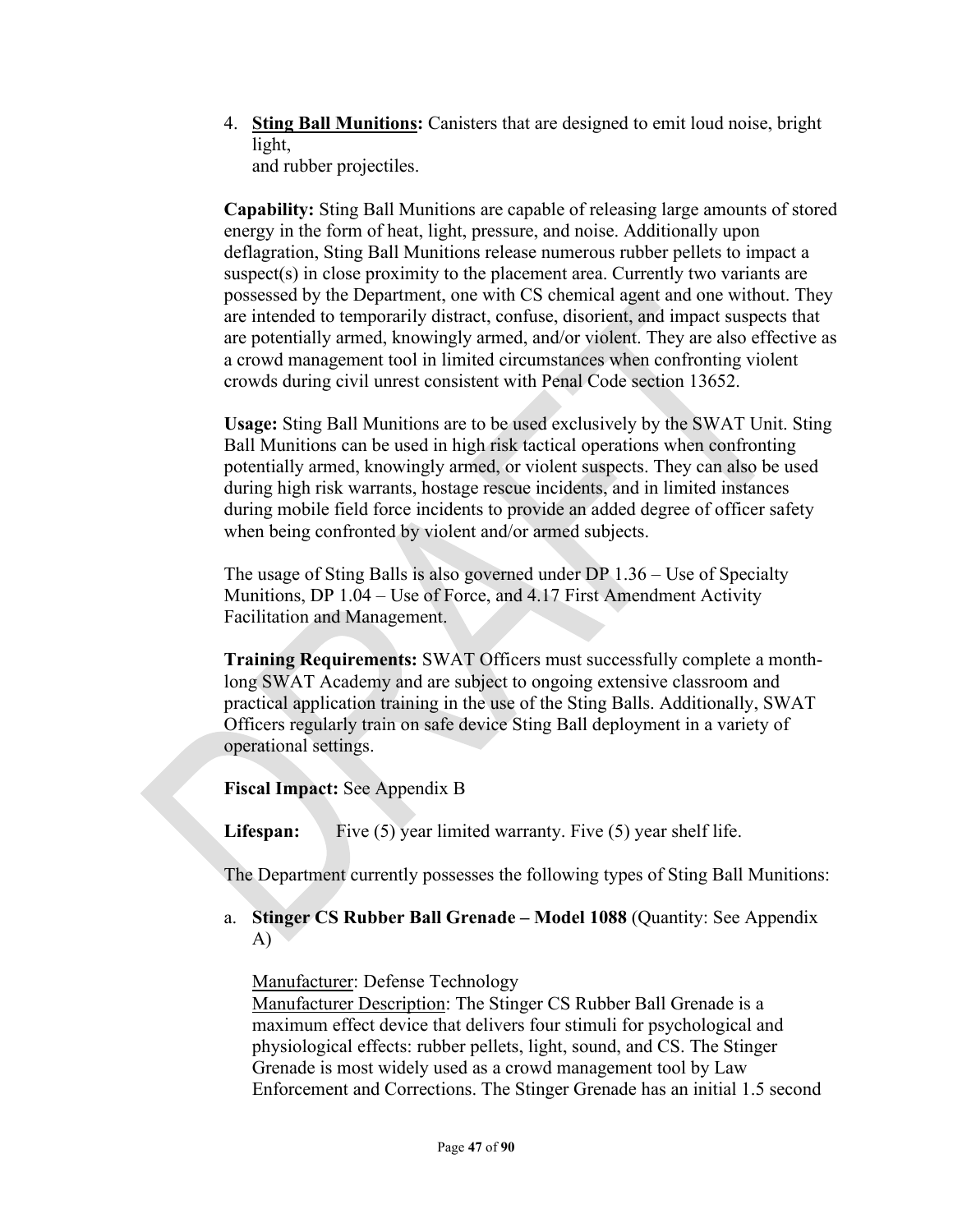delay that initiates fuse assembly separation, followed by another .5 second delay before the blast which is sufficient to project the rubber balls and chemical agent in a 50-foot radius.

(Description source: https://www.defense-technology.com/product/stinger-csrubber-ball-grenade/)

b. **Stinger 32-Caliber CS Rubber Balls with Safety Clip – Model 1090SC** (Quantity: See Appendix A)

Manufacturer: Defense Technology

Manufacturer Description: The Stinger Rubber Ball Grenade with safety clip is a maximum effect device that delivers three stimuli for psychological and physiological effects: rubber pellets, light, and sound. The Stinger Rubber Ball Grenade is most widely used as a crowd management tool by Law Enforcement and Corrections. The Stinger Rubber Ball Grenade has an initial 1.5 second delay that initiates fuse assembly separation, followed by another .5 second delay before the blast which is sufficient to project the rubber balls in a 50-foot radius.

(Description source: https://www.defense-technology.com/product/stinger-32 caliber-rubber-balls-w-safety-clip/)

c. **Stinger 60-Caliber Rubber Balls with Safety Clip – Model 1087SC** (Quantity: See Appendix A)

Manufacturer: Defense Technology

Manufacturer Description: The Stinger Grenade with safety clip is a maximum effect device that delivers three stimuli for psychological and physiological effects: rubber pellets, light and sound. The Stinger Grenade is most widely used as a crowd management tool.

(Description source: https://www.defense-technology.com/product/stinger-60 caliber-rubber-balls-w-safety-clip/)

- I. Long Range Acoustic Device
	- 1. **Long Range Acoustic Device (LRAD):** The LRAD is a type of loudspeaker system that emits a focused and directional beam of sound.

**Capability:** The sound levels of this device are controllable and range from a mild public address type speaker sound level, for giving directions, to a high intensity, high pitch sound designed to deter or move subjects from an area.

**Usage:** The LRAD can be used as a PA to issue Emergency Evacuation Orders, communicate with a subject during a law enforcement operation where direct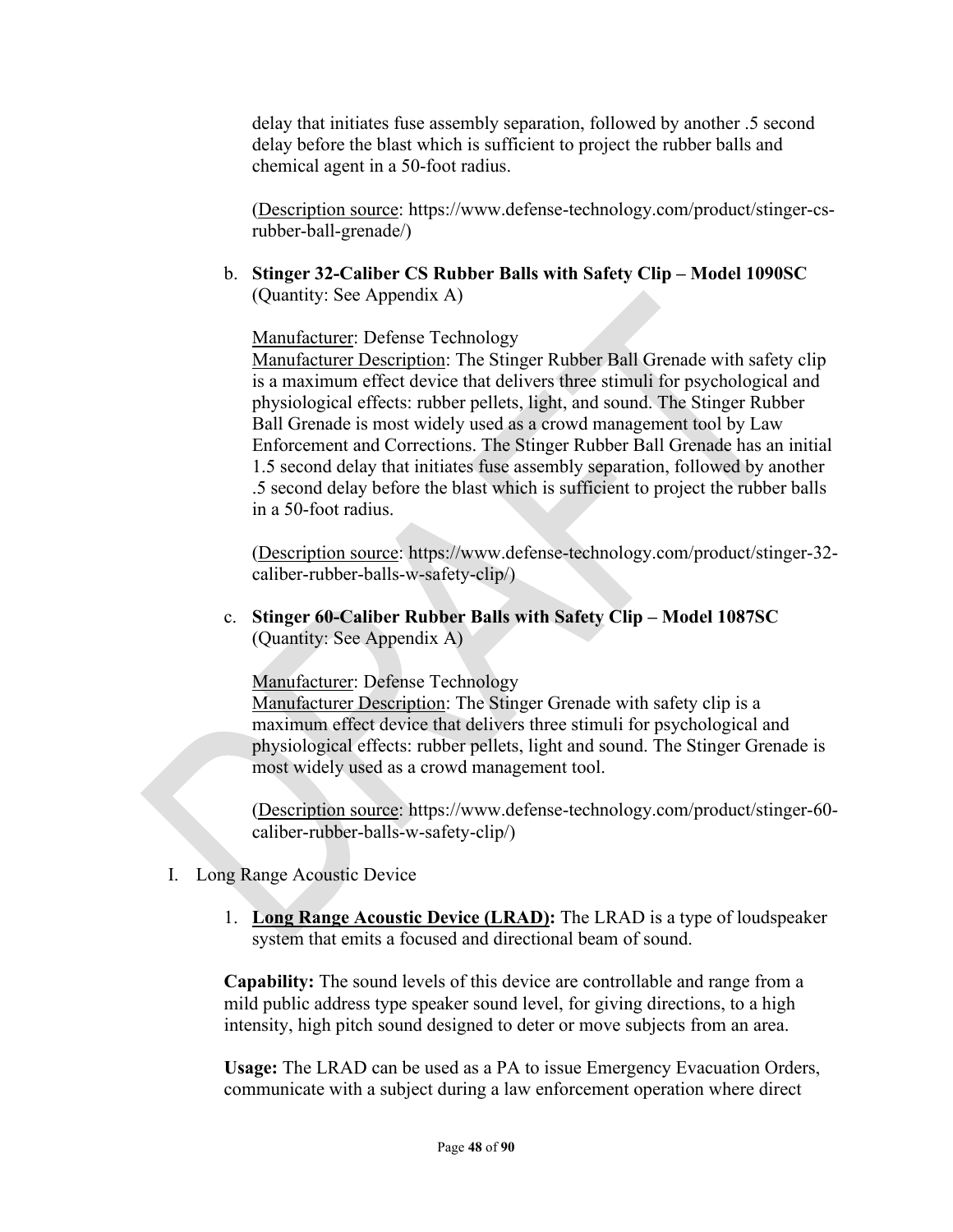communication is not possible, or to relay directions to a crowd in a noisy environment (unlawful assembly announcements).

The usage guidelines of the LRAD are also governed under DP 1.46 – Use of the Long-Range Acoustic Device, 4.17 First Amendment Activity Facilitation and Management.

**Training Requirements:** The training requirements of the LRAD are also governed under DP 1.46 – Use of the Long-Range Acoustic Device, 4.17 First Amendment Activity Facilitation and Management.

**Fiscal Impact:** See Appendix B

Lifespan: LRAD – Model 100X – One (1) year limited warranty. No lifespan indicated by manufacturer. Lifespan varies on operational usage and wear.

> LRAD – Model 500 X-RE - One (1) year limited warranty. No lifespan indicated by manufacturer. Lifespan varies on operational usage and wear.

The Department currently possesses the following types of LRAD's:

a. **LRAD - Model 100X** (Quantity: See Appendix A)

Manufacturer: Genasys

Manufacturer Description: In addition to featuring best-in-class broadcast voice intelligibility, the LRAD  $100X$  is  $20 - 30$  decibels louder than typical bullhorns and vehicle-based P.A. systems. Live or recorded broadcasts from the portable LRAD 100X are heard above crowd and background noise to ensure every message is clearly delivered.

(Description source: https://genasys.com/lrad-products/)

b. **LRAD – Model 500 X-RE** (Quantity: See Appendix A)

Manufacturer: Genasys

Manufacturer Description: Compact, lightweight and designed for applications ranging from fixed security installations to mid-sized vehicles and vessels, the LRAD 500X-RE easily mounts and transports to provide law enforcement, homeland security, and defense personnel unparalleled longrange communication and safe, scalable non-kinetic escalation of force.

(Description source: https://genasys.com/lrad-products/)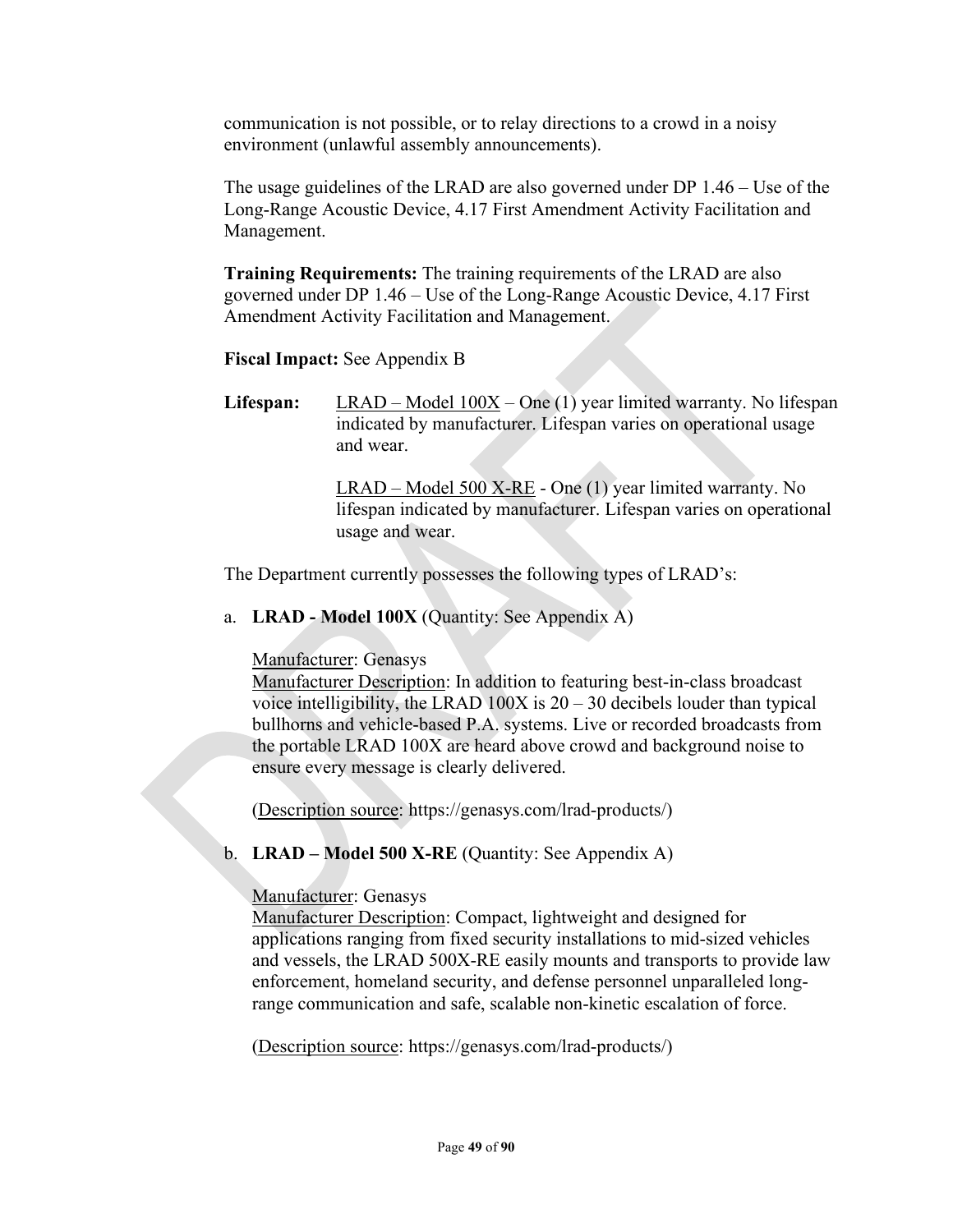- J. Extended Range Impact Weapons (ERIW), Projectile Launcher Platforms, ERIW Munitions, and Specialty Impact Munitions (SIM)
	- 1. **40mm Launchers (Projectile Launch Platforms):** A single shot or multishot Extended Range Impact Weapon (ERIW) launcher capable for firing a variety of 40mm rounds. The Department also has a limited inventory of 37mm launchers that share the same characteristics as 40mm launchers but are chambered for 37mm munitions. (40mm launchers and 37mm launchers are considered "Projectile Launch Platforms" under AB-481).

**Capability:** 40mm launchers are capable of firing a variety of munitions with a maximum effective range of one hundred twenty (120) feet. 40mm launchers can deliver 40mm munitions in the form of chemical agents, sponge baton rounds, or combined use sponge baton OC chemical agent rounds.

**Usage:** 40mm launchers utilized with less lethal sponge baton rounds are may be deployed to impact subjects demonstrating assaultive behavior or life-threatening behavior, as defined in Department Procedure 1.04, Use of Force. 40mm launchers utilized with less lethal sponge baton rounds may also be used to control an actively resistive subject reasonably believed to possess or have immediate access to a deadly weapon, within the force guidelines of Department Procedure 1.04, Use of Force.

The main objectives that officers attempt to achieve in using an ERIW on a subject exhibiting any of the aforementioned criteria are to effect an investigative detention or arrest; control a subject who is in lawful custody; prevent an escape; or, protect the officer, the subject, or another person from injury or death. 40mm single launchers combined with less lethal 40mm sponge baton rounds are authorized to be used by **any officer** that has been trained in its use and maintains current ERIW qualifications.

The usage guidelines for the 40mm single shot launcher are governed under DP 1.38 - Extended Range Impact Weapon (ERIW) Systems and DP 1.04 – Use of Force.

40mm single shot *and* multi-shot launchers combined with less lethal 40mm sponge baton rounds *and/or* any type of 40mm chemical agent rounds are authorized to be used by **SWAT Officers only.** 37mm single shot launchers are authorized to be used by **SWAT Officers only.**

**Training Requirements:** Officers that have been trained in the use of the 40mm single launcher undergo thorough classroom and live fire training in its use. Additionally, officers trained in the use of the 40mm single launcher must pass annual ERIW qualifications to maintain proficiency.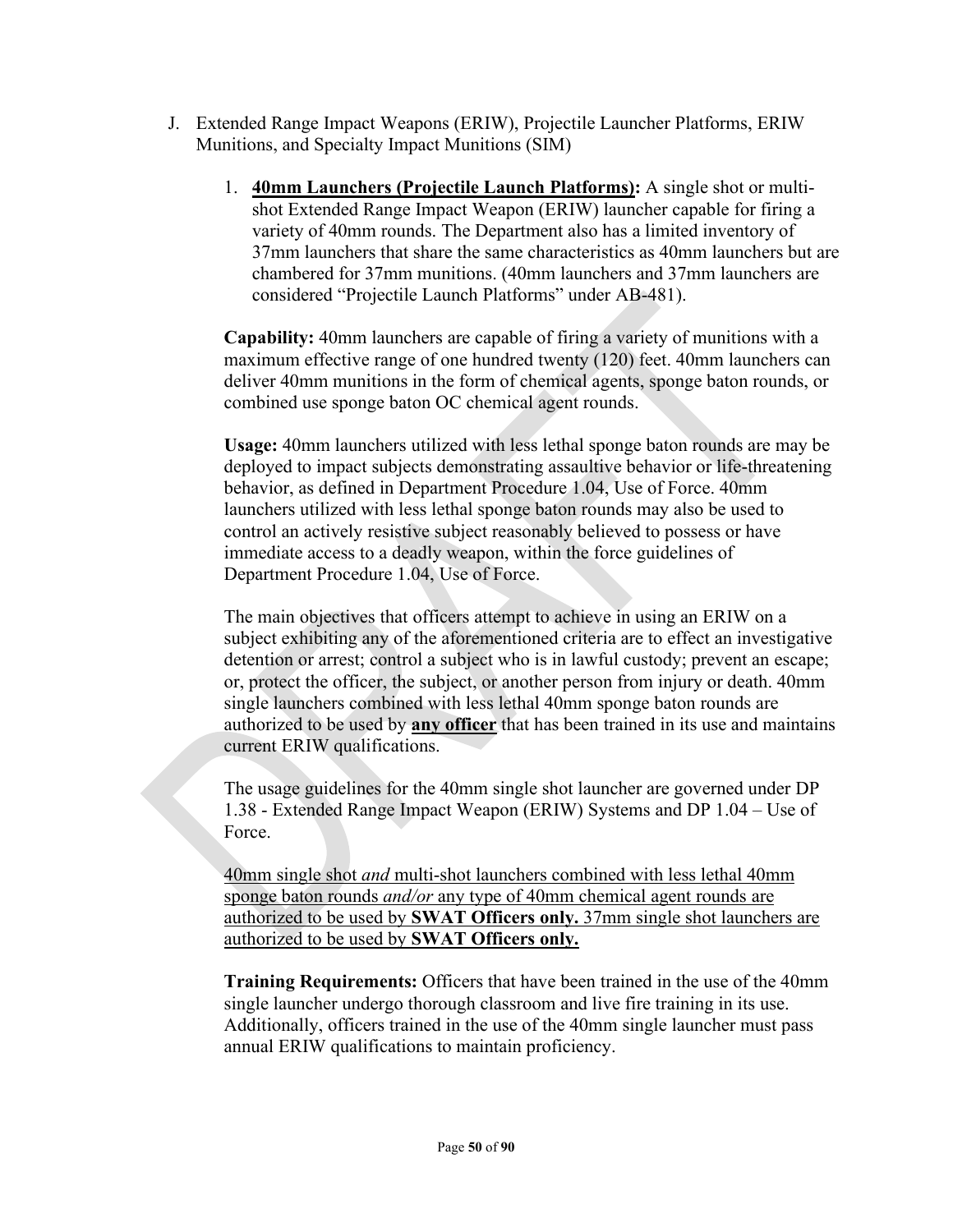The training requirements for officers regarding the use of the 40mm single shot launcher are governed under DP 1.38 - Extended Range Impact Weapon (ERIW) Systems and DP 1.04 – Use of Force.

SWAT Officers that are authorized to use 40mm single shot and multi-shot launchers and related munitions must successfully complete a month-long SWAT Academy and undergo extensive classroom and live fire training. Additionally, SWAT Officers are required to regularly train and qualify with 40mm launchers and projectile launch platforms on a regular basis to maintain proficiency.

The use and training requirements for the 40mm single shot and multi-shot launcher as applicable to SWAT Officers are governed under DP 1.38 - Extended Range Impact Weapon (ERIW) Systems, DP 1.36 – Use of Specialty Munitions, DP 1.04 – Use of Force, and 4.17 First Amendment Activity Facilitation and Management.

### **Fiscal Impact:** See Appendix B

**Lifespan:** Penn Arms 40mm Launchers – No lifespan indicated by manufacturer. Lifespan varies on operational usage and wear.

> Defense Technology 40mm Launchers – Two (2) year limited warranty. No lifespan indicated by manufacturer. Lifespan varies on operational usage and wear.

> Defense Technology 37mm Launchers – No lifespan indicated by manufacturer. Lifespan varies on operational usage and wear.

The Department currently possesses the following types of 40mm launchers:

a. **Penn Arms – Model GL1-40 (40mm Single Shot Launcher)** (Quantity: See Appendix A)

Manufacturer: Penn Arms

Manufacturer Description: A 40mm single-shot break-open frame launcher with a rifled barrel and fixed stock. Features include: Double-action trigger, trigger lock push button and hammer lock safeties.

(Description source: https://www.combinedsystems.com/product/l140-1 single-launcher-fixed-stock-combo-rail/)

b. **Penn Arms – Model PGL 65-40 (40mm Multi-shot Launcher)** (Quantity: See Appendix A) [\*NOTE: For exclusive use by the SWAT Unit only.]

Manufacturer: Penn Arms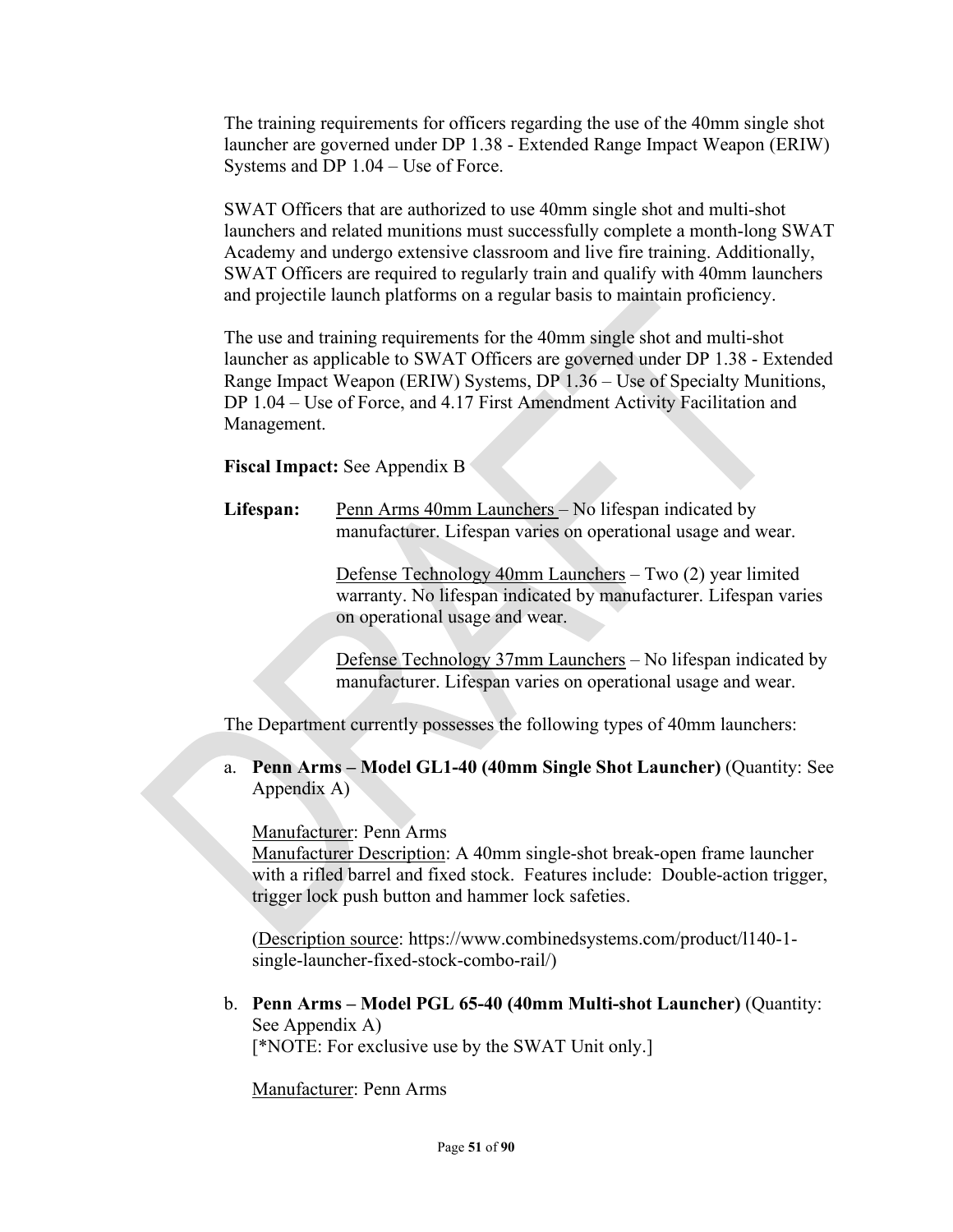Manufacturer Description: A 40mm pump-action advance magazine drum launcher with a fixed stock and combo rail. It has a six-shot capacity and rifled barrel. Features include: Double-action trigger, trigger lock push button and hammer lock safeties.

(Description source: https://www.combinedsystems.com/product/p540-1 pump-multi-launcher-5-cyl-fixed-stock-w-combo-rail-pgl-65-40/)

c. **Def Tech – Model 1426 (40 mm Single Shot Launcher)** (Quantity: See Appendix A)

Manufacturer: Defense Technology

Manufacturer Description: The 40LMTS is a tactical 40mm single shot launcher that features an adjustable Integrated Front Grip (IFG). The Ambidextrous Lateral Sling Mount (LSM) and QD mounting systems allow both a single- and two-point sling attachment. The 40LMTS will fire standard 40mm Less Lethal ammunition, up to 4.8 inches in cartridge length.

(Description source: https://www.defense-technology.com/product/40mmlmt-tactical-single-launcher-folding-stock/)

d. **Def-Tec – Model 37mm Gas Gun (37mm Single Shot Launcher)** (Quantity: See Appendix A) [\*NOTE: For exclusive use by the SWAT Unit only]

37mm launchers are considered "Projectile Launch Platforms" under AB-481.

Manufacturer: Defense Technology Manufacturer Description: No manufacturer description.

e. **LMT – Model 1440 (40mm 4-Shot Launcher)** (Quantity: See Appendix A) [\*NOTE: For exclusive use by the SWAT Unit only]

Manufacturer: LMT Defense

Manufacturer Description: Designed for riot and tactical situations, the Model 1440 40mm Tactical 4-Shot Launcher is low-profile and lightweight, providing multi-shot capability in an easy to carry launcher. It features the Rogers Super Stoc expandable gun stock, an adjustable Picatinny mounted front grip, and a unique direct-drive system to advance the magazine cylinder.

(Description source: https://www.defense-technology.com/product/40mmtactical-4-shot-launcher/)

2. **Beanbag Shotguns:** This ERIW is a standard Remington Model 870, 12 gauge

shotgun that has been modified with an orange stock and fore-end.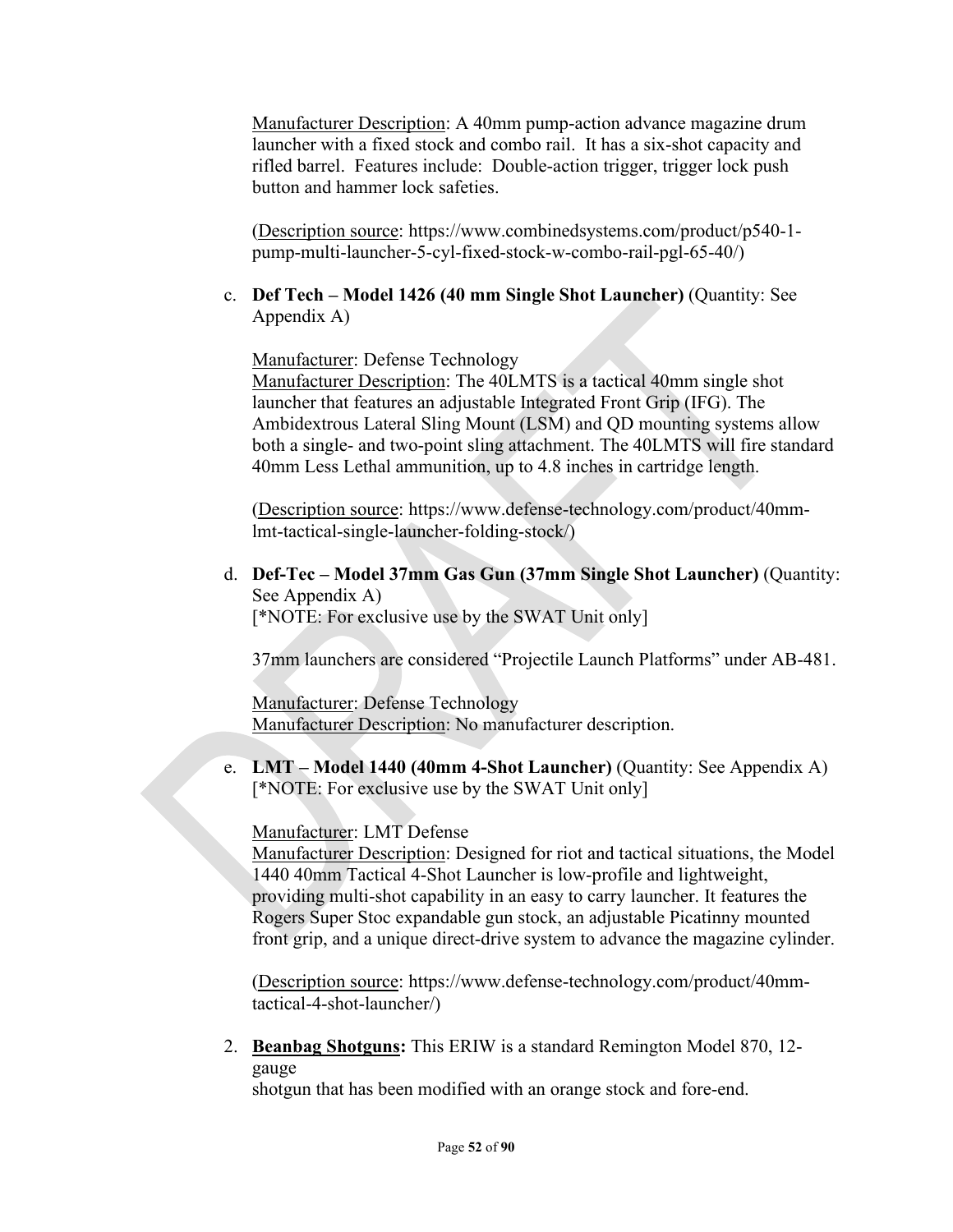**Capability:** Beanbag shotguns are capable of firing a 12-gauge beanbag round with a maximum effective range of sixty (60) feet.

**Usage:** Beanbag shotguns utilized with beanbag rounds may be deployed to impact subjects demonstrating assaultive behavior or life-threatening behavior, as defined in Department Procedure 1.04, Use of Force. Beanbag shotguns utilized with beanbag rounds may also be used to control an actively resistive subject reasonably believed to possess or have immediate access to a deadly weapon, within the force guidelines of Department Procedure 1.04, Use of Force.

The main objectives that officers attempt to achieve in using an ERIW on a subject exhibiting any of the aforementioned criteria are to effect an investigative detention or arrest; control a subject who is in lawful custody; prevent an escape; or, protect the officer, the subject, or another person from injury or death. Beanbag shotguns combined with beanbag rounds are authorized to be used by any officer that has been trained in its use and maintains current ERIW qualifications.

The usage guidelines for the beanbag shotgun are governed under DP 1.38 - Extended Range Impact Weapon (ERIW) Systems, DP 1.04 – Use of Force, and DP 1.05 Firearms.

**Training Requirements:** Officers that have been trained in the use of the beanbag shotgun undergo thorough classroom and live fire training in its use. Additionally, officers trained in the use of the beanbag shotgun must pass annual ERIW qualifications to maintain proficiency.

The training requirements for the beanbag shotgun are governed under DP 1.38 - Extended Range Impact Weapon (ERIW) Systems, DP 1.04 – Use of Force, and DP 1.05 Firearms.

**Fiscal Impact:** See Appendix B

Lifespan: Remington 870 Police Magnum – Limited lifetime warranty. Lifespan varies on operational usage and wear.

The Department currently possesses the following types of beanbag shotguns:

a. **Remington 870 Police – 12-gauge Beanbag Shotgun (outfitted with orange buttstock and orange foregrip)** (Quantity: See Appendix A)

Manufacturer: Remington

Manufacturer Description: The Remington 870 Police pump-action shotgun is a rugged 12-gauge with a short, tactical 18" barrel backed by a stout 3"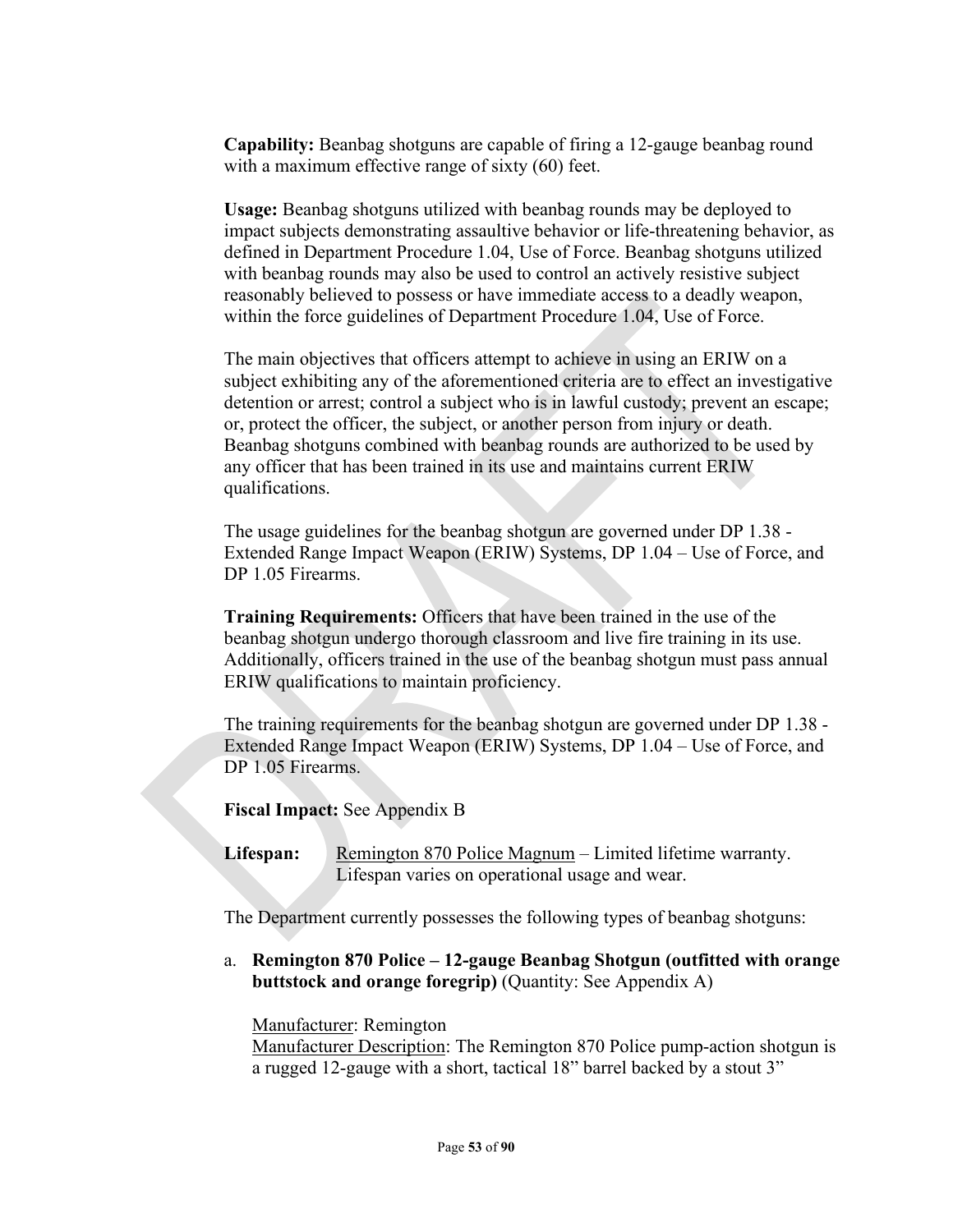chamber. The all-matte black gun is Parkerized for generalized durability and rust-resistance. Both the pump action forend and stock are robust and tough synthetic.

(Description source: https://www.gunbroker.com/Remington-870- Police/search?Keywords=Remington%20870%20Police&s=f)

3. **40mm Ammunition:** The 40MM ERIW round is a sponge baton cartridge. The

sponge round has a blue-colored nose with a black base. The casing is stainless.

(\*NOTE: For a description and inventory of 40mm and 37mm Chemical Agent Munitions, see Chemical Agents section H., 2. above)

**Capability:** 40mm ERIW direct impact rounds are capable of impacting a suspect at a maximum effective range of one hundred twenty (120) feet. **Usage:** 40mm ammunition used in conjunction with 40mm launchers may be deployed to impact subjects demonstrating assaultive behavior or life-threatening behavior, as defined in Department Procedure 1.04, Use of Force. 40mm ammunition used in conjunction with 40mm launchers may also be used to control an actively resistive subject reasonably believed to possess or have immediate access to a deadly weapon, within the force guidelines of Department Procedure 1.04, Use of Force.

The main objectives that officers attempt to achieve in using an ERIW on a subject exhibiting any of the aforementioned criteria are to effect an investigative detention or arrest; control a subject who is in lawful custody; prevent an escape; or, protect the officer, the subject, or another person from injury or death. 40mm ammunition used in conjunction with 40mm launchers are authorized to be used by **any officer** that has been trained in its use and maintains current ERIW qualifications.

The usage guidelines for the 40mm single shot launcher are governed under DP 1.38 - Extended Range Impact Weapon (ERIW) Systems and DP 1.04 – Use of Force.

40mm single shot *and* multi-shot launchers combined with less lethal 40mm sponge baton rounds *and/or* any type of 40mm chemical agent rounds are authorized to be used by **SWAT Officers only.** 37mm single shot launchers combined with *any* 37mm munitions are authorized to be used by **SWAT Officers only.**

**Training Requirements:** Officers that have been trained in the use of the 40mm impact ammunition in conjunction with the 40mm single launcher undergo thorough classroom and live fire training in its use. Additionally, officers trained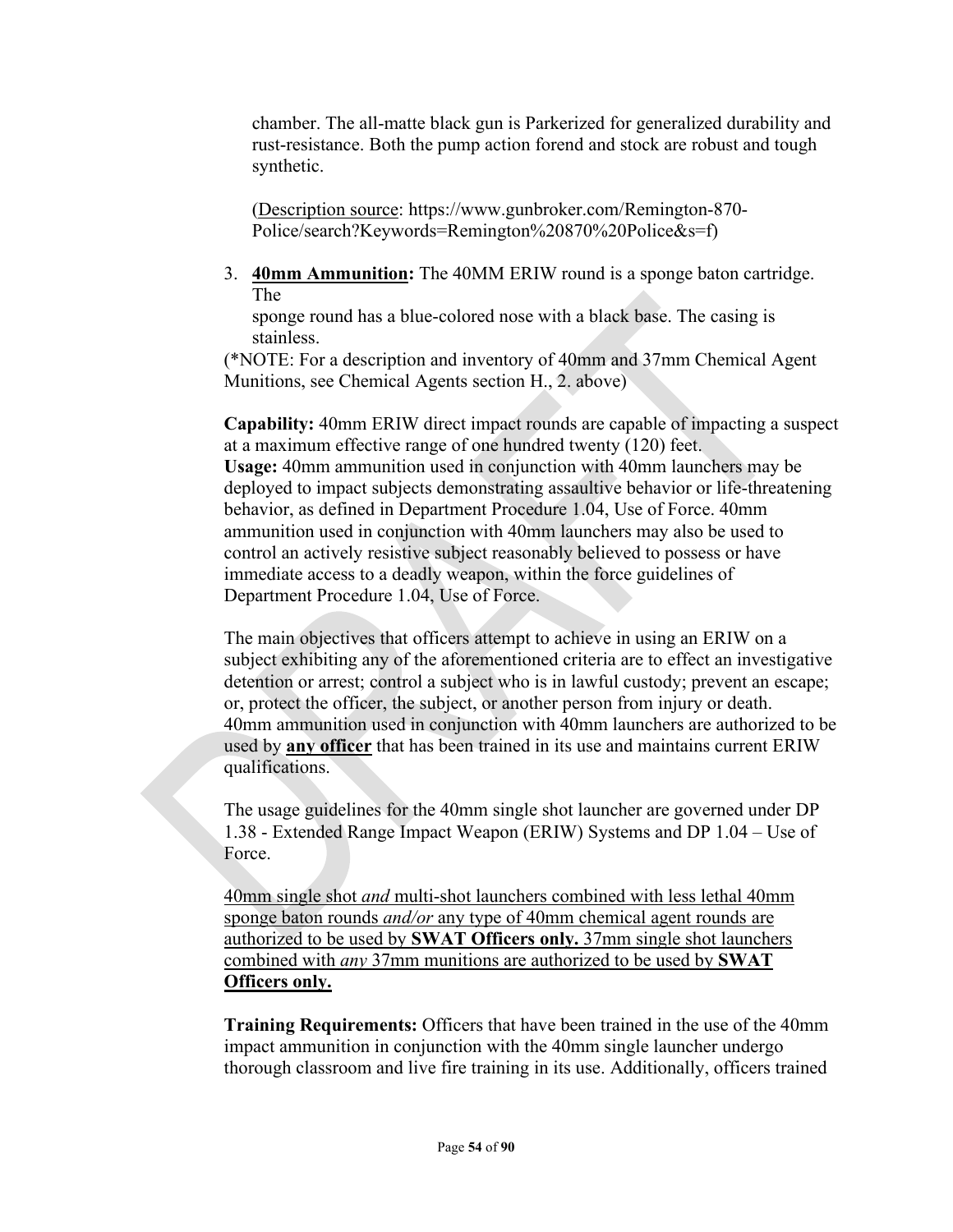in the use of the 40mm single launcher must pass annual ERIW qualifications to maintain proficiency.

The training requirements for officers regarding the use of 40mm ammunition in conjunction with the 40mm single shot launcher are governed under DP 1.38 - Extended Range Impact Weapon (ERIW) Systems and DP 1.04 – Use of Force.

SWAT Officers that are authorized to use 40mm single shot and multi-shot launchers and related munitions must successfully complete a month-long SWAT Academy and undergo extensive classroom and live fire training. Additionally, SWAT Officers are required to regularly train and qualify with 40mm launchers and 37mm projectile launch platforms on a regular basis to maintain proficiency.

The use and training requirements for the 40mm single shot and multi-shot launcher and related munitions as applicable to SWAT Officers are governed under DP 1.38 - Extended Range Impact Weapon (ERIW) Systems, DP 1.36 – Use of Specialty Munitions, DP 1.04 – Use of Force, and 4.17 First Amendment Activity Facilitation and Management.

**Fiscal Impact:** See Appendix B

Lifespan: Five (5) year limited warranty. Five (5) year shelf life.

The Department currently possesses the following types of 40mm direct impact ammunition:

a. **eXact iMpact 40mm Standard Range Sponge Round – Model 6325** (Quantity: See Appendix A)

Manufacturer: Defense Technology

Manufacturer Description: The eXact iMpact 40 mm Sponge Round is a point-of-aim, point-of-impact direct-fire round. This lightweight, high-speed projectile consisting of a plastic body and sponge nose that is spin stabilized via the incorporated rifling collar and the 40 mm launcher's rifled barrel. The round utilizes smokeless powder as the propellant, and, therefore, have velocities that are extremely consistent. Used for Crowd Control, Patrol, and Tactical Applications.

(Description source: https://www.defense-technology.com/product/exactimpact-40-mm-standard-range-sponge-round/)

4. **Beanbag Ammunition:** The 12-gauge ERIW ammunition, commonly known as a

beanbag round, consists of a fabric sock containing lead shot contained within a

standard  $2\frac{3}{4}$  inch shot shell casing.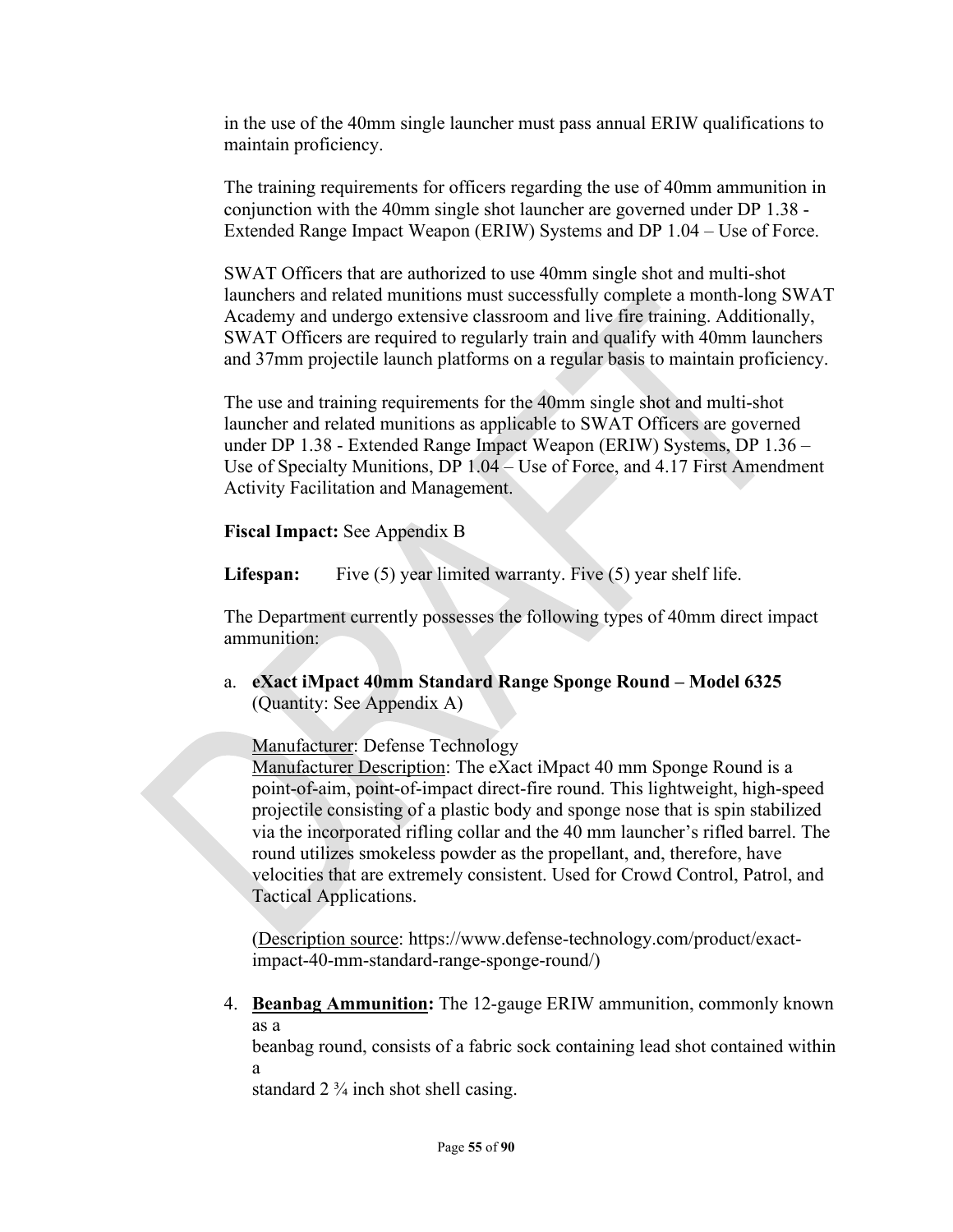**Capability:** Beanbag shotguns are capable of firing a 12-gauge beanbag round with a maximum effective range of sixty (60) feet.

**Usage:** Beanbag shotguns utilized with beanbag rounds may be deployed to impact subjects demonstrating assaultive behavior or life-threatening behavior, as defined in Department Procedure 1.04, Use of Force. Beanbag shotguns utilized with beanbag rounds may also be used to control an actively resistive subject reasonably believed to possess or have immediate access to a deadly weapon, within the force guidelines of Department Procedure 1.04, Use of Force.

The main objectives that officers attempt to achieve in using an ERIW on a subject exhibiting any of the aforementioned criteria are to effect an investigative detention or arrest; control a subject who is in lawful custody; prevent an escape; or, protect the officer, the subject, or another person from injury or death. Beanbag shotguns combined with beanbag rounds are authorized to be used by any officer that has been trained in its use and maintains current ERIW qualifications.

The usage guidelines for the beanbag shotgun are governed under DP 1.38 - Extended Range Impact Weapon (ERIW) Systems, DP 1.04 – Use of Force, and DP 1.05 Firearms.

**Training Requirements:** Officers that have been trained in the use of the beanbag shotgun undergo thorough classroom and live fire training in its use. Additionally, officers trained in the use of the beanbag shotgun must pass annual ERIW qualifications to maintain proficiency.

The training requirements for the beanbag shotgun are governed under DP 1.38 - Extended Range Impact Weapon (ERIW) Systems, DP 1.04 – Use of Force, and DP 1.05 Firearms.

**Fiscal Impact:** See Appendix B

**Lifespan:** Five (5) year limited warranty. Five (5) year shelf life.

The Department currently possesses the following types of Beanbag Ammunition:

a. **12GA Super-Sock Bean Bag Ammunition – Model 2581** (Quantity: See Appendix A)

Manufacturer: Combined Tactical Systems (CTS)

Manufacturer Description: The Model 2581 Super-Sock is in its deployed state immediately upon exiting the barrel. It does not require a minimum range to "unfold" or "stabilize." The Super-Sock is an aerodynamic projectile and its accuracy is relative to the shotgun, barrel length, environmental conditions, and the operator. The Super-Sock is first in its class providing the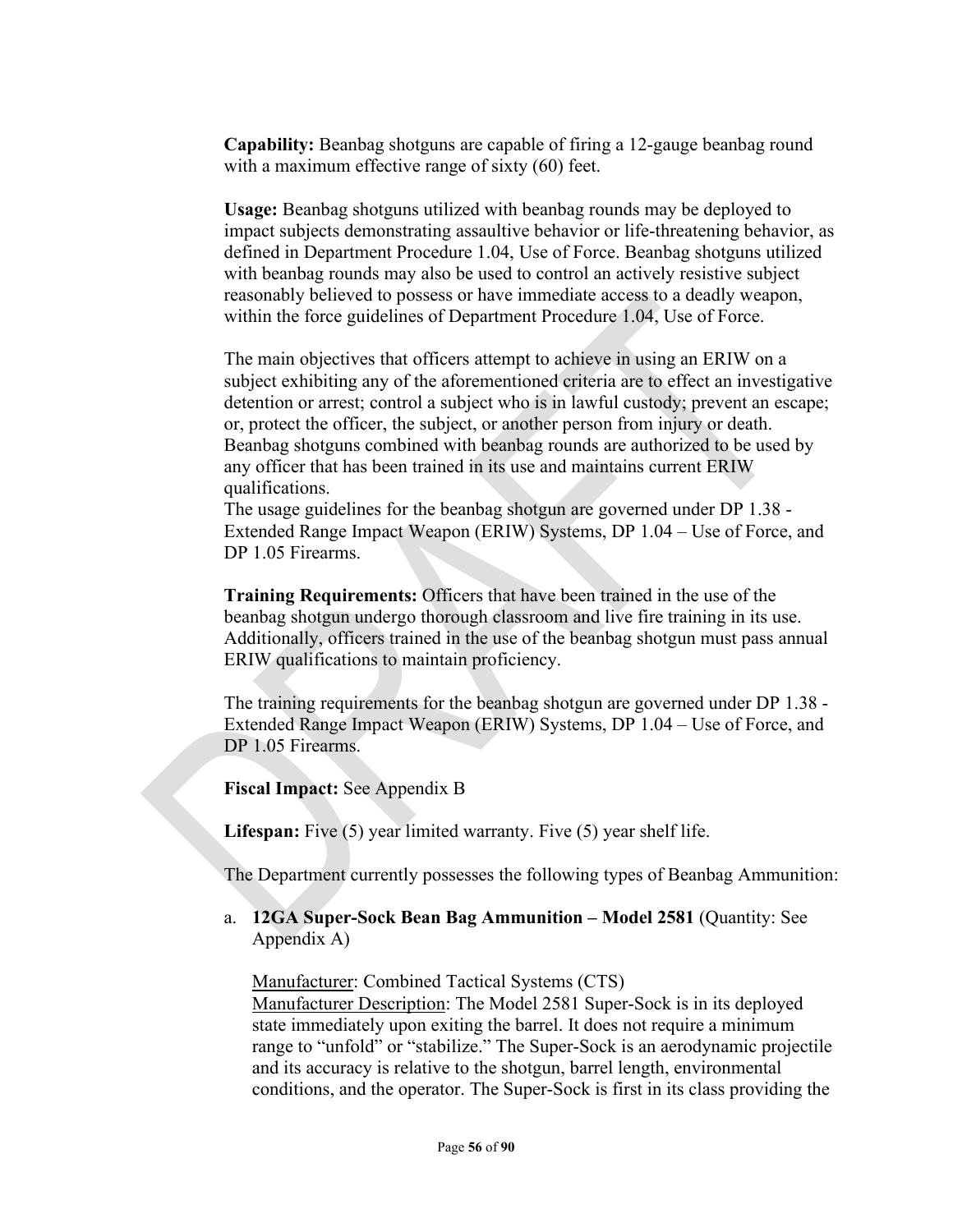point control accuracy and consistent energy to momentarily incapacitate violent, non-compliant subjects. Effective range is 75ft.

(Description source: https://www.combinedsystems.com/product/2581-12gasuper-sock-bean-bag-priced-individually-per-cartridge-must-order-inquantities-of-5/)

5. **Specialty Impact Munitions (SIM):** A non-lethal training ammunition used by law enforcement agencies and militaries worldwide to deliver more realistic close-range firearms training. They consist of low energy, non-lethal cartridges, typically manufactured with a water-soluble color marking compound. These rounds allow for shooters to obtain a visual assessment of round placement in live person training environments.

**Capability:** When utilized with a training munition bolt carrier group in a 5.56mm rifle platform, SIMs have an effective range of approximately 27 yards. When utilized in a pistol caliber barrel training platform (9mm), SIMs have an effective range of 25 feet.

**Usage:** Rifle caliber SIMs (5.56mm) are used exclusively by the SWAT Unit for training purposes only. Pistol caliber SIMs (9mm) are used by the SWAT Unit, In-Service Training Unit, and the Police Academy for training purposes only. These are non-operational rounds and non-operational weapons systems. These munitions provide for realistic close quarters firearms training while allowing the shooter to visually assess shot placement and accuracy in force on force training scenarios.

**Training Requirements:** SWAT Officers that use these munitions are required to successfully complete a month-long SWAT academy which consists of thorough instruction, practical application, and training scenarios involving the use of SIM's. Additionally, SWAT Officers use SIM's during scenario-based training on a regular basis.

In-Service Training staff, In-Service Training attendees, Police Academy Staff, and Police Recruits are given extensive firearms handling courses and weapons safety instruction to include the use of SIMs for training purposes.

**Fiscal Impact:** See Appendix B

**Lifespan:** UTM 5.56 mm Man Marker Rounds (MMR) -18-month limited warranty. Shelf life six (6) years.

Force on Force 9mm Simunition Rounds – Shelf life five (5) years.

UTM M16/M4 Rifle Bolt Carrier Assembly (Blue Bolt) – 24-month limited warranty. No lifespan indicated by manufacturer. Lifespan varies on operational usage and wear.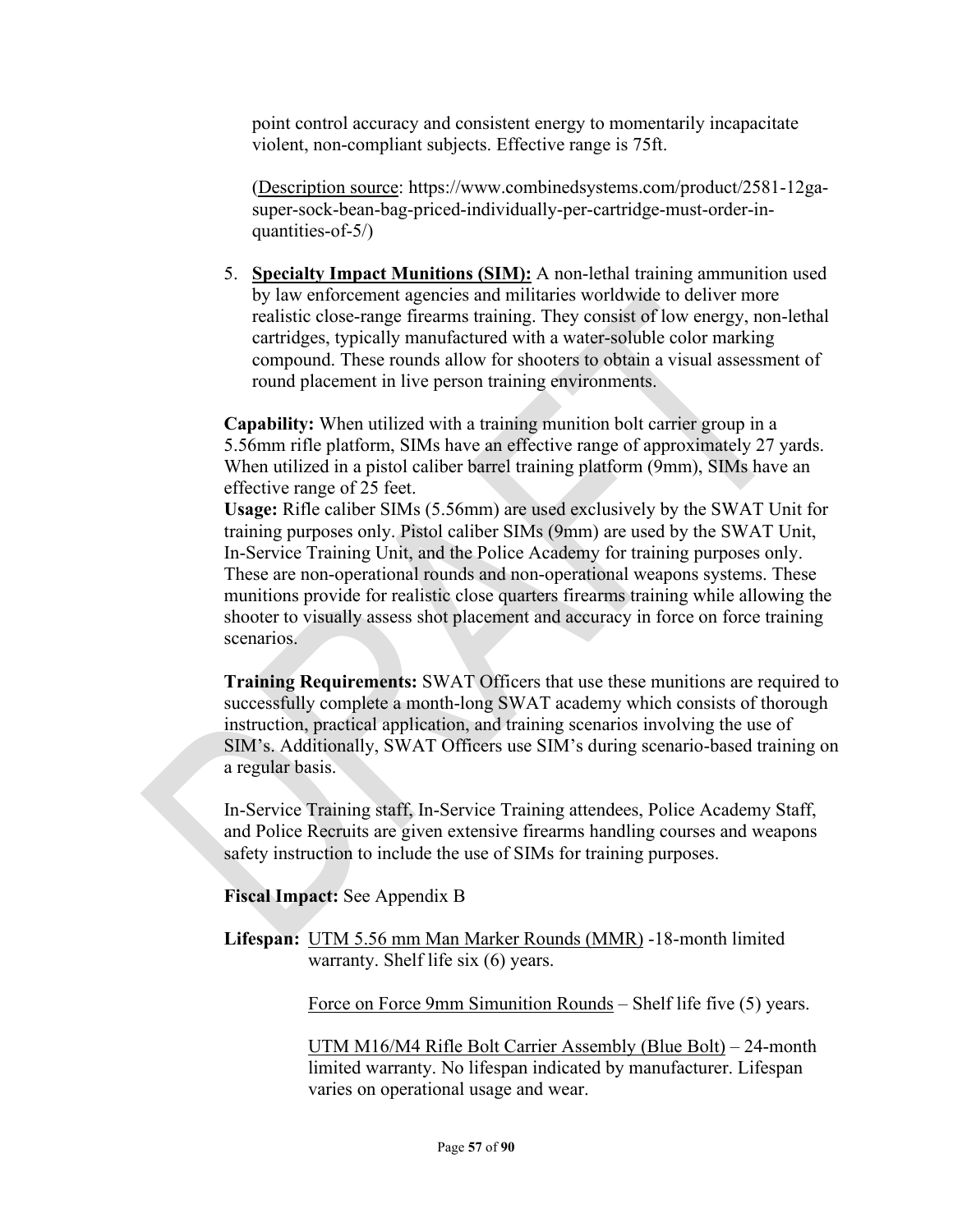Simunition Conversion Barrels and Slide Assemblies – 24-month limited warranty. No lifespan indicated by manufacturer. Lifespan varies on operational usage and wear.

The Department currently possesses the following types of Specialty Impact Munitions (SIMs) and Specialty Impact Munition (SIM) barrel conversion kits:

#### a. **UTM 5.56mm Man Marker Rounds (MMR) –Model 01-0972 (Blue)**  (Quantity – See Appendix A)

[\*NOTE: This is a non-operational munition. This munition is used for training purposes only.]

Manufacturer: Ultimate Training Munitions (UTM) Manufacturer Description: UTM 5.56mm Man Marker Rounds serve the following purpose:

- Accurate and reliable marking projectile for Force-on-Force or Forceon-Target training.
- Adds realism and stress to training by providing a threat of consequence with physical and visual stimulus.
- Use of Force/ROE, Tactics, Skill Building, Scenarios, Movement Drills and other Interactive Training.
- Use as a safe prelude or alternative to 'Live-Fire' target or CQB training.
- Accuracy and reliability allows for multiple firearms, CQB, and marksmanship applications (360° firing, movement drills, weapon transitions).

(Description source: https://utmworldwide.com/product/5-56mm-manmarker-round-mmr/)

## b. **Force on Force Simunition 9mm Marking Rounds**

(Quantity – See Appendix A) [\*NOTE: This is a non-operational munition. This munition is used for training purposes only.]

Manufacturer: Force on Force

Manufacturer Description: Force on Force marker rounds boast superior performance, signature marking and reliable ballistics. Unlike other products on the market, Force on Force training ammunition is lead-free and safe for indoor use. Our special marking agent has an extended shelf-life and leaves a distinctive mark on target.

(Description source:

https://www.forceonforce.com/products/training\_ammunition.aspx)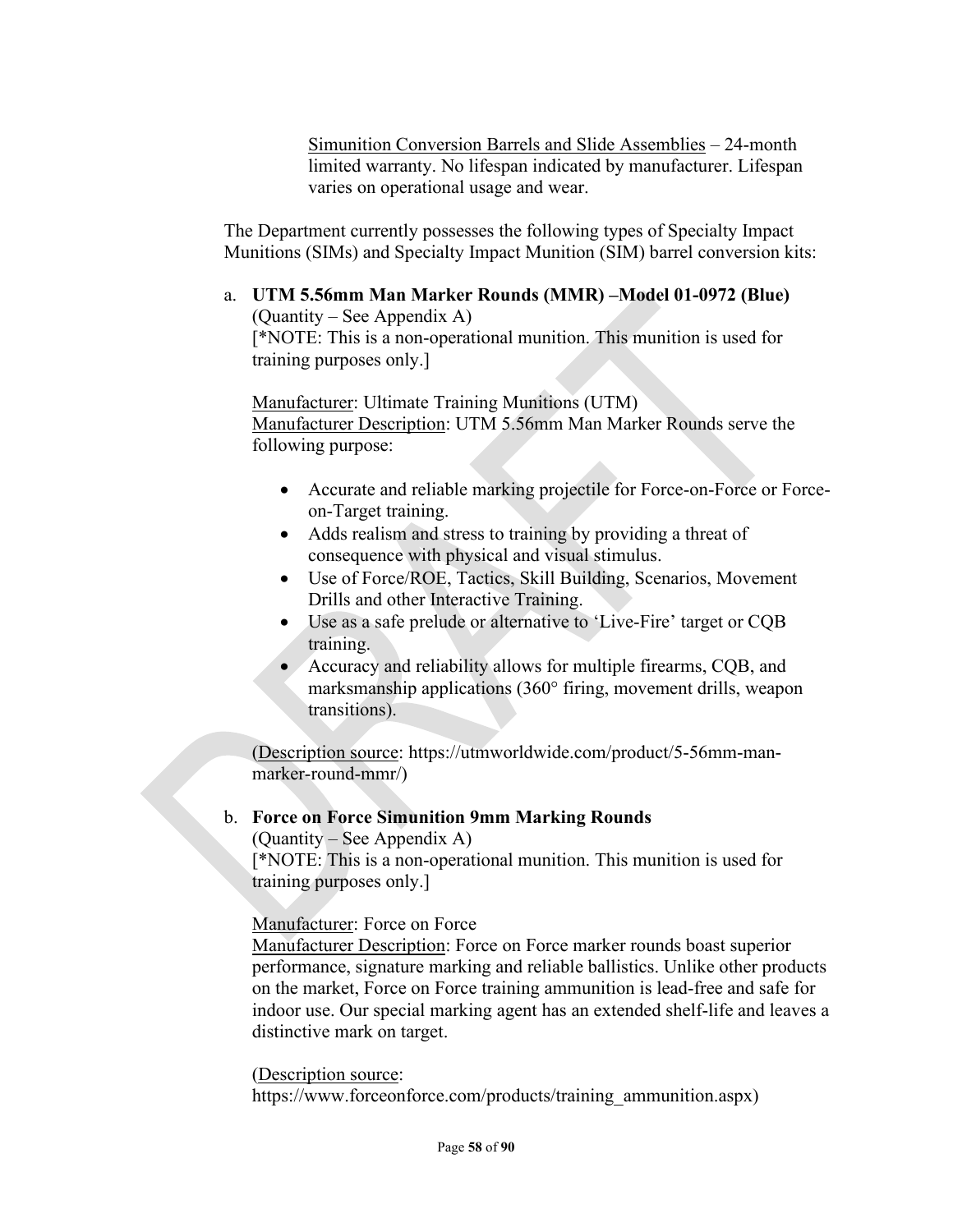c. **UTM M16/M4 Rifle Bolt Carrier Assembly (Blue Bolt)** (Quantity – See Appendix A)

[\*NOTE: This is a non-operational bolt carrier group. This bolt carrier group is used for training purposes only.]

Manufacturer: Ultimate Training Munitions (UTM)

Manufacturer Description: All UTM 5.56mm rifle conversions employ a Fail-Safe measure where the firing pin is offset from center. Not only is the firing pin strike outside the strike area of a "Live" cartridge center fire primer, it does not strike the primer at all, hence the weapon fails to fire the host weapons "Live" caliber ammunition. This applies to all UTM rifle conversions.

(Description source: https://utmworldwide.com/conversions/rifleconversions/)

d. **Simunition Smith and Wesson 590X Barrel (9mm) – Product Number 5302080** (Quantity – See Appendix A)

[\*NOTE: This is a non-operational barrel. This barrel is used for training purposes only.]

#### Manufacturer: Simunition

Manufacturer Description: The Simunition conversion kit, conversion bolt, bolt carrier assembly and safety-ring insert allow the FX Marking Cartridges and the SecuriBlank to be fired safely from the user's own service weapon. These easy-to-install kits help preclude the inadvertent chambering of live ammunition and ensure the proper operation and cycling of the weapons. They are an integral part of the FX training system along with the FX marking cartridges and the FX protective equipment.

(Description source: https://simunition.com/en/products/conversion\_kits)

## e. **Simunition Beretta 92 FS (M9) Barrel (9mm) – Product Number 5308270** (Quantity – See Appendix A)

[\*NOTE: This is a non-operational barrel. This barrel is used for training purposes only.]

### Manufacturer: Simunition

Manufacturer Description: The Simunition conversion kit, conversion bolt, bolt carrier assembly and safety-ring insert allow the FX Marking Cartridges and the SecuriBlank to be fired safely from the user's own service weapon. These easy-to-install kits help preclude the inadvertent chambering of live ammunition and ensure the proper operation and cycling of the weapons. They are an integral part of the FX training system along with the FX marking cartridges and the FX protective equipment.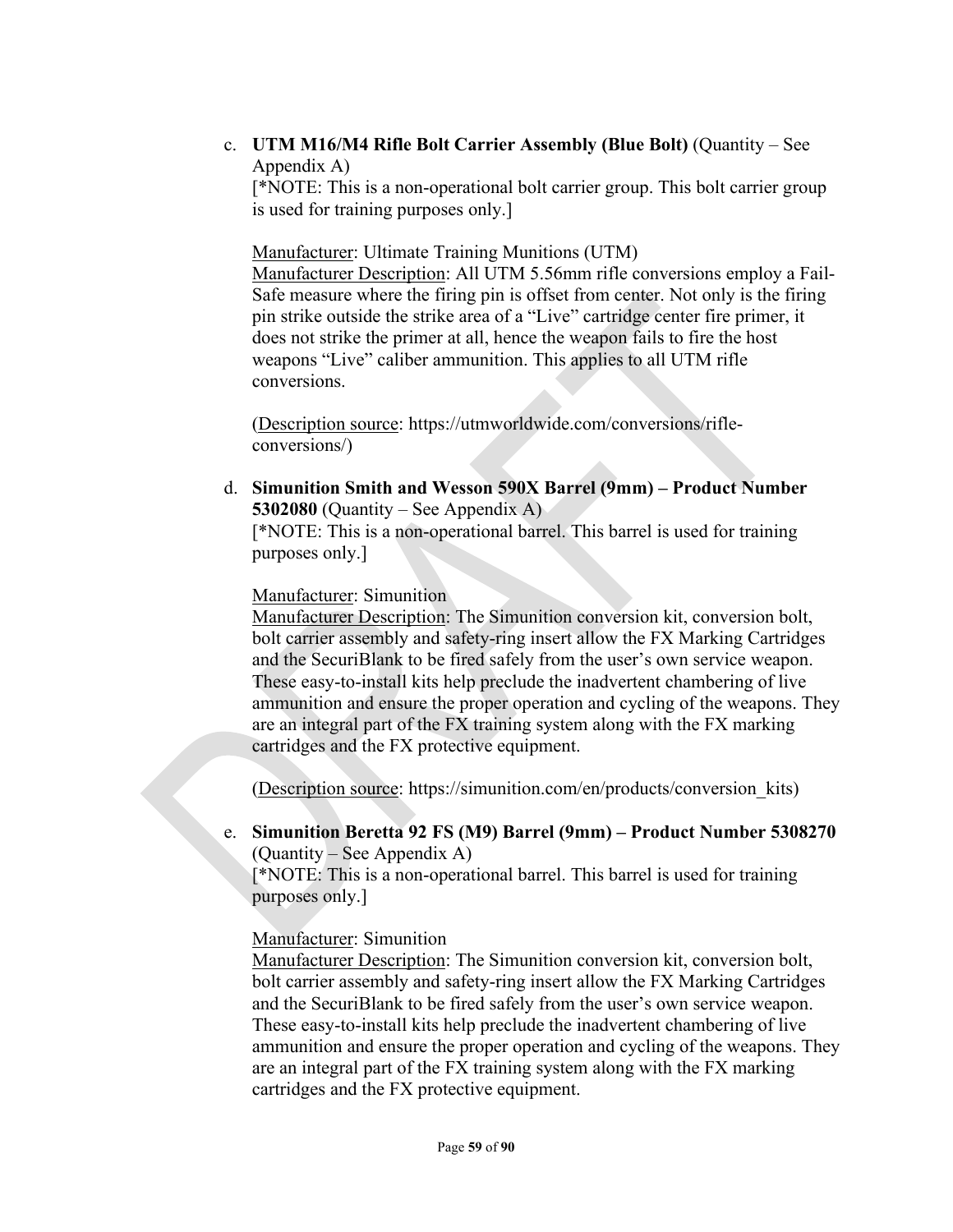(Description source: https://simunition.com/en/products/conversion\_kits)

f. **Simunition Glock 17 Barrel and Slide Assembly (9mm) – Product Number 5312600** (Quantity – See Appendix A) [\*NOTE: This is a non-operational barrel. This barrel is used for training purposes only.]

Manufacturer: Simunition

Manufacturer Description: The Simunition conversion kit, conversion bolt, bolt carrier assembly and safety-ring insert allow the FX Marking Cartridges and the SecuriBlank to be fired safely from the user's own service weapon. These easy-to-install kits help preclude the inadvertent chambering of live ammunition and ensure the proper operation and cycling of the weapons. They are an integral part of the FX training system along with the FX marking cartridges and the FX protective equipment.

(Description source: https://simunition.com/en/products/conversion\_kits)

- K. Night Vision Equipment and Infrared Sighting Systems
	- 1. **Night Vision Optical Devices:** A night-vision device (NVD), also known as night optical/observation device (NOD) or night-vision goggles (NVG) is an optoelectronic device that allows images to be produced in low levels of light approaching total darkness.

**Capability:** Night Vision Optical Devices provide the user the ability to see an enhanced image during darkness. The use of this equipment allows a tactical advantage for officers especially when operating in low light or dark environments.

**Usage:** The majority of SWAT tactical operations occur at night or are conducted in low light environments. Having NVD's allows for SWAT Officers to have a tactical advantage and an added degree of officer safety when operating in those conditions. The use of NVD's is extremely advantageous during high risk operations, hostage rescue, active shooter, and tactical operations in a wide range of environments.

NVD's are authorized for use exclusively by the SWAT and K-9 Units. Night Vision optical enhancement devices may be utilized during tactical missions with approval from the SWAT Commanding Officer or SWAT Executive Officer.

**Training Requirements:** SWAT Officers employing this equipment are required to attend thirty (30) hours of initial training by the SWAT Team's NVD Instructors. All SWAT Officers are required to pass a written test and a weapons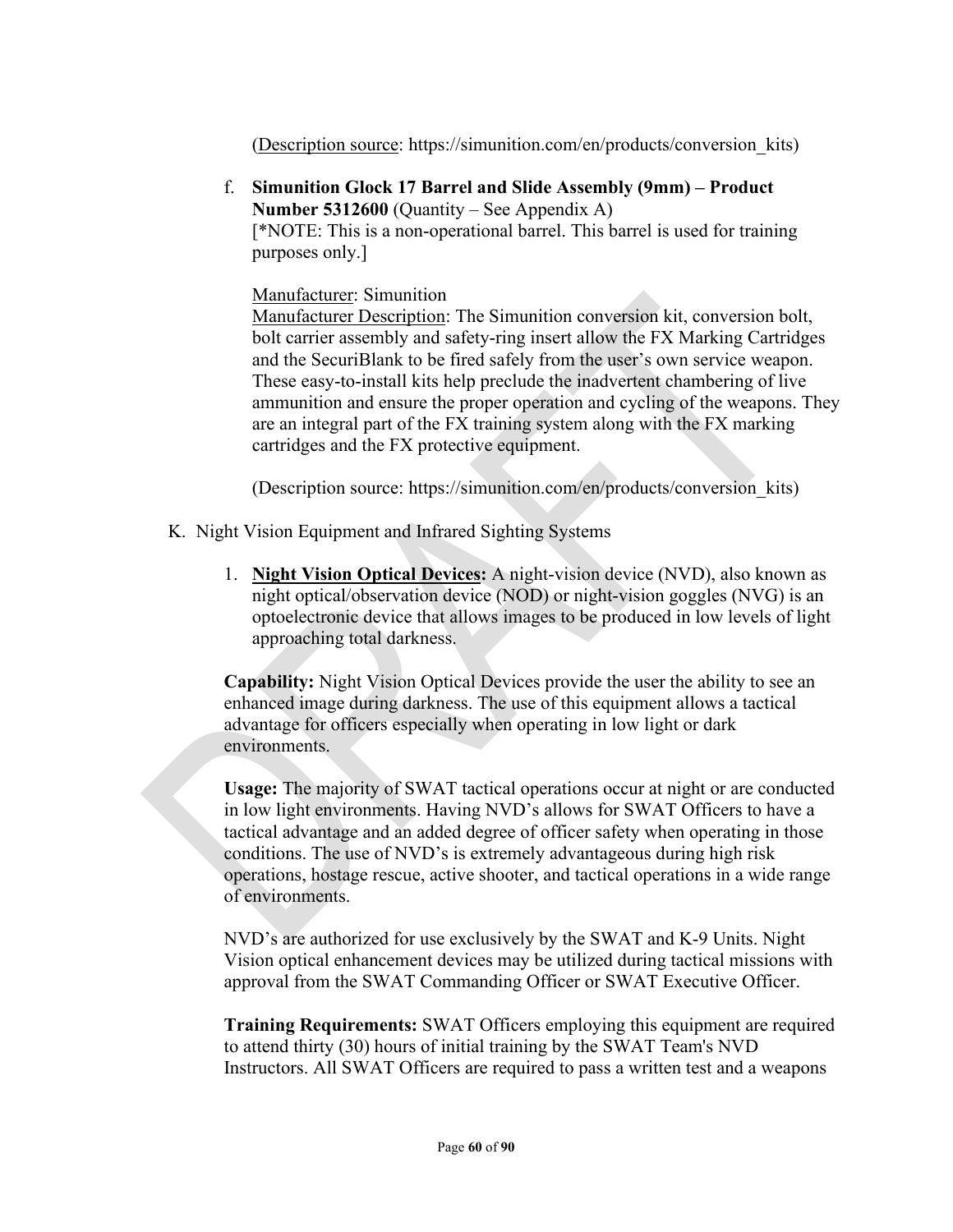qualification involving the use of NVD's. SWAT Officers maintain proficiency by continual training and annual weapons qualifications with NVD's.

**Fiscal Impact:** See Appendix B

**Lifespan:** Approximately 10,000 hours.

The Department currently possesses the following types of Night Vision Optical Devices:

a. **Binocular Night Vision Device (BNVD) – Model AN/PVS-31** (Quantity: See Appendix A)

Manufacturer: L3Harris

Manufacturer Description: The L3Harris Binocular Night Vision Device, also known by the military nomenclature AN/PVS-31A, is a compact, lightweight, Generation III high-performance white phosphor dual-tube goggle.

(Description source: https://www.l3harris.com/all-capabilities/binocularnight-vision-device-bnvd-an-pvs-31)

b. **Night Vision Device – Model AN/PVS-14** (Quantity: See Appendix A)

Manufacturer: L3Harris

Manufacturer Description: The Night Vision Device, also known by its military nomenclature AN/PVS-14, is the U.S. military standard for night vision and can be either used as a handheld pocket scope, a right or left eyemounted monocular or a weapon sight when mounted in conjunction with an infrared laser aimer or other night vision-compatible primary optic.

(Description source: https://www.l3harris.com/all-capabilities/night-visiondevice-an-pvs-14)

c. **Clip-On Night Vision Device M2124 – Model AN/PVS-24** (Quantity: See Appendix A)

Manufacturer: L3Harris

Manufacturer Description: The L3Harris Clip-On Night Vision Device (CNVD) is a night vision sight that clips onto the rail in front of the existing day optic without altering day optic zero. Designed for use with a 4x magnified optic, the CNVD can be used in the handheld or weapon-mounted configuration. Manual gain and focus adjustment enable the operator to optimize the sight picture. The CNVD is based upon the military nomenclature AN/PVS-24/24A used by the U.S. Military.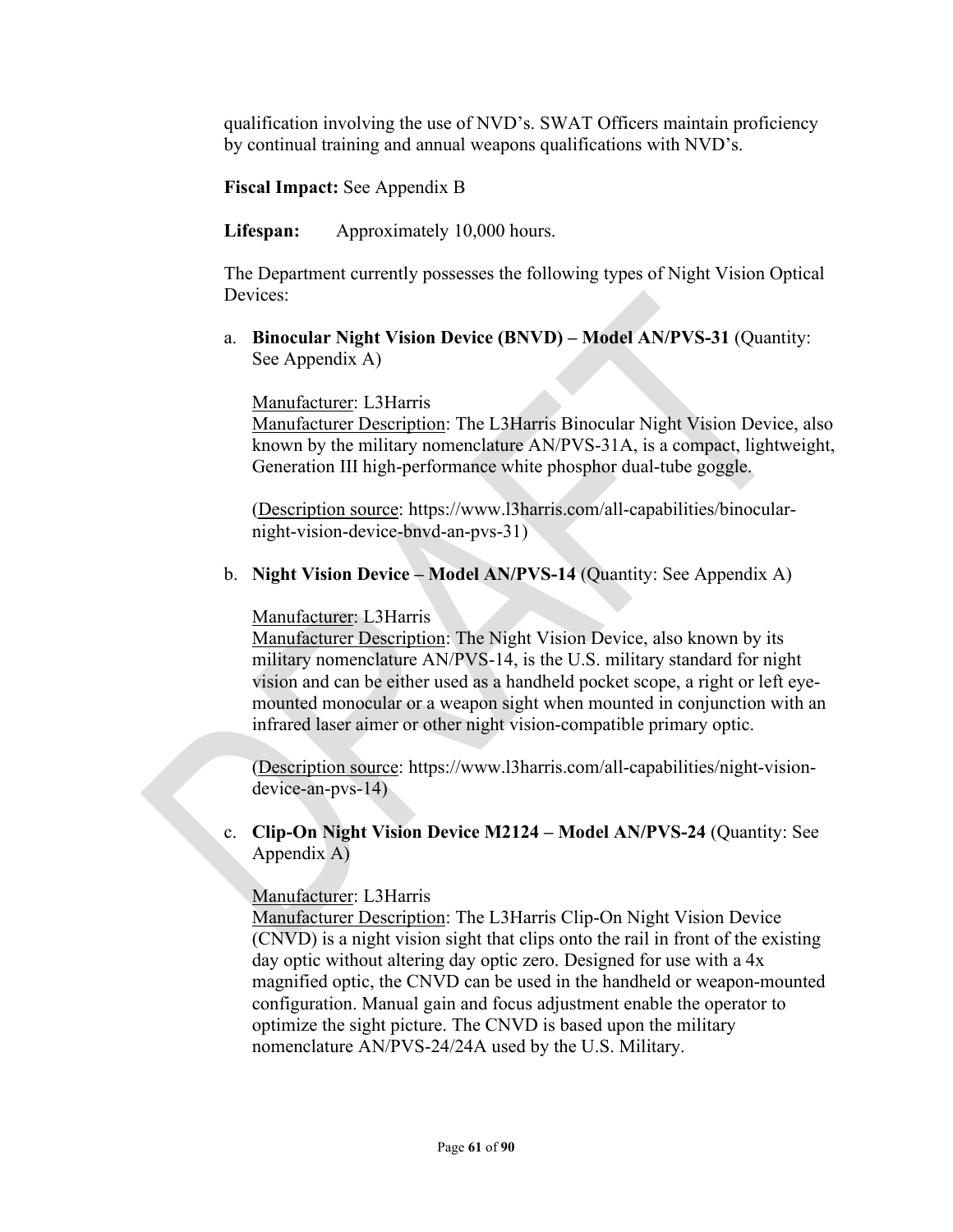(Description source: https://www.l3harris.com/all-capabilities/clip-nightvision-device-m2124-anpvs-2424a)

2. **Infrared Sighting Systems:** A device attached to a firearm to aid in target acquisition. Unlike [optical](https://en.wikipedia.org/wiki/Telescopic_sight) and [iron](https://en.wikipedia.org/wiki/Iron_sights) [sights](https://en.wikipedia.org/wiki/Sight_(device)) where the user looks through the device to aim at the target, laser sights project a beam onto the target that provides a visual reference point. This device is used in conjunction with NVD's to aid in rapid and accurate target acquisition.

**Capability:** This equipment, when combined with NVD's, provides the user the ability to see an enhanced image during low light conditions or darkness. The use of this equipment allows for a tactical advantage for officers. It allows officers to obtain accurate and rapid target acquisition especially when operating in a multitude of low light or dark environments.

**Usage:** The majority of SWAT tactical operations occur at night or are conducted in low light environments. Having NVD's in conjunction with infrared sighting systems allows for SWAT Officers to have a tactical advantage and an added degree of officer safety when operating in those conditions. The use of NVD's combined with infrared sighting systems are extremely advantageous during high risk operations, hostage rescue, active shooter, and tactical operations in a wide range of environments.

Infrared sighting systems are to be used exclusively by the SWAT Unit. Night Vision optical enhancement devices combined with infrared sighting systems may be utilized during tactical missions with approval from the SWAT Commanding Officer or SWAT Executive Officer.

**Training Requirements:** SWAT Officers employing this equipment are required to attend thirty (30) hours of initial training by the SWAT Team's NVD Instructors. All SWAT Officers are required to pass a written test and a weapons qualification involving the use of NVD's and infrared sighting systems. SWAT Officers maintain proficiency by continual training and annual weapons qualifications with NVD's and infrared sighting systems.

**Fiscal Impact:** See Appendix B

**Lifespan:** Approximately 10,000 hours.

The Department currently possesses the following types of infrared sighting systems:

a. **Advanced Target Pointer Illuminator Aiming Laser (ATPIAL) – Model AN/PEQ-15**(Quantity: See Appendix A)

Manufacturer: L3Harris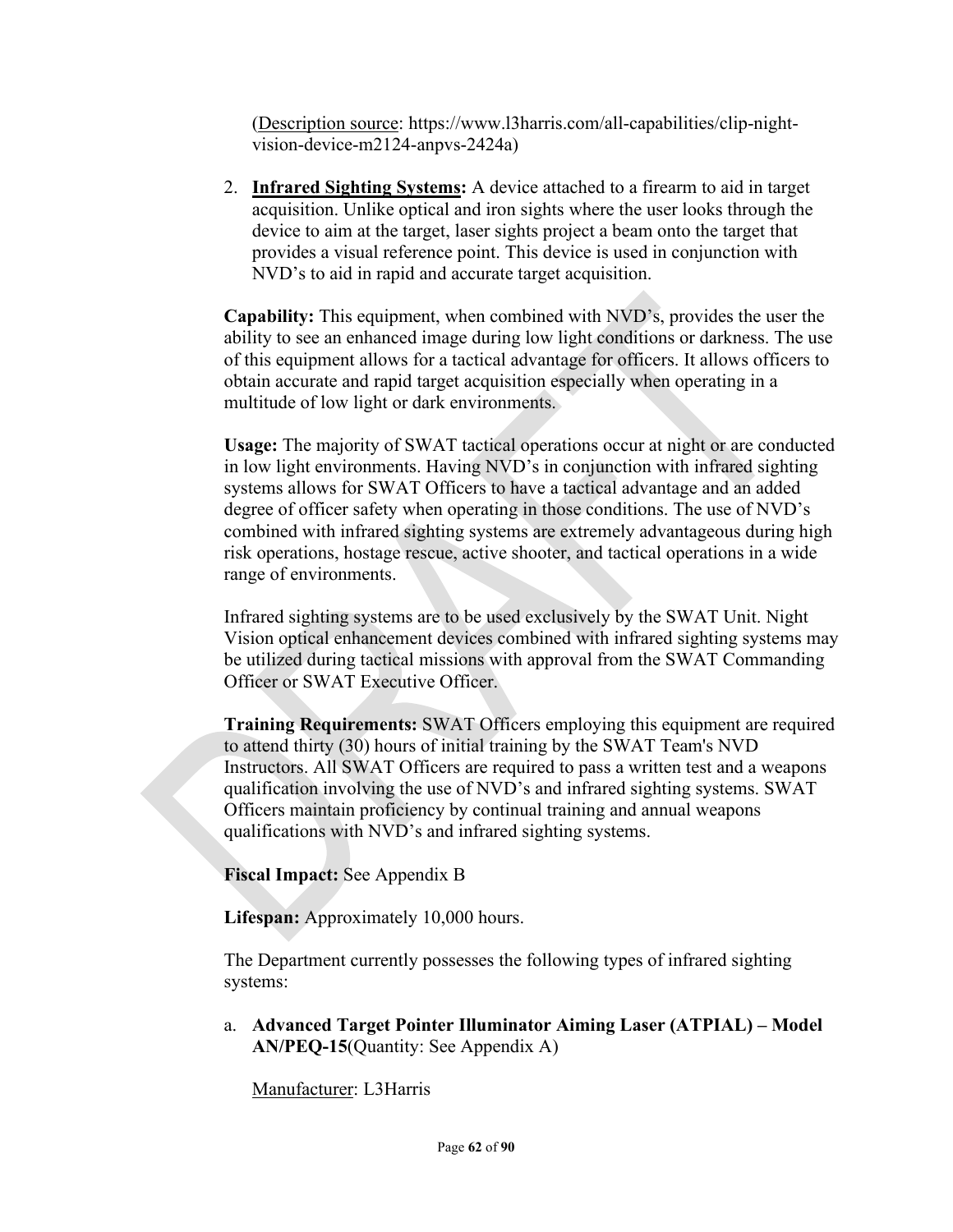Manufacturer Description: The L3Harris ATPIAL is a small, lightweight, easy-to-use aiming system with integrated infrared and visible aiming lasers as well as an infrared illuminator. The ATPIAL is also known by the military nomenclature AN/PEQ-15. The system is available in standard power or highpower configurations.

(Description source: https://www.l3harris.com/all-capabilities/advancedtarget-pointer-illuminator-aiming-laser-atpial-an-peq-15)

## **VI. USAGE OF MILITARY EQUIPMENT WHEN COLLABORATING WITH OTHER LAW ENFORCEMENT AGENCIES**

On occasion, the Department may be required to assist or be assisted by other law enforcement agencies in a formal Law Enforcement Mutual Aid Request (LEMA) or support with day to day operational collaboration (i.e. pursuits, investigative unit assistance, joint law enforcement operations, etc.). The specific guidance and requirements for Mutual Aid is governed by DP 8.10 – Mutual Aid.

In certain mutual aid or operational collaboration circumstances, it may be necessary for sworn Department members to utilize military equipment in order to fulfill an assigned mission (i.e. civil unrest, SWAT requests, barricaded suspects in a vehicle, etc.). When sworn Department members utilize military equipment in instances of mutual aid or law enforcement collaboration, the following shall apply:

- A. Department members are required to adhere to the Department's Military Equipment Procedure and **all** policies and procedures outlined within the San Diego Police Department's Policy and Procedures Manual, regardless of operational jurisdiction.
- B. Should the San Diego Police Department request mutual aid from another law enforcement agency within the City of San Diego and military equipment is required during the course of the response, the following shall apply:
	- 1. The San Diego Police Department shall remain in charge of the overall incident command.
	- 2. The Incident Commander or designee shall brief the supervisor from the assisting agency and inform them of the mission, enforcement posture, and any pertinent information related to the incident.
	- 3. The assisting agency will be expected to adhere to their respective policies and procedures, particularly those governing the use of military equipment.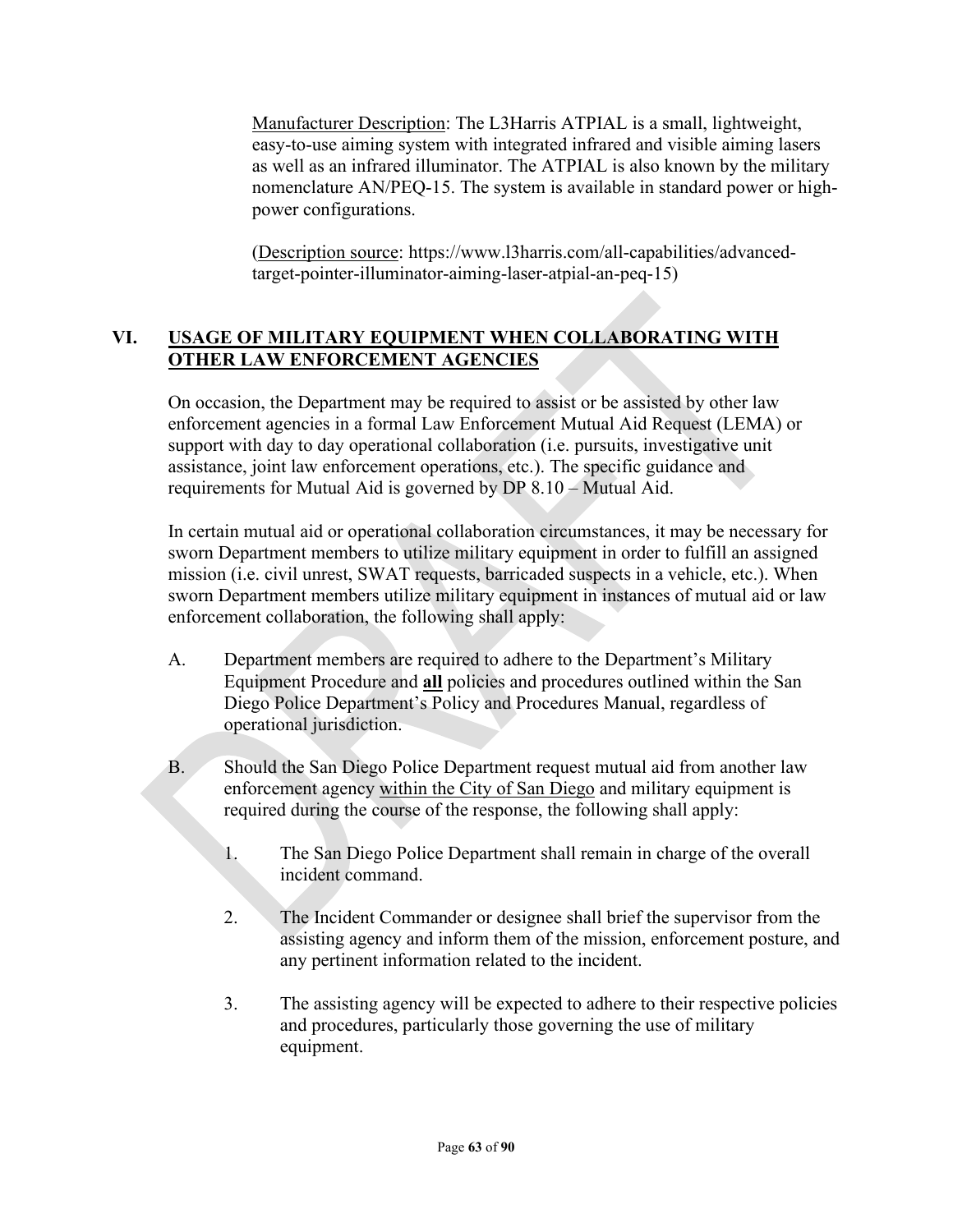4. If the Incident Commander or their designee is informed of or witnesses the utilization of military equipment by an assisting agency inconsistent with the guidelines set forth in this procedure, the Incident Commander may elect to cancel the request for mutual aid or re-assign the assisting agency to a different support mission.

## **VII. APPROVAL OF MILITARY EQUIPMENT BY GOVERNING BODY**

- A. Pursuant to AB-481 all military equipment acquired and/or in use by the Department shall be approved by the governing body by an ordinance adopting a military use policy. This approval by the governing body must be granted prior to any of the following:
	- 1. Requesting military equipment made available pursuant to Section 2576a of Title 10 of the United States Code. This section is also commonly referred to as the Defense Logistics Agency 1033 Program. The San Diego Police Department does not participate in the 1033 Program.
	- 2. Seeking funds for military equipment, including, but not limited to, applying for a grant, soliciting or accepting private, local, state, or federal funds, in-kind donations, or other donations or transfers.
	- 3. Acquiring military equipment either permanently or temporarily, including by borrowing or leasing.
	- 4. Collaborating with another law enforcement agency in the deployment or other use of military equipment within the territorial jurisdiction of the governing body.
	- 5. Using any new or existing military equipment for a purpose, in a manner, or by a person not previously approved by the governing body.
	- 6. Soliciting or responding to a proposal for, or entering into an agreement with, any other person or entity to seek funds for, apply to receive, acquire, use, or collaborate in the use of, military equipment.
	- 7. Acquiring military equipment through any other means.
- B. In seeking approval of the government body for any specified military equipment, the Department shall submit a proposed military equipment use policy to the governing body and make those documents available on the Department's internet website at least 30 days prior to any public hearing concerning the military equipment at issue.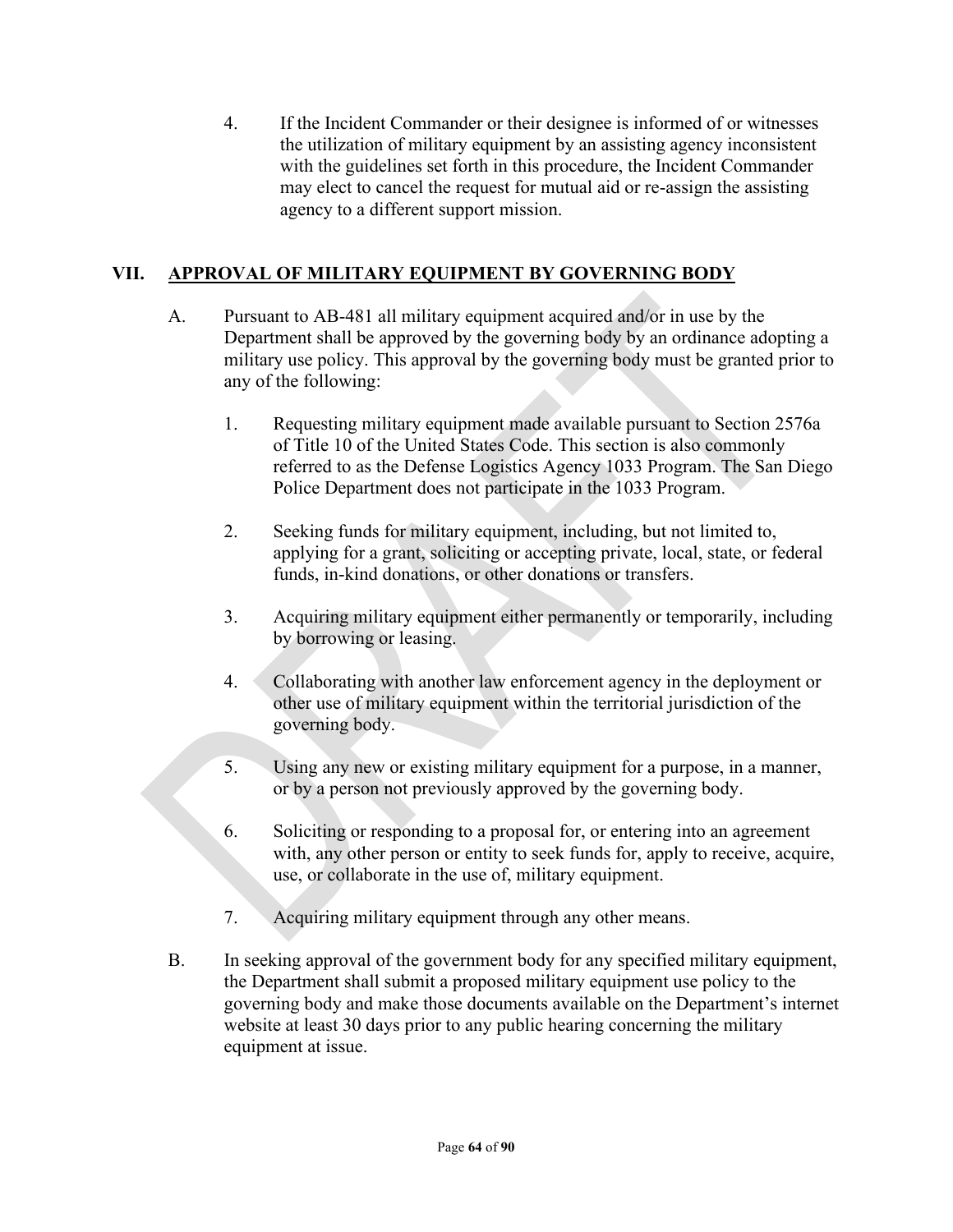1. The proposed or final military equipment use policy shall be made publicly available on the Department's internet website for as long as the military equipment is available for use.

## **VIII. ANNUAL MILITARY EQUIPMENT REPORT**

- A. Pursuant to AB-481, the Department shall submit to the City Council an annual military equipment report for each type of military equipment approved by the governing body within one year of approval, and annually thereafter for as long as the military equipment is available for use. The Department shall also make each annual military equipment report required by this section publicly available on its internet website for as long as the military equipment is available for use. The Commanding Officer of Operational Support Division or their designee shall be responsible for the preparation and submission of the annual military equipment report. The annual military equipment report shall, at a minimum, include the following information for the immediate previous calendar year for each type of military equipment:
	- 1. A summary of how the military equipment was used and the purpose of its use.
	- 2. A summary of any complaints or concerns received concerning the military equipment.
	- 3. The results of any internal audits, any information about violations of the military equipment use policy, and any actions taken in response, consistent with state law employee privacy restrictions.
	- 4. The total annual cost for each type of military equipment, including acquisition, personnel, training, transportation, maintenance, storage, upgrade, and other ongoing costs, and from what source funds will be provided for the military equipment in the calendar year following submission of the annual military equipment report.
	- 5. The quantity possessed for each type of military equipment.
	- 6. If the Department intends to acquire additional military equipment in the next year, the quantity sought for each type of military equipment.
- B. Within 30 days of submitting and publicly releasing the annual military equipment report, the Department shall hold at least one well-publicized and conveniently located community engagement meeting, at which the general public may discuss and ask questions regarding the annual military equipment report and the Department's funding, acquisition, or use of military equipment.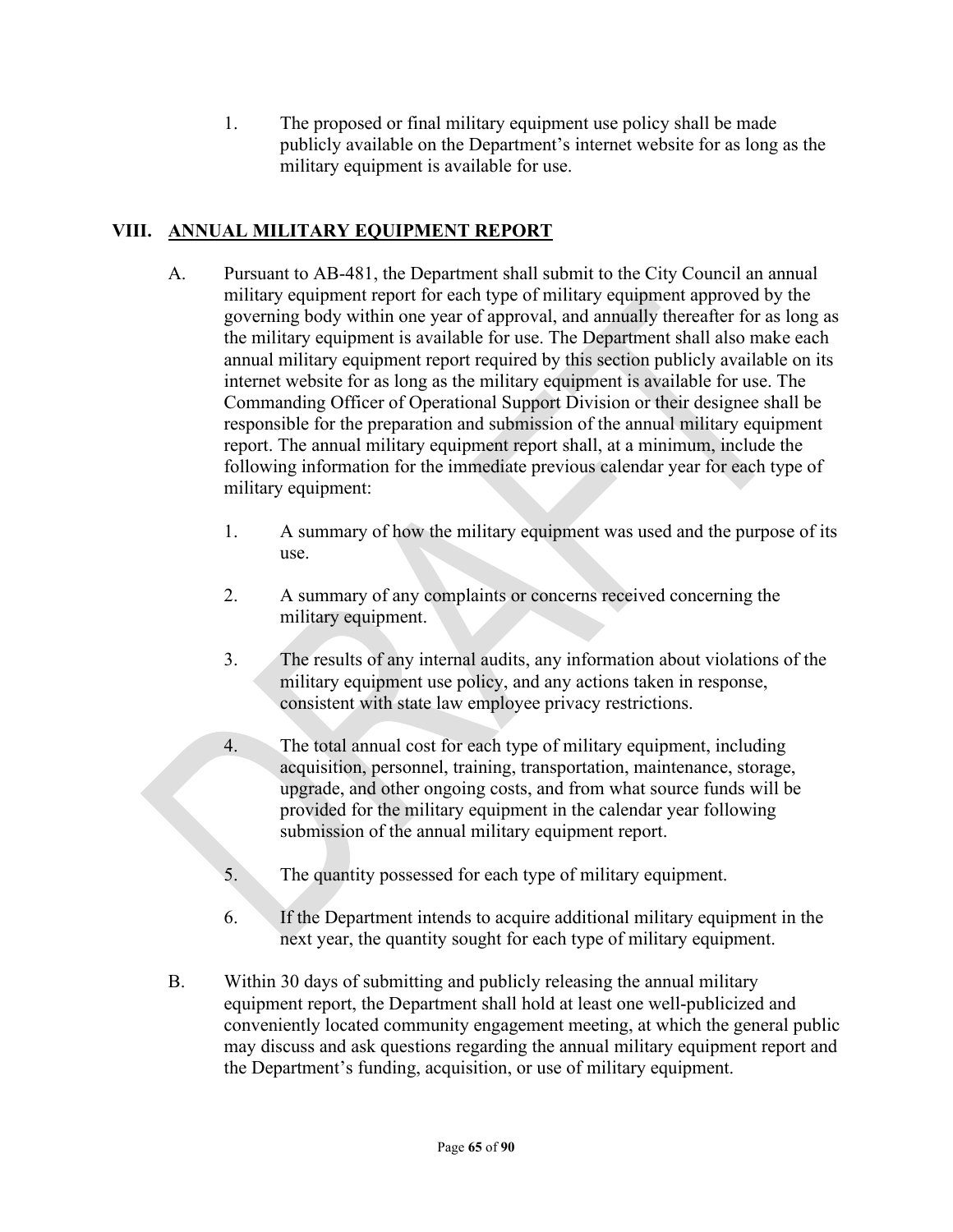C. The City Council will determine, based on the annual military equipment report, whether each type of military equipment identified in the report has complied with the standards for approval as set forth by AB 481. If the City Council determines that a type of military equipment identified in the annual military equipment report has not complied with the standards as set forth by AB 481, it may either disapprove a renewal of the authorization for that type of military equipment or require modifications to this military equipment use procedure in a manner that will resolve lack of compliance.

## **IX. MILITARY EQUIPMENT USAGE ACCOUNTABILITY**

- A. The use of military equipment is subject to individual Department Policies and Procedures and is restricted for use only in certain instances and in some cases, only by certain units. It is incumbent upon incident commanders, supervisors, and individual officers to recognize the specific circumstances wherein military equipment should be employed to enhance the safety of the public and officers and to bring a critical incident to a safe resolution.
- B. Department members are bound to adhere to Department Policies and Procedures, in addition to state and local laws and ordinances when employing the use of the military equipment at any time. Violations of the law or Department Policies or Procedures may result in criminal or administrative investigations and/or actions.
- C. Administrative Investigations concerning complaints related to military equipment will be conducted in accordance with DP 1.10 – Citizen Complaints, Officer-Involved Shootings, and In-Custody Deaths; Receipt, Investigation, and Routing. These investigations may be subject to review by the Office of the Chief of Police and the Commission on Police Practices (CPP) to ensure that compliance with this military equipment procedure is maintained.
- D. Any corrective action or discipline imposed as a result of a violation of this Department Procedure will be administered in accordance with the Department's Discipline Manual, relevant employee organization memorandum of understanding (MOU), Civil Service Rules, and state law.

## **X. MILITARY EQUIPMENT MAINTENANCE AND INVENTORY**

All military equipment shall be maintained and inventoried in accordance with guidance set forth in the Department Inspections Manual and individual unit inventory and maintenance procedures and operations manuals.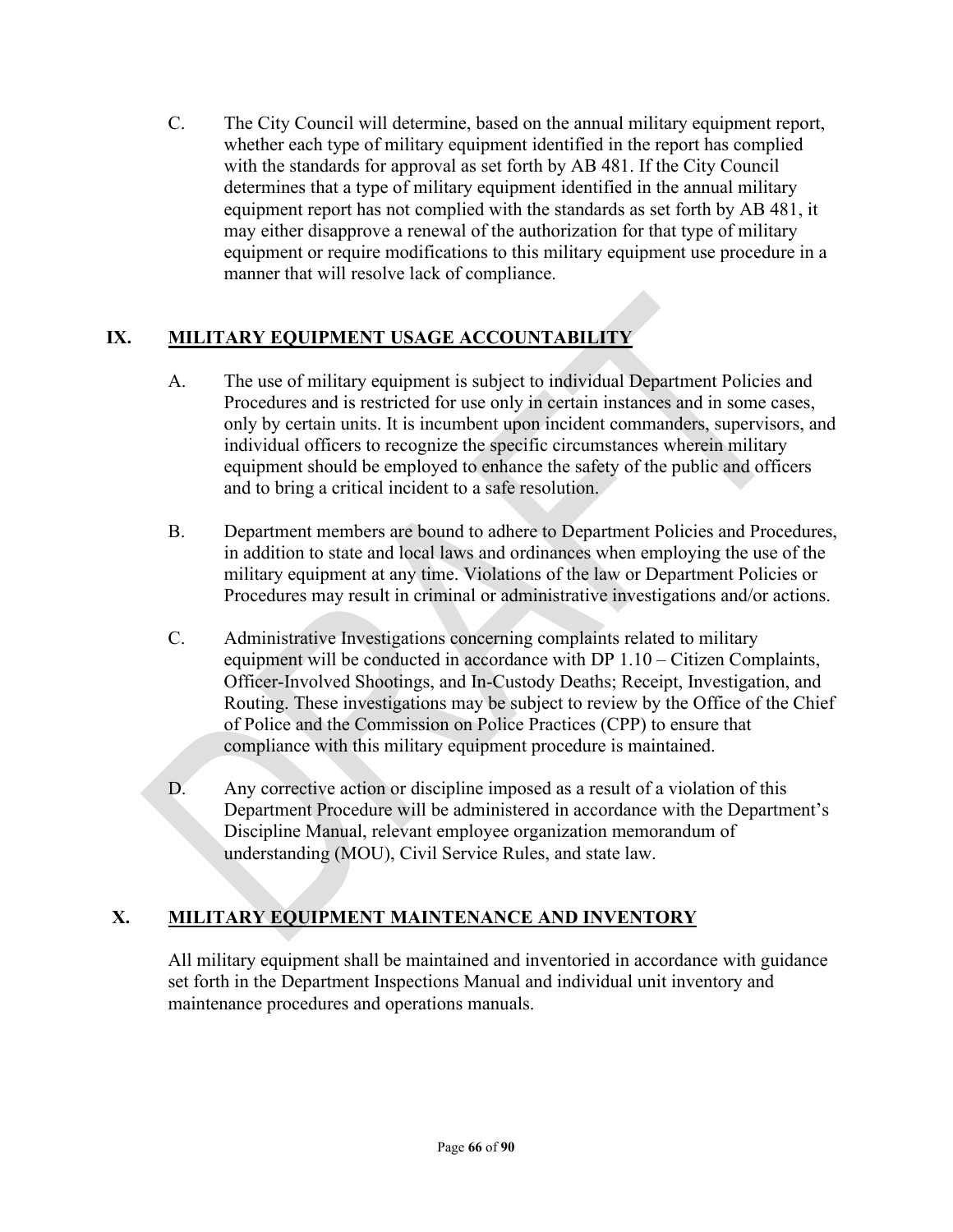## **XI. TESTING AND EVALUATION OF MILITARY EQUIPMENT FOR POTENTIAL FUTURE ACQUISITION**

While the Department's current inventory of military equipment is wide ranging and versatile, advancements in technology, tactics, and operational effectiveness may necessitate the expansion or complete replacement of certain items of military equipment in the current catalog.

From time to time, certain equipment vendors and/or manufacturers may loan certain military equipment items to the Department for testing by various units to conduct assessments involving feasibility of use, cost analysis, effectiveness, and training efficacy. This process is commonly referred to as "Testing and Evaluation" (T&E). During the Testing and Evaluation process, various units and/or subject matter experts conduct assessments of the equipment being tested and opine the viability of whether or not an item of military equipment should be considered for Department use. Military equipment that is being tested shall **not** be used operationally without express approval from the Office of the Chief of Police.

The following limitations shall apply should the Department receive military equipment for the Testing and Evaluation process:

- A. Only similar military equipment within the Department's current military equipment inventory may be used for Testing and Evaluation provided authorization is received from the Office of the Chief of Police. Examples include (not all inclusive):
	- a. AR-15 type weapons platform or similar firearms by a manufacturer other than those approved in current inventory.
	- b. UAS platforms featuring a different make and/or model other than those approved in current inventory.
	- c. Diversionary devices or chemical agents featuring a different make and/or model other than those approved in current inventory, etc.
- B. Military equipment that is **not** similar to the Department's current military equipment inventory must be approved through the governing body and the Office of the Chief of the Police, prior to acquisition for the Testing and Evaluation process as set forth in Section VII, A., 3., and Section VII, A., 5., above. Examples include (not all inclusive):
	- a. New military equipment technology not currently approved or currently in use by the Department.
	- b. Firearms as defined under "military equipment" that operate with a different weapons platform other than what is approved or currently in use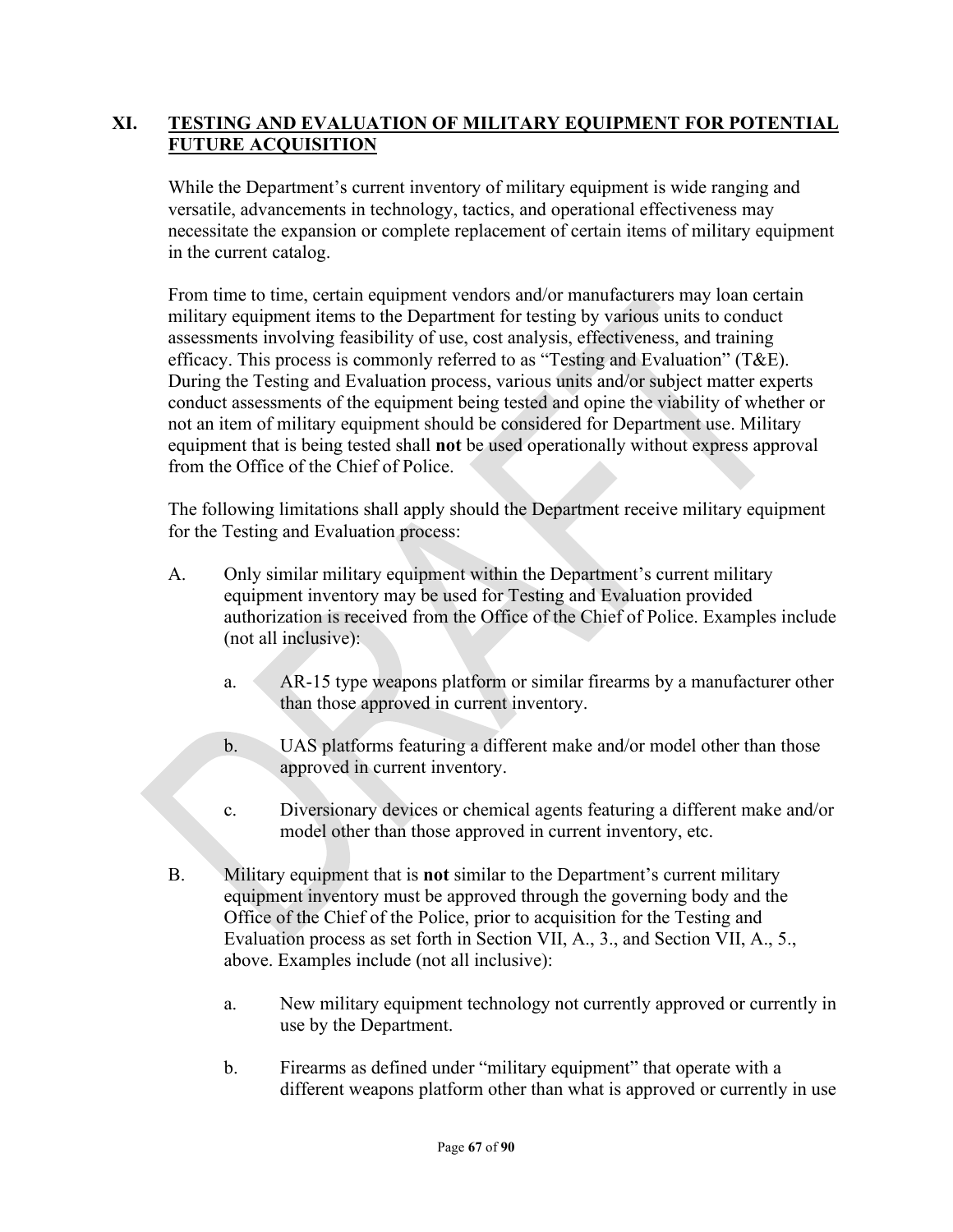by the Department (i.e. bullpup platform firearms, AK-47 platform firearms, full auto firearms, etc.).

C. Military equipment items that have been assessed and recommended for final approval after undergoing the Testing and Evaluation process must be approved by the governing body and the Office of the Chief of the Police prior to be being formally acquired for Department inventory and operational use.

## **XII. MILITARY EQUIPMENT COMPLAINTS AND INQUIRIES**

In some instances, the application and use of military equipment may cause questions and/or concerns for members of the community. It is vitally important that community members' questions regarding the application and use of military equipment are addressed.

The San Diego Police Department is committed to full and fair investigation of citizen complaints. As such, the Department has sound internal procedures for thorough and impartial investigations of citizen complaints. Resolving complaints in a fair, impartial, and expeditious manner will ensure the consistent high level of integrity and efficiency maintained by the Department.

- A. Complaints directly related to the application or use of military equipment shall be handled in accordance with DP 1.10 – Citizen Complaints, Officer-Involved Shootings, and In-Custody Deaths; Receipt, Investigation, and Routing.
	- 1. The Internal Affairs Unit will maintain statistical data concerning the number and types of complaints regarding military equipment routed through the Internal Affairs Unit.
- B. The San Diego Police Department values open communication and transparency. Community questions and/or concerns regarding the application and use of specified military equipment should be addressed in the following manner:
	- 1. Via the "Commendations or Complaints" tab links on the Department internet website where the public can email specific military equipment related questions to the Department.
	- 2. At pre-determined Community Engagement Meetings related to military equipment.
	- 3. At City-Council Meetings related to military equipment.
	- 4. In all other circumstances, the public should be directed to the Department Military Equipment Procedure and Annual Military Equipment Report available on the Department's internet website.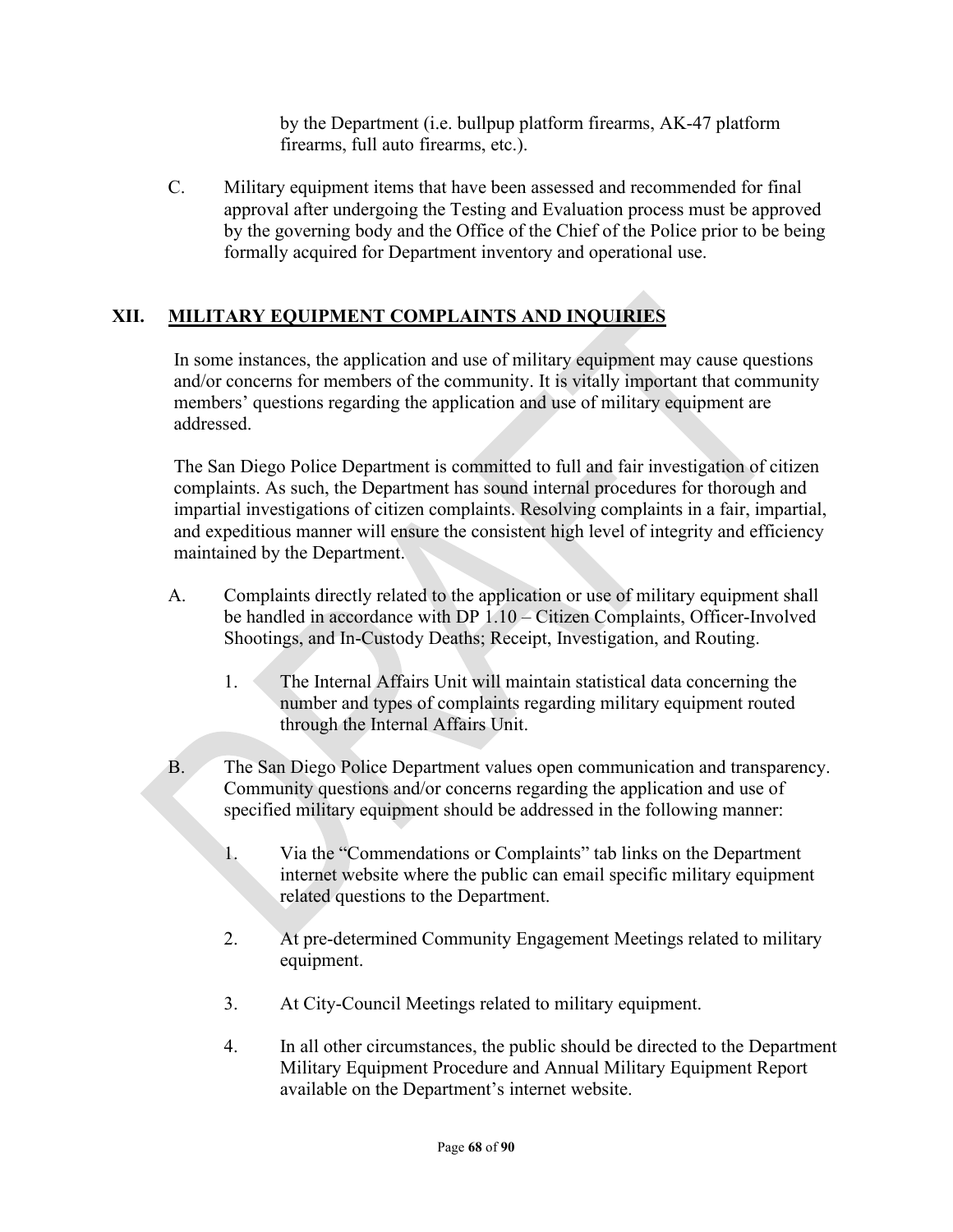## **MILITARY EQUIPMENT PROCEDURE APPENDIX – A Department Inventory of Military Equipment – Calendar Year 2021 (Jan 2021 – Dec 2021)**

**[\*NOTE: The inventory of certain items of consumable military equipment (i.e. ammunition, diversionary devices, chemical agents, etc.) can fluctuate throughout the year. This can be due to operational usage, training usage, operational wear, and/or manufacturer recommended replacement guidelines. While the Department strives to provide accuracy in its inventory reporting as prescribed by law, this appendix reflects approximations of certain consumable items of military equipment at the time of this procedure's publication.]**

| <b>Small Unmanned Aircraft Systems (sUAS)</b> |                 |  |
|-----------------------------------------------|-----------------|--|
| <b>Equipment Name and</b>                     | <b>Quantity</b> |  |
| <b>Model / Manufacturer</b>                   |                 |  |
| <b>DJI Phantom 4 Pro/</b>                     | 2               |  |
| DЛ                                            |                 |  |
| <b>DJI Phantom Pro V2.0/</b>                  | $\mathfrak{D}$  |  |
| DЛ                                            |                 |  |
| <b>DJI Matrice 210 / DJI</b>                  |                 |  |
| <b>DJI Mavic Air / DJI</b>                    | $\mathfrak{D}$  |  |
| <b>DJI Mavic 2 Enterprise</b>                 |                 |  |
| Dual / DJI                                    |                 |  |
| Shield A.I. Nova / Shield                     | $\mathfrak{D}$  |  |
| A.L                                           |                 |  |
| <b>Parrot Anafi Thermal</b> /                 | 8               |  |
| Parrott                                       |                 |  |
| <b>Acecore Zoe</b> / Acecore                  | $\mathfrak{D}$  |  |
| Technologies                                  |                 |  |

| <b>Small Unmanned Tracked Robots</b> |          |  |
|--------------------------------------|----------|--|
| <b>Equipment Name and</b>            | Quantity |  |
| <b>Model / Manufacturer</b>          |          |  |
| Mini-CALIBER / ICOR                  |          |  |
| Technology                           |          |  |
| First Look / Teledyne                |          |  |
| LIR                                  |          |  |

| <b>Armored Personnel Carriers</b> |                 |  |
|-----------------------------------|-----------------|--|
| <b>Equipment Name and</b>         | <b>Quantity</b> |  |
| <b>Model</b> / Manufacturer       |                 |  |
| Bearcat G2 (2 Door) /             |                 |  |
| Lenco                             |                 |  |
| <b>Bearcat G3</b>                 |                 |  |
| (4 Door CBRNE                     |                 |  |
| Capability) / Lenco               |                 |  |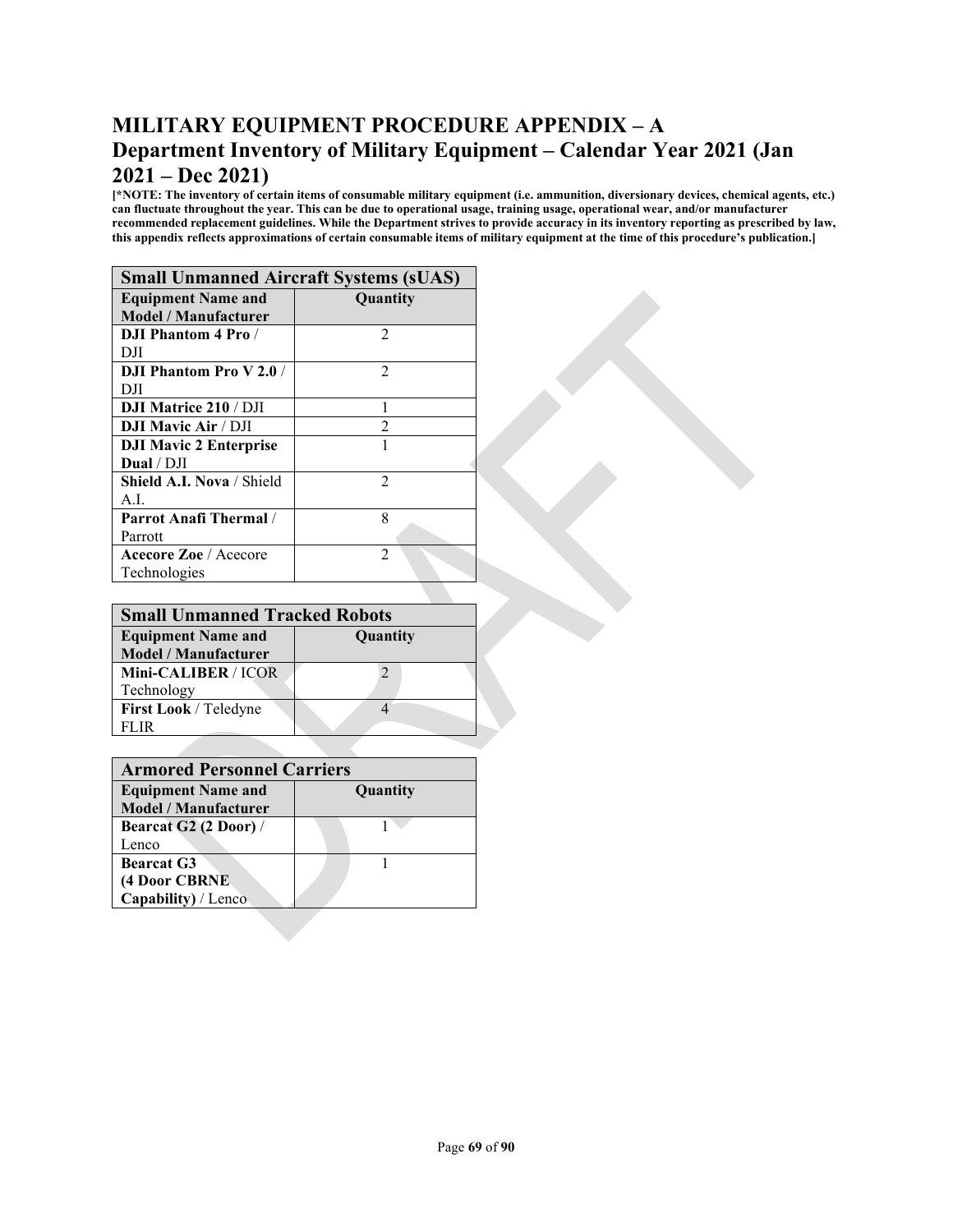## **MILITARY EQUIPMENT PROCEDURE APPENDIX – A (continued)**

| <b>Command and Control Vehicles</b>                      |          |  |
|----------------------------------------------------------|----------|--|
| <b>Equipment Name and</b><br><b>Model / Manufacturer</b> | Quantity |  |
| <b>SWAT Special</b>                                      | 1        |  |
| <b>Equipment Vehicle</b>                                 |          |  |
| (SEV) / Mattman Global                                   |          |  |
| <b>Specialty Vehicles</b>                                |          |  |
| Mobile 1 - Command                                       | 1        |  |
| <b>Post Vehicle / Matthews</b>                           |          |  |
| <b>Specialty Vehicles</b>                                |          |  |
| Mobile 2 – Command                                       | 1        |  |
| Post Vehicle / Unknown                                   |          |  |
| Manufacturer                                             |          |  |
| Mobile 3 – Mobile                                        | 1        |  |
| Decontamination                                          |          |  |
| <b>Prisoner Processing</b>                               |          |  |
| Vehicle / Matthews                                       |          |  |
| <b>Specialty Vehicles</b>                                |          |  |
| Mobile 4 – Command                                       | 1        |  |
| <b>Post Vehicle / Nomad</b>                              |          |  |
| <b>Emergency Negotiations</b>                            | 1        |  |
| <b>Team (ENT) Command</b>                                |          |  |
| Vehicle / Unknown                                        |          |  |
| Manufacturer                                             |          |  |

| <b>Explosive Breaching Equipment</b> |          |
|--------------------------------------|----------|
| <b>Equipment Name and</b>            | Quantity |
| <b>Model / Manufacturer</b>          |          |
| <b>Explosive Breaching Kit</b>       |          |
| / Southwest Explosives               |          |
|                                      |          |

| <b>Breaching Shotguns and Breaching</b> |             |  |
|-----------------------------------------|-------------|--|
| <b>Ammunition</b>                       |             |  |
| <b>Equipment Name and</b>               | Quantity    |  |
| Model / Manufacturer                    |             |  |
| <b>Remington 870 Police</b>             | 8           |  |
| <b>Magnum Breaching</b>                 |             |  |
| <b>Shotgun</b> / Remington              |             |  |
| <b>Serbu Super Shorty</b>               |             |  |
| <b>Breaching Shotgun</b> /              |             |  |
| Serbu Firearms                          |             |  |
| CTS Model 2570                          | Approx. 200 |  |
| <b>Breaching Shotgun</b>                |             |  |
| Rounds / CTS                            |             |  |
| TKO 12 Gauge                            | Approx. 50  |  |
| <b>Breaching Shotgun</b>                |             |  |
| <b>Rounds</b> / Defense                 |             |  |
| Technology                              |             |  |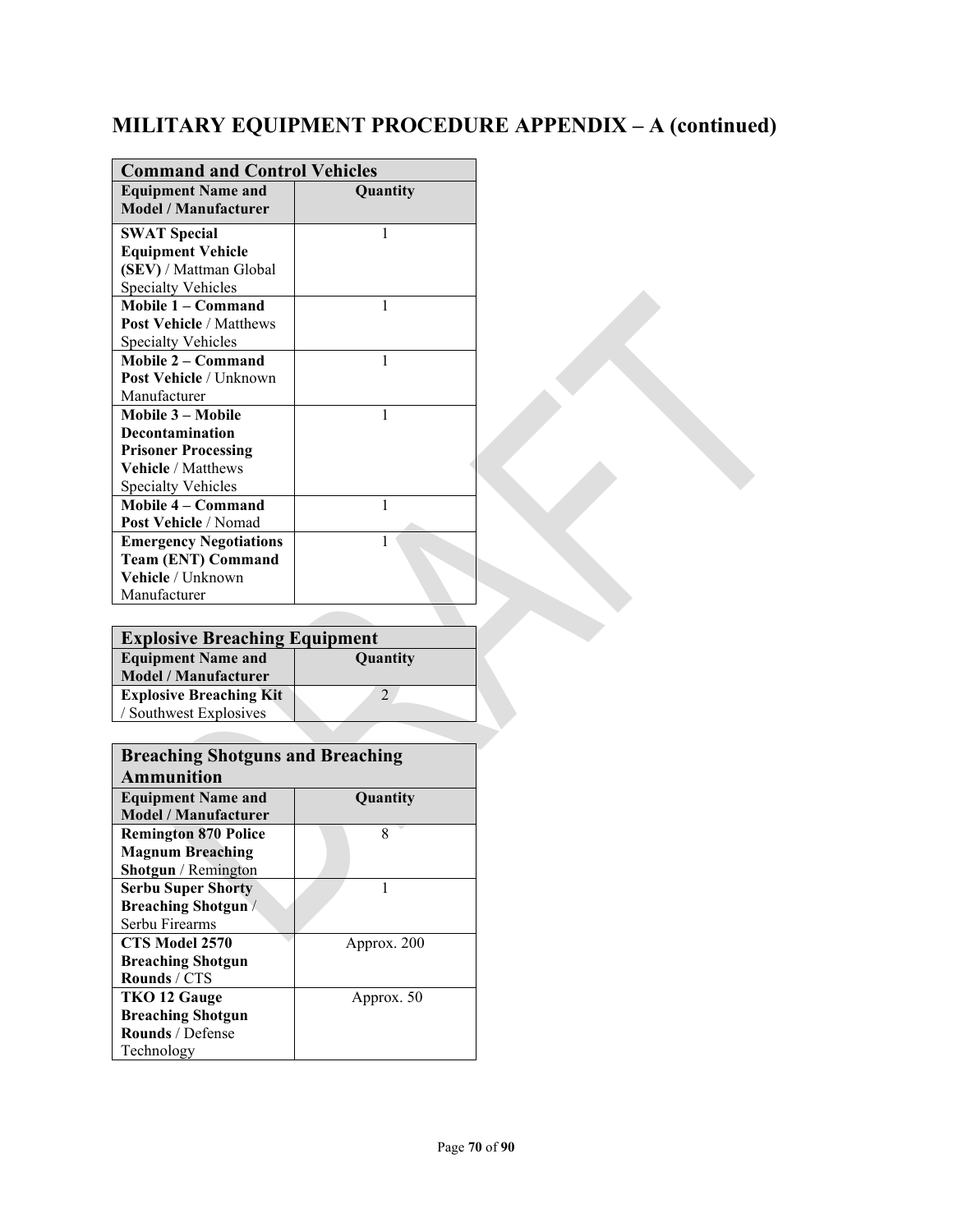## **MILITARY EQUIPMENT PROCEDURE APPENDIX – A (continued)**

| <b>Breaching Shotguns and Breaching</b> |                      |  |
|-----------------------------------------|----------------------|--|
| <b>Ammunition (continued)</b>           |                      |  |
| <b>Equipment Name and</b>               | Quantity             |  |
| <b>Model / Manufacturer</b>             |                      |  |
| <b>TESAR-1 Breaching</b>                | 0                    |  |
| <b>Shotgun Rounds -</b>                 | (Currently on order) |  |
| Model FE182 / Royal                     |                      |  |
| Arms International                      |                      |  |
| <b>TESAR-2 Breaching</b>                | 0                    |  |
| <b>Shotgun Rounds -</b>                 | (Currently on order) |  |
| Model FE183 / Royal                     |                      |  |
| Arms International                      |                      |  |
| <b>TESAR-4 Breaching</b>                | 0                    |  |
| <b>Shotgun Rounds -</b>                 | (Currently on order) |  |
| Model FE185 / Royal                     |                      |  |
| Arms International                      |                      |  |
| <b>TESAR-5 Breaching</b>                | 0                    |  |
| <b>Shotgun Rounds -</b>                 | (Currently on order) |  |
| Model FE189 / Royal                     |                      |  |
| Arms International                      |                      |  |

| .50 Caliber Rifles          |          |  |
|-----------------------------|----------|--|
| <b>Equipment Name and</b>   | Quantity |  |
| <b>Model / Manufacturer</b> |          |  |
| <b>Bushmaster BA 50/</b>    |          |  |
| <b>Bushmaster</b>           |          |  |
| <b>Barrett Model 99/</b>    |          |  |
| <b>Barrett Firearms</b>     |          |  |
| Armalite AR-50 /            |          |  |
| Armalite                    |          |  |

| .50 Caliber Ammunition                                                                                                        |             |  |
|-------------------------------------------------------------------------------------------------------------------------------|-------------|--|
| <b>Equipment Name and</b><br>Model / Manufacturer                                                                             | Quantity    |  |
| <b>Frangible Ammunition -</b><br>.50 BMG 600 grain<br><b>Engel Ballistic</b><br><b>Research</b> / Engel Ballistic<br>Research | 0           |  |
| <b>Match Ammunition - .50</b><br>BMG .510" 750 grain<br>Hornady A-Max /<br>Hornady Ammunition                                 | Approx. 130 |  |
| <b>Armor Piercing</b><br><b>Ammunition .50 BMG</b><br>(Non-Tungsten Core) /<br>Unknown manufacturer                           | Approx. 120 |  |
| <b>Military Grade Ball .50</b><br><b>BMG</b> (full metal jacket)<br>/ Unknown manufacturer                                    | Approx. 250 |  |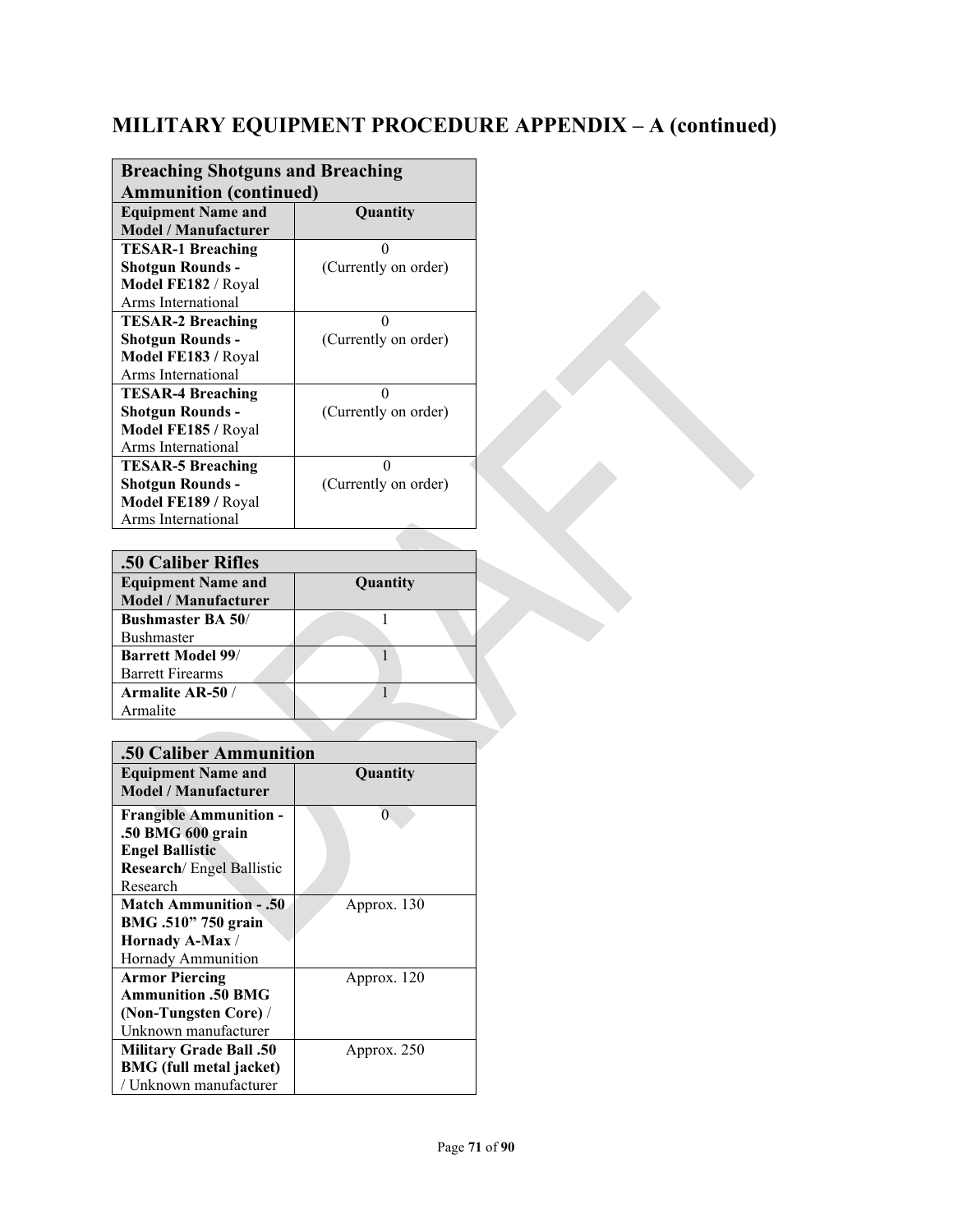# **MILITARY EQUIPMENT PROCEDURE APPENDIX – A (continued)**

| .50 Caliber Ammunition (continued)                                |            |  |
|-------------------------------------------------------------------|------------|--|
| <b>Equipment Name and</b><br><b>Model</b> / Manufacturer          | Quantity   |  |
| <b>Military Grade Tracer</b><br>.50 BMG / Unknown<br>manufacturer | Approx. 75 |  |

| <b>Specialized Firearms and Ammunition of</b> |                            |  |
|-----------------------------------------------|----------------------------|--|
| less than .50 cal, Including Assault          |                            |  |
| Weapons                                       |                            |  |
| <b>Equipment Name and</b>                     | Quantity                   |  |
| <b>Model / Manufacturer</b>                   |                            |  |
| <b>Specialized Firearms</b>                   |                            |  |
| <b>AR-15 Colt M4 Carbine</b>                  | 106                        |  |
| LE 6920 Series / Colt                         |                            |  |
| Manufacturing LLC                             |                            |  |
| <b>AR-15 Colt Carbine LE</b>                  | 220                        |  |
| 6933 Series / Colt                            |                            |  |
| Manufacturing LLC                             |                            |  |
| <b>AR-15 Daniel Defense</b>                   | 110                        |  |
| DDM4 V4SBR / Daniel                           |                            |  |
| Defense                                       |                            |  |
| <b>DPMS 5.56 AR-15/</b>                       | 1                          |  |
| <b>DPMS</b>                                   |                            |  |
| <b>Olympic Arms 5.56 AR-</b>                  | 1                          |  |
| 15 / Olympic Arms                             |                            |  |
| .308 Semi-auto Rifle - JP                     | 19                         |  |
| Enterprises LRP-07 / JP                       |                            |  |
| Enterprises                                   |                            |  |
| .308 Semi-auto Rifle                          | $\overline{1}$             |  |
| $M\&P 10 / S$ mith $\&$                       |                            |  |
| <b>Wesson</b>                                 |                            |  |
| .308 Bolt Action Rifle -                      | 19                         |  |
| <b>Accuracy International</b>                 |                            |  |
| AX .308 / Accuracy                            |                            |  |
| International                                 |                            |  |
| <b>HK MP5 Submachine</b>                      | $89 - SWAT / 16 - Narc$    |  |
| Gun / Heckler & Koch                          | 105 total                  |  |
| <b>Miscellaneous Crime</b>                    | Over 142 various calibers, |  |
| <b>Lab Assault Weapons</b>                    | models, and types          |  |
|                                               |                            |  |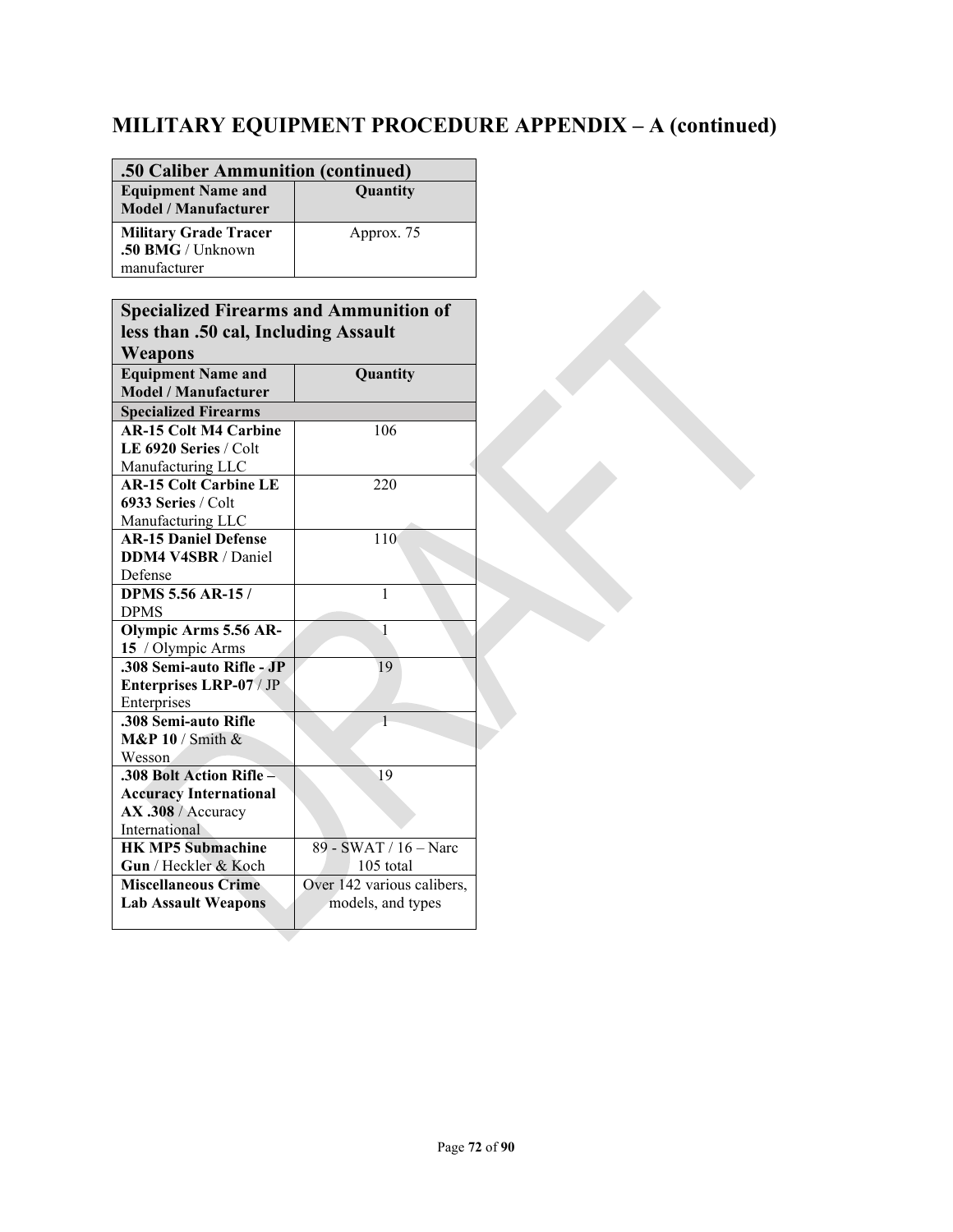| <b>Specialized Firearms and Ammunition of</b> |                           |  |  |
|-----------------------------------------------|---------------------------|--|--|
| less than .50 cal, Including Assault          |                           |  |  |
| <b>Weapons (continued)</b>                    |                           |  |  |
| <b>Equipment Name and</b><br>Quantity         |                           |  |  |
| Model / Manufacturer                          |                           |  |  |
| <b>Ammunition less than .50 Cal</b>           |                           |  |  |
| Federal XM 193                                | <b>SWAT</b> Inventory -   |  |  |
| <b>American Eagle Rifle</b>                   | Approx. 138,000 rounds    |  |  |
| <b>Ammunition 5.56mm X</b>                    | Range Inventory -         |  |  |
| 45mm 55 grain full                            | Approx. 279,000 rounds    |  |  |
| metal jacket / Federal                        |                           |  |  |
| <b>Speer LE Gold Dot .223</b>                 | SWAT Inventory-           |  |  |
| <b>Remington 62 grain</b>                     | Approx. 18,000 rounds     |  |  |
| <b>Rifle Ammunition/ Speer</b>                | Range Inventory -         |  |  |
|                                               | Approx. 78,000 rounds     |  |  |
| <b>Black Hills Ammunition</b>                 | Approx. 13,000 rounds     |  |  |
| 5.56mm 62 grain                               |                           |  |  |
| (RRLP) Shoothouse                             |                           |  |  |
| <b>Training Ammunition</b> /                  |                           |  |  |
| <b>Black Hills Ammunition</b>                 |                           |  |  |
| <b>Federal Premium</b>                        | Approx. 29,000 rounds     |  |  |
| <b>Tactical TRU .308</b>                      |                           |  |  |
| <b>Winchester Ammunition</b>                  |                           |  |  |
| / Federal                                     |                           |  |  |
| <b>Federal Premium</b>                        | $\theta$                  |  |  |
| <b>Tactical Bonded Tip</b>                    | (3000 rounds currently on |  |  |
| .308 Winchester                               | order)                    |  |  |
| <b>Ammunition</b> /Federal                    |                           |  |  |
| <b>Swiss P Armor Piercing</b>                 | $\Omega$                  |  |  |
| .308 Winchester 196                           | (400 rounds currently on  |  |  |
| grain Ammunition /                            | order)                    |  |  |
| <b>Swiss P</b>                                |                           |  |  |

#### **Flashbangs, Chemical Agents, Chemical Agent Delivery Devices, and Pepper Ball Launchers Equipment Name and Model / Manufacturer Quantity Diversionary Devices aka Flashbangs Rheinmetall 1 Bang Vanguard BTV-EL (Flashbang)** / Rheinmetall Approx. 225 **Rheinmetall 6 Bang Vanguard BTV-EL (Multi-bang Flashbang)**  / Rheinmetall Approx. 60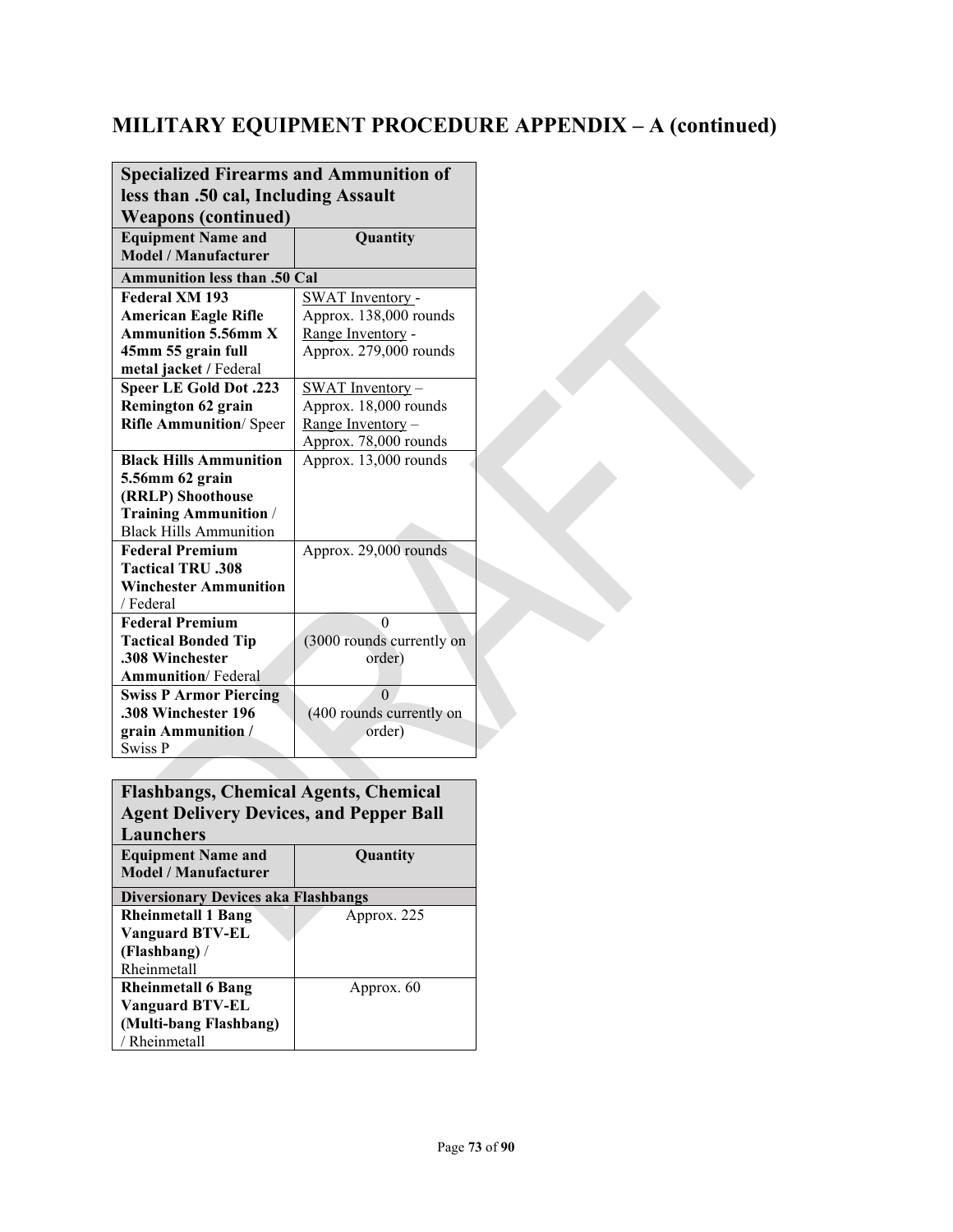| <b>Flashbangs, Chemical Agents, Chemical</b><br><b>Agent Delivery Devices, and Pepper Ball</b>                                                                                                                                                                        |                                         |  |  |
|-----------------------------------------------------------------------------------------------------------------------------------------------------------------------------------------------------------------------------------------------------------------------|-----------------------------------------|--|--|
| <b>Launchers (continued)</b><br><b>Equipment Name and</b><br>Quantity<br><b>Model / Manufacturer</b>                                                                                                                                                                  |                                         |  |  |
| <b>Diversionary Devices aka Flashbangs (continued)</b>                                                                                                                                                                                                                |                                         |  |  |
| <b>Rheinmetall 9 Bang</b>                                                                                                                                                                                                                                             | Approx. 150                             |  |  |
| <b>Vanguard BTV-EL</b>                                                                                                                                                                                                                                                |                                         |  |  |
| (Multi-bang Flashbang)                                                                                                                                                                                                                                                |                                         |  |  |
| / Rheinmetall                                                                                                                                                                                                                                                         |                                         |  |  |
| <b>Rheinmetall 1 Bang</b>                                                                                                                                                                                                                                             | 60 Devices                              |  |  |
| (Training Device) /                                                                                                                                                                                                                                                   | Approx. 1000 Reloadable                 |  |  |
| Rheinmetall                                                                                                                                                                                                                                                           | Fuses                                   |  |  |
| ALS09NR (Flashbang) /                                                                                                                                                                                                                                                 | Approx. 30                              |  |  |
| ALS Defense                                                                                                                                                                                                                                                           |                                         |  |  |
| <b>ALS4140B</b> (Training<br>Device) / ALS Defense                                                                                                                                                                                                                    | 69 Devices<br>Approx. 69 Fuses          |  |  |
| <b>Chemical Agents</b>                                                                                                                                                                                                                                                |                                         |  |  |
| <b>CTS #6343- OC-CS</b>                                                                                                                                                                                                                                               | Approx. 47                              |  |  |
| Vapor Grenade / CTS                                                                                                                                                                                                                                                   |                                         |  |  |
| $\overline{\text{CTS}}$ #5230B – $\text{CS}$                                                                                                                                                                                                                          | Approx. 20                              |  |  |
| <b>Baffled Canister</b>                                                                                                                                                                                                                                               |                                         |  |  |
| <b>Grenade, Pyro, Low</b>                                                                                                                                                                                                                                             |                                         |  |  |
| <b>Flame Potential / CTS</b>                                                                                                                                                                                                                                          |                                         |  |  |
| <b>Chemical Agent CS</b>                                                                                                                                                                                                                                              | Approx. 200                             |  |  |
| <b>Canister #2 - Model</b>                                                                                                                                                                                                                                            |                                         |  |  |
| 1072 SPEDE-HEAT                                                                                                                                                                                                                                                       |                                         |  |  |
| <b>Continuous Discharge</b>                                                                                                                                                                                                                                           |                                         |  |  |
| <b>Chemical Grenade CS/</b>                                                                                                                                                                                                                                           |                                         |  |  |
| Defense Technology                                                                                                                                                                                                                                                    |                                         |  |  |
| <b>Chemical Agent CS</b>                                                                                                                                                                                                                                              | Approx. 50                              |  |  |
| Canister #3 - Model                                                                                                                                                                                                                                                   |                                         |  |  |
| <b>1082 Riot Control</b>                                                                                                                                                                                                                                              |                                         |  |  |
| <b>Continuous Discharge</b>                                                                                                                                                                                                                                           |                                         |  |  |
| Grenade CS / Defense                                                                                                                                                                                                                                                  |                                         |  |  |
| Technology                                                                                                                                                                                                                                                            |                                         |  |  |
|                                                                                                                                                                                                                                                                       |                                         |  |  |
|                                                                                                                                                                                                                                                                       |                                         |  |  |
|                                                                                                                                                                                                                                                                       |                                         |  |  |
|                                                                                                                                                                                                                                                                       |                                         |  |  |
|                                                                                                                                                                                                                                                                       |                                         |  |  |
|                                                                                                                                                                                                                                                                       |                                         |  |  |
|                                                                                                                                                                                                                                                                       |                                         |  |  |
|                                                                                                                                                                                                                                                                       |                                         |  |  |
|                                                                                                                                                                                                                                                                       |                                         |  |  |
|                                                                                                                                                                                                                                                                       |                                         |  |  |
| <b>Chemical Agent CS</b><br>Canister #98 – Model<br><b>1016 Pocket Tactical</b><br>Grenade CS / CTS<br>$CTS$ #5210 - White<br><b>Smoke Canister</b><br>Grenade / CTS<br><b>Ferret 40mm Powder</b><br><b>Barricade Round CS-</b><br>Model 2292 / Defense<br>Technology | Approx. 50<br>Approx. 25<br>Approx. 100 |  |  |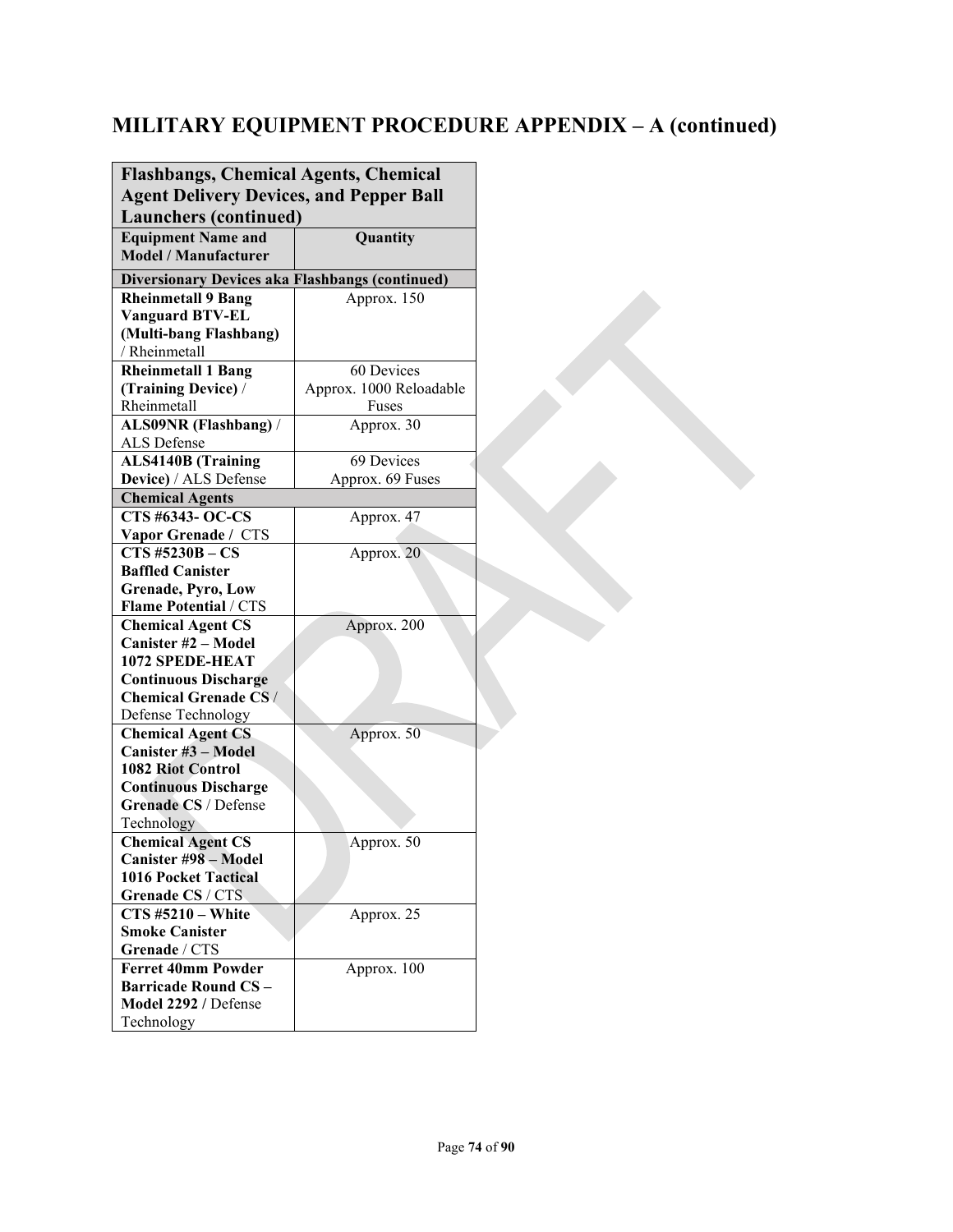| <b>Flashbangs, Chemical Agents, Chemical</b><br><b>Agent Delivery Devices, and Pepper Ball</b> |                       |  |  |
|------------------------------------------------------------------------------------------------|-----------------------|--|--|
| <b>Launchers (continued)</b>                                                                   |                       |  |  |
| <b>Equipment Name and</b><br><b>Model / Manufacturer</b>                                       | Quantity              |  |  |
|                                                                                                |                       |  |  |
| <b>Chemical Agents (continued)</b>                                                             |                       |  |  |
| <b>Ferret 40mm Liquid</b>                                                                      | Approx. 66            |  |  |
| <b>Barricade Penetrator</b>                                                                    |                       |  |  |
| Round, OC - Model<br>2260 / Defense                                                            |                       |  |  |
| Technology                                                                                     |                       |  |  |
| <b>Ferret 40mm Powder</b>                                                                      | Approx. 100           |  |  |
| <b>Barricade Penetrator</b>                                                                    | (Being phased out)    |  |  |
| Round, CS - Model                                                                              |                       |  |  |
| 1292 / Defense                                                                                 |                       |  |  |
| Technology                                                                                     |                       |  |  |
| <b>Direct Impact 40mm</b>                                                                      | Approx. 200           |  |  |
| <b>OC Crushable Foam</b>                                                                       |                       |  |  |
| <b>Round - Model 6320 /</b>                                                                    |                       |  |  |
| Defense Technology                                                                             |                       |  |  |
| <b>Direct Impact 40mm CS</b>                                                                   | Approx. 560           |  |  |
| <b>Crushable Foam Round</b>                                                                    |                       |  |  |
| - Model 6322 / Defense                                                                         |                       |  |  |
| Technology                                                                                     |                       |  |  |
| 37mm Heavy Duty                                                                                | Approx. 50            |  |  |
| <b>Barricade CS - Model</b>                                                                    | (Being phased out)    |  |  |
| 1152 / Defense                                                                                 |                       |  |  |
| Technology<br>37mm Spede-Heat                                                                  | Approx. 10            |  |  |
| <b>Short-Range Round, CS</b>                                                                   |                       |  |  |
| -Model 2002 / Defense                                                                          |                       |  |  |
| Technology                                                                                     |                       |  |  |
| First Defense 1.3% MK-                                                                         | 20                    |  |  |
| <b>46H Stream OC Aerosol</b>                                                                   | (Refillable)          |  |  |
| (Handheld OC                                                                                   |                       |  |  |
| Canister) / Defense                                                                            |                       |  |  |
| Technology                                                                                     |                       |  |  |
| <b>OC Aerosol Grenade</b>                                                                      | Approx. 30            |  |  |
| 1.3% Fogger 6 oz $-$                                                                           | (Phased out - current |  |  |
| Model 56854 / Defense                                                                          | inventory expired)    |  |  |
| Technology                                                                                     |                       |  |  |
| <b>OC Aerosol Grenade</b>                                                                      | Approx. 20            |  |  |
| 1.3% Fogger $1$ oz $-$                                                                         | (Phased out - current |  |  |
| Model 56814 / Defense                                                                          | inventory expired)    |  |  |
| Technology                                                                                     |                       |  |  |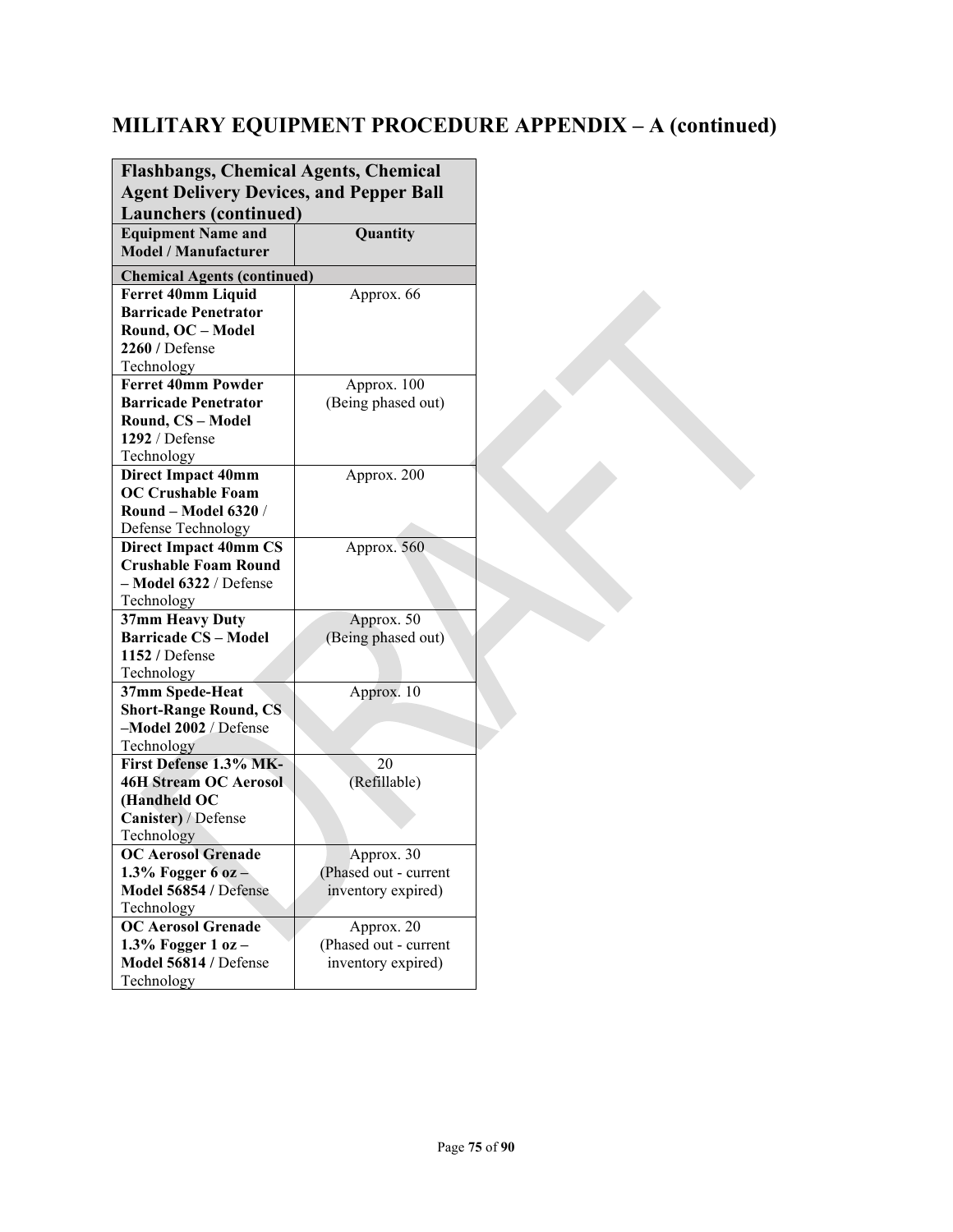| <b>Flashbangs, Chemical Agents, Chemical</b>                                                                        |                                                 |  |  |
|---------------------------------------------------------------------------------------------------------------------|-------------------------------------------------|--|--|
| <b>Agent Delivery Devices, and Pepper Ball</b>                                                                      |                                                 |  |  |
| <b>Launchers (continued)</b>                                                                                        |                                                 |  |  |
| <b>Equipment Name and</b>                                                                                           | Quantity                                        |  |  |
| <b>Model / Manufacturer</b>                                                                                         |                                                 |  |  |
| <b>Chemical Agent Delivery Devices</b>                                                                              |                                                 |  |  |
| <b>Gas Ram - Chemical</b>                                                                                           | 1                                               |  |  |
| <b>Agent Delivery Device /</b>                                                                                      |                                                 |  |  |
| <b>Custom Metal Concepts</b>                                                                                        |                                                 |  |  |
| <b>Burn Safe - Chemical</b>                                                                                         | 7                                               |  |  |
| <b>Agent Delivery Device</b>                                                                                        |                                                 |  |  |
| (Containment Canister)                                                                                              |                                                 |  |  |
| / Burn Safe                                                                                                         |                                                 |  |  |
| <b>Pepper Ball Launcher and Pepper Ball Munitions</b><br>(*NOTE: There are an additional approximately 10,000 mixed |                                                 |  |  |
| use Pepper Ball Munitions readily available in the field spread                                                     |                                                 |  |  |
| amongst individual SWAT Officers working 24 hours a day                                                             |                                                 |  |  |
| across varying days and shifts.)<br><b>Tippman FT-12 Pepper</b>                                                     | 75                                              |  |  |
| <b>Ball Launcher / Tippman</b>                                                                                      |                                                 |  |  |
| PepperBall Live-X-                                                                                                  | <b>SWAT Armory Inventory</b>                    |  |  |
| <b>Projectile Pepper Ball</b>                                                                                       | $-$ Approx. 2600                                |  |  |
| <b>Munition</b> / PepperBall                                                                                        |                                                 |  |  |
| <b>Safe Munitions OC2 -</b>                                                                                         | <b>SWAT Armory Inventory</b>                    |  |  |
| <b>Projectile Pepper Ball</b>                                                                                       | $-$ Approx. 2500                                |  |  |
| <b>Munition</b> / Mission Less                                                                                      |                                                 |  |  |
| Lethal Technologies                                                                                                 |                                                 |  |  |
| Mission $1.1\%$ OC -                                                                                                | SWAT Armory Inventory                           |  |  |
| <b>Projectile Pepper Ball</b>                                                                                       | $-$ Approx. 3500                                |  |  |
| <b>Munition</b> / Mission Less                                                                                      |                                                 |  |  |
| Lethal Technologies                                                                                                 |                                                 |  |  |
| <b>PepperBall Glass</b>                                                                                             | Approx. 150                                     |  |  |
| <b>Breaker-Projectile</b>                                                                                           |                                                 |  |  |
| <b>Pepper Ball Munition /</b>                                                                                       |                                                 |  |  |
| PepperBall                                                                                                          |                                                 |  |  |
| PepperBall Inert-<br><b>Projectile Pepper Ball</b>                                                                  | <b>SWAT Armory Inventory</b><br>$-$ Approx. 400 |  |  |
| Munition / PepperBall                                                                                               |                                                 |  |  |
| <b>Safe Munitions Inert -</b>                                                                                       | <b>SWAT</b> Armory Inventory                    |  |  |
| <b>Projectile Pepper Ball</b>                                                                                       | Approx. 1500                                    |  |  |
| <b>Munition</b> / Mission Less                                                                                      |                                                 |  |  |
| Lethal Technologies                                                                                                 |                                                 |  |  |
| <b>Duke Defense OC2</b>                                                                                             | <b>SWAT Armory Inventory</b>                    |  |  |
| Hazard - Projectile                                                                                                 | $-$ Approx. 1500                                |  |  |
| <b>Pepper Ball Munition /</b>                                                                                       |                                                 |  |  |
| Duke Defense                                                                                                        |                                                 |  |  |
| <b>Duke Defense Inert-</b>                                                                                          | <b>SWAT Armory Inventory</b>                    |  |  |
| Projectile Pepper Ball                                                                                              | $-$ Approx. 2000                                |  |  |
| Munition / Duke Defense                                                                                             |                                                 |  |  |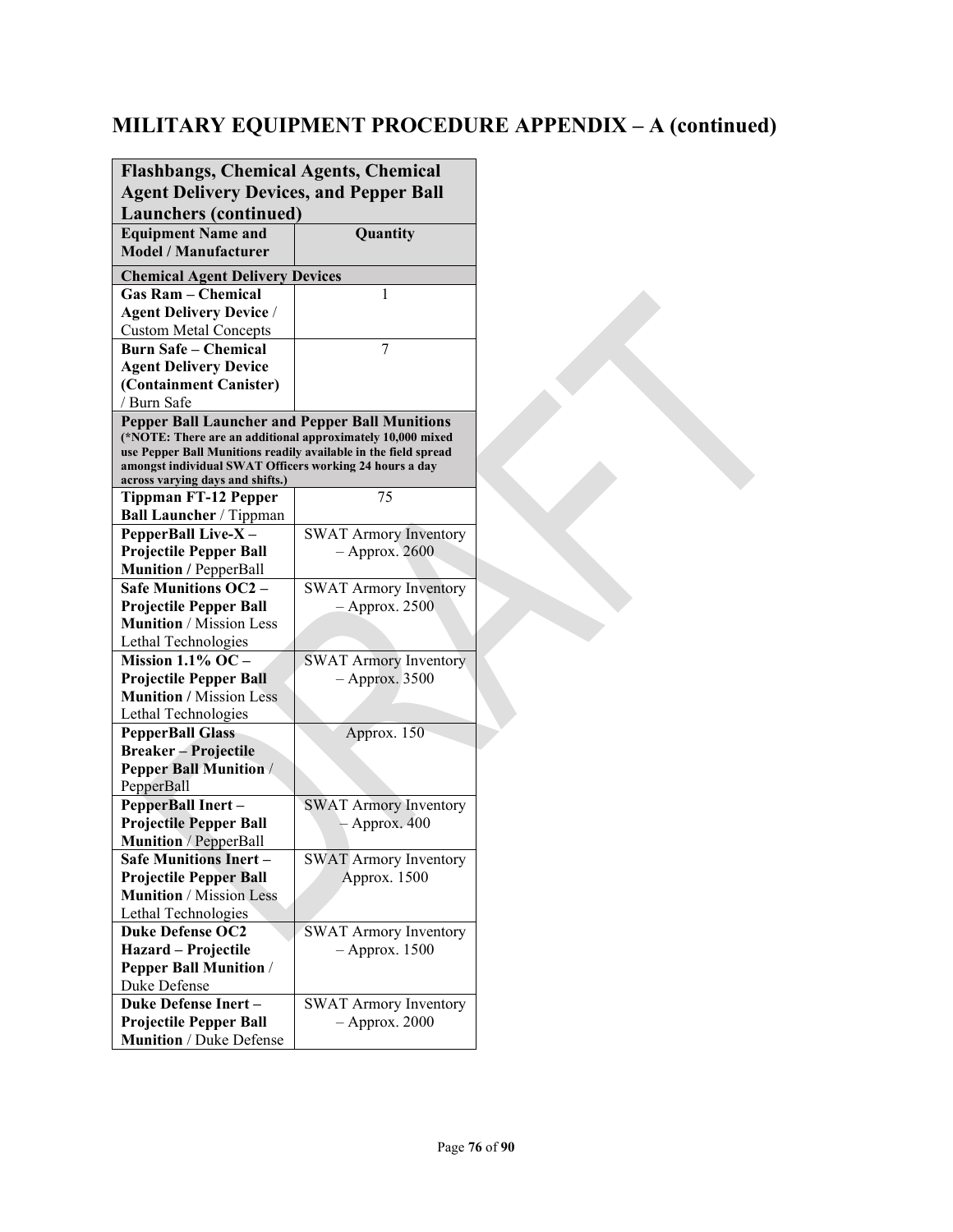| <b>Flashbangs, Chemical Agents, Chemical</b><br><b>Agent Delivery Devices, and Pepper Ball</b><br><b>Launchers (continued)</b><br><b>Equipment Name and</b><br>Quantity |             |  |
|-------------------------------------------------------------------------------------------------------------------------------------------------------------------------|-------------|--|
| <b>Model / Manufacturer</b>                                                                                                                                             |             |  |
| <b>Sting Ball Munitions</b><br><b>Stinger CS Rubber Ball</b><br>Grenade - Model 1088 /<br>Defense Technology                                                            | Approx. 50  |  |
| <b>Stinger 32-Caliber CS</b><br><b>Rubber Balls with</b><br><b>Safety Clip – Model</b><br>1090SC/Defense<br>Technology                                                  | Approx. 50  |  |
| <b>Stinger 60-Caliber</b><br><b>Rubber Balls with</b><br><b>Safety Clip – Model</b><br>1087SC / Defense<br>Technology                                                   | Approx. 100 |  |

| <b>Long Range Acoustic Device (LRAD)</b>                 |          |  |  |
|----------------------------------------------------------|----------|--|--|
| <b>Equipment Name and</b><br><b>Model / Manufacturer</b> | Quantity |  |  |
| $LRAD - Model 100X /$<br>Genasys                         |          |  |  |
| LRAD - Model 500 X-<br><b>RE</b> / Genasys               |          |  |  |
|                                                          |          |  |  |

| <b>Extended Range Impact Weapons (ERIW),</b> |             |  |  |
|----------------------------------------------|-------------|--|--|
| <b>Projectile Launcher Platforms, ERIW</b>   |             |  |  |
| <b>Munitions, and Specialty Impact</b>       |             |  |  |
| <b>Munitions (SIM)</b>                       |             |  |  |
| <b>Equipment Name and</b><br>Quantity        |             |  |  |
| <b>Model / Manufacturer</b>                  |             |  |  |
| <b>40mm Launchers</b>                        |             |  |  |
| Model GL1-40 (40mm                           | SWAT -53    |  |  |
| <b>Single Shot Launcher) /</b>               | Patrol - 77 |  |  |
| Penn Arms                                    |             |  |  |
| Model PGL 65-40                              | $SWAT - 8$  |  |  |
| (40mm Multi-shot                             | Range - 2   |  |  |
| Launcher) / Penn Arms                        |             |  |  |
| Model 1426 (40 mm                            | 5           |  |  |
| Single Shot Launcher) /                      |             |  |  |
| Defense Technology                           |             |  |  |
| Def-Tec - Model 37mm                         | 8           |  |  |
| Gas Gun (37mm Single                         |             |  |  |
| <b>Shot Launcher)</b> /                      |             |  |  |
| Defense Technology                           |             |  |  |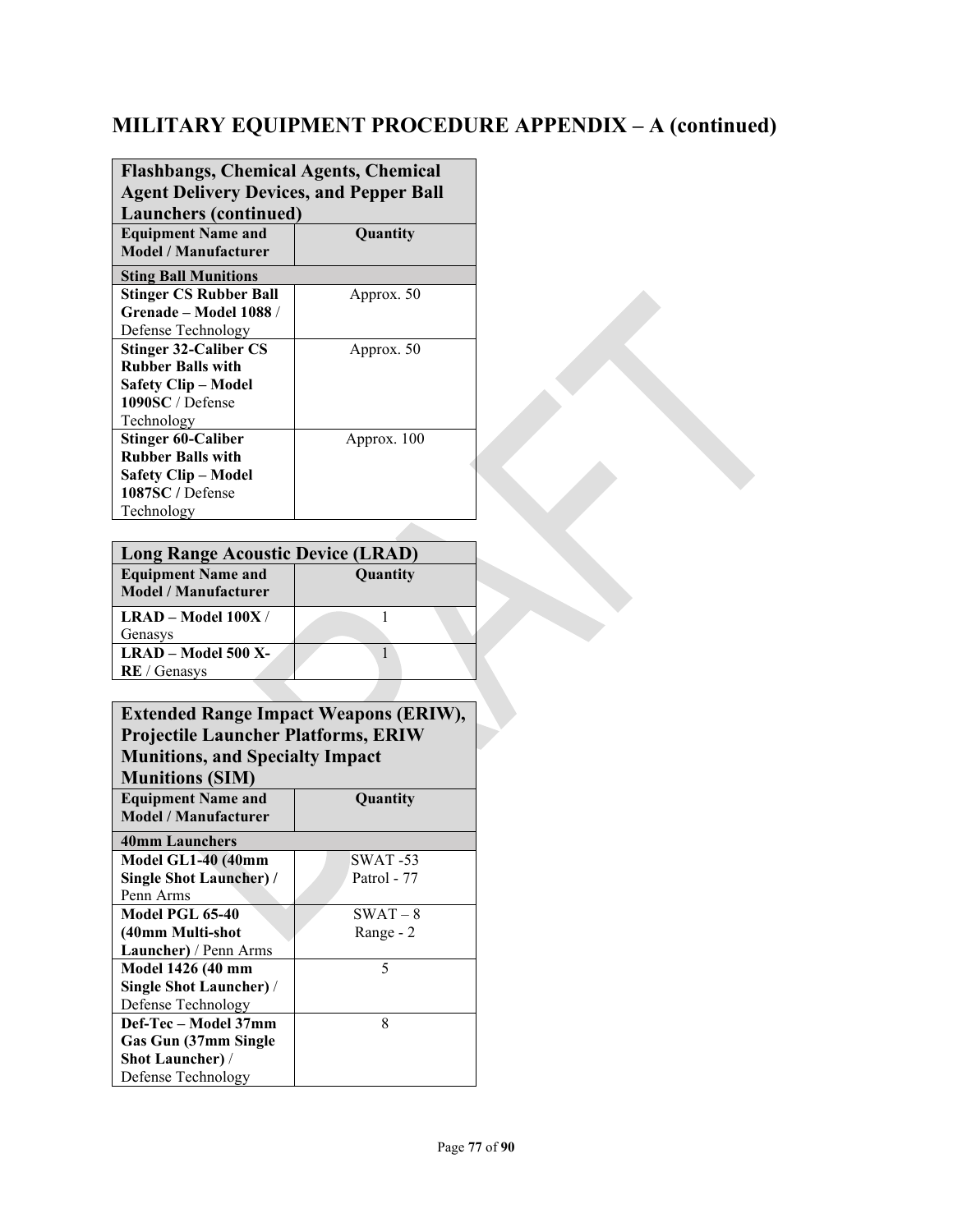| <b>Extended Range Impact Weapons (ERIW),</b><br><b>Projectile Launcher Platforms, ERIW</b> |                       |  |  |
|--------------------------------------------------------------------------------------------|-----------------------|--|--|
| <b>Munitions, and Specialty Impact</b><br><b>Munitions (SIM) (continued)</b>               |                       |  |  |
| <b>Equipment Name and</b><br><b>Model / Manufacturer</b>                                   | Quantity              |  |  |
| <b>40mm Launchers</b>                                                                      |                       |  |  |
| LMT - Model 1440                                                                           | 4                     |  |  |
| $(40mm 4-Shot$                                                                             |                       |  |  |
| Launcher) / LMT                                                                            |                       |  |  |
| Defense                                                                                    |                       |  |  |
| <b>Beanbag Shotguns</b>                                                                    |                       |  |  |
| Remington 870 Police -                                                                     | 418                   |  |  |
| 12 gauge Beanbag                                                                           |                       |  |  |
| Shotgun / Remington                                                                        |                       |  |  |
| <b>40mm Ammunition</b>                                                                     |                       |  |  |
| eXact iMpact 40mm                                                                          | Approx. 2300 rounds   |  |  |
| <b>Standard Range Sponge</b>                                                               |                       |  |  |
| Round - Model 6325 /                                                                       |                       |  |  |
| Defense Technology                                                                         |                       |  |  |
| <b>Beanbag Ammunition</b>                                                                  |                       |  |  |
| 12GA Super-Sock Bean                                                                       | Approx. 2800 rounds   |  |  |
| <b>Bag Ammunition -</b>                                                                    |                       |  |  |
| <b>Model 2581 / CTS</b>                                                                    |                       |  |  |
| <b>Specialty Impact Munitions (SIM)</b>                                                    |                       |  |  |
| UTM 5.56mm Man                                                                             | Approx. 4500 rounds   |  |  |
| <b>Marker Rounds (MMR)</b>                                                                 |                       |  |  |
| $-Model 01-0972 (Blue) /$                                                                  |                       |  |  |
| <b>Ultimate Training</b>                                                                   |                       |  |  |
| Munitions                                                                                  |                       |  |  |
| <b>Force on Force</b>                                                                      | Approx. 40,000 rounds |  |  |
| <b>Simunition 9mm</b>                                                                      |                       |  |  |
| <b>Marking Rounds/</b>                                                                     |                       |  |  |
| Simunition                                                                                 |                       |  |  |
| UTM M16/M4 Rifle Bolt                                                                      | 65                    |  |  |
| <b>Carrier Assembly (Blue</b>                                                              |                       |  |  |
| <b>Bolt)</b> / Ultimate Training                                                           |                       |  |  |
| Munitions                                                                                  |                       |  |  |
|                                                                                            |                       |  |  |
| <b>Simunition Smith and</b>                                                                | 10                    |  |  |
| <b>Wesson 590X Barrel</b>                                                                  |                       |  |  |
| $(9mm)$ / Simunition                                                                       |                       |  |  |
| <b>Simunition Beretta 92</b>                                                               | 10                    |  |  |
| FS (M9) Barrel (9mm) /                                                                     |                       |  |  |
| Simunition                                                                                 |                       |  |  |
|                                                                                            |                       |  |  |
| <b>Simunition Glock 17</b>                                                                 | 15                    |  |  |
| <b>Barrel and Slide</b>                                                                    |                       |  |  |
| <b>Assembly (9mm)</b> /                                                                    |                       |  |  |
| Simunition                                                                                 |                       |  |  |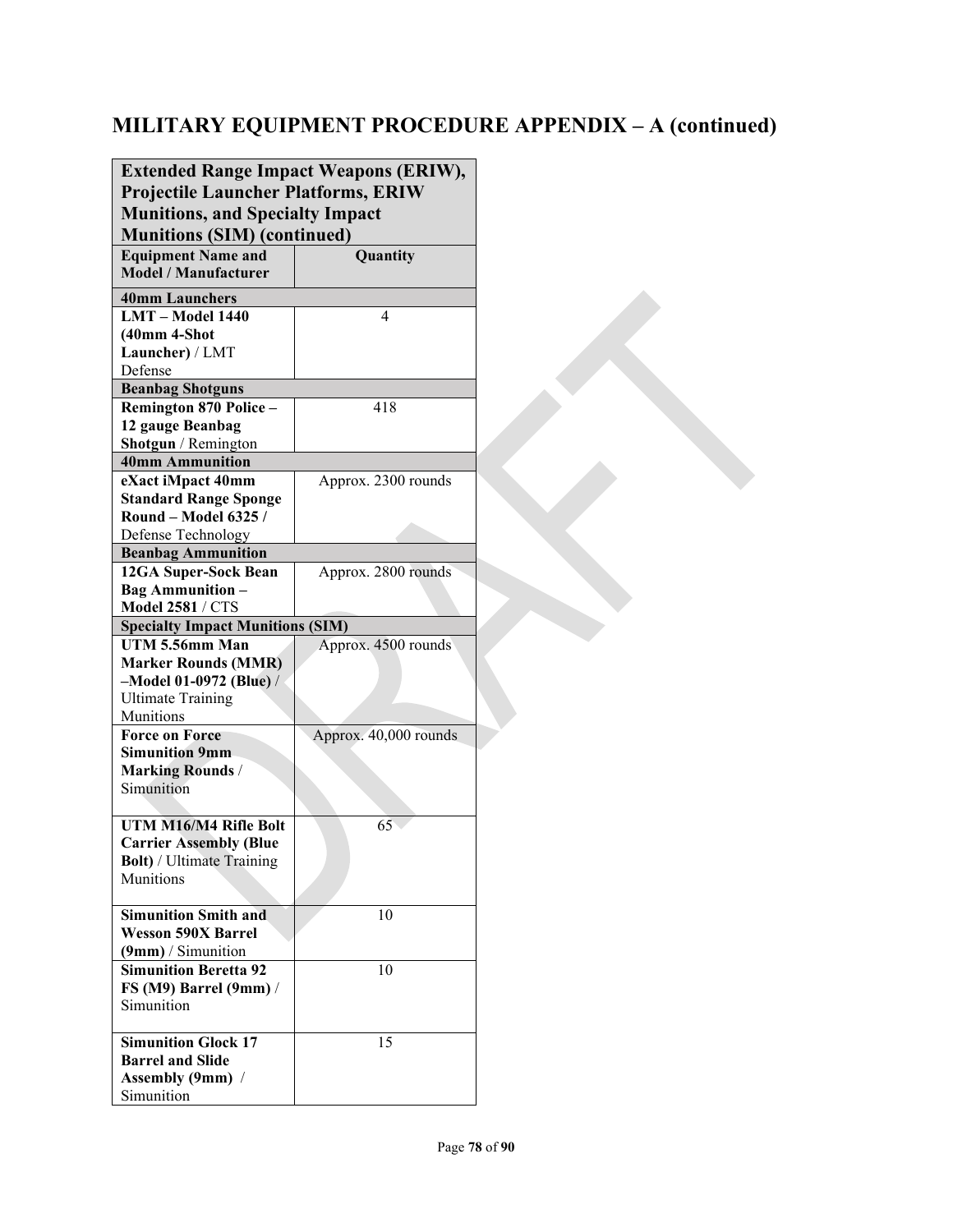| <b>Night Vision Equipment and Infrared</b> |     |  |
|--------------------------------------------|-----|--|
| <b>Sighting Systems</b>                    |     |  |
| <b>Equipment Name and</b><br>Quantity      |     |  |
| <b>Model</b> / Manufacturer                |     |  |
|                                            |     |  |
| <b>Night Vision Optical Devices (NVD)</b>  |     |  |
| <b>Binocular Night Vision</b>              | 19  |  |
| Device (BNVD) – Model                      |     |  |
| AN/PVS-31 / L3Harris                       |     |  |
| <b>Night Vision Device -</b>               | 21  |  |
| Model AN/PVS-14 /                          |     |  |
| L3Harris                                   |     |  |
| <b>Clip-On Night Vision</b>                | 15  |  |
| Device M2124 – Model                       |     |  |
| $AN/PVS-24 / L3Harris$                     |     |  |
| <b>Infrared Sighting Systems</b>           |     |  |
| <b>Advanced Target</b>                     | 122 |  |
| <b>Pointer Illuminator</b>                 |     |  |
| <b>Aiming Laser (ATPIAL)</b>               |     |  |
| - Model AN/PEQ-15/                         |     |  |
| L3Harris                                   |     |  |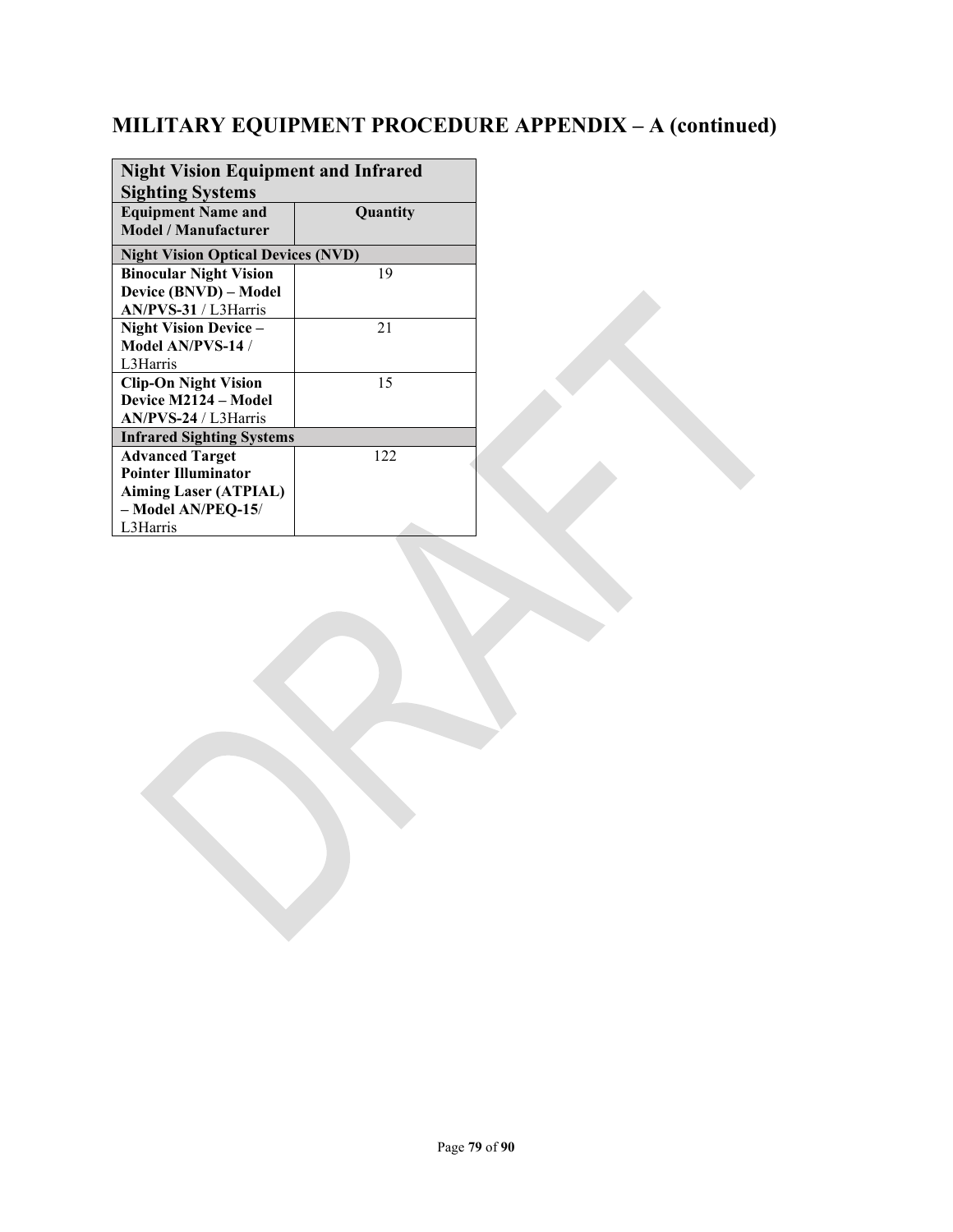#### **MILITARY EQUIPMENT PROCEDURE APPENDIX – B FISCAL IMPACT – Fiscal Year 2022 (July 2021 – June 2022)**

| <b>Small Unmanned Aircraft Systems (sUAS)</b> |                              |                            |                              |
|-----------------------------------------------|------------------------------|----------------------------|------------------------------|
| <b>Equipment Name and</b>                     | <b>Initial Cost / Source</b> | <b>Ongoing Annual Cost</b> | <b>Projected Annual Cost</b> |
| <b>Model / Manufacturer</b>                   | <b>Funding</b>               | FY22 (approximate)         | FY23 (approximate)           |
| <b>DJI Phantom 4 Pro /</b>                    | \$4,700.93 / General Fund    | \$1,500.00                 | \$50,000.00 (total UAS       |
| DJI                                           |                              |                            | projected budget)            |
| <b>DJI Phantom Pro V 2.0/</b>                 | \$7,513.89 / State COPS      | \$1,500.00                 | \$50,000.00 (total UAS       |
| DJI                                           | <b>Fund 2018</b>             |                            | projected budget)            |
| <b>DJI Matrice 210 / DJI</b>                  | \$30,352.54 / State COPS     | \$4,500.00                 | \$50,000.00 (total UAS       |
|                                               | <b>Fund 2018</b>             |                            | projected budget)            |
| <b>DJI Mavic Air / DJI</b>                    | \$6,709.19 / State COPS      | \$800.00                   | \$50,000.00 (total UAS       |
|                                               | Fund 2019                    |                            | projected budget)            |
| <b>DJI Mavic 2 Enterprise</b>                 | \$5,845.37 / State COPS      | \$800.00                   | \$50,000.00 (total UAS       |
| Dual / DJI                                    | Fund 2019                    |                            | projected budget)            |
| Shield A.I. Nova / Shield                     | \$0.00 / Donated by          | Supported by               | Supported by                 |
| A.I.                                          | manufacturer at no cost      | manufacturer at no cost    | manufacturer at no cost      |
| <b>Parrot Anafi Thermal</b> /                 | \$23,398.91 / SHSGP          | \$3,200.00                 | \$50,000.00 (total UAS       |
| Parrott                                       | Grant 2020                   |                            | projected budget)            |
| Acecore Zoe / Acecore                         | \$87,277.52 / SHSGP          | \$3,200.00                 | \$50,000.00 (total UAS       |
| Technologies                                  | Grant 2020                   |                            | projected budget)            |
|                                               |                              |                            |                              |

| <b>Small Unmanned Tracked Robots</b> |                              |                            |                              |
|--------------------------------------|------------------------------|----------------------------|------------------------------|
| <b>Equipment Name and</b>            | <b>Initial Cost / Source</b> | <b>Ongoing Annual Cost</b> | <b>Projected Annual Cost</b> |
| <b>Model / Manufacturer</b>          | Funding                      | FY22 (approximate)         | FY23 (approximate)           |
| Mini-CALIBER / ICOR                  | \$48,500.00 per unit / JAG   | \$10,000.00                | \$11,000.00                  |
| Technology                           | Grant 2018                   |                            |                              |
| First Look / Teledyne                | $$11,000.00$ per unit /      | \$11,000.00                | \$12,100.00                  |
| <b>FLIR</b>                          | <b>SWAT Assoc. Funds</b>     |                            |                              |
|                                      | 2014                         |                            |                              |
|                                      |                              |                            |                              |

| <b>Armored Personnel Carriers</b> |                              |                            |                              |
|-----------------------------------|------------------------------|----------------------------|------------------------------|
| <b>Equipment Name and</b>         | <b>Initial Cost / Source</b> | <b>Ongoing Annual Cost</b> | <b>Projected Annual Cost</b> |
| <b>Model / Manufacturer</b>       | Funding                      | FY22 (approximate)         | FY23 (approximate)           |
| Bearcat G2 (2 Door) /             | \$421,575.32 / UASI          | Maintenance costs TBD      | Maintenance costs TBD        |
| Lenco                             | Grant 2010                   |                            |                              |
| <b>Bearcat G3</b>                 | \$437,298.51 / UASI          | Maintenance costs TBD      | Maintenance costs TBD        |
| (4 Door CBRNE                     | Grant 2016                   |                            |                              |
| Capability) / Lenco               |                              |                            |                              |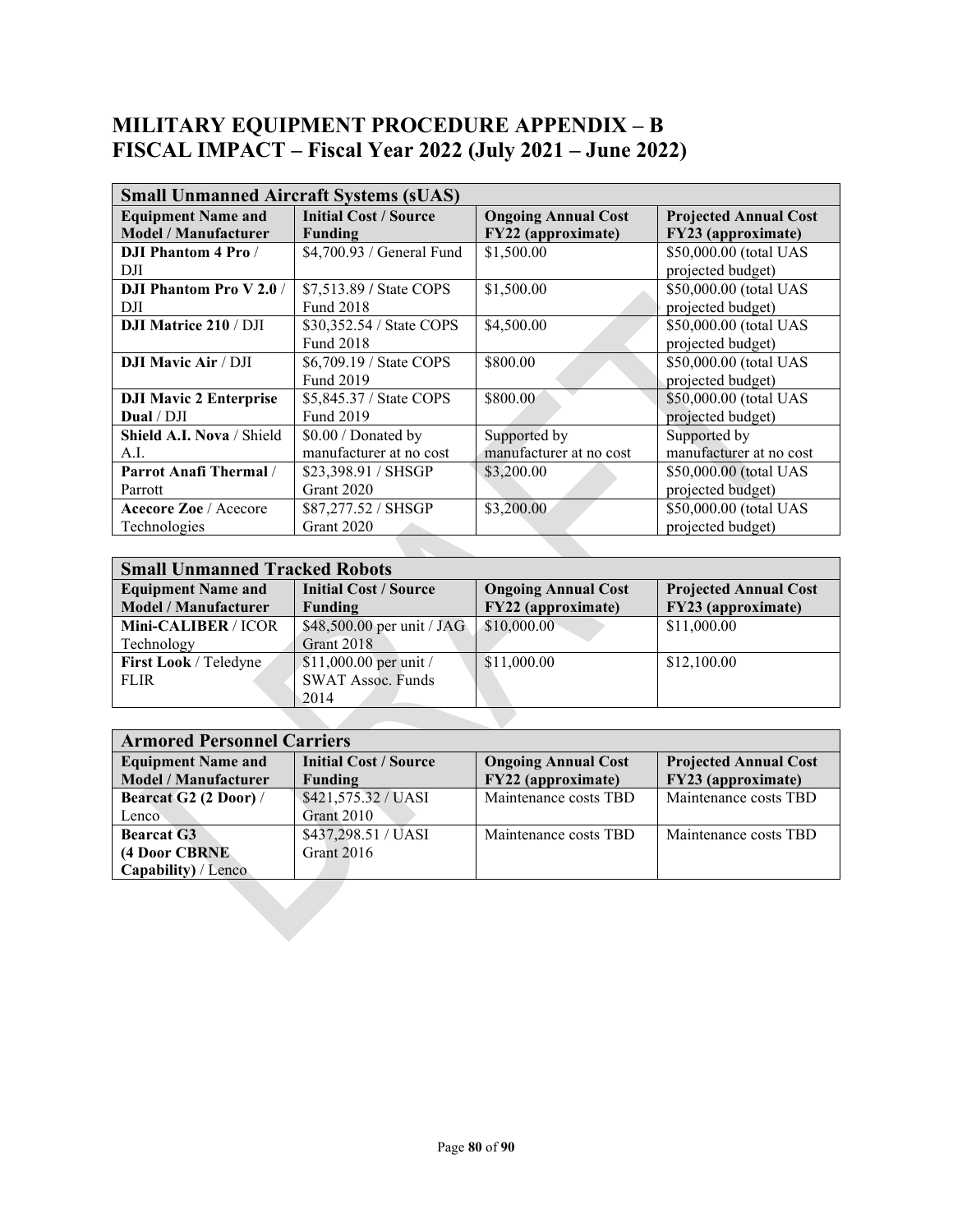| <b>Command and Control Vehicles</b>               |                                              |                                                  |                                                    |
|---------------------------------------------------|----------------------------------------------|--------------------------------------------------|----------------------------------------------------|
| <b>Equipment Name and</b><br>Model / Manufacturer | Initial Unit Cost /<br><b>Source Funding</b> | <b>Ongoing Annual Cost</b><br>FY22 (approximate) | <b>Projected Annual Cost</b><br>FY23 (approximate) |
| <b>SWAT Special</b>                               | \$223,265.00 / UASI                          | Maintenance costs TBD                            | Maintenance costs TBD                              |
| <b>Equipment Vehicle</b>                          | Grant 2007                                   |                                                  |                                                    |
| (SEV) / Mattman Global                            |                                              |                                                  |                                                    |
| <b>Specialty Vehicles</b>                         |                                              |                                                  |                                                    |
| Mobile 1 - Command                                | \$399,920.00 / UASI,                         | Maintenance costs TBD                            | Maintenance costs TBD                              |
| <b>Post Vehicle / Matthews</b>                    | LETTP, and BZPP Grants                       |                                                  |                                                    |
| <b>Specialty Vehicles</b>                         | 2005                                         |                                                  |                                                    |
| Mobile 2 – Command                                | \$501,252.30 / UASI                          | Maintenance costs TBD                            | Maintenance costs TBD                              |
| Post Vehicle / LDV                                | Grant 2003                                   |                                                  |                                                    |
| <b>Custom Specialty</b>                           |                                              |                                                  |                                                    |
| Vehicles                                          |                                              |                                                  |                                                    |
| Mobile 3 - Mobile                                 | \$431,290.29 / LETPP                         | Maintenance costs TBD                            | Maintenance costs TBD                              |
| Decontamination                                   | Grant 2007                                   |                                                  |                                                    |
| <b>Prisoner Processing</b>                        |                                              |                                                  |                                                    |
| <b>Vehicle / Matthews</b>                         |                                              |                                                  |                                                    |
| <b>Specialty Vehicles</b>                         |                                              |                                                  |                                                    |
| Mobile 4 – Command                                | \$413,178.04 / UASI                          | Maintenance costs TBD                            | Maintenance costs TBD                              |
| Post Vehicle / Nomad                              | Grant 2010                                   |                                                  |                                                    |
| <b>Emergency Negotiations</b>                     | Unknown / UASI Grant                         | Maintenance costs TBD                            | Maintenance costs TBD                              |
| <b>Team (ENT) Command</b>                         | 2007                                         |                                                  |                                                    |
| Vehicle / Unknown                                 |                                              |                                                  |                                                    |
| Manufacturer                                      |                                              |                                                  |                                                    |
|                                                   |                                              |                                                  |                                                    |

| <b>Explosive Breaching Equipment</b> |                              |                            |                              |  |
|--------------------------------------|------------------------------|----------------------------|------------------------------|--|
| <b>Equipment Name and</b>            | <b>Initial Cost / Source</b> | <b>Ongoing Annual Cost</b> | <b>Projected Annual Cost</b> |  |
| <b>Model / Manufacturer</b>          | Funding                      | FY22 (approximate)         | FY23 (approximate)           |  |
| <b>Explosive Breaching Kity</b>      | \$2,661.43 / General Fund    | \$2,928.00 / General Fund  | \$3,220.00                   |  |
| Southwest Explosives                 |                              |                            |                              |  |
|                                      |                              |                            |                              |  |

| <b>Breaching Shotguns and Breaching Ammunition</b>       |                                                |                                                  |                                                    |
|----------------------------------------------------------|------------------------------------------------|--------------------------------------------------|----------------------------------------------------|
| <b>Equipment Name and</b><br><b>Model / Manufacturer</b> | <b>Initial Cost / Source</b><br><b>Funding</b> | <b>Ongoing Annual Cost</b><br>FY22 (approximate) | <b>Projected Annual Cost</b><br>FY23 (approximate) |
| <b>Remington 870 Police</b>                              | \$377.42 per unit /                            | \$11,000.00 (total SWAT                          | \$12,100.00 (total SWAT                            |
| <b>Magnum Breaching</b>                                  | General Fund                                   | weapons maintenance                              | weapons maintenance                                |
| Shotgun / Remington                                      |                                                | budget)                                          | budget)                                            |
| <b>Serbu Super Shorty</b>                                | Unknown / Unknown                              | \$11,000.00 (total SWAT                          | \$12,100.00 (total SWAT                            |
| <b>Breaching Shotgun /</b>                               |                                                | weapons maintenance                              | weapons maintenance                                |
| Serbu Firearms                                           |                                                | budget)                                          | budget)                                            |
| CTS Model 2570                                           | Unknown / Unknown                              | \$13,191.00 (total SWAT                          | \$14,500.00 (total SWAT                            |
| <b>Breaching Shotgun</b>                                 |                                                | Chemical Agent /                                 | Chemical Agent /                                   |
| Rounds / CTS                                             |                                                | <b>Specialty Munitions</b>                       | <b>Specialty Munitions</b>                         |
|                                                          |                                                | budget)                                          | budget)                                            |
| TKO 12 Gauge                                             | Unknown / Unknown                              | \$13,191.00 (total SWAT                          | \$14,500.00 (total SWAT                            |
| <b>Breaching Shotgun</b>                                 |                                                | Chemical Agent /                                 | Chemical Agent /                                   |
| Rounds / Defense                                         |                                                | <b>Specialty Munitions</b>                       | <b>Specialty Munitions</b>                         |
| Technology                                               |                                                | budget)                                          | budget)                                            |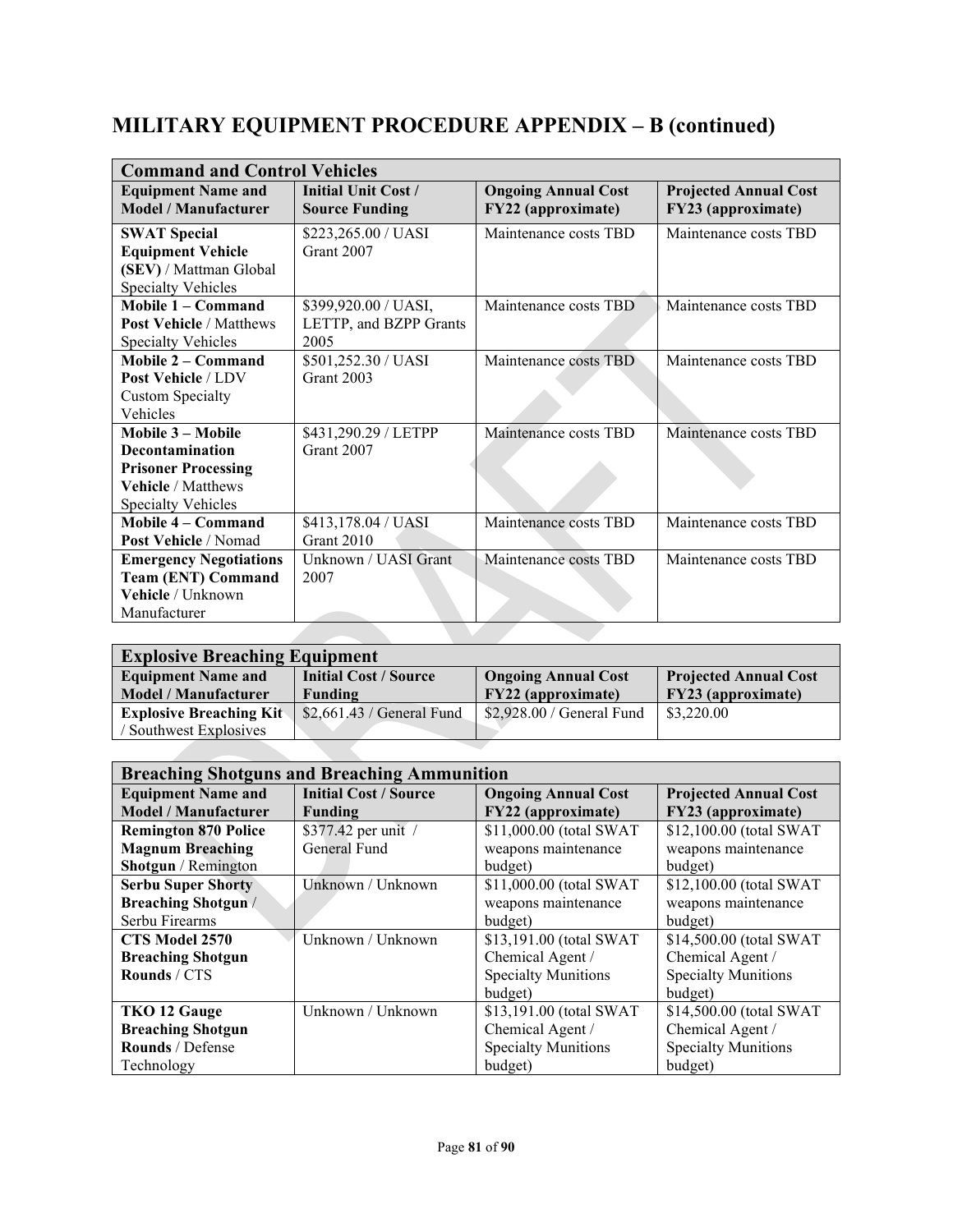| <b>Breaching Shotguns and Breaching Ammunition (continued)</b> |                              |                            |                              |  |
|----------------------------------------------------------------|------------------------------|----------------------------|------------------------------|--|
| <b>Equipment Name and</b>                                      | <b>Initial Cost / Source</b> | <b>Ongoing Annual Cost</b> | <b>Projected Annual Cost</b> |  |
| <b>Model / Manufacturer</b>                                    | <b>Funding</b>               | FY22 (approximate)         | FY23 (approximate)           |  |
| <b>TESAR-1 Breaching</b>                                       | \$26.75 per unit / General   | \$13,191.00 (total SWAT    | \$14,500.00 (total SWAT      |  |
| <b>Shotgun Rounds -</b>                                        | Fund                         | Chemical Agent /           | Chemical Agent /             |  |
| Model FE182 / Royal                                            |                              | <b>Specialty Munitions</b> | <b>Specialty Munitions</b>   |  |
| Arms International                                             |                              | budget)                    | budget)                      |  |
| <b>TESAR-2 Breaching</b>                                       | \$29.25 per unit / General   | \$13,191.00 (total SWAT)   | \$14,500.00 (total SWAT      |  |
| <b>Shotgun Rounds -</b>                                        | Fund                         | Chemical Agent /           | Chemical Agent /             |  |
| Model FE183 / Royal                                            |                              | <b>Specialty Munitions</b> | <b>Specialty Munitions</b>   |  |
| Arms International                                             |                              | budget)                    | budget)                      |  |
| <b>TESAR-4 Breaching</b>                                       | \$29.25 per unit / General   | \$13,191.00 (total SWAT    | \$14,500.00 (total SWAT      |  |
| <b>Shotgun Rounds -</b>                                        | Fund                         | Chemical Agent /           | Chemical Agent /             |  |
| Model FE185 / Royal                                            |                              | <b>Specialty Munitions</b> | <b>Specialty Munitions</b>   |  |
| Arms International                                             |                              | budget)                    | budget)                      |  |
| <b>TESAR-5 Breaching</b>                                       | \$29.25 per unit / General   | \$13,191.00 (total SWAT    | \$14,500.00 (total SWAT      |  |
| <b>Shotgun Rounds -</b>                                        | Fund                         | Chemical Agent /           | Chemical Agent /             |  |
| Model FE189 / Royal                                            |                              | <b>Specialty Munitions</b> | <b>Specialty Munitions</b>   |  |
| Arms International                                             |                              | budget)                    | budget)                      |  |
|                                                                |                              |                            |                              |  |

| .50 Caliber Rifles          |                              |                            |                              |
|-----------------------------|------------------------------|----------------------------|------------------------------|
| <b>Equipment Name and</b>   | <b>Initial Cost / Source</b> | <b>Ongoing Annual Cost</b> | <b>Projected Annual Cost</b> |
| <b>Model</b> / Manufacturer | Funding                      | FY22 (approximate)         | FY23 (approximate)           |
| <b>Bushmaster BA 50/</b>    | \$0.00 / Seized Assets       | None                       | None                         |
| Bushmaster                  |                              |                            |                              |
| <b>Barrett Model 99/</b>    | \$0.00 / Seized Assets       | None                       | None                         |
| <b>Barrett Firearms</b>     |                              |                            |                              |
| Armalite AR-50 /            | \$0.00 / Seized Assets       | None                       | None                         |
| Armalite                    |                              |                            |                              |
|                             |                              |                            |                              |

| .50 Caliber Ammunition                                                                                            |                                                                    |                                                  |                                                    |  |
|-------------------------------------------------------------------------------------------------------------------|--------------------------------------------------------------------|--------------------------------------------------|----------------------------------------------------|--|
| <b>Equipment Name and</b><br><b>Model / Manufacturer</b>                                                          | <b>Initial Cost / Source</b><br>Funding                            | <b>Ongoing Annual Cost</b><br>FY22 (approximate) | <b>Projected Annual Cost</b><br>FY23 (approximate) |  |
| <b>Frangible Ammunition -</b><br>.50 BMG 600 grain<br><b>Engel Ballistic</b><br><b>Research</b> / Engel Ballistic | Approved for operational<br>use only, none in current<br>inventory | None                                             | \$172,000.00 (total SWAT<br>ammo budget)           |  |
| Research<br><b>Match Ammunition - .50</b>                                                                         | Unknown / Unknown                                                  |                                                  |                                                    |  |
| BMG .510" 750 grain<br>Hornady A-Max /<br>Hornady Ammunition                                                      |                                                                    | None                                             | \$172,000.00 (total SWAT<br>ammo budget)           |  |
| <b>Armor Piercing</b><br><b>Ammunition .50 BMG</b><br>(Non-Tungsten Core) /<br>Unknown manufacturer               | Unknown / Unknown                                                  | None                                             | \$172,000.00 (total SWAT<br>ammo budget)           |  |
| <b>Military Grade Ball .50</b><br><b>BMG</b> (full metal jacket)<br>/ Unknown manufacturer                        | Unknown / Unknown                                                  | None                                             | None                                               |  |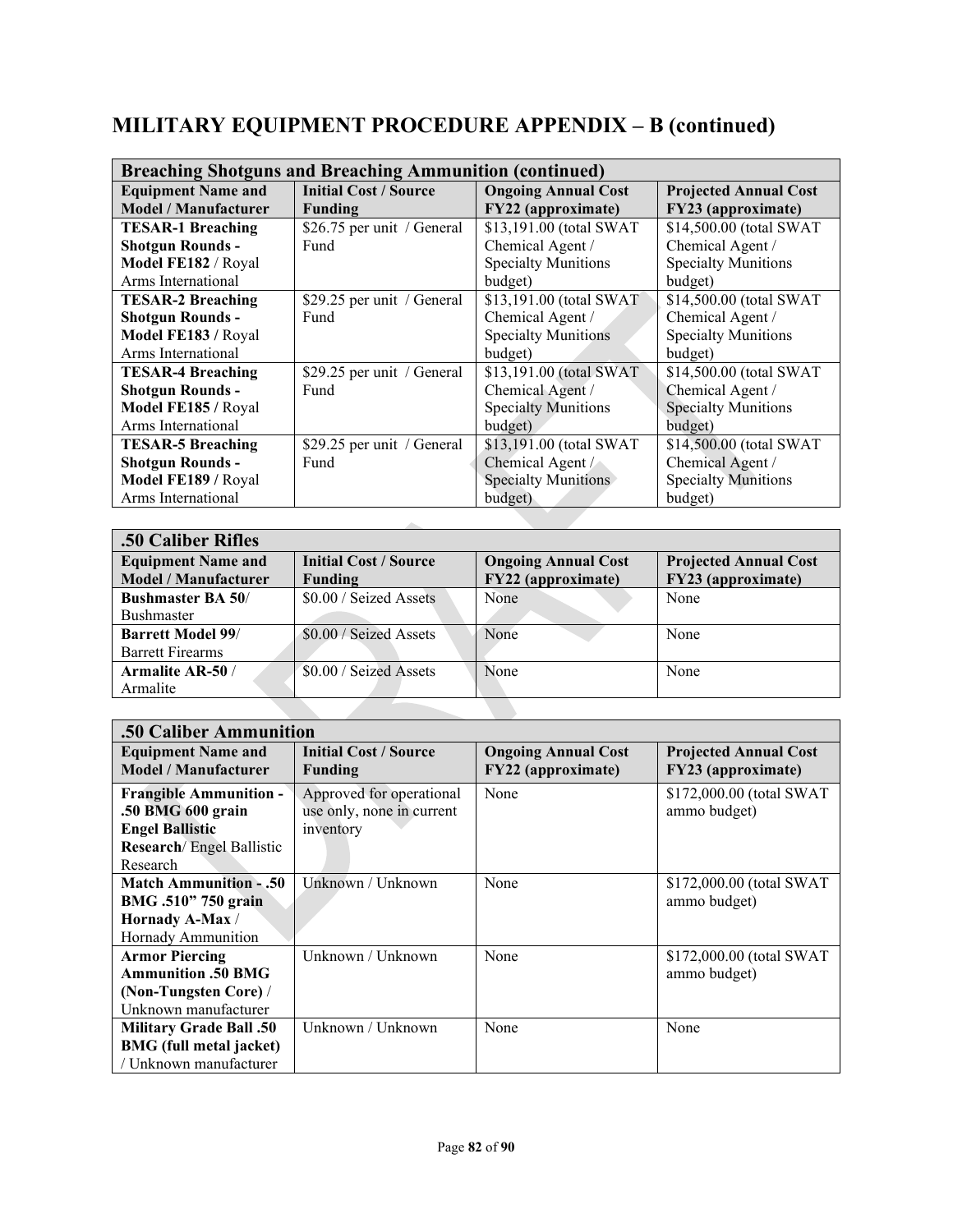| .50 Caliber Ammunition                                            |                                         |                                                  |                                                    |  |
|-------------------------------------------------------------------|-----------------------------------------|--------------------------------------------------|----------------------------------------------------|--|
| <b>Equipment Name and</b><br><b>Model / Manufacturer</b>          | <b>Initial Cost / Source</b><br>Funding | <b>Ongoing Annual Cost</b><br>FY22 (approximate) | <b>Projected Annual Cost</b><br>FY23 (approximate) |  |
| <b>Military Grade Tracer</b><br>.50 BMG / Unknown<br>manufacturer | Unknown / Unknown                       | None                                             | None                                               |  |

|                               |                              | Specialized Firearms and Ammunition of less than .50 cal, Including Assault Weapons |                              |
|-------------------------------|------------------------------|-------------------------------------------------------------------------------------|------------------------------|
| <b>Equipment Name and</b>     | <b>Initial Cost / Source</b> | <b>Ongoing Annual Cost</b>                                                          | <b>Projected Annual Cost</b> |
| <b>Model / Manufacturer</b>   | <b>Funding</b>               | FY22 (approximate)                                                                  | FY23 (approximate)           |
| <b>Specialized Firearms</b>   |                              |                                                                                     |                              |
| <b>AR-15 Colt M4 Carbine</b>  | \$742.00 per unit / State    | \$12,000.00 (Range                                                                  | \$13,200.00 (Range           |
| LE 6920 Series / Colt         | COPS Fund 2016               | weapons maintenance                                                                 | weapons maintenance          |
| Manufacturing LLC             |                              | expenditure budget)                                                                 | expenditure budget)          |
| <b>AR-15 Colt Carbine LE</b>  | \$1,755.13 per unit / State  | \$12,000.00 (Range                                                                  | \$13,200.00 (Range           |
| 6933 Series / Colt            | COPS Fund 2019               | weapons maintenance                                                                 | weapons maintenance          |
| Manufacturing LLC             |                              | expenditure budget)                                                                 | expenditure budget)          |
| <b>AR-15 Daniel Defense</b>   | \$1,230.00 per unit /        | \$11,000.00 (total SWAT                                                             | \$12,100.00 (total SWAT      |
| DDM4 V4SBR / Daniel           | <b>SWAT Assoc. Funds</b>     | weapons maintenance                                                                 | weapons maintenance          |
| Defense                       | 2016                         | budget)                                                                             | budget)                      |
| AR-15 DPMS 5.56 /             | \$0.00 / Seized Assets       | None                                                                                | None                         |
| <b>DPMS</b>                   |                              |                                                                                     |                              |
| <b>AR-15 Olympic Arms</b>     | \$0.00 / Seized Assets       | None                                                                                | None                         |
| 5.56 / Olympic Arms           |                              |                                                                                     |                              |
| .308 Semi-auto Rifle - JP     | \$3,438.05 per unit /        | \$18,037.00 (all .308                                                               | \$19,840.00 (all .308        |
| Enterprises LRP-07 / JP       | <b>SWAT Assoc. Funds</b>     | weapons platforms                                                                   | weapons platforms            |
| Enterprises                   | 2017                         | combined)                                                                           | combined)                    |
| .308 Semi-auto Rifle -        | \$0.00 / Seized Assets       | None                                                                                | None                         |
| $M\&P10/Smith &$              |                              |                                                                                     |                              |
| Wesson                        |                              |                                                                                     |                              |
| .308 Bolt Action Rifle-       | \$6,000.00 per unit / State  | \$18,037.00 (all .308                                                               | \$19,840.00 (all .308        |
| <b>Accuracy International</b> | COPS Fund 2019               | weapons platforms                                                                   | weapons platforms            |
| AX .308 / Accuracy            |                              | combined)                                                                           | combined)                    |
| International                 |                              |                                                                                     |                              |
| <b>HK MP5 Submachine</b>      | Unknown / Unknown            | None                                                                                | None                         |
| Gun / Heckler & Koch          |                              |                                                                                     |                              |
| <b>Miscellaneous Assault</b>  | None / Seized Assets         | None                                                                                | <b>TBD</b>                   |
| <b>Weapons – Crime Lab</b>    |                              |                                                                                     |                              |
| Inventory                     |                              |                                                                                     |                              |
|                               |                              |                                                                                     |                              |
|                               |                              |                                                                                     |                              |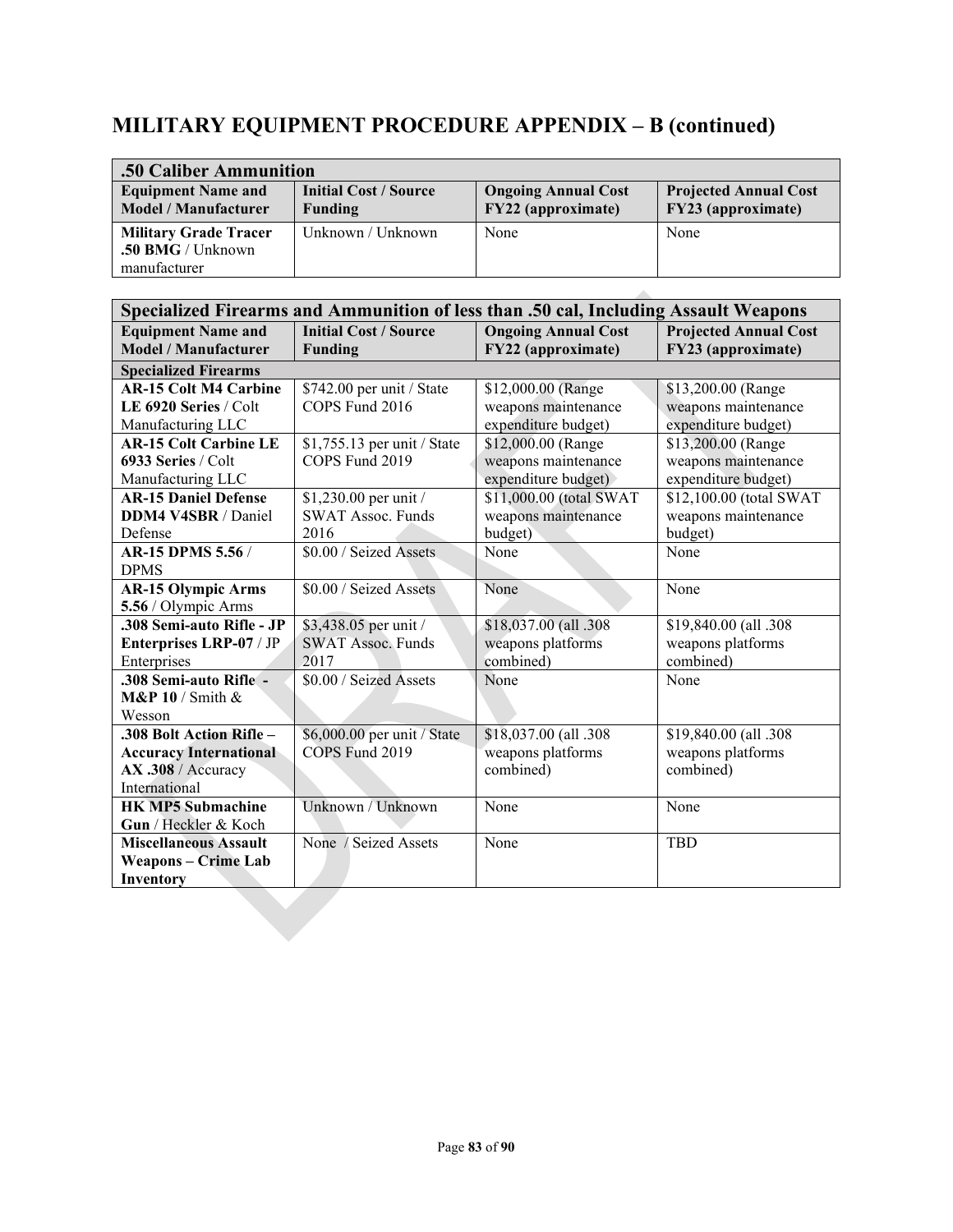| Specialized Firearms and Ammunition of less than .50 cal, Including Assault Weapons |                              |                            |                              |
|-------------------------------------------------------------------------------------|------------------------------|----------------------------|------------------------------|
| (continued)                                                                         |                              |                            |                              |
| <b>Equipment Name and</b>                                                           | <b>Initial Cost / Source</b> | <b>Ongoing Annual Cost</b> | <b>Projected Annual Cost</b> |
| <b>Model / Manufacturer</b>                                                         | <b>Funding</b>               | FY22 (approximate)         | FY23 (approximate)           |
| Ammunition less than .50 cal                                                        |                              |                            |                              |
| Federal XM 193                                                                      | \$156.67 per 500 round       | \$172,000.00 (total SWAT   | \$189,000.00 (total SWAT     |
| <b>American Eagle Rifle</b>                                                         | case / General Fund          | ammo budget) /             | ammo budget) /               |
| <b>Ammunition 5.56mm X</b>                                                          |                              | \$472,000.00 (total Range  | \$519,000.00 (total Range    |
| 45mm 55 grain full                                                                  |                              | ammo budget)               | ammo budget)                 |
| metal jacket / Federal                                                              |                              |                            |                              |
| <b>Speer LE Gold Dot .223</b>                                                       | \$249.55 per 500 round       | \$172,000.00 (total SWAT   | \$189,000.00 (total SWAT     |
| Remington 62 grain                                                                  | case / General Fund          | ammo budget) /             | ammo budget) /               |
| <b>Rifle Ammunition/ Speer</b>                                                      |                              | \$472,000.00 (total Range  | \$519,000.00 (total Range    |
|                                                                                     |                              | ammo budget)               | ammo budget)                 |
| <b>Black Hills Ammunition</b>                                                       | \$2,326.68 per 1740 round    | \$172,000.00 (total SWAT   | \$189,000.00 (total SWAT     |
| 5.56mm 62 grain                                                                     | case / Special Fund          | ammo budget)               | ammo budget)                 |
| (RRLP) Shoothouse                                                                   |                              |                            |                              |
| <b>Training Ammunition /</b>                                                        |                              |                            |                              |
| <b>Black Hills Ammunition</b>                                                       |                              |                            |                              |
| <b>Federal Premium</b>                                                              | \$382.90 per 110 round       | \$172,000.00 (total SWAT   | \$189,000.00 (total SWAT     |
| <b>Tactical TRU .308</b>                                                            | case / General Fund          | ammo budget)               | ammo budget)                 |
| <b>Winchester Ammunition</b>                                                        |                              |                            |                              |
| / Federal                                                                           |                              |                            |                              |
| <b>Federal Premium</b>                                                              | \$292.74 per 200 round       | \$172,000.00 (total SWAT   | \$189,000.00 (total SWAT     |
| <b>Tactical Bonded Tip</b>                                                          | case / SWAT Association      | ammo budget)               | ammo budget)                 |
| .308 Winchester                                                                     | Fund 2021                    |                            |                              |
| <b>Ammunition</b> / Federal                                                         |                              |                            |                              |
| <b>Swiss P Armor Piercing</b>                                                       | \$875.00 per 200 round       | \$172,000.00 (total SWAT   | \$189,000.00 (total SWAT     |
| .308 Winchester 196                                                                 | case / SWAT Association      | ammo budget)               | ammo budget)                 |
| grain Ammunition /                                                                  | Fund 2021                    |                            |                              |
| Swiss P                                                                             |                              |                            |                              |

#### **Flashbangs, Chemical Agents, Chemical Agent Delivery Devices, and Pepper Ball Launchers Equipment Name and Model / Manufacturer Initial Cost / Source Funding Ongoing Annual Cost FY22 (approximate) Projected Annual Cost FY23 (approximate) Diversionary Devices aka Flashbangs Rheinmetall 1 Bang Vanguard BTV-EL (Flashbang)** / Rheinmetall \$76.92 per unit / General Fund \$21,175.00 (total SWAT diversionary device budget) \$23,300.00 (total SWAT diversionary device budget) **Rheinmetall 6 Bang Vanguard BTV-EL (Multi-bang Flashbang)**  / Rheinmetall \$118.30 per unit / General Fund \$21,175.00 (total SWAT diversionary device budget) \$23,300.00 (total SWAT diversionary device budget) **Rheinmetall 9 Bang Vanguard BTV-EL (Multi-bang Flashbang)**  / Rheinmetall \$114.81 per unit / General Fund \$21,175.00 (total SWAT diversionary device budget) \$23,300.00 (total SWAT diversionary device budget)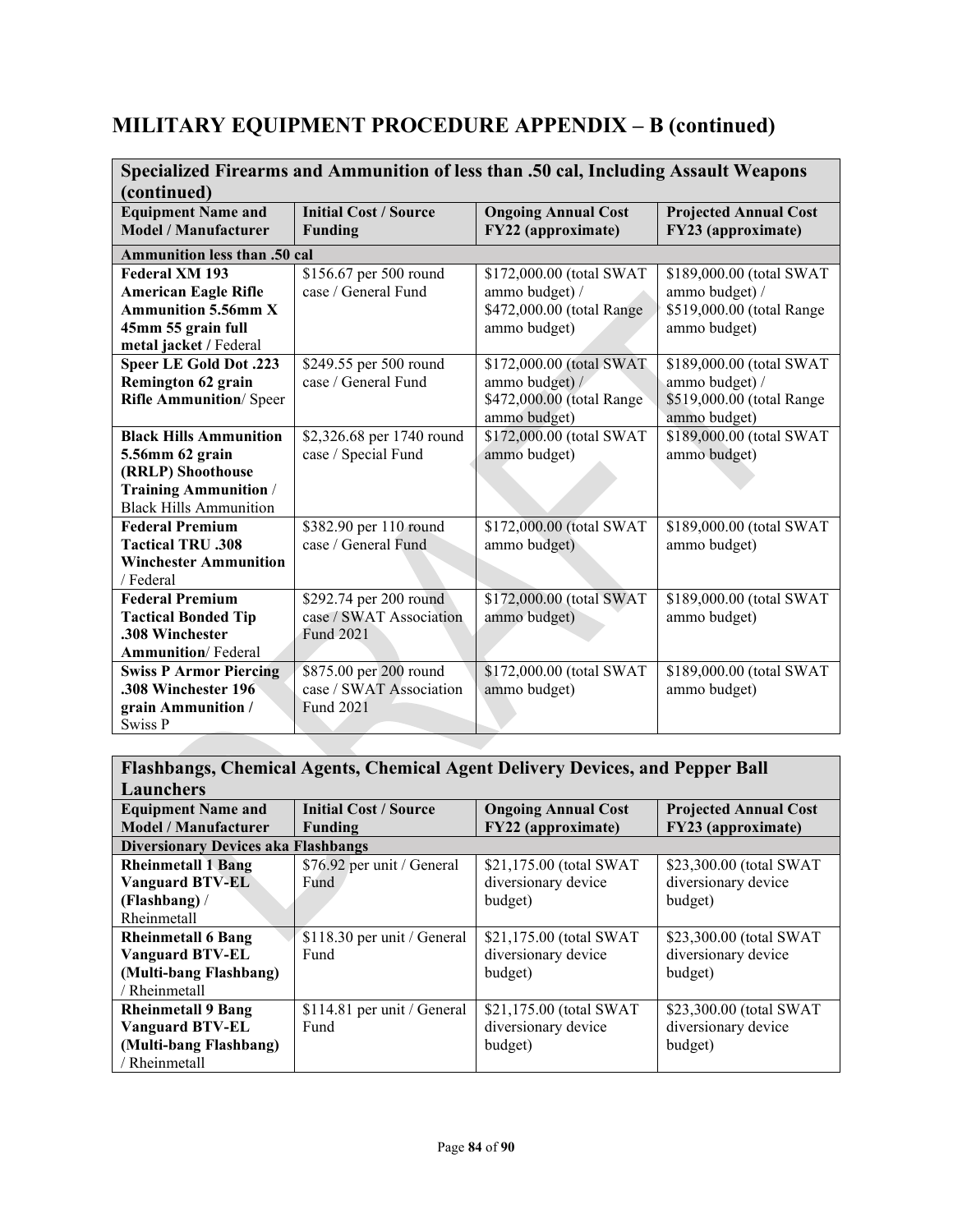| Flashbangs, Chemical Agents, Chemical Agent Delivery Devices, and Pepper Ball |                                                |                                                  |                                                    |  |
|-------------------------------------------------------------------------------|------------------------------------------------|--------------------------------------------------|----------------------------------------------------|--|
| <b>Launchers (continued)</b>                                                  |                                                |                                                  |                                                    |  |
| <b>Equipment Name and</b><br><b>Model / Manufacturer</b>                      | <b>Initial Cost / Source</b><br><b>Funding</b> | <b>Ongoing Annual Cost</b><br>FY22 (approximate) | <b>Projected Annual Cost</b><br>FY23 (approximate) |  |
| <b>Diversionary Devices aka Flashbangs (continued)</b>                        |                                                |                                                  |                                                    |  |
| <b>Rheinmetall 1 Bang</b>                                                     | \$40.67 per unit                               | \$21,175.00 (total SWAT                          | \$23,300.00 (total SWAT                            |  |
| (Training Device) /                                                           | \$20.62 per fuse / General                     | diversionary device                              | diversionary device                                |  |
| Rheinmetall                                                                   | Fund                                           | budget)                                          | budget)                                            |  |
| ALS09NR (Flashbang) /                                                         | \$40.50 per unit / General                     | None (being phased out)                          | None (being phased out)                            |  |
| ALS Defense                                                                   | Fund                                           |                                                  |                                                    |  |
| <b>ALS4140B</b> (Training                                                     | \$24.48 per unit                               | None (being phased out)                          | None (being phased out)                            |  |
| Device) / ALS Defense                                                         | \$14.41 per fuse / General                     |                                                  |                                                    |  |
|                                                                               | Fund                                           |                                                  |                                                    |  |
| <b>Chemical Agents</b>                                                        |                                                |                                                  |                                                    |  |
| <b>CTS #6343- OC-CS</b>                                                       | \$40.00 per unit / General                     | \$13,191.00 (total SWAT                          | \$14,500.00 (total SWAT                            |  |
| Vapor Grenade / CTS                                                           | Fund                                           | Chemical Agent budget)                           | Chemical Agent budget)                             |  |
| <b>CTS #5230B - CS</b>                                                        | \$37.00 per unit / General                     | \$13,191.00 (total SWAT                          | \$14,500.00 (total SWAT                            |  |
| <b>Baffled Canister</b>                                                       | Fund                                           | Chemical Agent budget)                           | Chemical Agent budget)                             |  |
| <b>Grenade, Pyro, Low</b>                                                     |                                                |                                                  |                                                    |  |
| <b>Flame Potential / CTS</b>                                                  |                                                |                                                  |                                                    |  |
| <b>Chemical Agent CS</b>                                                      | Unknown / Unknown                              | \$13,191.00 (total SWAT                          | \$14,500.00 (total SWAT                            |  |
| <b>Canister #2 - Model</b>                                                    |                                                | Chemical Agent budget)                           | Chemical Agent budget)                             |  |
| 1072 SPEDE-HEAT                                                               |                                                |                                                  |                                                    |  |
| <b>Continuous Discharge</b><br><b>Chemical Grenade CS /</b>                   |                                                |                                                  |                                                    |  |
|                                                                               |                                                |                                                  |                                                    |  |
| Defense Technology                                                            | \$23.50 per unit / General                     | \$13,191.00 (total SWAT                          | \$14,500.00 (total SWAT                            |  |
| <b>Chemical Agent CS</b><br>Canister #3 - Model                               | Fund                                           | Chemical Agent budget)                           | Chemical Agent budget)                             |  |
| 1082 Riot Control                                                             |                                                |                                                  |                                                    |  |
| <b>Continuous Discharge</b>                                                   |                                                |                                                  |                                                    |  |
| Grenade CS / Defense                                                          |                                                |                                                  |                                                    |  |
| Technology                                                                    |                                                |                                                  |                                                    |  |
| <b>Chemical Agent CS</b>                                                      | \$22.50 per unit / General                     | \$13,191.00 (total SWAT                          | \$14,500.00 (total SWAT                            |  |
| Canister #98 - Model                                                          | Fund                                           | Chemical Agent budget)                           | Chemical Agent budget)                             |  |
| <b>1016 Pocket Tactical</b>                                                   |                                                |                                                  |                                                    |  |
| Grenade CS / CTS                                                              |                                                |                                                  |                                                    |  |
| $CTS$ #5210 - White                                                           | \$38.20 per unit / General                     | \$13,191.00 (total SWAT                          | \$14,500.00 (total SWAT                            |  |
| <b>Smoke Canister</b>                                                         | Fund                                           | Chemical Agent budget)                           | Chemical Agent budget)                             |  |
| Grenade / CTS                                                                 |                                                |                                                  |                                                    |  |
| <b>Ferret 40mm Powder</b>                                                     | \$18.88 per unit / General                     | \$13,191.00 (total SWAT                          | \$14,500.00 (total SWAT                            |  |
| <b>Barricade Round CS-</b>                                                    | Fund                                           | Chemical Agent budget)                           | Chemical Agent budget)                             |  |
| Model 2292 / Defense                                                          |                                                |                                                  |                                                    |  |
| Technology                                                                    |                                                |                                                  |                                                    |  |
| <b>Ferret 40mm Liquid</b>                                                     | \$21.09 per unit / General                     | \$13,191.00 (total SWAT                          | \$14,500.00 (total SWAT                            |  |
| <b>Barricade Penetrator</b>                                                   | Fund                                           | Chemical Agent budget)                           | Chemical Agent budget)                             |  |
| Round, OC - Model                                                             |                                                |                                                  |                                                    |  |
| 2260 / Defense                                                                |                                                |                                                  |                                                    |  |
| Technology                                                                    |                                                |                                                  |                                                    |  |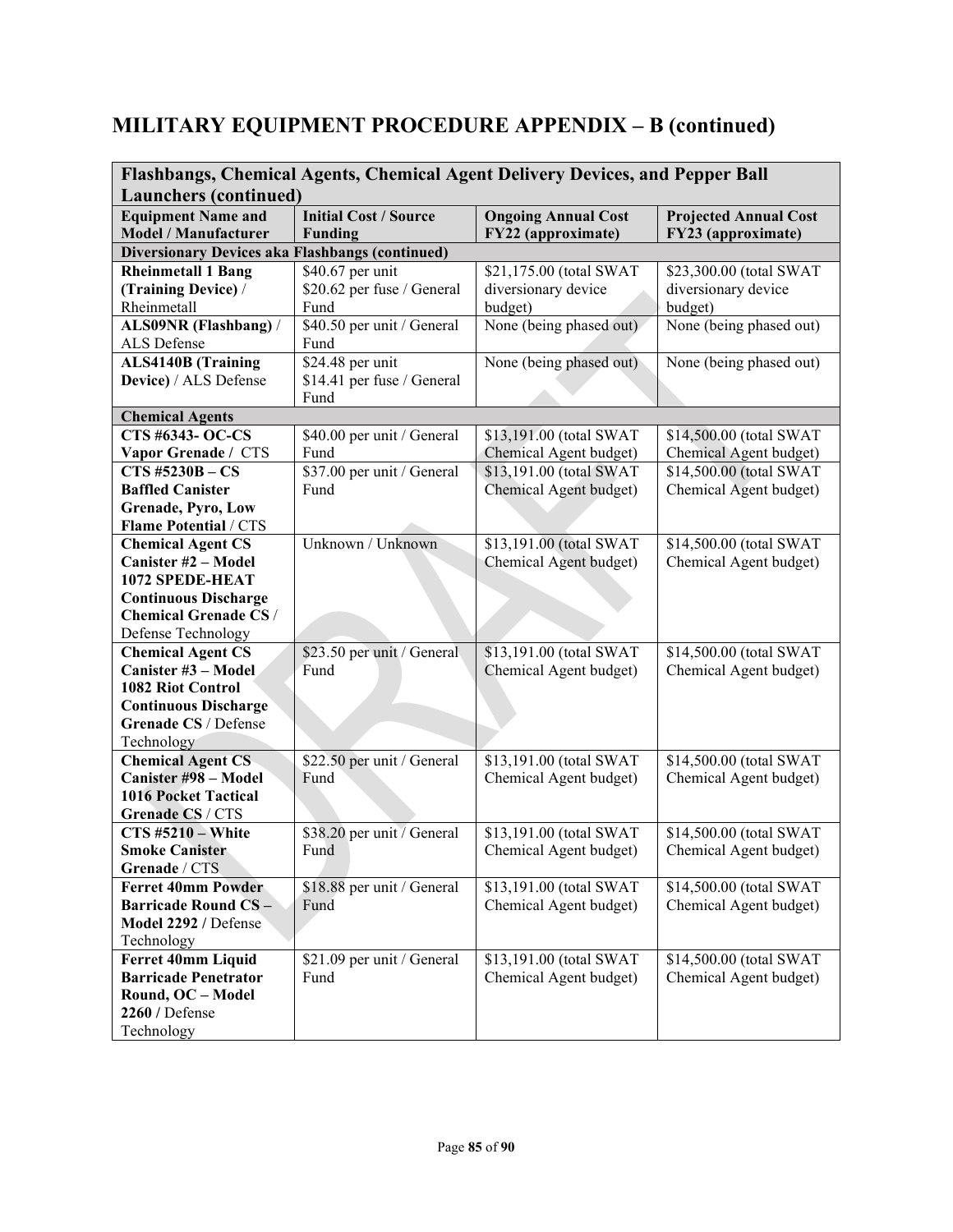| Flashbangs, Chemical Agents, Chemical Agent Delivery Devices, and Pepper Ball<br><b>Launchers (continued)</b> |                                                |                                                  |                                                    |  |
|---------------------------------------------------------------------------------------------------------------|------------------------------------------------|--------------------------------------------------|----------------------------------------------------|--|
| <b>Equipment Name and</b><br><b>Model / Manufacturer</b>                                                      | <b>Initial Cost / Source</b><br><b>Funding</b> | <b>Ongoing Annual Cost</b><br>FY22 (approximate) | <b>Projected Annual Cost</b><br>FY23 (approximate) |  |
| <b>Chemical Agents (continued)</b>                                                                            |                                                |                                                  |                                                    |  |
| <b>Ferret 40mm Powder</b>                                                                                     | Unknown / Unknown                              | None (being phased out)                          | None (being phased out)                            |  |
| <b>Barricade Penetrator</b>                                                                                   |                                                |                                                  |                                                    |  |
| Round, CS - Model                                                                                             |                                                |                                                  |                                                    |  |
| 1292 / Defense                                                                                                |                                                |                                                  |                                                    |  |
| Technology                                                                                                    |                                                |                                                  |                                                    |  |
| <b>Direct Impact 40mm</b>                                                                                     | \$21.79 per unit / General                     | \$13,191.00 (total SWAT                          | \$14,500.00 (total SWAT                            |  |
| <b>OC Crushable Foam</b>                                                                                      | Fund                                           | Chemical Agent budget)                           | Chemical Agent budget)                             |  |
| <b>Round - Model 6320 /</b>                                                                                   |                                                |                                                  |                                                    |  |
| Defense Technology                                                                                            |                                                |                                                  |                                                    |  |
| <b>Direct Impact 40mm CS</b>                                                                                  | \$17.99 per unit / General                     | \$13,191.00 (total SWAT                          | \$14,500.00 (total SWAT                            |  |
| <b>Crushable Foam Round</b>                                                                                   | Fund                                           | Chemical Agent budget)                           | Chemical Agent budget)                             |  |
| - Model 6322 / Defense                                                                                        |                                                |                                                  |                                                    |  |
| Technology                                                                                                    |                                                |                                                  |                                                    |  |
| 37mm Heavy Duty                                                                                               | Unknown / Unknown                              | None (being phased out)                          | None (being phased out)                            |  |
| <b>Barricade CS - Model</b>                                                                                   |                                                |                                                  |                                                    |  |
| 1152 / Defense                                                                                                |                                                |                                                  |                                                    |  |
| Technology                                                                                                    |                                                |                                                  |                                                    |  |
| 37mm Spede-Heat Short                                                                                         | \$19.49 per unit / General                     | \$13,191.00 (total SWAT                          | \$13,191.00 (total SWAT                            |  |
| Range, Round, CS-                                                                                             | Fund                                           | Chemical Agent budget)                           | Chemical Agent budget)                             |  |
| Model 2002 / Defense                                                                                          |                                                |                                                  |                                                    |  |
| Technology                                                                                                    |                                                |                                                  |                                                    |  |
| First Defense 1.3% MK-                                                                                        | \$450.00 per unit / General                    | \$13,191.00 (total SWAT                          | \$14,500.00 (total SWAT                            |  |
| <b>46H Stream OC Aerosol</b>                                                                                  | Fund                                           | Chemical Agent budget)                           | Chemical Agent budget)                             |  |
| (Handheld OC                                                                                                  |                                                |                                                  |                                                    |  |
| Canister) / Defense<br>Technology                                                                             |                                                |                                                  |                                                    |  |
| <b>OC Aerosol Grenade</b>                                                                                     | \$21.15 per unit / General                     | None (being phased out)                          | None (being phased out)                            |  |
| 1.3% Fogger 6 oz $-$                                                                                          | Fund                                           |                                                  |                                                    |  |
| Model 56854 / Defense                                                                                         |                                                |                                                  |                                                    |  |
| Technology                                                                                                    |                                                |                                                  |                                                    |  |
| <b>OC Aerosol Grenade</b>                                                                                     | \$28.26 per unit / General                     | None (being phased out)                          | None (being phased out)                            |  |
| 1.3% Fogger 1 oz $-$                                                                                          | Fund                                           |                                                  |                                                    |  |
| Model 56814 / Defense                                                                                         |                                                |                                                  |                                                    |  |
| Technology                                                                                                    |                                                |                                                  |                                                    |  |
| <b>Chemical Agent Delivery Devices</b>                                                                        |                                                |                                                  |                                                    |  |
| <b>Gas Ram - Chemical</b>                                                                                     | \$1,875.00 per unit /                          | \$13,191.00 (total SWAT                          | \$14,500.00 (total SWAT                            |  |
| <b>Agent Delivery Device /</b>                                                                                | General Fund                                   | Chemical Agent budget)                           | Chemical Agent budget)                             |  |
| <b>Custom Metal Concepts</b>                                                                                  |                                                |                                                  |                                                    |  |
| <b>Burn Safe - Chemical</b>                                                                                   | \$1,275.00 per unit /                          | \$13,191.00 (total SWAT                          | \$14,500.00 (total SWAT                            |  |
| <b>Agent Delivery Device</b>                                                                                  | General Fund                                   | Chemical Agent budget)                           | Chemical Agent budget)                             |  |
| (Containment Canister)                                                                                        |                                                |                                                  |                                                    |  |
| / Burn Safe                                                                                                   |                                                |                                                  |                                                    |  |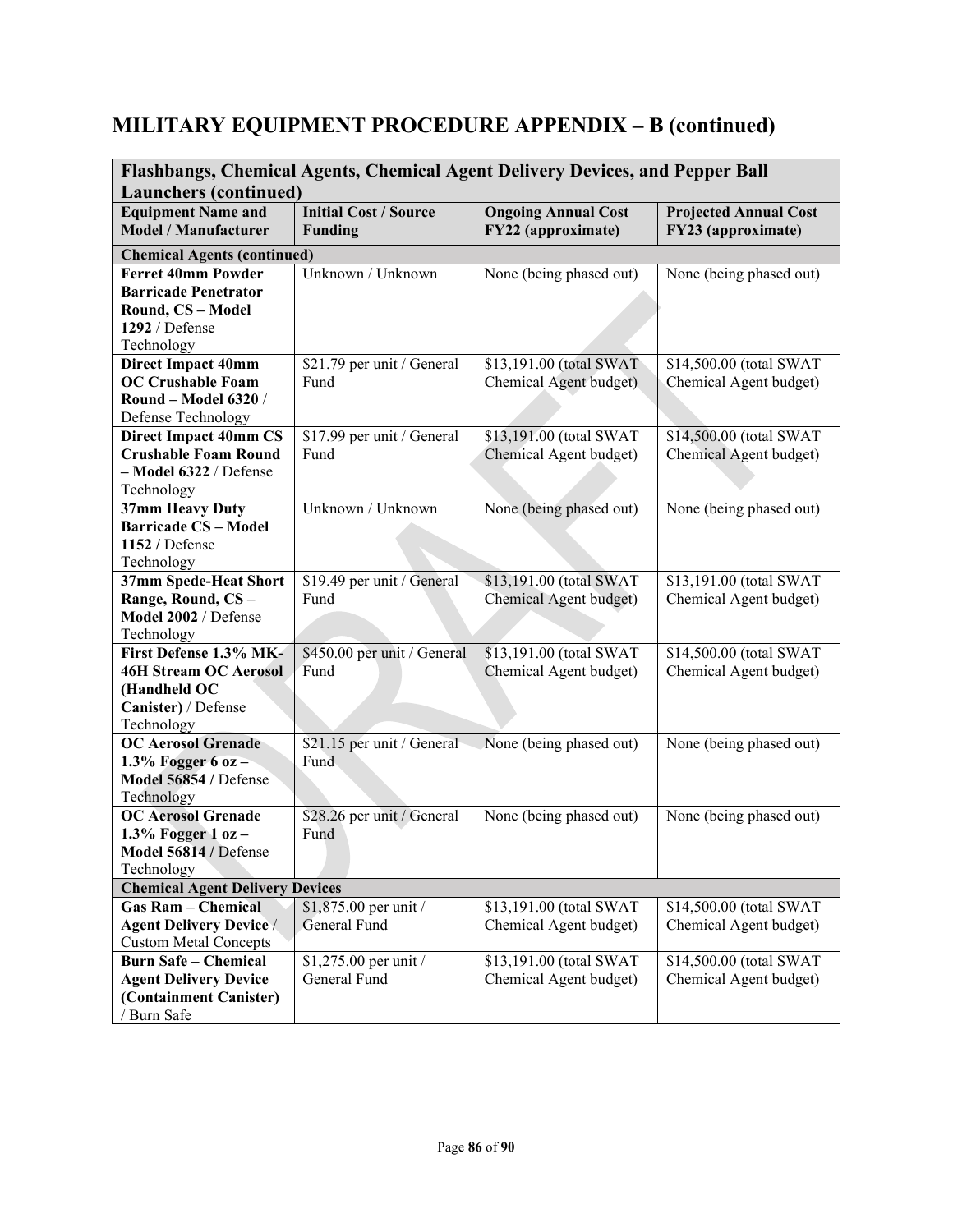| Flashbangs, Chemical Agents, Chemical Agent Delivery Devices, and Pepper Ball |                                                       |                                                            |                                                            |  |  |  |
|-------------------------------------------------------------------------------|-------------------------------------------------------|------------------------------------------------------------|------------------------------------------------------------|--|--|--|
| <b>Launchers (continued)</b>                                                  | <b>Initial Cost / Source</b>                          | <b>Ongoing Annual Cost</b>                                 |                                                            |  |  |  |
| <b>Equipment Name and</b><br><b>Model / Manufacturer</b>                      | <b>Funding</b>                                        | FY22 (approximate)                                         | <b>Projected Annual Cost</b><br>FY23 (approximate)         |  |  |  |
|                                                                               | <b>Pepper Ball Launcher and Pepper Ball Munitions</b> |                                                            |                                                            |  |  |  |
| <b>Tippman FT-12 Pepper</b>                                                   | \$140.00 per unit / General                           | \$5,500.00 maintenance                                     | \$6,050.00 maintenance                                     |  |  |  |
| Ball Launcher / Tippman                                                       | Fund 2015                                             | and replacement                                            | and replacement                                            |  |  |  |
| PepperBall Live-X-                                                            | \$637.50 per 375 count                                | \$6,050.00 for all Pepper                                  | \$6,650.00 for all Pepper                                  |  |  |  |
| <b>Projectile Pepper Ball</b>                                                 | case / General Fund                                   | <b>Ball munitions related</b>                              | Ball munitions related                                     |  |  |  |
| <b>Munition / PepperBall</b>                                                  |                                                       | costs                                                      | costs                                                      |  |  |  |
| <b>Safe Munitions OC2 -</b>                                                   | \$831.25 per 500 count                                | \$6,050.00 for all Pepper                                  | \$6,650.00 for all Pepper                                  |  |  |  |
| <b>Projectile Pepper Ball</b>                                                 | case / General Fund                                   | Ball munitions related                                     | <b>Ball munitions related</b>                              |  |  |  |
| <b>Munition</b> / Mission Less                                                |                                                       | costs                                                      | costs                                                      |  |  |  |
| Lethal Technologies                                                           |                                                       |                                                            |                                                            |  |  |  |
| Mission $1.1\%$ OC -                                                          | \$712.50 per 500 count                                | \$6,050.00 for all Pepper                                  | \$6,650.00 for all Pepper                                  |  |  |  |
| <b>Projectile Pepper Ball</b>                                                 | case / General Fund                                   | <b>Ball munitions related</b>                              | Ball munitions related                                     |  |  |  |
| <b>Munition</b> / Mission Less<br>Lethal Technologies                         |                                                       | costs                                                      | costs                                                      |  |  |  |
| <b>PepperBall Glass</b>                                                       | \$187.50 per 125 count                                | \$6,050.00 for all Pepper                                  | \$6,650.00 for all Pepper                                  |  |  |  |
| <b>Breaker-Projectile</b>                                                     | case / General Fund                                   | <b>Ball munitions related</b>                              | Ball munitions related                                     |  |  |  |
| <b>Pepper Ball Munition /</b>                                                 |                                                       | costs                                                      | costs                                                      |  |  |  |
| PepperBall                                                                    |                                                       |                                                            |                                                            |  |  |  |
| PepperBall Inert-                                                             | \$300.00 per 375 count                                | \$6,050.00 for all Pepper                                  | \$6,650.00 for all Pepper                                  |  |  |  |
| <b>Projectile Pepper Ball</b>                                                 | case / General Fund                                   | Ball munitions related                                     | Ball munitions related                                     |  |  |  |
| <b>Munition</b> / PepperBall                                                  |                                                       | costs                                                      | costs                                                      |  |  |  |
| <b>Safe Munitions Inert -</b>                                                 | \$810.00 per 1500 count                               | \$6,050.00 for all Pepper                                  | \$6,650.00 for all Pepper                                  |  |  |  |
| <b>Projectile Pepper Ball</b>                                                 | case / General Fund                                   | <b>Ball munitions related</b>                              | <b>Ball munitions related</b>                              |  |  |  |
| Munition / Mission Less                                                       |                                                       | costs                                                      | costs                                                      |  |  |  |
| Lethal Technologies                                                           |                                                       |                                                            |                                                            |  |  |  |
| <b>Duke Defense OC2</b>                                                       | \$909.88 per 500 count                                | \$6,050.00 for all Pepper                                  | \$6,650.00 for all Pepper                                  |  |  |  |
| Hazard - Projectile                                                           | case / General Fund                                   | <b>Ball munitions related</b>                              | <b>Ball munitions related</b>                              |  |  |  |
| <b>Pepper Ball Munition /</b>                                                 |                                                       | costs                                                      | costs                                                      |  |  |  |
| Duke Defense                                                                  |                                                       |                                                            |                                                            |  |  |  |
| <b>Duke Defense Inert-</b>                                                    | \$258.50 per 500 count                                | \$6,050.00 for all Pepper<br><b>Ball munitions related</b> | \$6,650.00 for all Pepper<br><b>Ball munitions related</b> |  |  |  |
| <b>Projectile Pepper Ball</b><br><b>Munition</b> / Duke Defense               | case / General Fund                                   |                                                            |                                                            |  |  |  |
| <b>Sting Ball Munitions</b>                                                   |                                                       | costs                                                      | costs                                                      |  |  |  |
| <b>Stinger CS Rubber Ball</b>                                                 | \$44.49 per unit / General                            | \$13,191.00 (total SWAT                                    | \$14,500.00 (total SWAT                                    |  |  |  |
| Grenade - Model 1088 /                                                        | Fund                                                  | Chemical Agent /                                           | Chemical Agent /                                           |  |  |  |
| Defense Technology                                                            |                                                       | <b>Specialty Munitions</b>                                 | <b>Specialty Munitions</b>                                 |  |  |  |
|                                                                               |                                                       | budget)                                                    | budget)                                                    |  |  |  |
| <b>Stinger 32-Caliber CS</b>                                                  | \$44.49 per unit / General                            | \$13,191.00 (total SWAT                                    | \$14,500.00 (total SWAT                                    |  |  |  |
| <b>Rubber Balls with</b>                                                      | Fund                                                  | Chemical Agent /                                           | Chemical Agent /                                           |  |  |  |
| <b>Safety Clip - Model</b>                                                    |                                                       | <b>Specialty Munitions</b>                                 | <b>Specialty Munitions</b>                                 |  |  |  |
| 1090SC / Defense                                                              |                                                       | budget)                                                    | budget)                                                    |  |  |  |
| Technology                                                                    |                                                       |                                                            |                                                            |  |  |  |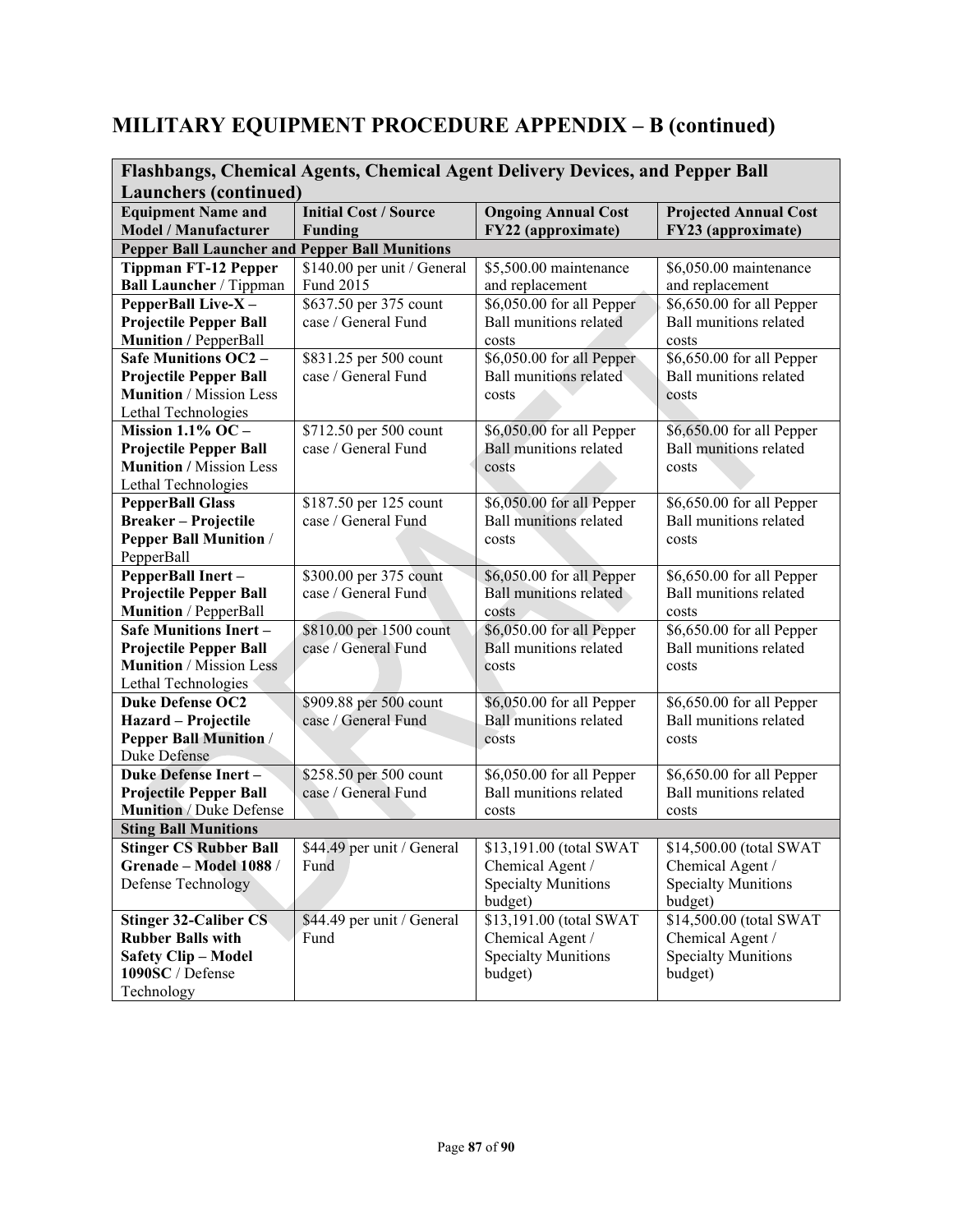| Flashbangs, Chemical Agents, Chemical Agent Delivery Devices, and Pepper Ball |                              |                            |                              |
|-------------------------------------------------------------------------------|------------------------------|----------------------------|------------------------------|
| <b>Launchers (continued)</b>                                                  |                              |                            |                              |
| <b>Equipment Name and</b>                                                     | <b>Initial Cost / Source</b> | <b>Ongoing Annual Cost</b> | <b>Projected Annual Cost</b> |
| <b>Model / Manufacturer</b>                                                   | <b>Funding</b>               | FY22 (approximate)         | FY23 (approximate)           |
| <b>Sting Ball Munitions (continued)</b>                                       |                              |                            |                              |
| <b>Stinger 60-Caliber</b>                                                     | \$40.19 per unit / General   | \$13,191.00 (total SWAT    | \$14,500.00 (total SWAT      |
| <b>Rubber Balls with</b>                                                      | Fund                         | Chemical Agent /           | Chemical Agent /             |
| <b>Safety Clip - Model</b>                                                    |                              | <b>Specialty Munitions</b> | <b>Specialty Munitions</b>   |
| 1087SC / Defense                                                              |                              | budget)                    | budget)                      |
| Technology                                                                    |                              |                            |                              |

| <b>Long Range Acoustic Device (LRAD)</b>          |                                                |                                                  |                                                    |
|---------------------------------------------------|------------------------------------------------|--------------------------------------------------|----------------------------------------------------|
| <b>Equipment Name and</b><br>Model / Manufacturer | <b>Initial Cost / Source</b><br><b>Funding</b> | <b>Ongoing Annual Cost</b><br>FY22 (approximate) | <b>Projected Annual Cost</b><br>FY23 (approximate) |
| $LRAD - Model 100X /$                             | \$59,211.55 / SHSGP                            | None.                                            | None                                               |
| Genasys                                           | Grant 2008                                     |                                                  |                                                    |
| $LRAD - Model 500 X-$                             | \$27,635.72 / SHSGP                            | None                                             | None                                               |
| <b>RE</b> / Genasys                               | Grant 2008                                     |                                                  |                                                    |

| <b>Extended Range Impact Weapons (ERIW), Projectile Launcher Platforms, ERIW</b> |                              |                            |                              |
|----------------------------------------------------------------------------------|------------------------------|----------------------------|------------------------------|
| <b>Munitions, and Specialty Impact Munitions (SIM)</b>                           |                              |                            |                              |
| <b>Equipment Name and</b>                                                        | <b>Initial Cost / Source</b> | <b>Ongoing Annual Cost</b> | <b>Projected Annual Cost</b> |
| <b>Model / Manufacturer</b>                                                      | <b>Funding</b>               | FY22 (approximate)         | FY23 (approximate)           |
| <b>40mm Launchers</b>                                                            |                              |                            |                              |
| Model GL1-40 (40mm                                                               | \$1,033.00 per unit /        | \$2,088.00 (total SWAT     | \$2,300.00 (total SWAT       |
| Single Shot Launcher) /                                                          | General Fund                 | 40mm launcher              | 40mm launcher                |
| Penn Arms                                                                        |                              | maintenance budget)        | maintenance budget)          |
| <b>Model PGL 65-40</b>                                                           | \$3,336.00 per unit /        | \$2,088.00 (total SWAT     | \$2,300.00 (total SWAT       |
| (40mm Multi-shot                                                                 | General Fund                 | 40mm launcher              | 40mm launcher                |
| Launcher) / Penn Arms                                                            |                              | maintenance budget)        | maintenance budget)          |
| Def Tech – Model 1426                                                            | Unknown / Unknown            | \$2,088.00 (total SWAT     | \$2,300.00 (total SWAT       |
| (40 mm Single Shot                                                               |                              | 40mm launcher              | 40mm launcher                |
| Launcher) / Defense                                                              |                              | maintenance budget)        | maintenance budget)          |
| Technology                                                                       |                              |                            |                              |
| Def-Tec - Model 37mm                                                             | Unknown / Unknown            | \$2,088.00 (total SWAT     | \$2,300.00 (total SWAT       |
| Gas Gun (37mm Single                                                             |                              | 40mm launcher              | 40mm launcher                |
| <b>Shot Launcher</b> ) /                                                         |                              | maintenance budget)        | maintenance budget)          |
| Defense Technology                                                               |                              |                            |                              |
| LMT - Model 1440                                                                 | \$2,185.00 per unit /        | \$2,088.00 (total SWAT     | \$2,300.00 (total SWAT       |
| $(40mm 4-Shot$                                                                   | <b>General Fund</b>          | 40mm launcher              | 40mm launcher                |
| Launcher) / LMT                                                                  |                              | maintenance budget)        | maintenance budget)          |
| Defense                                                                          |                              |                            |                              |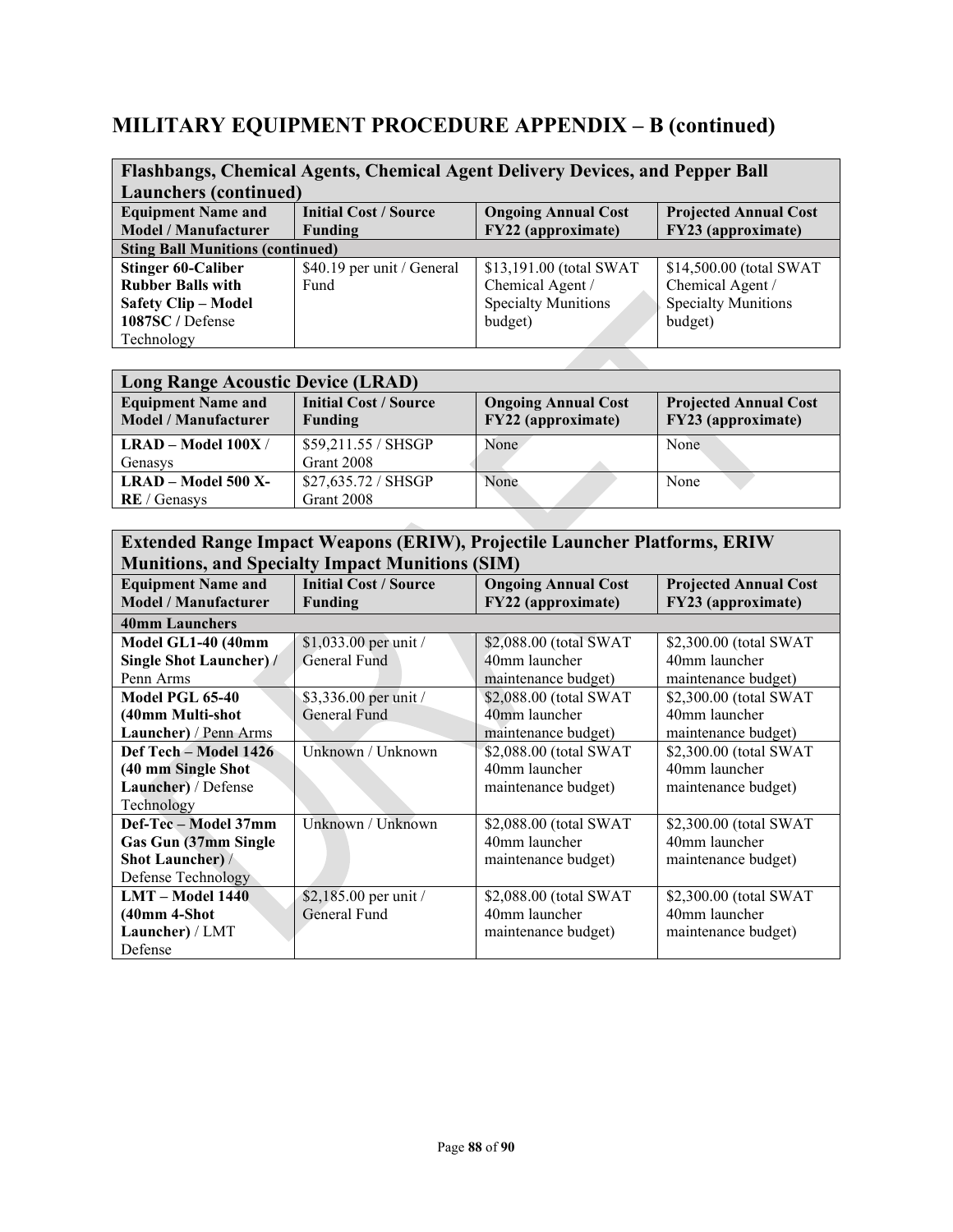| <b>Extended Range Impact Weapons (ERIW), Projectile Launcher Platforms, ERIW</b><br><b>Munitions, and Specialty Impact Munitions (SIM) (continued)</b> |                                         |                                                  |                                                    |
|--------------------------------------------------------------------------------------------------------------------------------------------------------|-----------------------------------------|--------------------------------------------------|----------------------------------------------------|
| <b>Equipment Name and</b><br><b>Model / Manufacturer</b>                                                                                               | <b>Initial Cost / Source</b><br>Funding | <b>Ongoing Annual Cost</b><br>FY22 (approximate) | <b>Projected Annual Cost</b><br>FY23 (approximate) |
| <b>Beanbag Shotguns</b>                                                                                                                                |                                         |                                                  |                                                    |
| Remington 870 Police -                                                                                                                                 | \$377.42 per unit / State               | \$12,000.00 (Range                               | \$13,200.00                                        |
| 12 gauge Beanbag                                                                                                                                       | <b>COPS Fund</b>                        | maintenance expenditure                          |                                                    |
| Shotgun / Remington                                                                                                                                    |                                         | budget)                                          |                                                    |
| 40mm Ammunition                                                                                                                                        |                                         |                                                  |                                                    |
| eXact iMpact 40mm                                                                                                                                      | \$17.79 per unit /                      | \$13,191.00 (total SWAT                          | \$14,500.00 (total SWAT                            |
| <b>Standard Range Sponge</b>                                                                                                                           | General Fund                            | Chemical Agent /                                 | Chemical Agent /                                   |
| Round - Model 6325 /                                                                                                                                   |                                         | <b>Specialty Munitions</b>                       | <b>Specialty Munitions</b>                         |
| Defense Technology                                                                                                                                     |                                         | budget)                                          | budget)                                            |
| <b>Beanbag Ammunition</b>                                                                                                                              |                                         |                                                  |                                                    |
| 12GA Super-Sock Bean                                                                                                                                   | \$4.96 per 5 round box /                | \$46,400.00 (total Range                         | \$51,000.00 (total Range                           |
| <b>Bag Ammunition -</b>                                                                                                                                | General Fund                            | bean bag ammo budget)                            | bean bag ammo budget)                              |
| <b>Model 2581 / CTS</b>                                                                                                                                |                                         |                                                  |                                                    |
| <b>Specialty Impact Munitions (SIM)</b>                                                                                                                |                                         |                                                  |                                                    |
| UTM 5.56mm Man                                                                                                                                         | \$699.00 per 900 round                  | \$15,730.00 (total SWAT                          | \$17,300.00 (total SWAT                            |
| <b>Marker Rounds (MMR)</b>                                                                                                                             | case / General Fund                     | SIM budget)                                      | SIM budget)                                        |
| -Model 01-0972 (Blue) /                                                                                                                                |                                         |                                                  |                                                    |
| <b>Ultimate Training</b>                                                                                                                               |                                         |                                                  |                                                    |
| Munitions                                                                                                                                              |                                         |                                                  |                                                    |
| Force on Force                                                                                                                                         | \$234.50 per 500 round                  | None                                             | <b>TBD</b>                                         |
| <b>Simunition 9mm</b>                                                                                                                                  | case / General Fund                     |                                                  |                                                    |
| <b>Marking Rounds /</b>                                                                                                                                |                                         |                                                  |                                                    |
| Simunition                                                                                                                                             |                                         |                                                  |                                                    |
| UTM M16/M4 Rifle Bolt                                                                                                                                  | \$325.00 per unit                       | \$15,730.00 (total SWAT                          | \$17,300.00 (total SWAT                            |
| <b>Carrier Assembly (Blue</b>                                                                                                                          |                                         | SIM budget)                                      | SIM budget)                                        |
| <b>Bolt)</b> / Ultimate Training                                                                                                                       |                                         |                                                  |                                                    |
| Munitions<br><b>Simunition Smith and</b>                                                                                                               |                                         |                                                  |                                                    |
|                                                                                                                                                        | Unknown / Unknown                       | None                                             | TBD                                                |
| <b>Wesson 590X Barrel</b><br>$(9mm)$ / Simunition                                                                                                      |                                         |                                                  |                                                    |
| <b>Simunition Beretta 92</b>                                                                                                                           | Unknown / Unknown                       | None                                             | <b>TBD</b>                                         |
| FS (M9) Barrel (9mm) /                                                                                                                                 |                                         |                                                  |                                                    |
| Simunition                                                                                                                                             |                                         |                                                  |                                                    |
| <b>Simunition Glock 17</b>                                                                                                                             | Unknown / Unknown                       | None                                             | <b>TBD</b>                                         |
| <b>Barrel and Slide</b>                                                                                                                                |                                         |                                                  |                                                    |
| Assembly (9mm) /                                                                                                                                       |                                         |                                                  |                                                    |
| Simunition                                                                                                                                             |                                         |                                                  |                                                    |
|                                                                                                                                                        |                                         |                                                  |                                                    |
|                                                                                                                                                        |                                         |                                                  |                                                    |